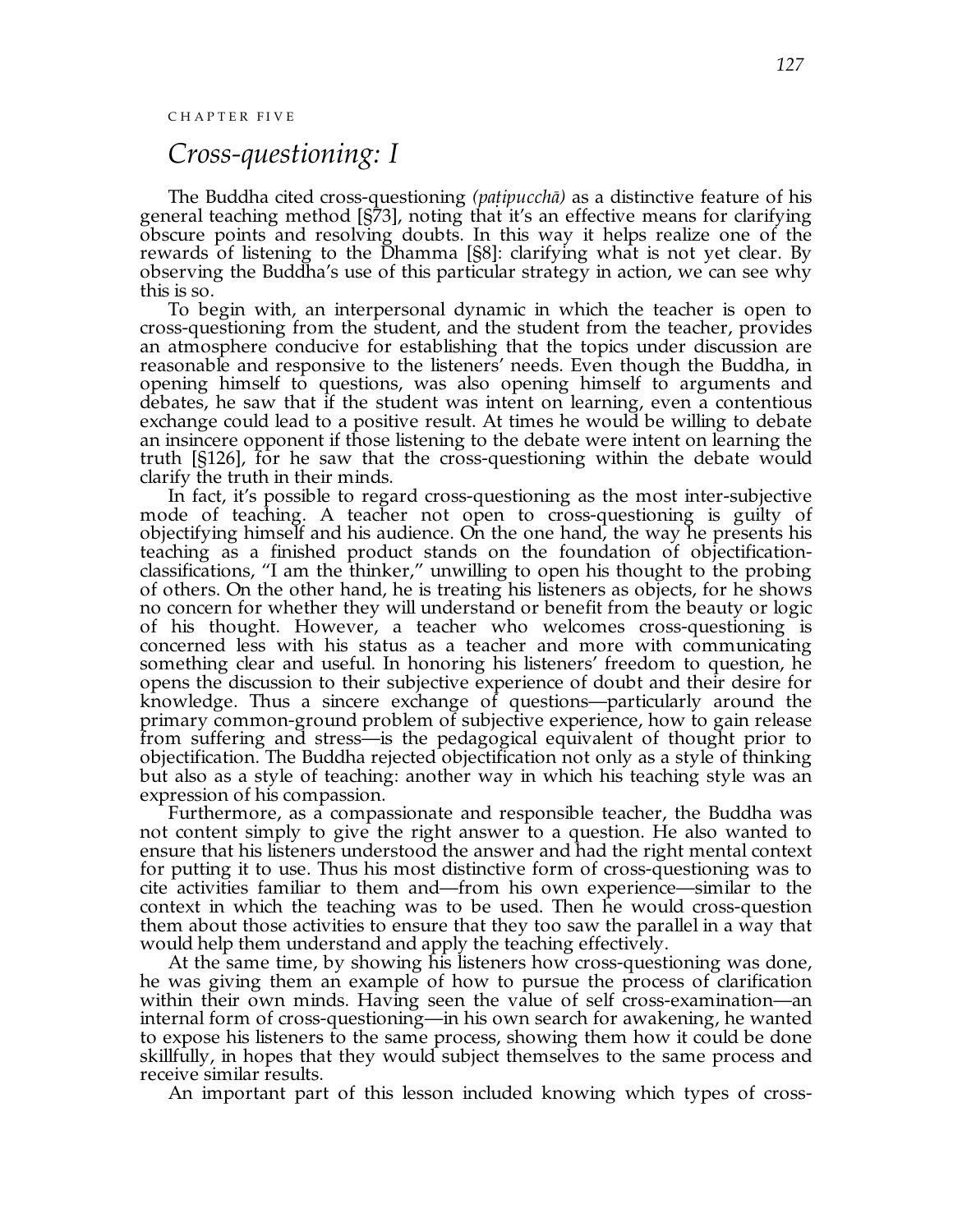questioning to focus on, and which ones to put aside. Even though the Buddha was generally open to cross-questioning from his listeners, the fact that he was offering his teaching as a gift meant that he held the right to maintain firm control over what he would and wouldn't give. This meant exercising control over two things: the questions he would and wouldn't answer, and the questioners he would and wouldn't respond to. As we will see in Chapters Seven and Eight, he would put aside any questions whose answer would harm himself or others, or would distract attention from the issue at hand: how to understand and put an end to suffering and stress. As we will see later in this chapter, he refused to submit to cross-questioning from listeners whose motives in cross- questioning were less than sincere. Thus, even though the Buddha taught by example that it was, in general, a good principle to be open to cross-questioning, he also taught by example that cross-questioning, in order to stay beneficial, had to stay focused within appropriate limits.

In Chapter One we noted the nine different situations to which the Canon applies the term "cross-questioning." Although only four of the situations involve cross-questioning as a response to a question, all nine are united by two common threads: A person should take responsibility for his or her actions or statements; and truth is to be found and clarified by a mutual willingness to cross-question and be cross-questioned. Thus, to understand what the Buddha intended when applying this strategy to questions addressed to him, it is useful to recapitulate all nine. They are:

1) A monk is accused of an offense that he denies committing. His fellow monks cross-question him to see if he can give a coherent and believable account of his behavior.

2) A monk, even after being reproved by his fellow monks, maintains a position in the Buddha's presence that is clearly pernicious. After the Buddha ascertains that the monk will not abandon the pernicious view, he rebukes the monk and then turns to the other monks to cross-question them as to the relevant right view. This is to ensure that none of them pick up the first monk's errant position.

3) The Buddha or one of his disciples makes a statement that a listener finds unclear. The listener asks him to explain what the statement means and how it fits in with his other statements.

4) A person asks a question unclear in its wording or underlying motive. The Buddha cross-questions him to clarify the original question.

5) A person asks for a definition of a term without realizing that he has enough knowledge to provide at least part of the definition himself. The Buddha responds by cross-questioning the person in such a way that the person ends up contributing to the answer of his own question.

6) A person asks a question in a way indicating that he may not understand the response the Buddha will give—either the content of the response or the strategy with which it is given. The Buddha then draws an example, usually an activity, familiar to the person and questions him on it. From the person's replies, the Buddha shows how the proper response to the original question can be understood in the same frame as the person's understanding of the familiar activity.

7) A person presents an argument against the Buddha's teaching. The Buddha cites a hypothetical example that disproves the person's position and then questions him on it. From the person's answers, the Buddha shows how the person has contradicted himself and so disproven his own argument.

8) The Buddha encourages his listeners to cross-question themselves about their actions or traits present in their minds.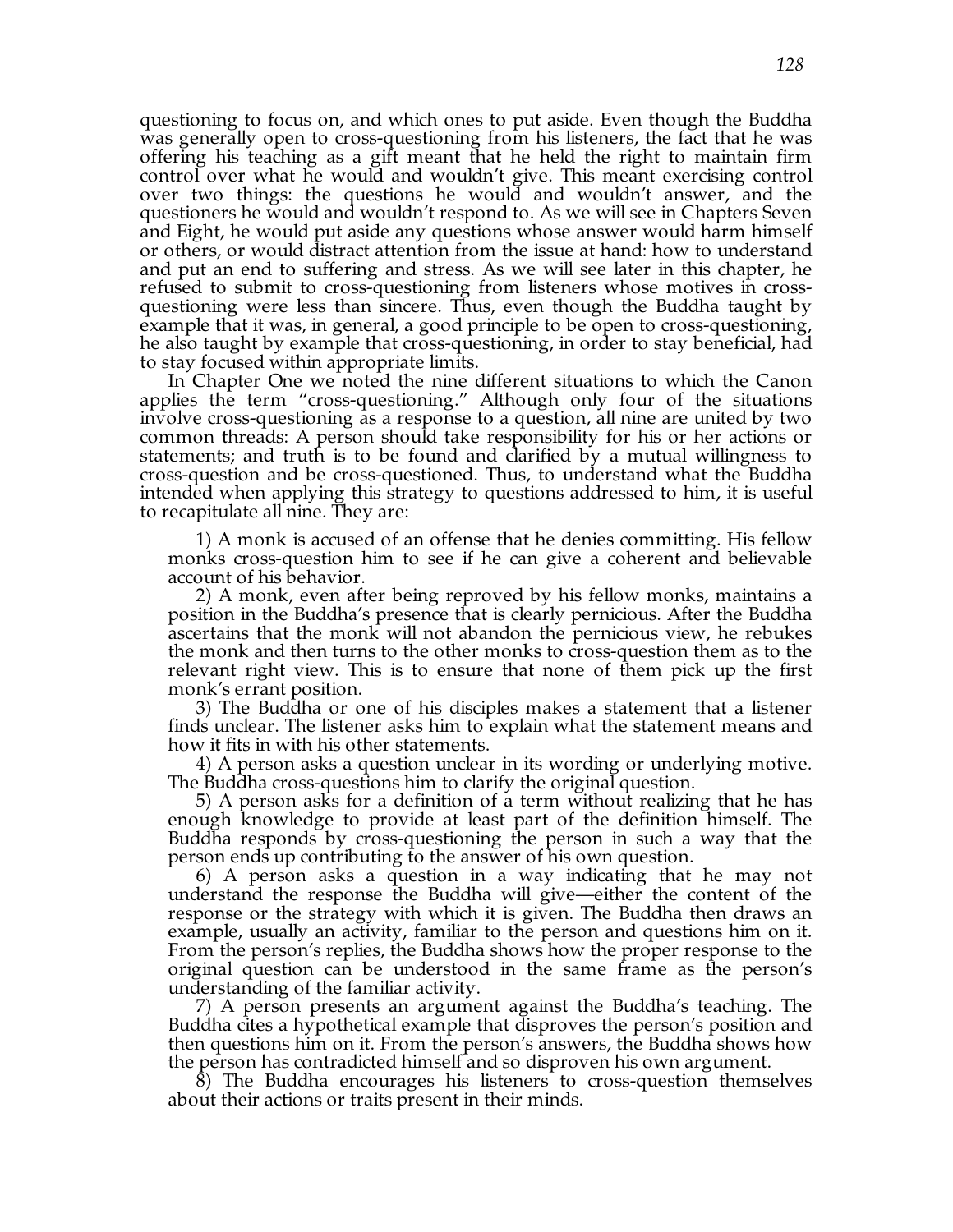9) The Buddha cross-questions his listeners as to phenomena they are experiencing in the present moment.

The first of these situations is not, strictly speaking, a teaching situation, but the Buddha's method for handling it throws light on the responsibilities assumed in cross-questioning in all contexts. Thus we will examine below how accusations are handled in the monastic Sangha, to see what those responsibilities are. The remaining situations can be roughly divided into three categories: the student questions the teacher's statement (situation three); the teacher questions the student's statement or question (situations two, four, five, six, and seven); and the teacher encourages the student to question him/herself (situations eight and nine).

These last two situations are particularly effective in leading to awakening, and, as we will see, they act as the culmination of the process of cross-questioning applied in other situations. Thus, to focus special attenti we will devote a separate chapter to them, following this one. Although in this chapter we will have occasion to mention these two situations, our primary focus here is on how the Buddha employs cross-questioning in the first seven.

*1) Accusations.* When Monk A suspects Monk B of misbehavior and wants to bring up the issue with him, he first has to ask B's permission to discuss the issue. If B thinks that A is simply trying to create trouble with abusive or unprincipled cross-questioning, he is free to deny permission. However, he himself should be sure of his own motives in denying permission, for if A feels that B is hiding something, he can gain support from his fellow monks to have the issue brought up in the midst of the Sangha. If they are convinced of A's sincerity, they will pressure B to give leave for A to make his accusation. Then they will cross-<br>examine B—the word for cross-examination, *patipucchā*, is the same as for cross-<br>questioning—until they can reach a unanimous decision as to whe as charged.

The monk bringing the accusation is directed to establish five qualities in himself while he speaks: compassion, seeking the other's benefit, sympathy, removal of offenses, and esteem for the Vinaya (Cv.IX.5.5-6). The first four of these qualities mean that he is not to speak out of malice or the simple desire to shame the accused; the fourth and fifth mean that if he feels an offense has been committed, he is not to back off his accusation simply out of pity for the accused over the hardships the latter may have to undergo in the course of the crossexamination or the penalty for the offense. The fact that these two principles overlap at the fourth quality—seeking the removal of offenses—shows that compassion and strict adherence to rules are not incompatible principles. In fact, they are mutually reinforcing. If a monk is to succeed in his practice, he must be scrupulous in his behavior and take responsibility for his errors. Thus any skillful effort to get him to behave in a responsible manner is for his long-term benefit.

It's important to note that these procedures and standards for handling a cross-examination contain a strong ethical element in being fair to the accused. The fact that the latter may have acted unethically in committing an offense does not give his accusers the right to handle the cross-examination in an unfair or unethical way, for that would undercut their ability to arrive at the truth. The accused could later complain of their behavior, and that would call into question the truth of their verdict.

As for the accused monk, he is directed to establish two qualities in himself while being cross-examined: truth and unprovokability (Cv.IX.5.7). In other words, he is responsible for giving a true account of his actions and for not getting angered when asked probing questions or told that his word is in doubt. Although the monk making the accusation is advised to be compassionate,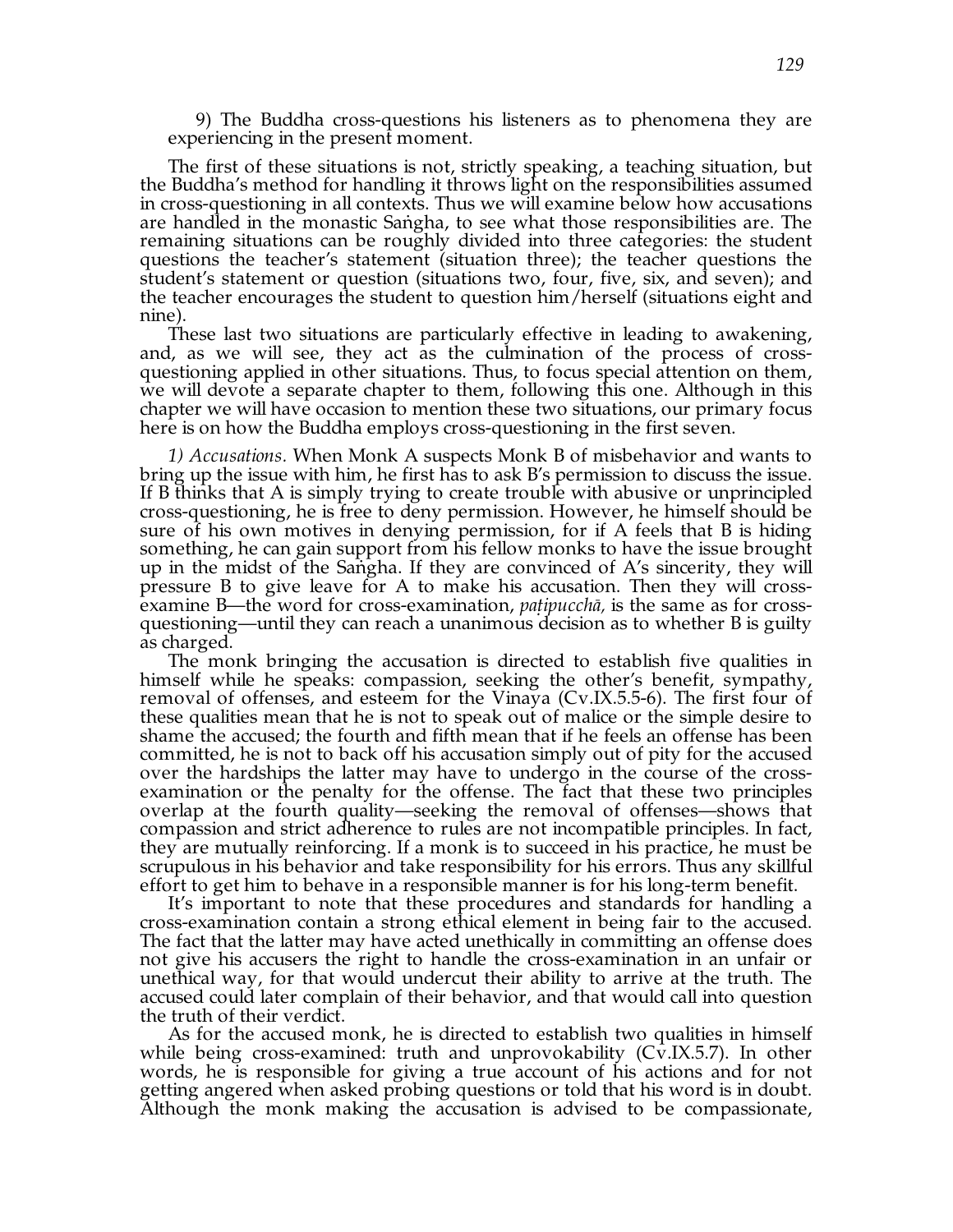examples of cross-examination given in the Vinaya (see, for example, Cv.IV.14.29) show that the accused is to be pressed and questioned quite aggressively until the Sangha is convinced of his guilt or innocence, so that if there is an offense, it can be removed and the standards of the Vinaya upheld. Thus the monk being cross-examined must remain patient and calm regardless of how his words are questioned.

These principles parallel those that can be observed in other forms of cross- questioning. Some of these parallels apply across the board, whereas others apply particularly in the context of an argument about the Dhamma. In all cases of cross-questioning, the person being questioned is not to take the questions as an insult, and so should remain unprovokable. He also has the responsibility of being truthful, even if the truthful answer undercuts his earlier position.

In the case of an argument about the Dhamma, the person to be questioned can opt out at the beginning of the argument if he feels that his opponent's motives are suspect. As we will see in the section on arguments, the Buddha had high standards for the type of person he was willing to argue with, and would often refuse to speak with those who did not meet his standards. Although some of these standards were intellectual, others were ethical, focused on the person's willingness to follow fair and truthful methods of argument. Like the process of cross-examining an accused monk, an argument could arrive convincingly at the truth only if both sides conducted it in a fair and ethical way. For this reason, the Buddha would argue with a person only if he trusted two qualities in that person: the desire for truth and the ability to adhere to truthful, ethical modes of discussion. Thus when he *did* engage a person in an argument, it was a sign of respect.

And of compassion: Just as kindness and strict adherence to the Vinaya were seen as necessary and mutually reinforcing motivations for cross-examining an accused monk, kindness and strict adherence to the truth were seen as necessary and mutually reinforcing motivations for engaging in an argument about the Dhamma. The Buddha did not argue simply to score points or to disgrace his opponent, and he discouraged his disciples from engaging in debates simply for the sake of coming out ahead. Instead, his purpose in arguing with his opponents was to establish them in right view so that they could embark on the path to the end of suffering. If at times—as in cross-examinations—this required being aggressive in demolishing his opponents' arguments, that was a sign not of ill will but of the seriousness with which he regarded their error.

Thus the way the Buddha formulated the principles to be observed in a crossexamination following an accusation provides insight into the principles that underlie the practice of cross-questioning in general.

*2) Establishing orthodoxy.* MN 22 [§71] and MN 38 [§72] contain the two cases in the Canon where the Buddha felt the need to cross-question an assembly of monks about his teaching after they had heard an errant monk assert a pernicious form of wrong view in his presence. Here again, the Buddha's treatment of the errant monk might seem harsh, but he was acting out of compassion for the monks in the assembly, in case any of them might be swayed by the errant monk's position. In other words, the Buddha apparently saw the errant monk as a lost cause—for having behaved unethically in continuing to misrepresent the Buddha's teaching to the Buddha's face—but he didn't want this lost cause to cause further losses among the other monks. We have to remember that during the Buddha's lifetime there were no written accounts of his teachings; the monks and nuns all had to rely on their memory of what they had heard directly from him or through word-of-mouth from fellow members of the Sangha. Thus the Buddha saw the need to establish orthodoxy whenever a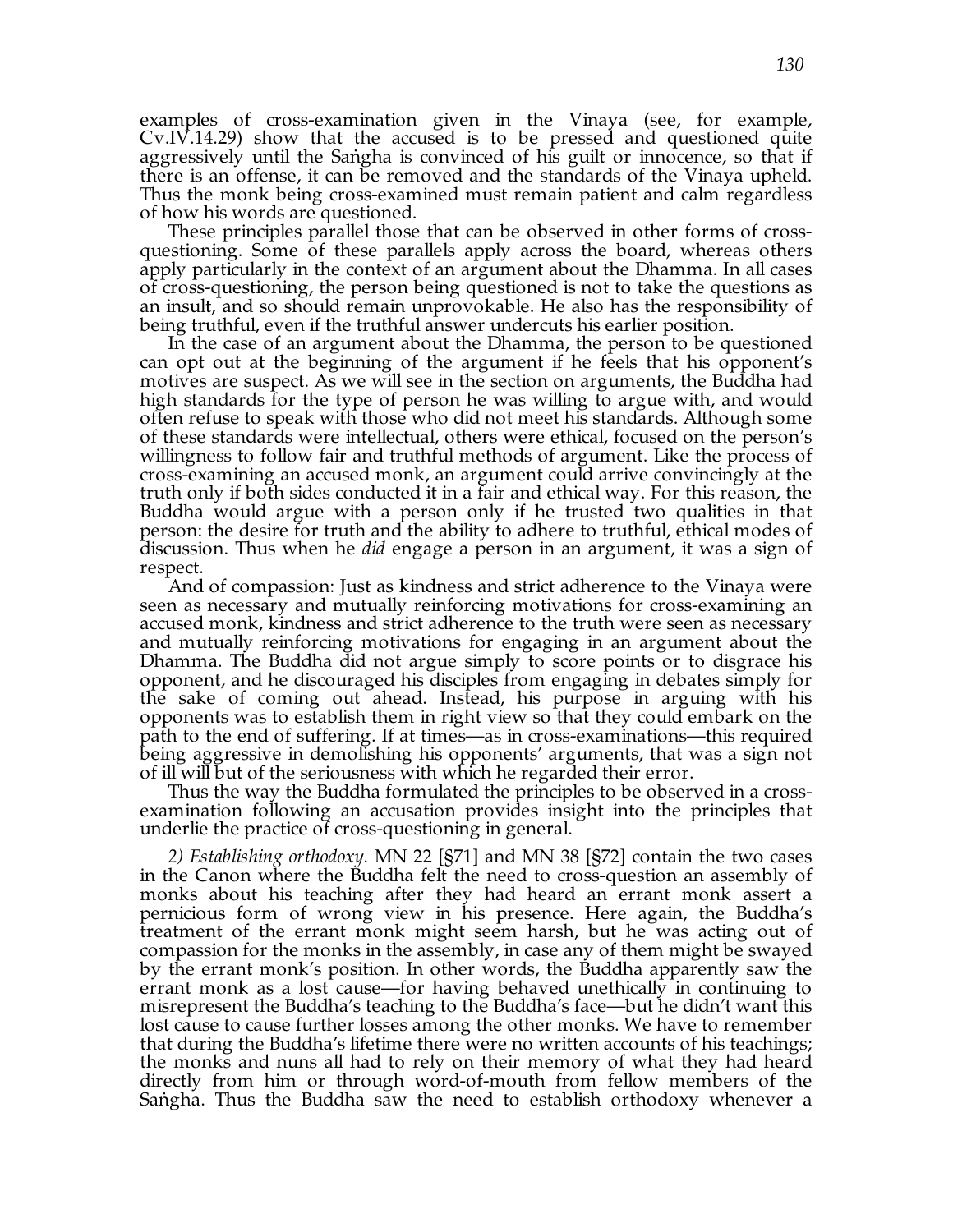member of the Sangha was found espousing false interpretations of his teaching.

Here again, there is a parallel with the way the Buddha taught the monks to handle accusations. When a monk wants to bring up an accusation in a meeting of the Sangha, he is first to ask permission to question a knowledgeable monk in detail about the rules touching on the suspected offense. This questioning serves a dual purpose. It alerts all the monks present to reflect on their own behavior, to see if they have committed any offenses against the rules being explained; if the monk about to be accused is actually guilty of such an offense, he has the opportunity to confess it before the accusation is made, thus saving the Sangha from the burden of having to open an investigation. At the same time, the process of questioning the knowledgeable monk provides an opportunity for all the monks to refresh their knowledge of the rules in question, so that if an investigation is opened they are all in a position to make an informed decision on the case.

In the same way, the Buddha's cross-questioning of the assembly of monks allows all the monks to refresh their knowledge of the point in question, and to examine their own views to see if they have misinterpreted what they have previously heard.

*3) Questioning the speaker.* Although the Buddha was a skilled rhetorician, he did not engage in rhetoric for rhetoric's sake. In teaching a path of practice, he meant for his words to be put into practice. And in most cases, this required that their meaning be clear, and their interrelationships precisely delineated. Although the Buddha occasionally spoke in cryptic terms [§47; §123; see also SN 1:1; SN 1:20], his purpose in these instances was frequently to subdue the pride of his listener. If the technique worked, the listener would be ready to listen carefully to his teachings; if not, teaching the person would have been a waste of time in any event. At other times, he might make a cryptic statement to the monks and then enter his dwelling without explaining his words. In cases of this sort, his intention was apparently to give one of his senior disciples the opportunity to show the monks how they should analyze statements of this sort for themselves [§ 50; see also MN 138].

In general, though, the Buddha took pains to explain his terms clearly and to teach in a step-by-step manner so that his listeners could follow what he was saying and see how one step in the practice built on the previous ones. To make doubly sure that his listeners understood, and to show them that he sincerely wanted them to understand, he would invite them to ask questions then and there about what they found unclear [§75]. AN 2:46 [§73] and AN 6:51 [§74] state that this was a general practice not only when the Buddha spoke, but also when the monks discussed the Dhamma among themselves. In MN 94 [§76] and MN 146 [§77], two monks who are giving talks explicitly invite their listeners to question them about anything they, the listeners, don't understand; in MN 94 the listener actually does ask a question. One of the most famous instances, however, in which a listener freely asks questions of a speaker is MN 84 [§100], when King Koravya asks Ven. Ratthapala about the meaning of the Dhamma summaries that Ratthapala had learned from the Buddha and that had inspired his ordination.

Although there were occasions—as in MN 140, Ud 1:10, and Ud 5:3—where the Buddha praised specific listeners for not "pestering" him with issues related to the Dhamma, these listeners were so wise that they had no need to ask questions and could attain noble attainments while listening to him speak. The fact that he later praised these listeners to the monks in these terms suggests that he may have wanted the monks to question him only about genuine problems. But—as we noted in the Introduction—the Buddha nevertheless took the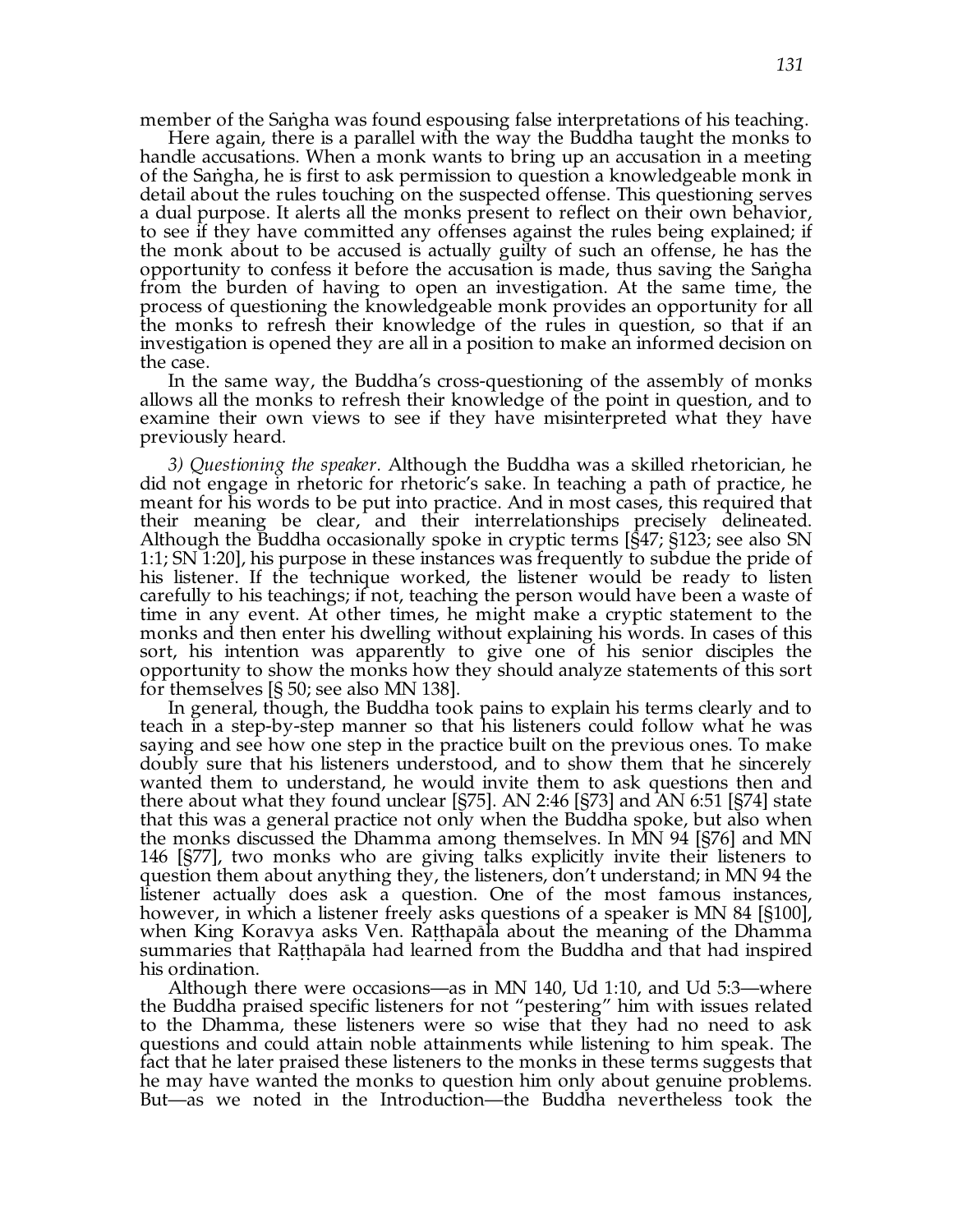principle of being open to cross-questioning so seriously that his next-to-last instruction to the monks before his passing away was to invite them to cross- question him about any doubts they might have about the Buddha, Dhamma, Sangha, the path, or the practice  $[$ §82]. To underline the sincerity of the invitation, he stated it three times, and then even gave the opportunity for any monks too shy to speak in front of the whole group to inform their friends of any questions they might have. In other words, even though he was on the verge of death, he did not consider the monks to be "pestering" him if their questions were based on serious doubts. Only after the monks remained silent did he address them with his final words.

In establishing the practice of being open to cross-questioning as a general principle, the Buddha was showing that people speaking the Dhamma should be held responsible for their words. They are not to engage irresponsibly in attractive but vague generalities—"the works of poets, artful in sound, artful in rhetoric, the work of outsiders" [§73]. For, after all, even if such words may be pleasing, they serve no truly compassionate intent. Thus people speaking the Dhamma should be able to explain the meaning of everything they say [§197].

In MN 58 [§93] the Buddha makes the point that he did not spend his time formulating answers for anticipated questions. He knew the Dhamma so well that when asked a question, he could come up with an answer on the spot. However, he also knew that his students might not have such familiarity with the Dhamma and yet might be asked difficult questions. So, as a way of preparing them for this eventuality, he—and Ven. Sariputta—would warn his students of potential questions they might be asked and of the answers they should give.

The Canon cites two examples in which the Buddha does this, and in both he is preparing his students for faultfinders. In MN 59 [§78], he prepares them for questioners who might spot what they think is an inconsistency in his teaching: How can he describe unbinding as pleasant or happy *(sukha)* when it is devoid of feeling? His answer is that the word *pleasure* is not limited to feelings. In DN 29 [§79] he prepares them for a question directed at one of his claimed skills that, in the eyes of some, might not measure up to the skills claimed by other contemporary teachers. Pūraṇa Kassapa and Nigantha Nāṭaputta, who taught two different forms of determinism, both claimed to have infinite knowledge of the cosmos, including knowledge of the past and future, which in their view was already predetermined [§156]. The Buddha, however, did not claim that the future was predetermined, and so his knowledge of the future was of a more specific sort. Followers of Pūraṇa Kassapa and Nigantha Nātaputta might cast aspersions on what they could regard as the limited nature of this sort of knowledge, so here the Buddha clarifies what his knowledge of past and future actually are: His knowledge of the past is the ability to recollect any past event that he wants; his knowledge of the future is that this is his last birth; there is no further becoming. Regardless of how unlimited Pūrana Kassapa and Nigantha Nātaputta might claim their knowledge of the future to be, they do not have this sort of knowledge of their own future at all.

In a similar passage, Ven. Sariputta prepares a group of monks for questions they might face concerning the Buddha's teachings when they go to foreign lands [§80]. In this case, the questions he anticipates are not from faultfinders but from intelligent people with a sincere interest to know: "What does your teacher teach? Why does he teach that?" Ven. Sariputta's answers to these questions are of special interest, for they demonstrate what he saw as the best way to frame an introduction to the Buddha's teachings. In keeping with the fact that the Buddha taught a path, Ven. Sariputta begins his explanation not with a metaphysical proposition but with a recommended course of action: the subduing of passion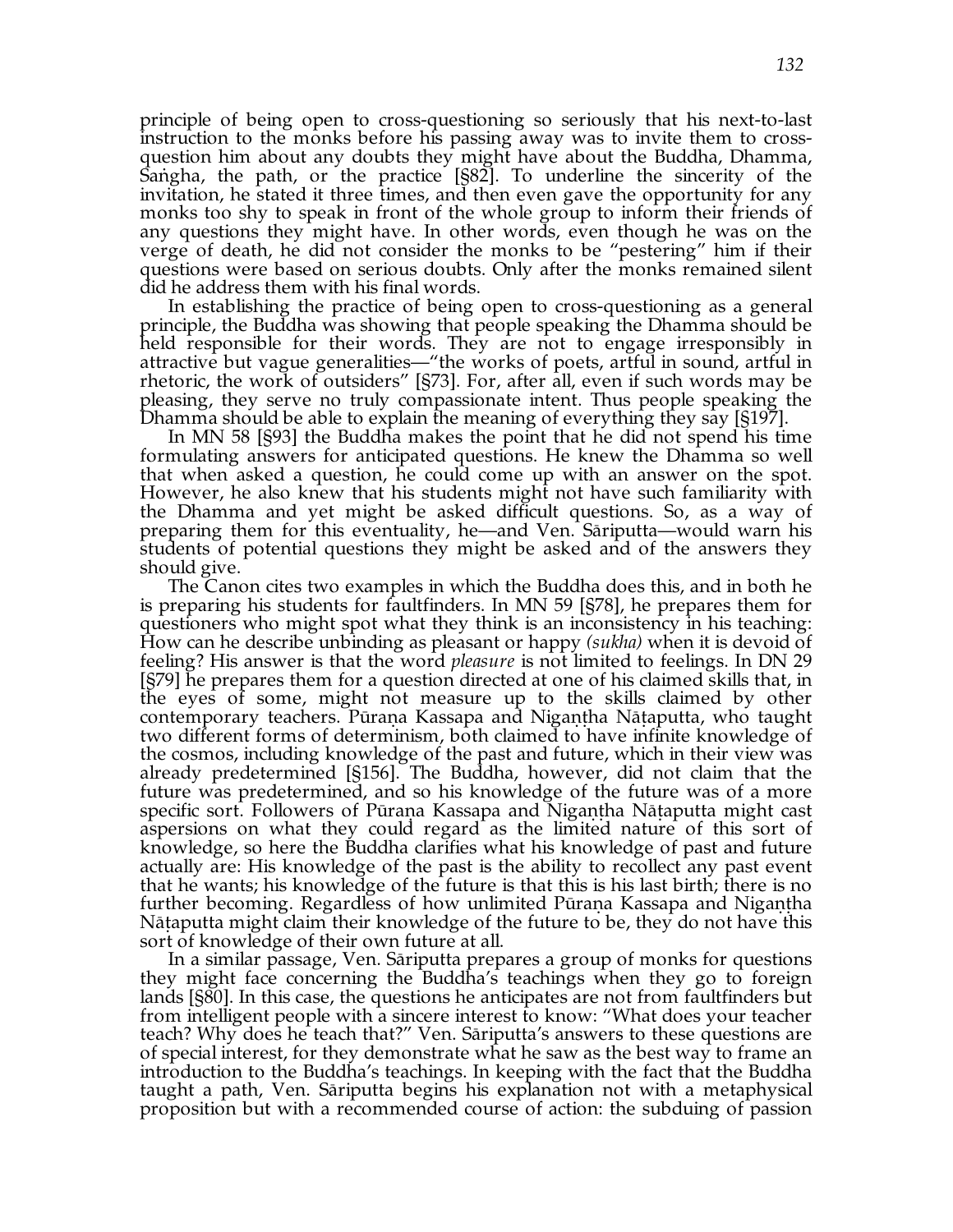and desire. After stating the benefits that come from this course of action, he then reverts to a more basic pragmatic principle about action as a whole: the desirability of abandoning unskillful qualities and developing skillful ones. The way Ven. Sariputta handles this question not only prepares the monks for questions they might face, but also shows them the best way to present the Dhamma to intelligent newcomers.

In this way, the Buddha and Ven. Sariputta prepare the monks for their responsibility of being open to questions as they spread the teaching.

However, it's important to note that in establishing his openness to be questioned, the Buddha is also alerting his listeners that he expects them to be open to questioning as well. This principle applies in two contexts. The first context is contained in the handful of passages where the Buddha approaches sectarians of other schools and questions them about their teachings [§§83-84], or when a follower of those sectarians approaches the Buddha, and the Buddha asks him about what his teachers teach [§85]. In each of these cases, the sectarians espouse doctrines denying the efficacy of action, among them determinism. In response, the Buddha points out that their doctrines, when followed to their logical conclusion, make the idea of a holy life, a path of practice for true happiness, totally meaningless. The follower is swayed by the Buddha's arguments, but there is no indication of whether the sectarians are.

Still, the passages in which the Buddha relates these encounters to his monk followers do serve other purposes. To begin with, the Buddha is showing the monks that they have the right to cross-question members of other sects quite aggressively. He also provides the monks with the tools needed specifically to refute any doctrine denying the efficacy of action. This underscores the importance of action as the focus of the Buddha's categorical teachings. And it's particularly important to note that these encounters establish the point that he did not teach a deterministic view of the workings of kamma, and that his teachings should not be confused with the various forms of determinism current in his day. The effort with which the Buddha emphasized this point—even to the extent of seeking out the determinists to dispute their teachings—calls attention to a fact that has long been misunderstood within the Buddhist tradition over the centuries and is still widely misunderstood to this day: The Buddha was not a determinist, and his teachings on kamma and causality—to be correctly understood—have to be interpreted in a non-deterministic way.

The other context in which the Buddha alerts his listeners that they have to be open to questioning is when they are asking him questions and he announces that he will cross-question them in turn. If they want answers from him, they first have to be willing to give him the answers he wants from them. This establishes the principle that the teaching and the learning of the Dhamma are a cooperative process. The more both sides are open to questioning, the more easily the Dhamma can be learned in a way that is conducive to practice.

With these observations in mind, we can now look at the four situations in which the Buddha cross-questions his questioners.

*4) Clarifying the question.* In cases where a question or the motivation behind it is unclear, the Buddha would cross-question the person asking the question about the meaning of its terms or about his/her motivation for asking it. There are a number of ironies surrounding this type of cross-questioning. To begin with, the Commentary identifies it as the primary use of cross-questioning, whereas in the Canon it's one of the rarest. Among the few examples of this type, two—in DN 9 [§88] and MN 90 [§86]—contain their own ironies.

In DN 9, Potthapada the wanderer asks if self is the same as perception, and the Buddha responds first by asking Potthapada to define what sort of self he is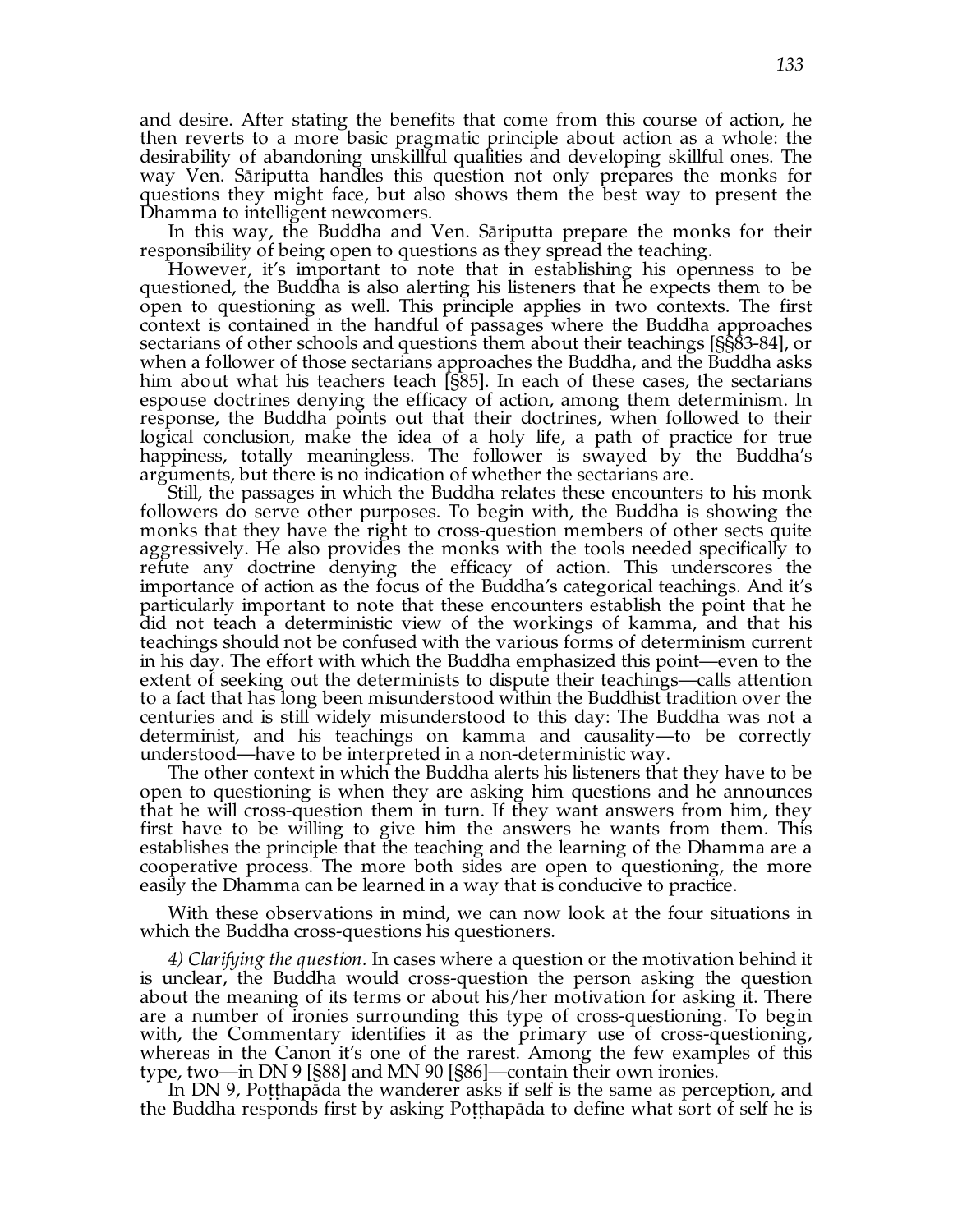referring to. Potthapada ends up offering three definitions, and in each case the Buddha shows that self is one thing and perception another. In other words, regardless of how the terms are defined, the answer is the same. Perhaps the Buddha wanted to emphasize this point by offering Potthapada the chance to come up with as many different definitions as possible, only to see them all treated in the same way.

In MN 90, King Pasenadi asks the Buddha if there are devas. MN 100 [§87] suggests that this was a trick question in the Buddha's time: If the person answering said Yes, he would be asked to prove his answer and yet be unable to do so. If he said No, he would be denying the contemporary convention whereby kings were called devas, and thus could be accused of showing disrespect for kings. In MN 100, the Buddha gives something of a trick answer to the trick question—recognizing the existence of the convention on the human plane, but not getting into the issue of whether there is a separate plane of earthly or heavenly devas—and the person asking the question is so impressed that he goes for refuge.

Given this background, it's only natural that in MN 90, when King Pasenadi asks if there are devas, the Buddha first questions his motives for doing so. It turns out, however, that Pasenadi—whom the Canon frequently depicts as somewhat scatterbrained—has a totally different question in mind and has simply been sloppy about putting it into words.

Even from just these two examples, though, it's possible to draw four lessons for when this sort of cross-questioning is useful: a) when forcing the questioner to be more precise in defining his terms allows for a more precise answer to the question; b) when it allows for the rhetorical point of showing that, however a particular term is defined, the answer will be the same; c) when one senses a trick question and wants to avoid falling into a trap; and d) when one is dealing with questioners who have trouble articulating their thoughts.

*5) Extracting definitions.* There are three cases where the Buddha, when asked the definition of a term, responds by cross-questioning the questioner in a way that allows the questioner to arrive at the definition based on knowledge he has already acquired: either through personal experience or from having heard the Buddha's teachings [§89-90]. This, however, is not the Buddha's preferred strategy when asked for definitions—in the vast majority of cases he simply gives the definition as requested—and even in cases where he does use it, the process of cross-questioning yields only part of the definition requested. But it's easy to see how this strategy can be effective when the questioner has enough background, for it not only yields the meaning of the term but also shows how the term relates to what the questioner already knows. This strategy is especially effective in §89, for the question relates to how the Dhamma is visible here  $\&$ now, and so the Buddha's way of responding drives home the point that the questioner has already seen an aspect of the Dhamma here & now.

However, the most interesting variation on this strategy is in AN 3:73 [§91], where Ven. Ananda is asked a series of questions that are not requests for definitions, and yet his strategy of cross-questioning turns them into a search for definitions that the questioner ends up providing himself.

To understand why Ven. Ananda does this, we first have to recall one of the essential features of the etiquette of a Dhamma teacher: the Buddha's insistence that Dhamma speakers not harm themselves or others by their speech [§8], which means that they not exalt themselves or disparage others by name. There are examples in the Canon where the Buddha is quite critical of teachers of other schools of thought, but he mentions these teachers by name only when speaking to the monks (AN 3:138, Chapter Seven). When asked point-blank by lay people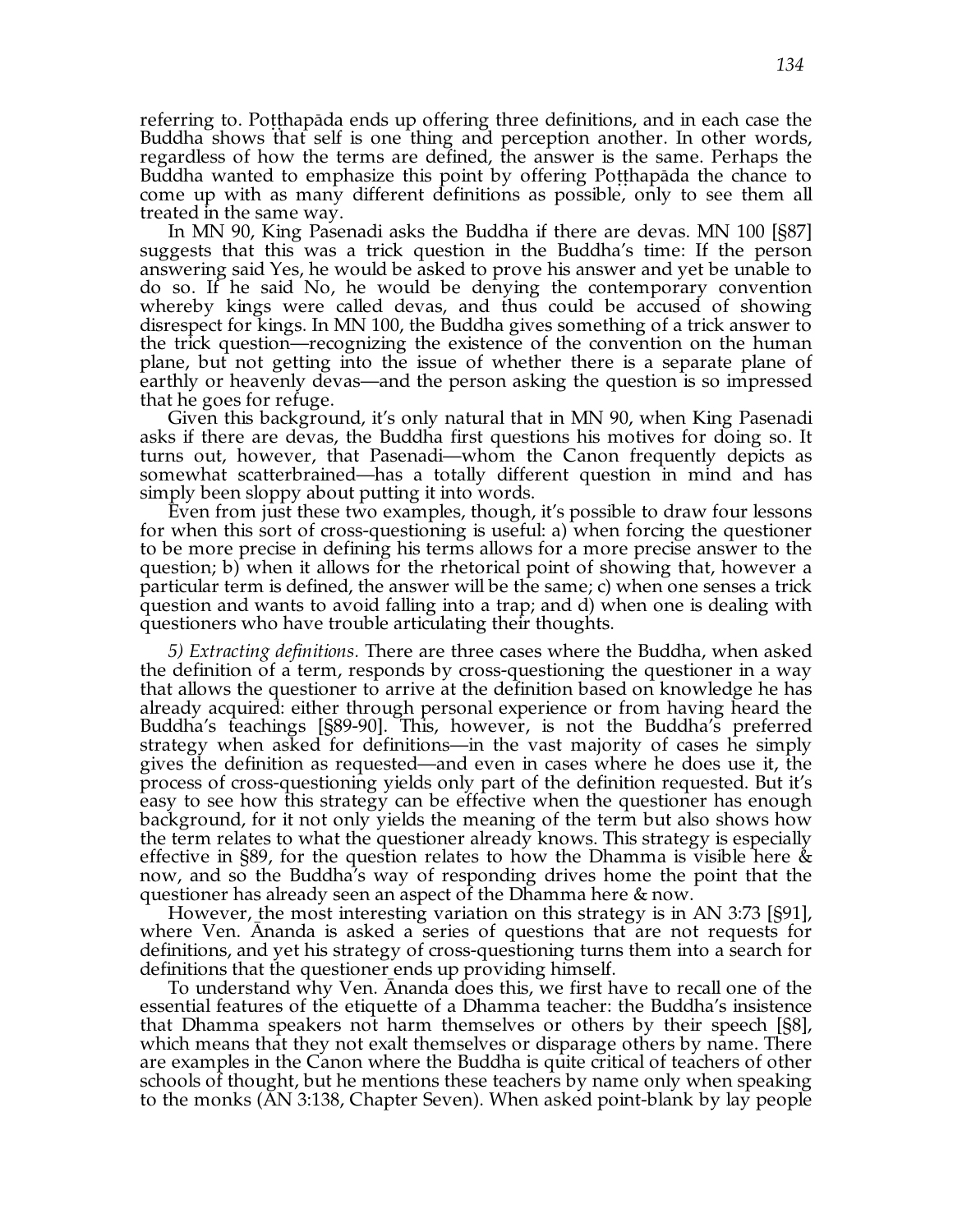or wanderers of other sects whether teachers or members of other sects are awakened, he usually puts the question aside and simply teaches the Dhamma. In one famous instance, however—the discourse to the Kalamas [§149]—he puts the question aside and then follows it with a series of cross-questions, extracting responses from his listeners based on their experience of what is skillful and not, establishing the principle that teachers are to be evaluated by testing their teachings. We will examine this example again in Chapter Seven.

Here in AN 3:73, however, Ven. Ananda establishes a similar principle without putting the question aside, but simply by cross-questioning his listener, a student of the fatalist school who was apparently testing Ven. Ananda's manners. When asked who is teaching rightly, who is practicing rightly, and who is well-gone, Ven. Ananda avoids the trap of naming names and instead asks the questioner about what, in general terms, right teaching, right practice, and right attainment would be. He gets the questioner to state that those who teach the abandoning of passion, aversion, and delusion teach rightly; those who practice for the abandoning of passion, aversion, and delusion are practicing rightly; and those who have abandoned passion, aversion, and delusion are well-gone. In this way, Ven. Ananda then notes, the questioner has answered his own question. The result is that the questioner, impressed with Ven. Ananda's tact, goes for refuge in the Triple Gem.

One of the noteworthy features of this passage is that Ven. Ananda adopts a strategy used by the Buddha and takes it further than any extant examples we have of the Buddha's own use of it: both in the way in which the cross- questioning yields complete definitions, and in the deft way it avoids a potential trap. We cannot know if the Buddha ever used this strategy with quite this finesse, but the record as we have it in the Canon suggests that this is one instance in which a disciple of the Buddha developed one of the Buddha's response-strategies further than the Teacher did himself.

*6) Exploring hypotheticals.* This is one of the two most frequent ways in which the Buddha cross-questions his questioners. In situations where he senses that they might not understand his answer to their questions, or they have shown confusion about statements he has already made, he prefaces or follows his answers by citing hypothetical cases: either examples of the point he is trying to make or analogies that illuminate it. He then questions his questioners about the details of the hypothetical cases, after which he shows how their knowledge of those cases applies to the points they have trouble understanding. In this way, the questioners become participants in explaining the points in question and resolving their own confusion. At the same time, the Buddha is demonstrating an important pedagogical point: that a convenient way to clarify an issue in the minds of one's listeners is to remind them of a relevant pattern they have already learned and mastered in the past. In the terms of the Buddha's own vocabulary, this is an exercise in strengthening mindfulness—the ability to keep something in mind—combining it with discernment to treat the question at hand.

A short example of this strategy is this:

[Prince Abhaya:] "Venerable sir, when wise nobles or brahmans, householders or contemplatives, having formulated questions, come to the Tathagata and ask him, does this line of reasoning appear to his awareness beforehand—'If those who approach me ask this, I—thus asked—will answer in this way'—or does the Tathagata come up with the answer on the spot?"

[The Buddha:] "Very well then, prince, I will cross-question you on this matter. Answer as you see fit. What do you think? Are you skilled in the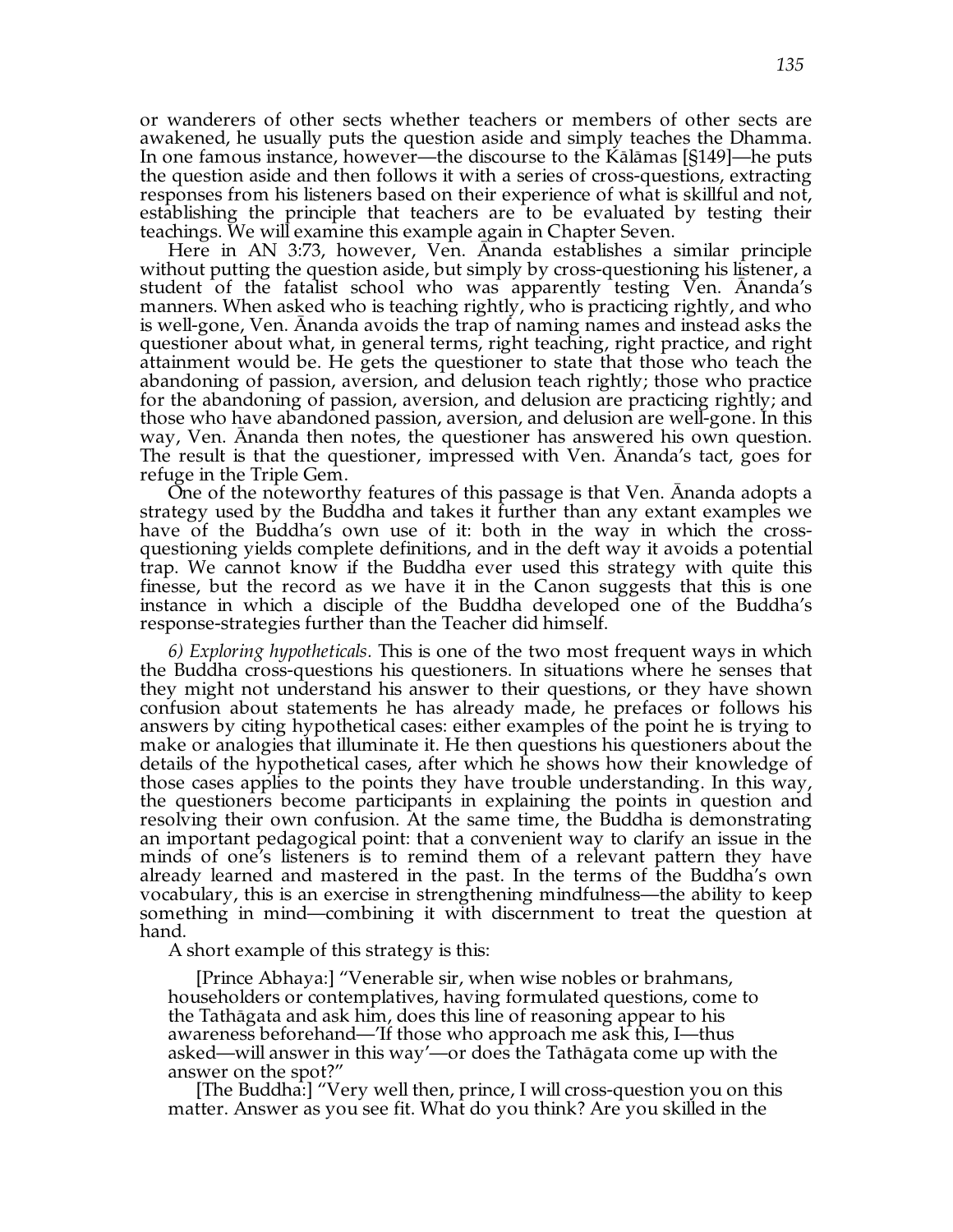parts of a chariot?"

"Yes, venerable sir. I am skilled in the parts of a chariot."

"And what do you think? When people come & ask you, 'What is the name of this part of the chariot?' does this line of reasoning appear to your awareness beforehand—'If those who approach me ask this, I—thus asked—will answer in this way'—or do you come up with the answer on the spot?"

"Venerable sir, I am renowned for being skilled in the parts of a chariot. All the parts of a chariot are well known to me. I come up with the answer on the spot."

"In the same way, prince, when wise nobles or brahmans, householders or contemplatives, having formulated questions, come to the Tathagata and ask him, he comes up with the answer on the spot. Why is that? Because the property of the Dhamma is thoroughly penetrated by the Tathagata. From his thorough penetration of the property of the Dhamma, he comes up with the answer on the spot." — *MN 58* 

AN 4:111 [§98] contains a variation on the strategy of cross-questioning hypotheticals, in which the Buddha doesn't wait to be asked a question. He quizzes a horse-trainer about the latter's approach to training horses, and then— when the trainer in turn asks him how he trains his monks—draws on the analogy provided by the trainer's answers to his original questions.

It's easy to see that this strategy would have a doubly positive effect on the questioners. First, they see that they already have a fund of knowledge they can apply to understanding the Dhamma; this gives them confidence that they can learn even more abstruse points. Second, they sense that the Buddha respects their knowledge; this makes them more inclined to view him and his teachings with respect as well. In establishing an atmosphere of mutual respect, the Buddha makes it easier for his listeners to learn with an open, trusting, and receptive state of mind.

MN 97 [§111] constitutes a special case in the use of this particular strategy. In this discourse Ven. Sariputta is addressing a layperson he has taught in the past. The layperson—Dhanañjāni—having come under the influence of a wife with no faith in the Buddha's teachings, has been gaining his livelihood in a dishonest manner. Ven. Sariputta asks him about his behavior and then cross-questions him on a series of hypothetical situations as to what will happen at death to people who try to excuse their dishonest behavior, as Dhanañjāni has done, by citing the need to help their family and relatives. Dhanañjāni ends up admitting that his excuses are worthless. What's special about this case is that the hypotheticals draw, not on Dhanañjāni's personal experience, but on the implications of the doctrine of kamma, which Ven. Sariputta has apparently taught Dhanañjāni in the past. In this case, instead of clarifying new points of the Dhamma, the cross-questioning simply serves to remind Dhanañjāni of points he already knows. Still, this case has two important points in common with other uses of this strategy. The first is that it clarifies an important point by reminding the listener of something the listener already knows. This shows the importance of the act of reminding in the process of clarification. The second point is that the discussion is conducted in an atmosphere of mutual trust, respect, and compassion. This is what inclines Dhanañjāni to accept the fairly harsh points that Ven. Sariputta wants to convey.

In addition to explaining categorical answers, the Buddha also uses the strategy of exploring hypotheticals to explain why he is using a particular strategy in responding to a question. We have already seen three instances in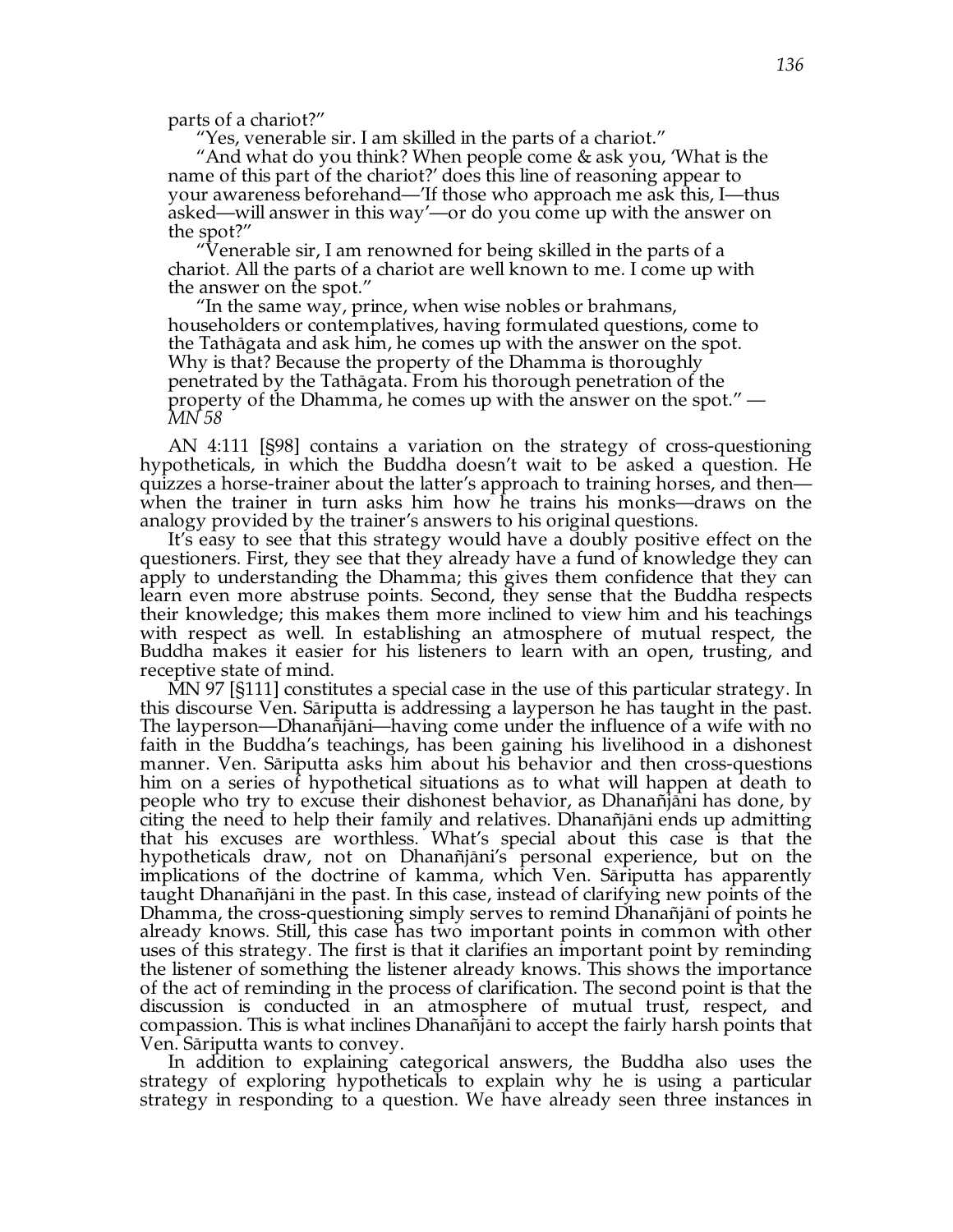which he uses this form of cross-questioning to show why he is giving an analytical answer to a question [§§68-69, §103]. The most famous instance in which he uses this strategy to explain why he is putting a question aside is MN 72 [§190], a passage we will discuss in Chapter Eight.

Two points in particular stand out in the Buddha's strategy of exploring hypotheticals through cross-questioning. One is that the analogies he draws deal primarily with skills and activities that the listeners have mastered. This point resonates with the fact that his own teaching deals primarily with the mastery of skills, and adds clarity and nuance to his primary categorical teaching, the distinction between what is skillful and not. Because skills require strategies— sometimes paradoxical, and always sensitive to context—the Buddha's frequent reference to skills in this context emphasizes the need to think strategically, alert to paradox and context, when trying to comprehend and follow the path.

The second point is that the Buddha often uses this strategy with people of rank: kings, princes, generals, brahmans, and village headmen. Sensitive to their position in society, they would be pleased that a person of the Buddha's stature would recognize their knowledge and skills, and would trust them—with a little encouragement—to answer their own questions and resolve their own confusion.

The fact that the Buddha would sometimes use this strategy specifically to appeal to the vanity of a high-ranking visitor is shown by comparing §104 with §105. In both cases, the same person, General Sıha—is asking the same question, concerning the rewards of generosity in the present life. In the first case, the Buddha simply gives a categorical answer to the question; in the second, he cross-questions Sıha about Sıha's personal experience with the issue, giving Sıha the opportunity to describe the rewards he has seen from his own generosity. The fact that the Buddha in the first instance doesn't resort to cross-questioning shows that the question doesn't inherently demand a cross-questioning response. The fact that Sıha in the second instance explicitly takes the opportunity to declare that he is a person of generosity shows that he is not averse to self-flattery—a fact that the Buddha probably sensed when choosing to respond to the question in the way he did.

The Buddha's ability to appeal to his listeners' vanity in this way is a mark of his rhetorical skill. He himself is not reduced to being a sycophant; the sincerity of the implied compliment is much more believable than direct flattery, for it demonstrates trust and respect in action; and—by illustrating his point with analogies—he is giving a valuable lesson in how to draw on one's previous knowledge of skills in comprehending the skills needed for the path. In this way he shows his proud listeners that their knowledge and skills are a more appropriate reason for pride than is their rank.

*7) Engaging in debate.* This, the other of the two most frequent ways in which the Buddha cross-questions his questioners, is virtually identical with the preceding strategy. The primary difference is that the questioners are not expressing confusion; instead, they are arguing with a statement the Buddha has made. As we will see, though, the Buddha treats those who argue with him primarily as if they are simply confused. In this case, as in the preceding one, the Buddha responds by citing hypothetical cases: examples that refute the point the questioners are trying to make, or analogies indicating why it is wrong. Then he questions them about the details of the hypothetical cases, after which he shows how their answers to his questions refute their position. In some cases—as in the following example—he doesn't even have to make the connection explicit. The questioner realizes that the cross-question has already defeated him.

[Saccaka Aggivessana:] "Yes, Master Gotama, I'm saying that 'Form is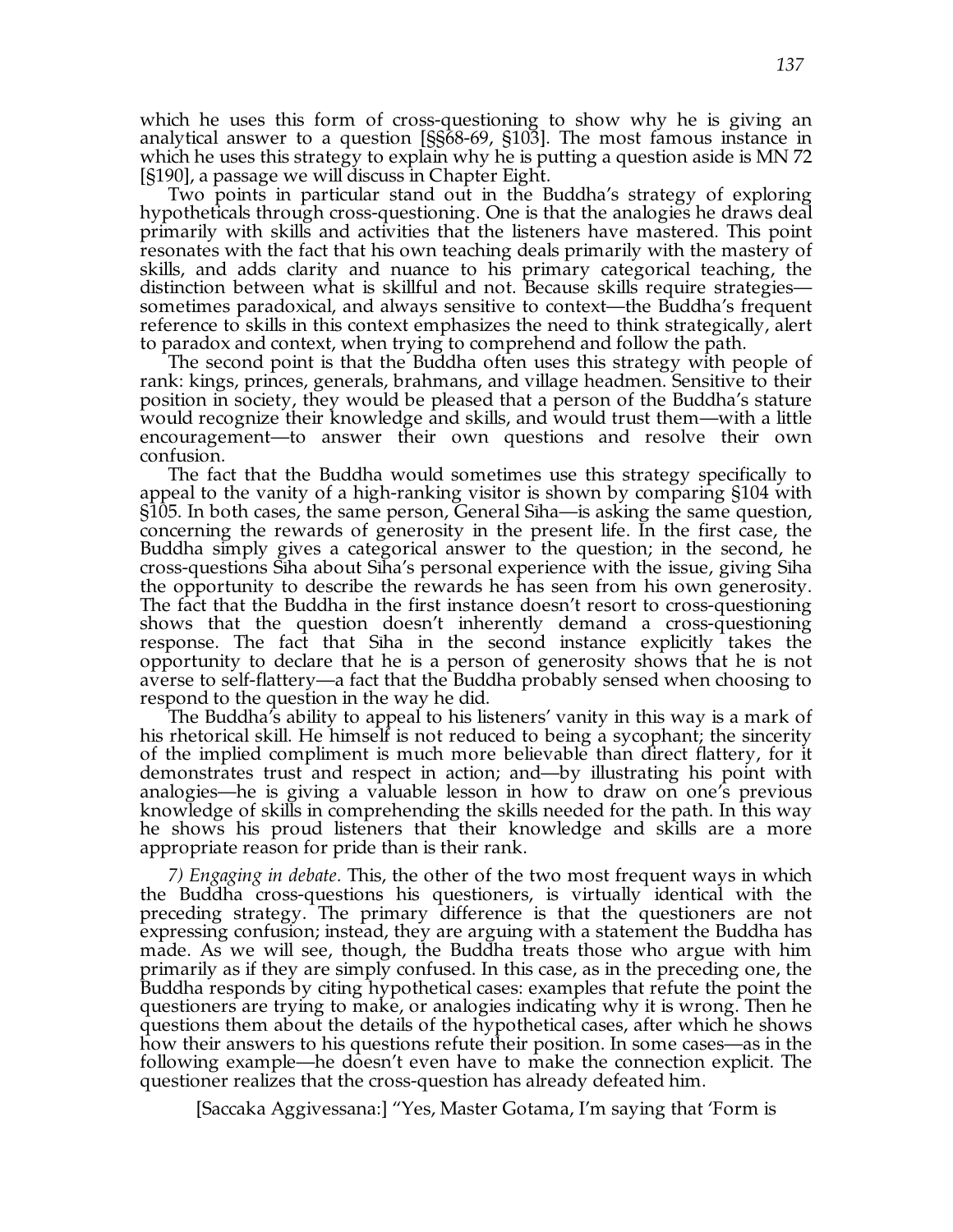my self, feeling is my self, perception is my self, fabrications are my self,

"Very well then, Aggivessana, I will cross-question you on this matter. Answer as you see fit. What do you think? Would a consecrated, noble-<br>warrior king—such as King Pasenadi of Kosala or King Ajātasattu Vedehiputta of Magadha—wield the power in his own domain to execute those who deserve execution, to fine those who deserve to be fined, and to banish those who deserve to be banished?"

"Yes, Master Gotama, he would… Even these oligarchic groups, such as the Vajjians & Mallans, wield the power in their own domains to execute those who deserve execution, to fine those who deserve to be fined, and to banish those who deserve to be banished, to say nothing of a consecrated, noble-warrior king such as King Pasenadi of Kosala, or King Ajātasattu Vedehiputta of Magadha. He would wield it, and he would deserve to wield it."

"What do you think, Aggivessana? When you say, 'Form is my self,' do you wield power over that form: 'May my form be thus, may my form not be thus'?"

When this was said, Saccaka the Nigantha-son was silent. — *MN* 35

There are two further differences between the Buddha's use of this strategy and of the preceding one. The first is that, whereas in the preceding strategy he uses analogies proportionately more than examples, here the proportions are reversed (the above passage being one of his rare uses of analogy in this context). The reason is not hard to see: A person set on debate might easily deny an analogy's relevance to the point in question, whereas it's harder to deny that an example doesn't fall under the general point being made. Thus the Buddha, when engaged in an argument, would use analogies only when they were obviously relevant, and examples to make the majority of his points.

The second difference is the obvious one that, whereas the preceding strategy can feed the pride of the questioner, this strategy can severely wound it, for in responding to the Buddha's cross-questioning the questioner has become a party to the refutation of his own argument. And he has done a thorough job of refutation. Having given, in response to the Buddha's cross-questioning, answers that support the Buddha's position, he cannot turn around and deny what he has just said. In effect, he has done the Buddha's work so thoroughly that there is little left for the Buddha to say. Many are the cases where, on being defeated by the Buddha's cross-questioning in front of an audience, the questioner is left "silent, abashed, his shoulders drooping, his head down, brooding, at a loss for words."

This raises two points. The first is that, for this strategy to work, the questioner must be truthful in his responses to the Buddha's cross-questioning. This means that the Buddha would have to be selective in choosing whom to debate. The second is that, given the Buddha's avowed principles in teaching that he would speak only what is true, beneficial, and timely—he must have seen some benefit in refuting his opponents so thoroughly. And with these two points we come to the heart of the Buddha's approach to debate in general. For him it was a mark of his respect that he would be willing to debate a listener; and he saw the defeat of his opponent's wrong views as an act of compassion.

Given the way debates are usually conducted, especially in modern society, it seems hard to reconcile these two principles. We see debaters showing extreme disrespect for their opponents, and so it seems inevitable that debate must involve disdain. To avoid the obvious dangers of this lack of civility, we see other groups maintaining that the compassionate way to live together is to leave each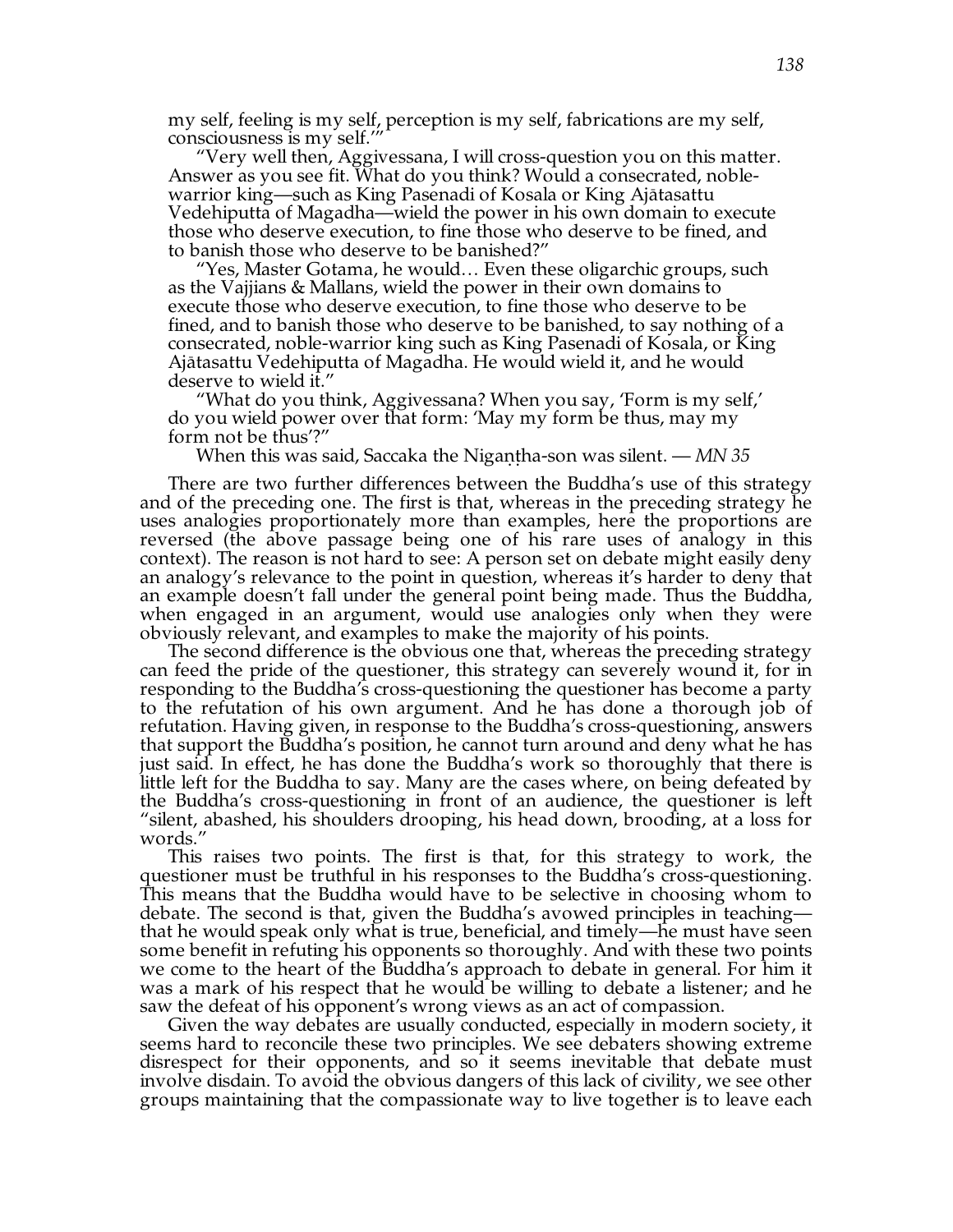person to his or her own opinions, or to celebrate the fact that our views are diverse.

The Buddha's approach, however, was very different. On the one hand, he was selective in taking on an opponent in debate. He would not engage in debates designed simply for the sport of trying to defeat an opponent. Sn 4:8 [§120] and MN 18 [§123] are examples in which he declines to get involved in debates of this sort. In the first case he states his reasons for not participating; in the second, he stymies a would-be debater with a statement that leaves no room for argument. For him, a debate was worthwhile only if aimed at establishing the truth.

To further this end, the Buddha would sometimes explicitly set the conditions for a debate when faced with argumentative followers of other beliefs:

"If, householder, you will confer taking a stand on the truth, we might have some discussion here." — *MN 56*

"Vappa, if you will allow of me what should be allowed, protest what should be protested, and further cross-question me directly then & there on the meaning of any statement of mine that you don't understand— 'How is this, lord? What is the meaning of this?'—then we could have a discussion here." — *AN 4:195*

In other words, debates should be conducted in a way that stands by the truth and recognizes established standards for what is and is not a valid argument. At the same time, the participants—rather than attacking or ridiculing any statement they don't understand—should make every effort to get at the meaning of what their opponents are saying.

One of the implications of "standing by the truth" is that arguments be internally consistent—a point reflected in the admonition the Buddha gives to any debater whose statements contradict one another:

"Householder, householder, pay attention, and answer (only) after having paid attention! What you said after isn't consistent with what you said before, nor is what you said before consistent with what you said after. And yet you made this statement: 'Lord, I will confer taking a stand on the truth; let us have some discussion here." — *MN 56*

Because internal consistency is also an established standard for a valid argument, the Buddha apparently saw legitimate forms of debate not as mere conventions but as implicit expressions of the nature of the truth.

In addition to being selective in the format of the debate, the Buddha was also selective in the type of person he was willing to talk to. MN 80 [§117] states the basic qualities he was looking for in a student—being truthful and observant and AN 3:68 [§118] fleshes out these qualities by describing in more detail the sort of person fit to talk to or not.

The first two sets of qualities pertains to the person's intellectual capabilities:

"If a person, when asked a question, doesn't give a categorical answer to a question deserving a categorical answer, doesn't give an analytical answer to a question deserving an analytical answer, doesn't crossquestion a question deserving cross-questioning, doesn't put aside a question deserving to be put aside, then—that being the case—he is a person unfit to talk with. But if a person, when asked a question, gives a categorical answer to a question deserving a categorical answer, gives an analytical answer to a question deserving an analytical answer, cross- questions a question deserving cross-questioning, and puts aside a question deserving to be put aside, then—that being the case—he is a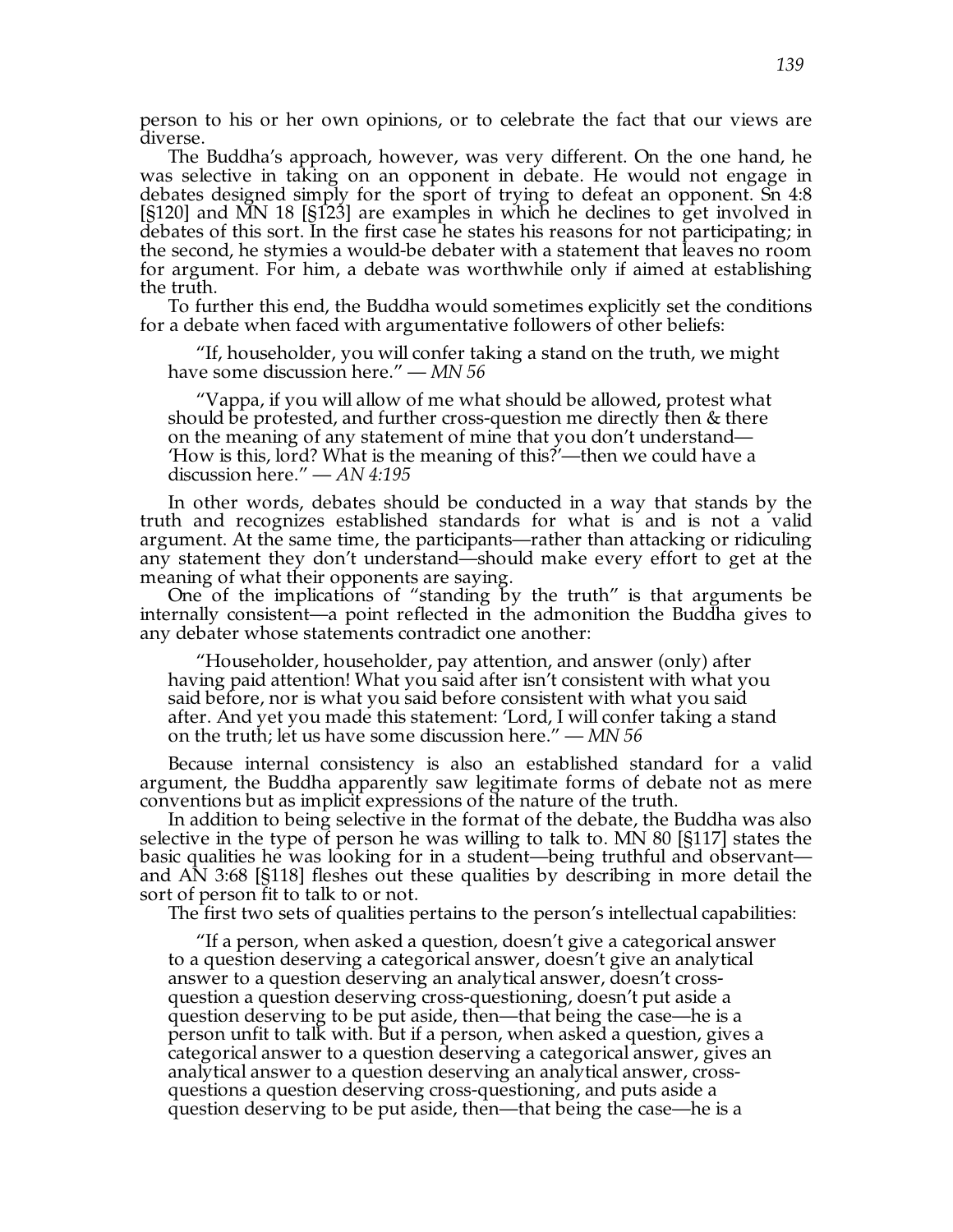person fit to talk with….<br>If a person, when asked a question, doesn't stand by what is possible and impossible, doesn't stand by agreed-upon assumptions, doesn't stand by teachings known to be true, doesn't stand by standard procedure, then—that being the case—he is a person unfit to talk with. But if a person, when asked a question, stands by what is possible and impossible, stands by agreed-upon assumptions, stands by teachings known to be true, stands by standard procedure, then—that being the case—he is a person fit to talk with….

The next two sets of qualities, however, deal with the extent to which the person conducts an argument in an ethical manner:

"If a person, when asked a question, wanders from one thing to another, pulls the discussion off the topic, shows anger & aversion and sulks, then—that being the case—he is a person unfit to talk with. But if a person, when asked a question, doesn't wander from one thing to another, doesn't pull the discussion off the topic, doesn't show anger or aversion or sulk, then—that being the case—he is a person fit to talk with....<br>If a person, when asked a question, puts down [the questioner],

crushes him, ridicules him, grasps at his little mistakes, then—that being the case—he is a person unfit to talk with. But if a person, when asked a question, doesn't put down [the questioner], doesn't crush him, doesn't ridicule him, doesn't grasp at his little mistakes, then—that being the case—he is a person fit to talk with." — *AN 3:68*

In short, the Buddha would engage a person in conversation and debate only if he felt that the person was competent and truthful, and would behave in a fair and civil manner: the sort of person who would engage in debate not simply to win a point, but to find the truth. In this way, the type of person the Buddha would debate with was intimately connected to the form of debate in which he was willing to engage. On one level, this point is obvious enough—anyone would prefer to debate with a person whose way of debating is congenial—but the Buddha is not dealing simply with preferences here. He is dealing with principles. The ability to follow the proper form of the debate as he defines it is not simply a matter of the intellect. It reflects the character of the debater as well: his fairness, his honesty, his ethical standards. This means that the pursuit of truth requires not only a sharp intellect but also personal integrity. This may be one of the reasons why, as we noted above, the Buddha saw that standard procedure in the conduct of a debate is intimately related to the nature of truth: Because truth is both a matter of factual accuracy and moral rectitude, only a person who is true in his or her way of seeking the truth will be able to find it.

From these considerations we can conclude that when the Buddha engages a person in a debate, it's a sign that he respects that person's motives and morals. Even in the case of Saccaka [§126], who tries to snare the Buddha with a variety of cheap debater's tricks—such as appealing to the prejudices of the audience he has brought along—we find that by the end of their encounters, recorded in MN 35, Saccaka displays enough truthfulness to show that he has benefited from their debates.

And that is the Buddha's intention in every debate: to benefit his opponent. For him, it is not an act of compassion simply to leave a person to his or her views, for those views can easily be wrong, leading that person to act in ways that produce many lifetimes of suffering. On the surface, the Buddha's sharp insistence on right and wrong view here might seem surprising. After all, view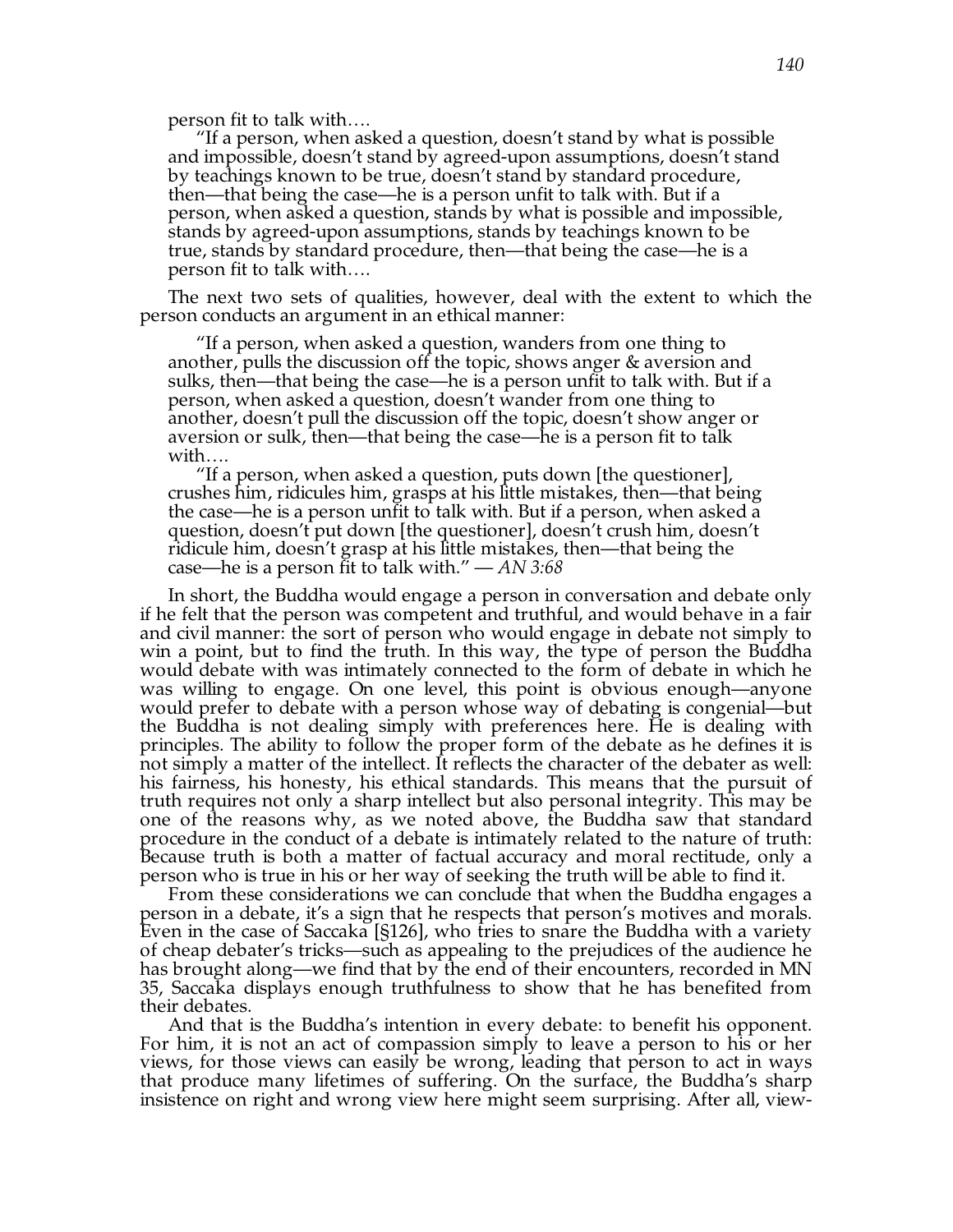clinging is one of the forms of clinging he abandoned at awakening. However, this does not mean that he lost his sense of right and wrong. As he points out in Sn 4:9 [§47], the awakened state is not defined in terms of view, but it cannot be attained without right view. The Buddha may no longer need right view for his own sake, but he sees that other people need to develop it if they are to reach full awakening. Having been to the top of the mountain, he is in a position to see that only one path leads there.

This is why the factors of the noble eightfold path are all termed *right,* and anything deviating from them *wrong.* As he states in Sn 4:12 [§48], "the truth is one; there is no second." Even a stream-winner—who has had only a first glimpse of the deathless—is in a position to see that no path aside from the noble eightfold path leads to the deathless [§144]. Any view that deviates from right view is a wrong view that strays from the path. As §67 shows, acting on wrong view is like trying to get milk from a cow by twisting her horn: In addition to not getting any milk, you wear yourself out and torment the cow.

Thus the Buddha, when necessary, sees it as an act of respect and compassion to argue aggressively with anyone who is desirous of the truth but holds to wrong view. The fact that he uses cross-questioning—a means of clarification— as his primary mode of debate shows that he regards debate as a means of instruction: Once he can get the opponent to see the facts clearly in the right perspective, he has accomplished his immediate aim. And in keeping with the fact that instruction is a collaborative effort, involving the kamma of both sides, the collaboration of cross-questioning is an ideal strategy to drive his points home.

Given this understanding, it is easy to see that even when the Buddha is aggressive in his cross-questioning—and he can at times be extremely aggressive, even to the point of going *ad hominem* [§125; see also MN 14]—it is a sign, not of ill will, but of the sincerity of his concern for the other person's well- being.

Here again we can see the parallels between the way the Buddha handles arguments and the way he instructs his monks to handle the cross-examination of a monk accused of having committed an offense. In both cases, the process must be conducted with mutual respect, compassion, and a clear sense of right and wrong. Just as the accused has the right not to give leave to accusers whose motives he suspects, the Buddha holds the right not to engage in an argument with a person who is not aiming at the truth and who will not conduct the argument in a fair way. Just as the accusers must keep the well-being of the accused foremost in mind so as to release him from his offense, the Buddha cross-questions his opponents for the compassionate purpose of clearing up their misunderstanding and establishing them in right view. And just as the accusers, motivated by their esteem for the Vinaya, can cross-question the accused in an aggressive manner, the Buddha can be aggressive in rooting out wrong view because, knowing the true value of the Dhamma (SN 5:2), he knows that any truthful questioner would benefit from developing the same appreciation.

These, then, are the first seven situations in which the Buddha would apply the approach of cross-questioning. As we will see in the next chapter, these seven types of cross-questioning reach their culmination in the remaining two, but before we explore how that happens, it would be useful to stop and take stock of the situations we have already covered. One way to do this is to compare the Buddha's use of cross-questioning in these situations with the way Socrates is portrayed as using cross-questioning in Plato's dialogues. It has often been said that the Buddha makes frequent use of the Socratic method, so it's instructive to see exactly how far this is true.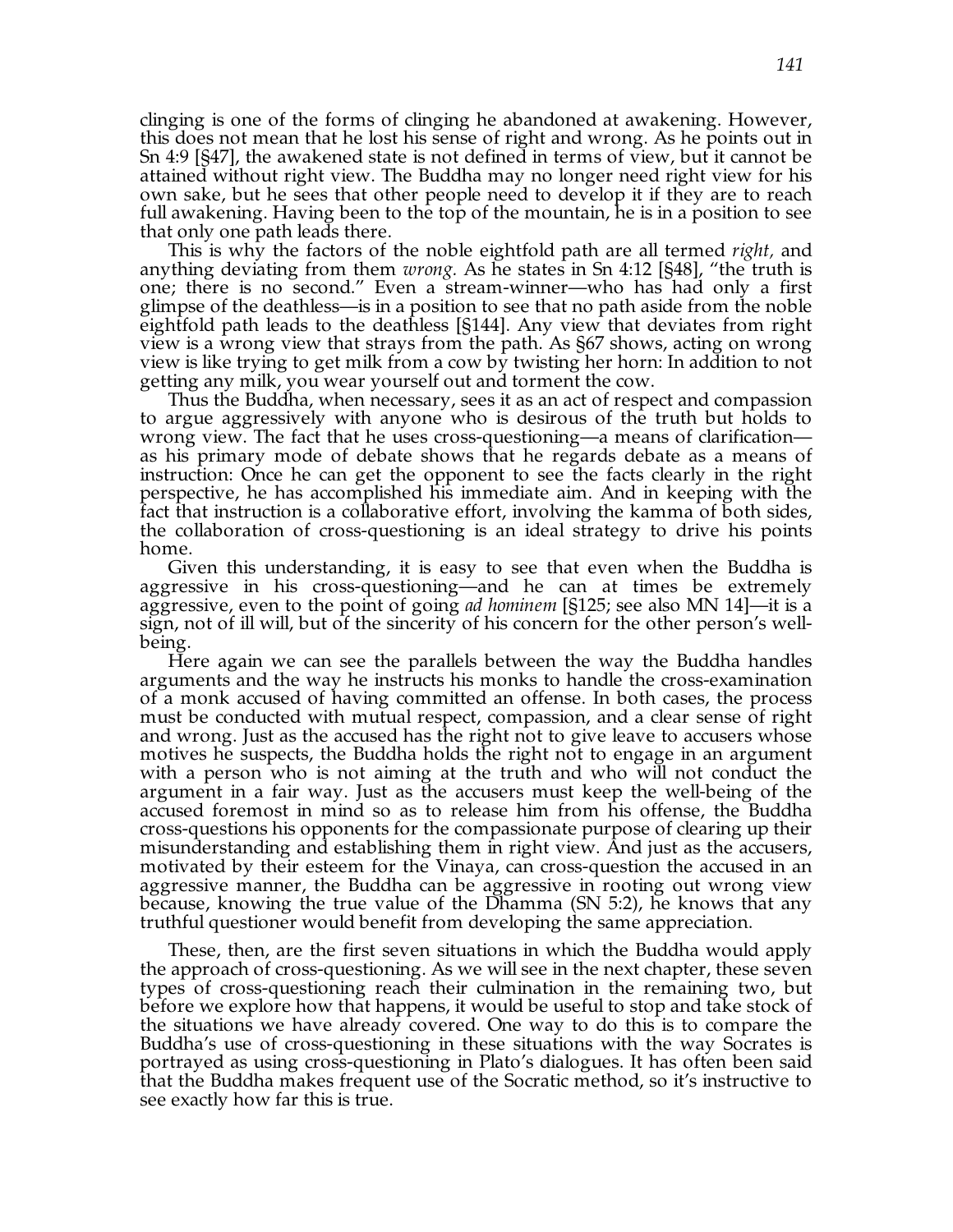The parallels between the two teachers are obvious. Comparing the Buddha's teachings with what we find, for example, in the *Protagoras,* we can see that both teachers express a dislike of empty bombast [§73], and both feel that learning is best fostered in an atmosphere where people are free to question one another. Both state that the back-and-forth of a dialogue is most effective when conducted in an atmosphere of mutual good will. Just as the Buddha would regard cross- questioning as a compassionate activity, leading to the true happiness of the questioner, Socrates in the *Symposium* states that philosophical dialectic—the process of talking things through together—is an expression of the highest form of love in that it leads eventually to the vision of absolute truths.

However, the two teachers have very different ideas of how cross- questioning works. In the *Theaetetus,* Socrates compares himself to a midwife, helping his interlocutors give birth to definitions that he then tests to see how viable they are. But in line with his belief in the transmigration of souls, he holds that the birth of a true idea is actually its rebirth. In the *Meno,* he asks a slave a series of leading questions about how to find a square with double the area of a given square. After a number of false starts, the slave—who has no background whatsoever in geometry—arrives at the correct answer. Socrates then argues that this knowledge must have come from his knowledge of true principles gained before birth.

The Buddha, however, even though he teaches rebirth, does not see the process of cross-questioning as operating in this way at all. He questions his listeners as to knowledge they have gained from practical experience in this life. Even when extracting definitions from his listeners, he draws solely on information or experiences in the immediate present.

A second major difference between the two teachers is in how they characterize the good will that provides the ideal atmosphere for discovering the truth. In Socrates' eyes, this good will starts with carnal love and attraction, whereas for the Buddha good will starts with the realization that all beings desire happiness and freedom from suffering, and he allows no role for carnal love in the mutual pursuit of truth at all.

These differences in how the process of cross-questioning is understood to work are reflected in how the two teachers actually use the strategy. Throughout the Platonic dialogues, Socrates makes most frequent use of the strategy of extracting definitions from his listeners, whereas the Buddha in the Pali Canon rarely employs that strategy, and—even when he does employ it—doesn't make it carry the full burden of extracting extended definitions from his listeners in the way that Socrates does. Instead, the Buddha makes frequent use of the strategy of exploring hypotheticals—analogies and examples, usually based on actions and skills—to aid in understanding his points. This difference reflects the deeper difference we noted between these two in Chapter Three: that Socrates sees dialectic as a way of constructing, through clear definitions connected through reason, an intellectual grasp of reality as a whole; whereas the Buddha sees the strategy of cross-questioning hypotheticals as a way of clarifying the path of skills needed to achieve the goal of unbinding.

A second difference in practice is that, at crucial junctures in dialogues such as the *Symposium* and the *Republic,* Socrates abandons the dialectical strategy of cross-questioning to make assertions concerning issues that the Buddha would have classified under the categories of objectification, such as the existence or non-existence of the soul and whether it can be identified with the body. In these passages, Socrates bases his remarks on myth and visionary experiences, a mode of presentation that precludes cross-questioning. As we noted above, this sort of presentation is the pedagogical equivalent of objectification. In contrast, the Buddha almost always avoids the categories of objectification; even when he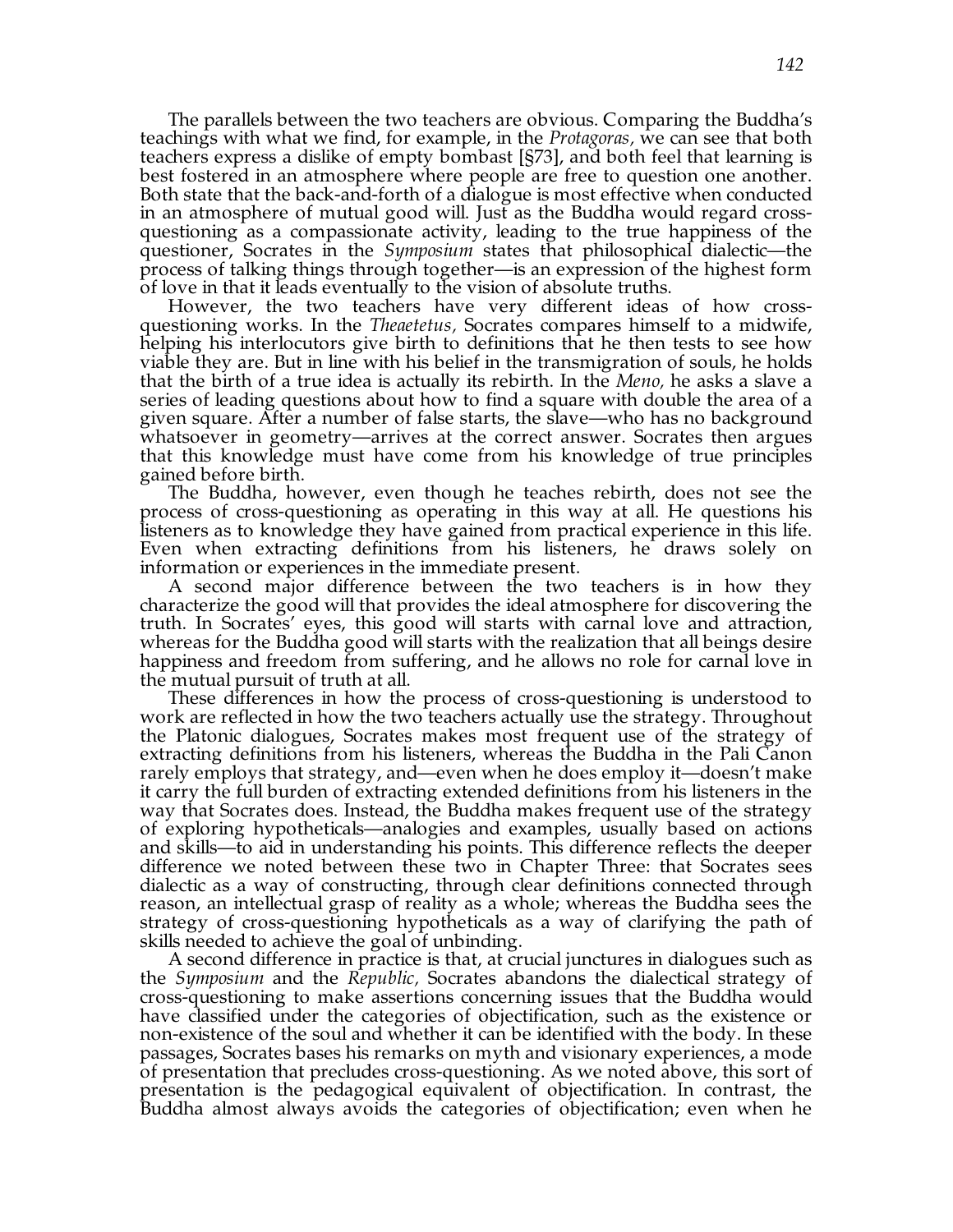does use them he remains open to cross-questioning, keeping the discussion in the pedagogical mode appropriate to pre-objectified thought.

A third difference in practice is that Socrates' strategy of cross-questioning often ends up with an inconclusive result: Many ideas are tested and found wanting—to use the midwife analogy, the children produced are not viable and so are allowed to die—and yet they are not replaced with any useful conclusions. The *Meno,* for instance, starts with Meno asking Socrates if goodness can be taught. Socrates then gets Meno to provide a definition of goodness, only to reject every definition he can induce Meno to supply. The dialogue ends somewhat uselessly, with their agreeing that goodness, whatever it might be, is a gift of the gods.

Thus the process of the Socratic dialogue is often less about reaching a goal than about the process itself, the happiness to be found in clarifying one's ideas and approaching—if never quite reaching in this lifetime—an intellectual grasp of pure abstractions. In the Buddha's hands, however, the process of cross- questioning has a clear goal—awakening—attainable in this life, and the discourses show that in many cases the arguments and analogies explored through cross-questioning either lead the listeners there immediately, inspire them to practice with ardency and resolution until they soon achieve awakening, or encourage them to take refuge as a first step in that direction.

The Buddha's pragmatic emphasis is further illustrated by the cluster of topics he treats through cross-questioning: how to understand the workings of kamma, how to understand pleasure and pain, how important caste is in comparison to action, whether the life gone forth can benefit as many people as the practice of sacrifice, what his qualifications for teaching are, and why he teaches the way he does. And actually, all six of these topics are permutations of one: kamma. Pleasure and pain are best understood in terms of the actions that lead to them; people are to be judged by their actions rather than their caste; the life gone forth enables one to find and teach to numerous beings the path of action leading to the end of suffering, something no sacrifice can do; the Buddha is qualified to teach because of the skillful way he has mastered the principles of cause and effect in training his mind; and the way he teaches—and in particular, his use of cross-questioning itself—is a primary example of how the kamma of collaborative effort works.

In this way we can see again that *how* the Buddha teaches is intimately connected to *what* he teaches. Sensitive to the role that kamma plays on the path to awakening, he uses the kamma of cross-questioning in a way that sensitizes his listeners to that role as well. Rather than aiming his students at abstractions— as Socrates does—he aims them in the other direction, at the particulars of their actions and their results. That's where they will find release.

This point will become even clearer in the next chapter, where we see how the Buddha cross-questions his students—and encourages them to crossquestion themselves—on their present actions and the results of those actions. There we will see that cross-questioning oneself on one's actions from the grossest levels to the subtlest is one of the most effective ways to achieve awakening.

# **READINGS**

### ESTABLISHING ORTHODOXY

§ 71. Then the monk Ari˛˛ha Formerly-of-the-Vulture-Killers went to the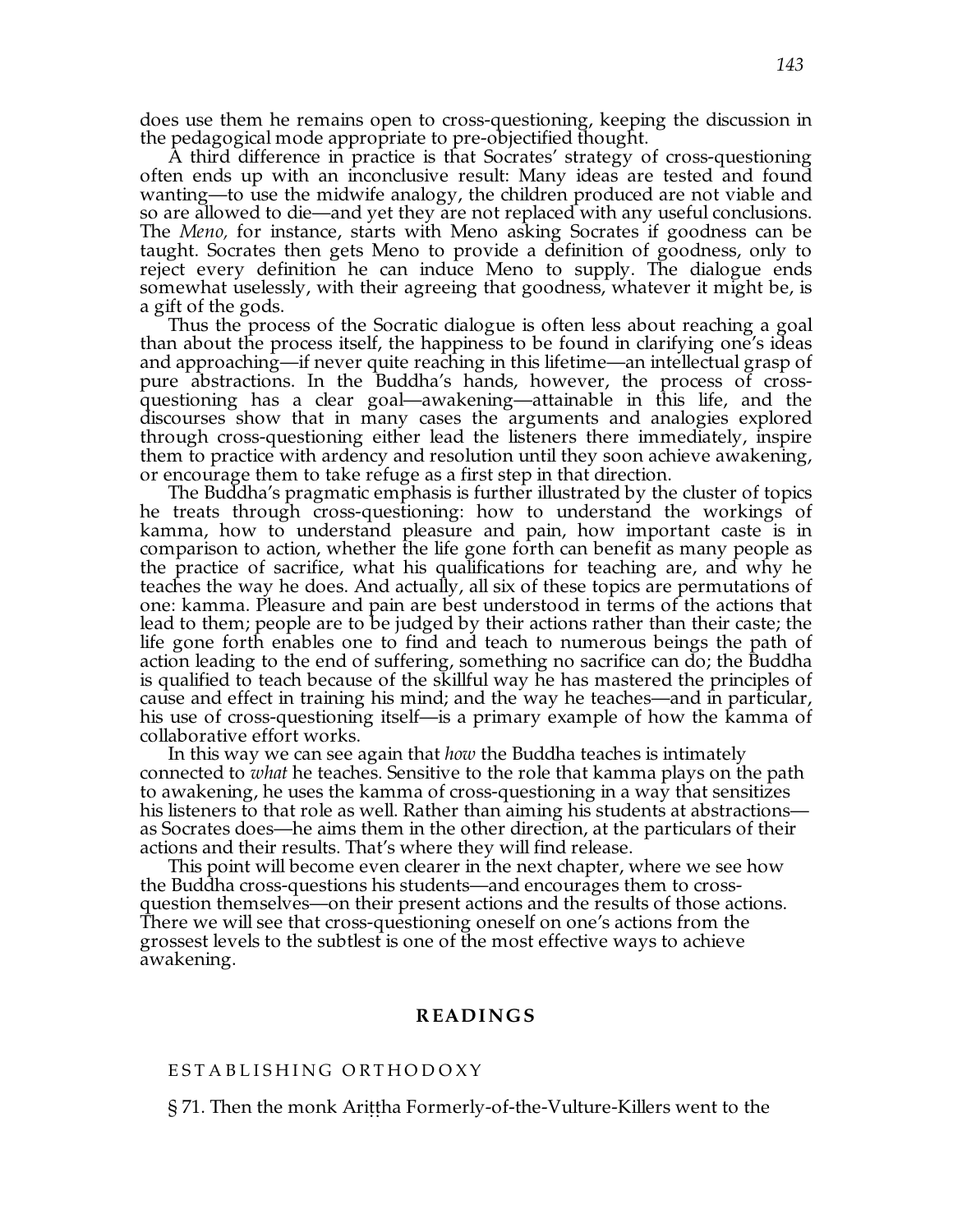Blessed One and, on arrival, having bowed down to him, sat to one side. As he was sitting there, the Blessed One said to him, "Is it true, Arittha, that this pernicious viewpoint has arisen in you—'As I understand the Dhamma taught by the Blessed One, those acts the Blessed One says are obstructive, when indulged in, are not genuine obstructions'?"1

"Exactly so, lord. As I understand the Dhamma taught by the Blessed One, those acts the Blessed One says are obstructive, when indulged in, are not genuine obstructions."

"Worthless man, from whom have you understood that Dhamma taught by me in such a way? Worthless man, haven't I in many ways described obstructive acts? And when indulged in, they are genuine obstructions. I have said that sensual pleasures are of little satisfaction, much stress, much despair, & greater drawbacks. I have compared sensual pleasures to a chain of bones: of much stress, much despair, & greater drawbacks. I have compared sensual pleasures to a lump of flesh… a grass torch… a pit of glowing embers… a dream… borrowed goods… the fruits of a tree… a butcher's ax and chopping block… swords and spears… a snake's head: of much stress, much despair, & greater drawbacks. But you, worthless man, through your own poor grasp [of the Dhamma], not only misrepresent us but also dig yourself up [by the root] and produce much demerit for yourself. That will lead to your long-term harm & suffering."

Then the Blessed One said to the monks, "What do you think, monks? Is this monk Arittha Formerly-of-the-Vulture-Killers even warm in this Dhamma & Vinaya?"

"How could he be, lord? No, lord."

When this was said, the monk Arittha Formerly-of-the-Vulture-Killers sat silent, abashed, his shoulders drooping, his head down, brooding, at a loss for words.

Then the Blessed One, seeing that the monk Ariṭṭha Formerly-of-the-Vulture-<br>Killers was sitting silent, abashed, his shoulders drooping, his head down, brooding, at a loss for words, said to him, "Worthless man, you will be recognized for your own pernicious viewpoint. I will cross-question the monks on this matter."

Then the Blessed One addressed the monks, "Monks, do you too understand the Dhamma as taught by me in the same way that the monk Arittha Formerlyof-the-Vulture-Killers does when, through his own poor grasp, he not only misrepresents us but also digs himself up [by the root] and produces much demerit for himself?"

"No, lord, for in many ways the Blessed One has described obstructive acts to us, and when indulged in they are genuine obstructions. The Blessed One has said that sensual pleasures are of little satisfaction, much stress, much despair, & greater drawbacks. The Blessed One has compared sensual pleasures to a chain of bones: of much stress, much despair, & greater drawbacks. The Blessed One has compared sensual pleasures to a lump of flesh… a grass torch… a pit of glowing embers… a dream… borrowed goods… the fruits of a tree… a butcher's ax and chopping block… swords and spears… a snake's head: of much stress, much despair, & greater drawbacks."

"It's good, monks, that you understand the Dhamma taught by me in this way, for in many ways I have described obstructive acts to you, and when indulged in they are genuine obstructions. I have said that sensual pleasures are of little satisfaction, much stress, much despair, & greater drawbacks. I have compared sensual pleasures to a chain of bones: of much stress, much despair, & greater drawbacks. I have compared sensual pleasures to a lump of flesh… a grass torch… a pit of glowing embers… a dream… borrowed goods… the fruits of a tree… a butcher's ax and chopping block… swords and spears… a snake's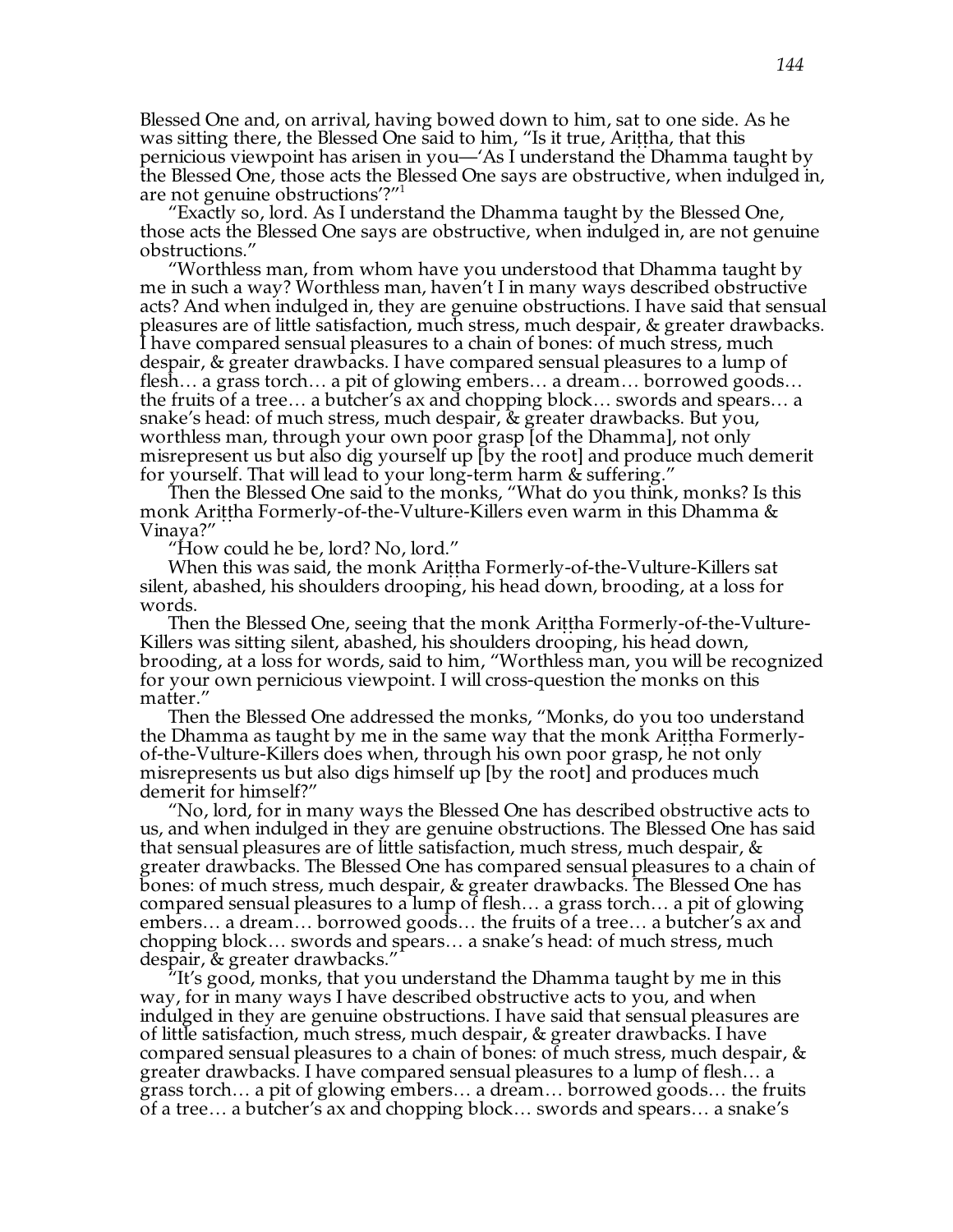head: of much stress, much despair, & greater drawbacks. But this monk Arittha Formerly-of-the-Vulture-Killers, through his own poor grasp [of the Dhamma], has both misrepresented us as well as injuring himself and accumulating much demerit for himself, and that will lead to this worthless man's long-term harm & suffering. For a person to indulge in sensual pleasures without sensual passion, without sensual perception, without sensual thinking: That isn't possible." — *MN 22*

NOTE: 1. The Commentary notes that Arittha here is referring to sexual intercourse and other related acts.

§ 72. Then the monk Sāti, the Fisherman's Son, went to the Blessed One and, on arrival, having bowed down to him, sat to one side. As he was sitting there, the Blessed One said to him, "Is it true, Sati, that this pernicious view has arisen in you—'As I understand the Dhamma taught by the Blessed One, it is just this consciousness that runs and wanders on [from birth to birth], not another'?"

"Exactly so, lord. As I understand the Dhamma taught by the Blessed One, it is just this consciousness that runs and wanders on, not another."

"Which consciousness, Sati, is that?" $1$ 

"This speaker, this knower, lord, that is sensitive here & there to the ripening of good & evil actions."

"And to whom, worthless man, do you understand me to have taught the Dhamma like that? Haven't I, in many ways, said of dependently co-arisen consciousness, 'Apart from a requisite condition, there is no coming-into-play of consciousness'?2 But you, through your own poor grasp, not only misrepresent us but also dig yourself up [by the root] and produce much demerit for yourself. That will lead to your long-term harm & suffering."

Then the Blessed One said to the monks, "What do you think, monks? Is this monk Sāti, the Fisherman's Son, even warm in this Dhamma & Vinaya?"

"How could he be, lord? No, lord."

When this was said, the monk Sāti, the Fisherman's Son, sat silent, abashed, his shoulders drooping, his head down, brooding, at a loss for words.

Then the Blessed One, seeing that the monk Sāti, the Fisherman's Son, was sitting silent, abashed, his shoulders drooping, his head down, brooding, at a loss for words, said to him, "Worthless man, you will be recognized for your own pernicious viewpoint. I will cross-question the monks on this matter."

Then the Blessed One addressed the monks, "Monks, do you too understand the Dhamma as taught by me in the same way that the monk Sati, the Fisherman's Son, does when, through his own poor grasp [of the Dhamma], he not only misrepresents us but also digs himself up [by the root] and produces much demerit for himself?"

"No, lord, for in many ways the Blessed One has said of dependently co-arisen consciousness, 'Apart from a requisite condition, there is no coming-into-play of consciousness.'"

"It's good, monks, that you understand the Dhamma taught by me in this way, for in many ways I have said of dependently co-arisen consciousness, 'Apart from a requisite condition, there is no coming-into-play of consciousness.' But this monk Sāti, the Fisherman's Son, through his own poor grasp [of the Dhamma], has not only misrepresented us but has also dug himself up [by the root], producing much demerit for himself. That will lead to this worthless man's long-term harm & suffering." — *MN 38*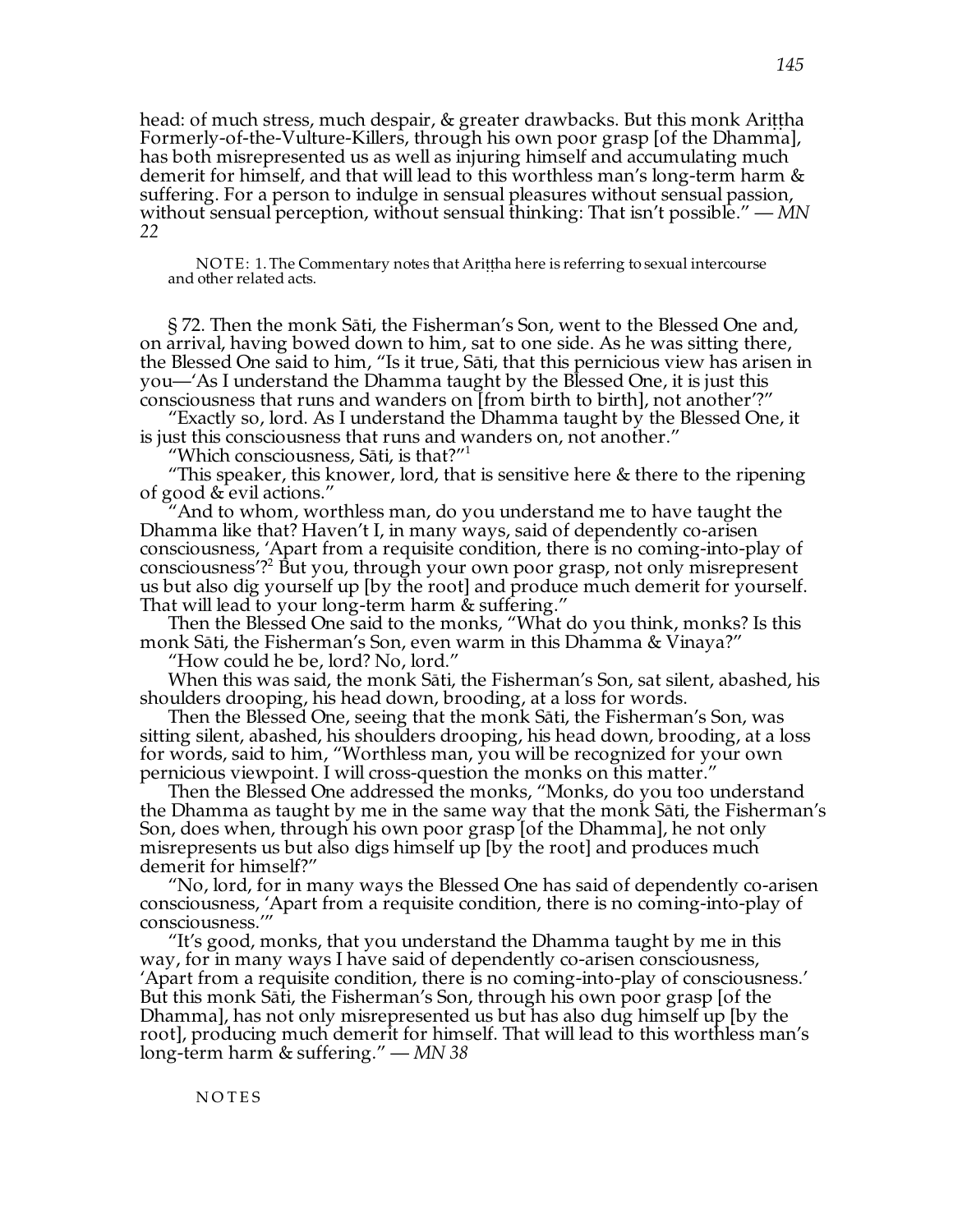1. The Buddha, knowing that there are two types of consciousness—the consciousness aggregate *(viññānakkhandha)* and consciousness without surface *(viññānam anidassanam*see  $\S205$ , note 4)—is here giving Sati the chance to identify which of the two types he has interpreted as running and wandering on. Sati's answer shows that he is talking about the first type. It would have been interesting to see how the Buddha would have attacked Sati's misunderstanding if Sāti had identified the second.

2. The Pali here is, *Nanu mayā moghapurisa anekapariyāyena paticcasamuppannam* viññānam vuttam, 'Aññatra paccayā n'atthi viññānassa sambhavoti?' Literally: "Worthless man, hasn't dependently-coarisen consciousness been described by me in many ways that, 'Apart from a requisite condition, there is no coming-into-play of consciousness'?"

Some translators, thinking that all consciousness must be dependently co-arisen, have translated this sentence as, "Misguided man, have I not stated in many ways consciousness to be dependently arisen since without a condition there is no origination of consciousness?" They then use this translation to assert that the two passages in the Canon referring to consciousness without surface [§161, §205] are not in keeping with the principle, expressed here, that all consciousness is dependently co-arisen. Thus, they say, those two passages cannot be accepted as coming genuinely from the Buddha, whereas this passage in MN 38 definitely can. Their translation, however, is grammatically incorrect, as it inserts a "since" where there is none in the Pali, and ignores the quotation marks *(ti)* around the sentence in which dependently co-arisen consciousness is described. Thus it is a case of an interpretation forced on a passage that is then supposed to act as evidence confirming the interpretation—a form of circular reasoning.

When this passage is correctly translated, however, there is no conflict between this passage and those. The Buddha here is discussing dependently-coarisen consciousness in a way that does not conflict with the possibility that there is also a consciousness without surface that lies beyond the six sense-spheres and is not dependently-coarisen. In fact, because he modifies the consciousness discussed here with the adjective "dependently-coarisen," that suggests that he is keeping in mind the fact that there is another type of consciousness to which that modification does not apply.

### CROSS - QUESTIONING IN THE PROCESS OF LEARNING

§ 73. "Monks, there are these two assemblies. Which two? The assembly trained in bombast and not in cross-questioning, and the assembly trained in cross-questioning and not in bombast.

"And which is the assembly trained in bombast and not in cross-questioning?

There is the case where in any assembly when the discourses of the Tathāgata—deep, deep in their meaning, transcendent, connected with emptiness—are recited, the monks don't listen, don't lend ear, don't set their hearts on knowing them; don't regard them as worth grasping or mastering. But when discourses that are literary works—the works of poets, artful in sound, artful in expression, the work of outsiders, words of disciples—are recited, they listen, they lend ear, they set their hearts on knowing them; they regard them as worth grasping & mastering. Yet when they have mastered that Dhamma, they don't cross-question one another about it, don't dissect: 'How is this? What is the meaning of this?' They don't make open what isn't open, don't make plain what isn't plain, don't dispel doubt on its various doubtful points. This is called an assembly trained in bombast, not in cross-questioning.

"And which is the assembly trained in cross-questioning and not in bombast? There is the case where in any assembly when discourses that are literary works—the works of poets, artful in sound, artful in rhetoric, the work of outsiders, words of disciples—are recited, the monks don't listen, don't lend ear, don't set their hearts on knowing them; don't regard them as worth grasping or mastering. But when the discourses of the Tathagata—deep, deep in their meaning, transcendent, connected with emptiness—are recited, they listen, they lend ear, they set their hearts on knowing them; they regard them as worth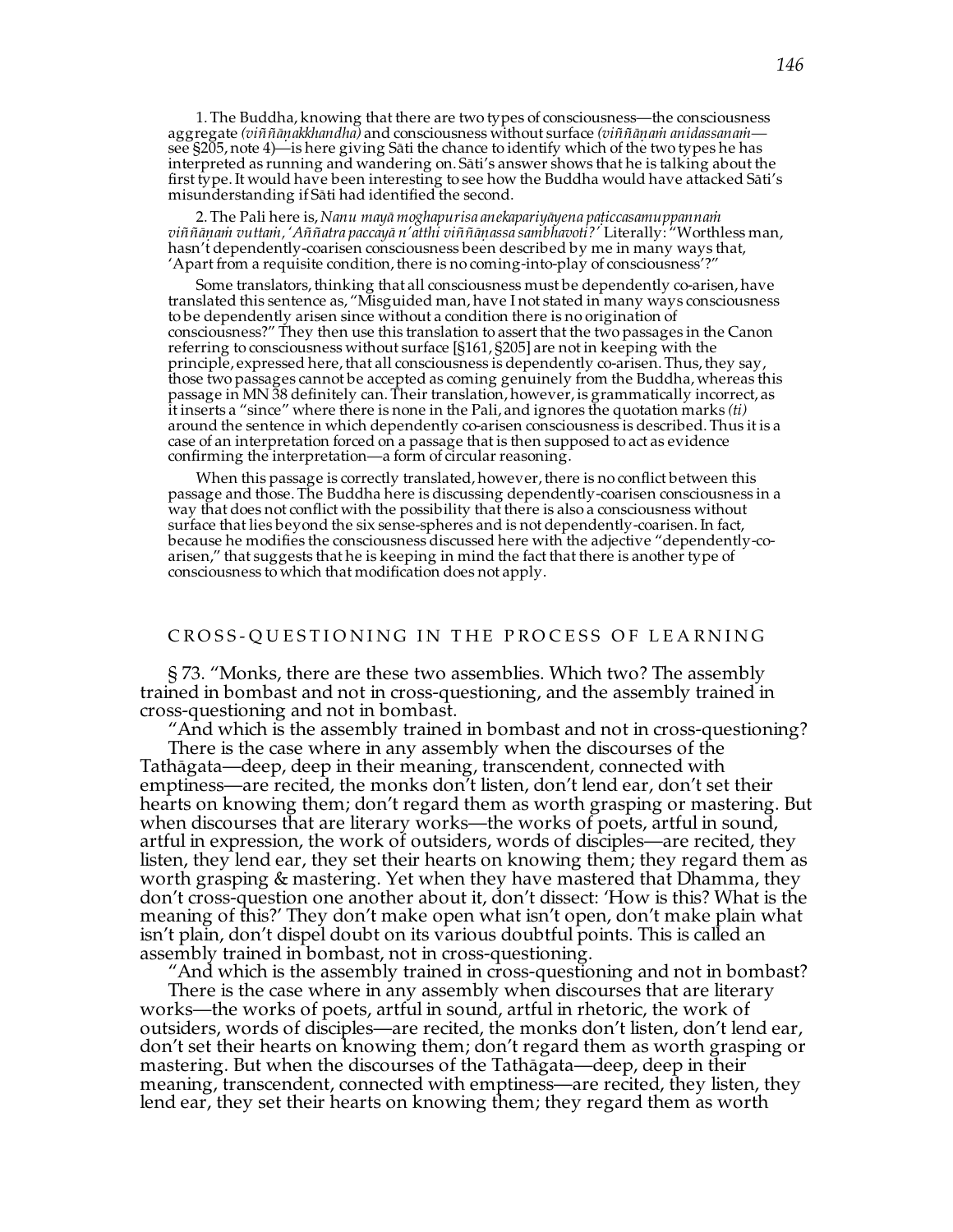grasping & mastering. And when they have mastered that Dhamma, they cross- question one another about it and dissect it: 'How is this? What is the meaning of this?' They make open what isn't open, make plain what isn't plain, dispel doubt on its various doubtful points. This is called an assembly trained in cross- questioning and not in bombast." — *AN 2:46*

§ 74. Ven. Ananda said, "There is the case, friend Sariputta, where a monk masters the Dhamma: dialogues, narratives of mixed prose & verse, explanations, verses, spontaneous exclamations, quotations, birth stories, amazing events, question & answer sessions. He teaches the Dhamma in detail— as he has heard it, as he has remembered it—to others. He gets others to recite the Dhamma in detail—as they have heard it, as they have remembered it. He holds a group chanting of the Dhamma in detail—as he has heard it, as he has remembered it. He thinks about & evaluates the Dhamma as he has heard it, as he has remembered it; he contemplates it with his intellect. He enters the Rains in monasteries in which there are senior monks who are learned, who know the tradition, who are holders of the Dhamma, the Vinaya, & the Mātika [the lists of topics that later formed the basis for the Abhidhamma]. Having approached them periodically, he questions them & quizzes them: 'How it this, venerable sirs? What is the meaning of this?' They make open for him what wasn't open, make plain what wasn't plain, dispel doubt on various doubtful points.

"It's to this extent, friend Sariputta, that a monk hears Dhamma he has not heard, that the Dhammas he has heard do not get confused, that the Dhammas he has touched with his awareness stay current, and that he understands what (previously) was not understood." — *AN 6:51*

# *Invitations to cross-questioning:*

§ 75. "Therefore, monks, when you understand the meaning of any statement of mine, that is how you should remember it. But when you don't understand the meaning of any statement of mine, then right then & there you should crossquestion me or the experienced monks." *— MN 22*

§ 76. Then Gho˛amukha the brahman, taking a low seat, sat to one side. As he was sitting there, he said to Ven. Udena, "My good contemplative, there is no righteous wanderer's life: That is [the opinion] that occurs to me here, but that may be from not seeing either someone like your venerable self or the Dhamma here."

"Brahman, if you will allow of me what should be allowed, protest what should be protested, and further cross-question me right then & there on the meaning of any statement of mine that you don't understand—'How is this, Master Udena? What is the meaning of this?'—then we could have a discussion here." — *MN 94 [See also §109]*

§ 77. As the nuns were sitting there, Ven. Nandaka said to them, "This will be a cross-questioning talk, sisters. Where you understand, you should say, 'We understand.' Where you don't, you should say, 'We don't understand.' Where you feel doubt or indecision, you should cross-question me right then & there: 'How is this, venerable sir? What is the meaning of this?'"

"Venerable sir, we are gratified & delighted that you invite us [in this way]." "So then, sisters, what do you think? Is the eye constant or inconstant?"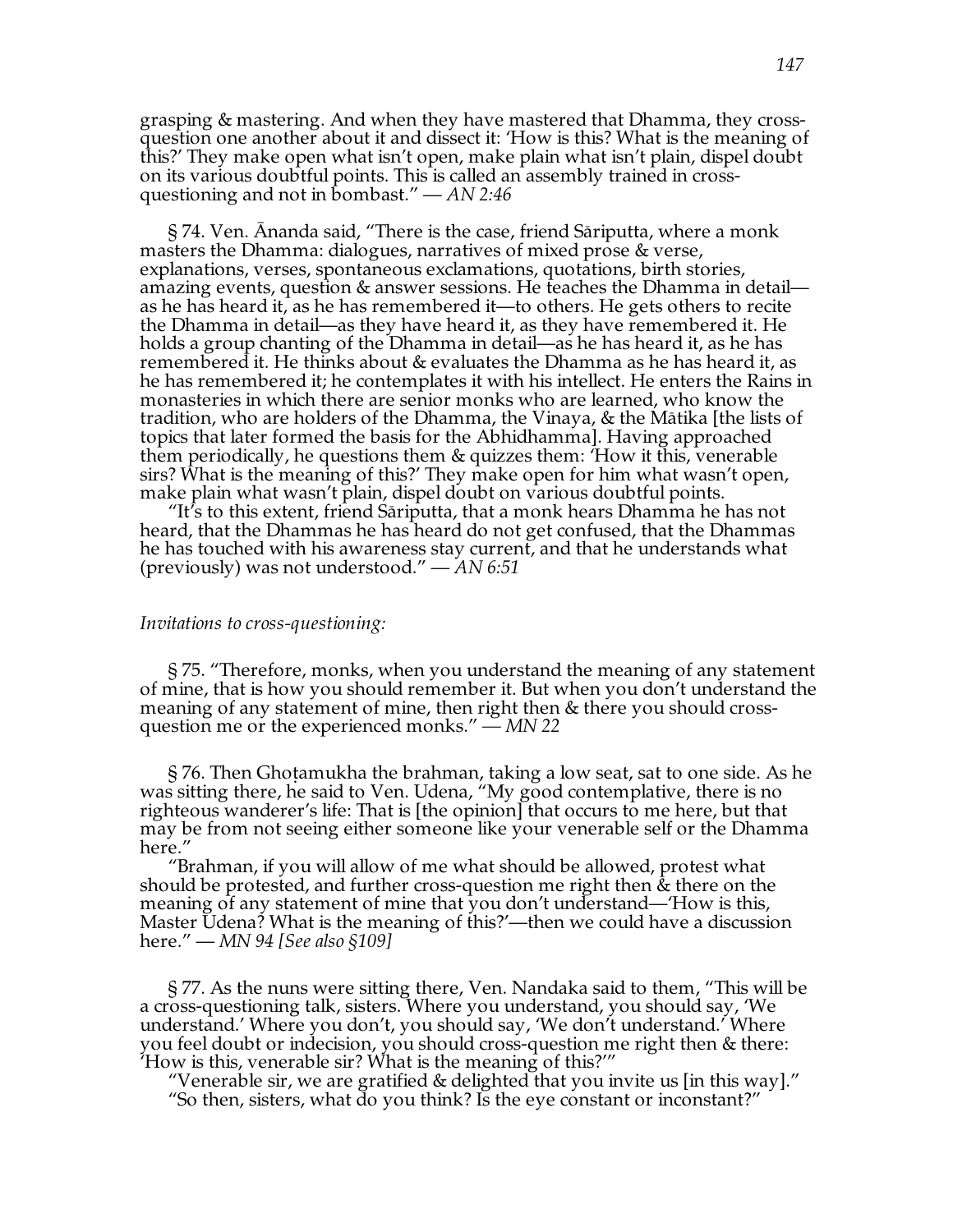"Inconstant, venerable sir." "And is that which is inconstant easeful or stressful?" "Stressful, venerable sir." "And is it fitting to regard what is inconstant, stressful, subject to change as: 'This is mine. This is my self. This is what I am'?"

"No, venerable sir."

"… Is the ear constant or inconstant?"

"Inconstant, venerable sir."…

"… Is the nose constant or inconstant?"

"Inconstant, venerable sir."…

"… Is the tongue constant or inconstant?"

"Inconstant, venerable sir."…

"… Is the body constant or inconstant?"

"Inconstant, venerable sir."…

"What do you think, sisters? Is the intellect constant or inconstant?"

"Inconstant, venerable sir."

"And is that which is inconstant easeful or stressful?"

"Stressful, venerable sir."

"And is it fitting to regard what is inconstant, stressful, subject to change as: 'This is mine. This is my self. This is what I am'?"

"No, venerable sir. Why is that? Because we have already seen it well as it has come to be, with right discernment, that these six internal media are inconstant."

"Good, good, sisters. That's how it is for a disciple of the noble ones who has seen it as it has come to be with right discernment.

"Now, what do you think, sisters? Are forms constant or inconstant?" "Inconstant, venerable sir." "And is that which is inconstant easeful or stressful?" "Stressful, venerable sir." "And is it fitting to regard what is inconstant, stressful, subject to change as: 'This is mine. This is my self. This is what I am'?"

"No, venerable sir."

"… Are sounds constant or inconstant?"

"Inconstant, venerable sir."…

"… Are aromas constant or inconstant?"

"Inconstant, venerable sir."…

"… Are flavors constant or inconstant?"

"Inconstant, venerable sir."…

"… Are tactile sensations constant or inconstant?"

"Inconstant, venerable sir."…

"What do you think, sisters? Are ideas constant or inconstant?"

"Inconstant, venerable sir."

"And is that which is inconstant easeful or stressful?"

"Stressful, venerable sir."

"And is it fitting to regard what is inconstant, stressful, subject to change as: 'This is mine. This is my self. This is what I am'?"

"No, venerable sir. Why is that? Because we have already seen it well as it has come to be, with right discernment, that these six external media too are inconstant."

"Good, good, sisters. That's how it is for a disciple of the noble ones who has seen it as it has come to be with right discernment.

"Now, what do you think, sisters? Is eye-consciousness constant or inconstant?"

"Inconstant, venerable sir."

"And is that which is inconstant easeful or stressful?"

"Stressful, venerable sir."

"And is it fitting to regard what is inconstant, stressful, subject to change as: 'This is mine. This is my self. This is what I am'?"

"No, venerable sir."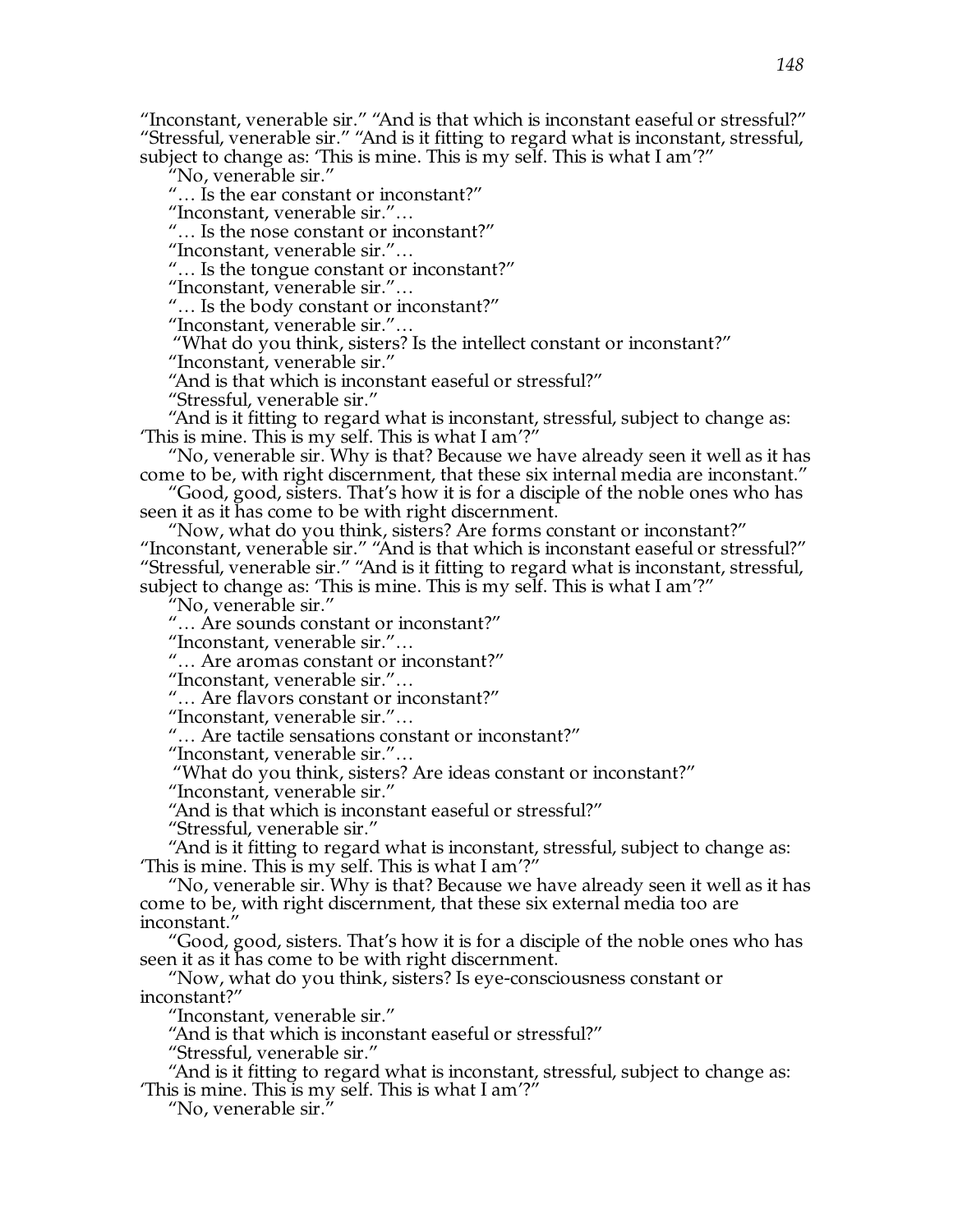"… Is ear-consciousness constant or inconstant?"

"Inconstant, venerable sir."…

"… Is nose-consciousness constant or inconstant?"

"Inconstant, venerable sir."…

"… Is tongue-consciousness constant or inconstant?"

"Inconstant, venerable sir."…

"... Is body-consciousness constant or inconstant?"

"Inconstant, venerable sir."…

 "What do you think, sisters? Is intellect-consciousness constant or inconstant?"

"Inconstant, venerable sir."

"And is that which is inconstant easeful or stressful?"

"Stressful, venerable sir."

"And is it fitting to regard what is inconstant, stressful, subject to change as: 'This is mine. This is my self. This is what I am'?"

"No, venerable sir. Why is that? Because we have already seen it well as it has come to be, with right discernment, that these six consciousness-groups too are inconstant."

"Good, good, sisters. That's how it is for a disciple of the noble ones who has seen it as it has come to be with right discernment.

"Just as when the oil in a burning oil lamp is inconstant & subject to change, its wick is inconstant & subject to change, its flame is inconstant & subject to change, its light is inconstant & subject to change. If someone were to say, 'The oil in that burning oil lamp is inconstant & subject to change, its wick is inconstant & subject to change, its flame is inconstant & subject to change, but as for its light, that is constant, everlasting, eternal, & not subject to change,' would he be speaking rightly?"

"No, venerable sir. Why is that? Because the oil in that burning oil lamp is inconstant & subject to change, its wick is inconstant & subject to change, its flame is inconstant & subject to change, so how much more should its light be inconstant & subject to change."

"In the same way, sisters, if someone were to say, 'My six internal media are inconstant, but what I experience based on the six internal media—pleasure, pain, or neither-pleasure-nor-pain—that is constant, everlasting, eternal, & not subject to change,' would he be speaking rightly?"

"No, venerable sir. Why is that? Because each feeling arises dependent on its corresponding condition. With the cessation of its corresponding condition, it ceases."

"Good, good, sisters. That's how it is for a disciple of the noble ones who has seen it as it has come to be with right discernment.

"Just as when the root of a great, standing tree—possessed of heartwood—is inconstant & subject to change, its trunk is inconstant & subject to change, its branches & foliage are inconstant & subject to change, its shadow is inconstant & subject to change. If someone were to say, 'The root of that great, standing tree—possessed of heartwood—is inconstant & subject to change, its trunk is inconstant & subject to change, its branches & foliage are inconstant & subject to change, but as for its shadow, that is constant, everlasting, eternal, & not subject to change,' would he be speaking rightly?"

"No, venerable sir. Why is that? Because the root of that great, standing tree—possessed of heartwood—is inconstant & subject to change, its trunk is inconstant & subject to change, its branches & foliage are inconstant & subject to change, so how much more should its shadow be inconstant & subject to change."

"In the same way, sisters, if someone were to say, 'My six external media are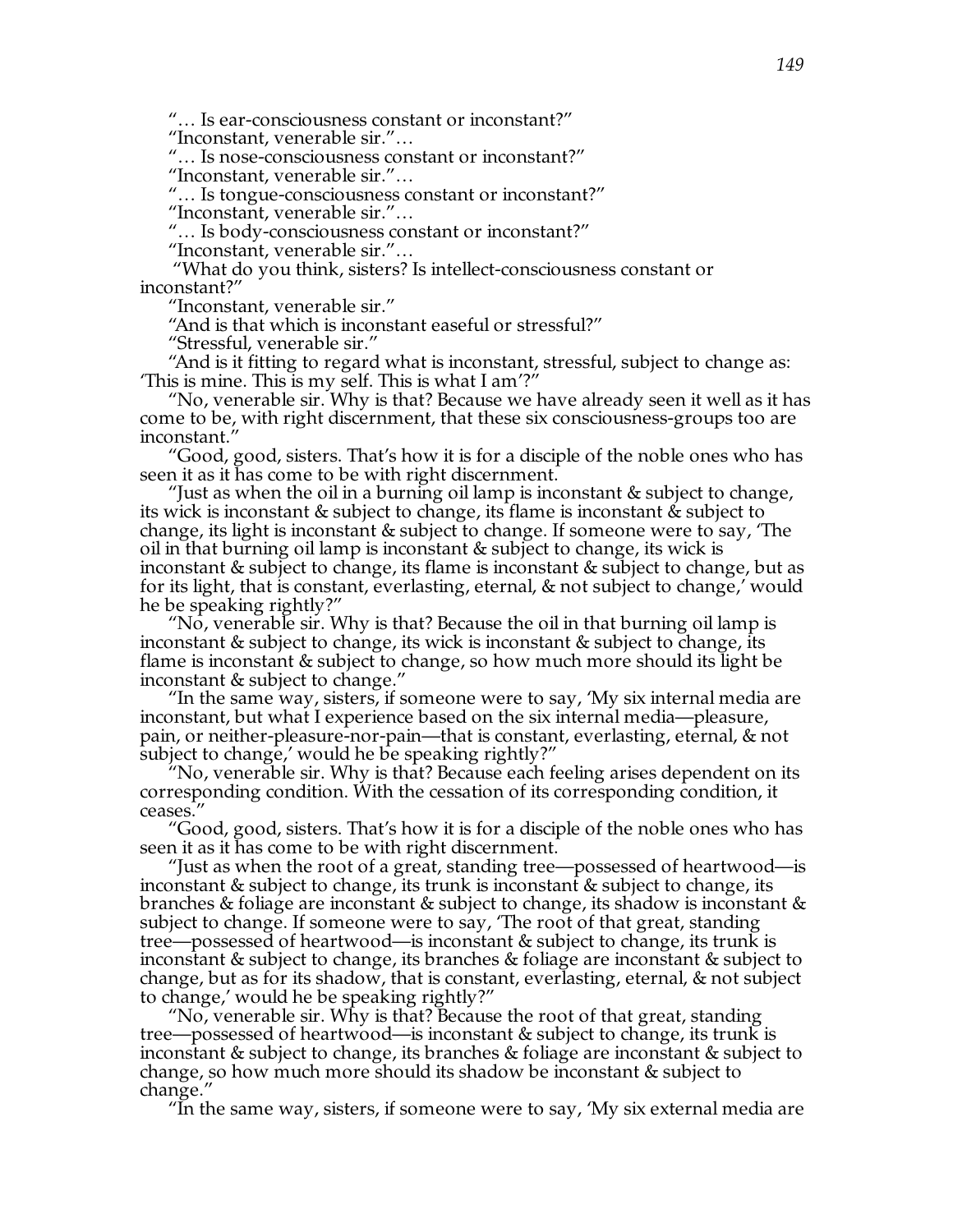inconstant, but what I experience based on the six internal media—pleasure, pain, or neither-pleasure-nor-pain—that is constant, everlasting, eternal, & not subject to change,' would he be speaking rightly?"

"No, venerable sir. Why is that? Because each feeling arises dependent on its corresponding condition. With the cessation of its corresponding condition, it ceases."

"Good, good, sisters. That's how it is for a disciple of the noble ones who has seen it as it has come to be with right discernment.

"Just as if a skilled butcher or butcher's apprentice, having killed a cow, were to carve it up with a sharp carving knife so that—without damaging the substance of the inner flesh, without damaging the substance of the outer hide—<br>he would cut, sever, & detach only the skin muscles, connective tissues, & attachments in between. Having cut, severed, & detached the outer skin, and then covering the cow again with that very skin, if he were to say that the cow was joined to the skin just as it had been, would he be speaking rightly?"

"No, venerable sir. Why is that? Because if the skilled butcher or butcher's apprentice, having killed a cow, were to… cut, sever, & detach only the skin muscles, connective tissues, & attachments in between; and… having covered the cow again with that very skin, then no matter how much he might say that the cow was joined to the skin just as it had been, the cow would still be disjoined from the skin."

"This simile, sisters, I have given to convey a message. The message is this: The substance of the inner flesh stands for the six internal media; the substance of the outer hide, for the six external media. The skin muscles, connective tissues, & attachments in between stand for passion & delight. And the sharp knife stands for noble discernment—the noble discernment that cuts, severs, & detaches the defilements, fetters, & bonds in between.

"Sisters, there are these seven factors for awakening through whose development & pursuit a monk enters & remains in the fermentation-free awareness-release & discernment-release, having directly known & realized them for himself right in the here & now. Which seven? There is the case where a monk develops *mindfulness* as a factor for awakening dependent on seclusion, dependent on dispassion, dependent on cessation, resulting in relinquishment. He develops *analysis of qualities* as a factor for awakening… *persistence* as a factor for awakening… *rapture* as a factor for awakening… *serenity* as a factor for awakening… *concentration* as a factor for awakening… *equanimity* as a factor for awakening dependent on seclusion, dependent on dispassion, dependent on cessation, resulting in relinquishment. These are the seven factors for awakening through whose development & pursuit a monk enters & remains in the fermentation-free release of awareness & release of discernment, having directly known & realized them for himself right in the here & now."

Then, having exhorted the nuns with this exhortation, Ven. Nandaka dismissed them, saying, "Go, sisters. The time has come." The nuns, delighting in and approving of Ven. Nandaka's exhortation, got up from their seats, bowed down to him, circumambulated him—keeping him to the right—and went to the Blessed One. On arrival, having bowed down to the Blessed One, they stood to one side. As they were standing there, the Blessed One said to them, "Go, nuns. The time has come." So the nuns, having bowed down to the Blessed One, circumambulated him—keeping him to the right—and departed.

Then, not long after the nuns' departure, the Blessed One addressed the monks: "Monks, just as on the uposatha day of the fifteenth, people at large feel no doubt or indecision as to whether the moon is lacking or full, for it is clearly full; in the same way, the nuns are gratified with Nandaka's Dhamma-teaching, and their resolves have been fulfilled. Of these 500 nuns, the most backward is a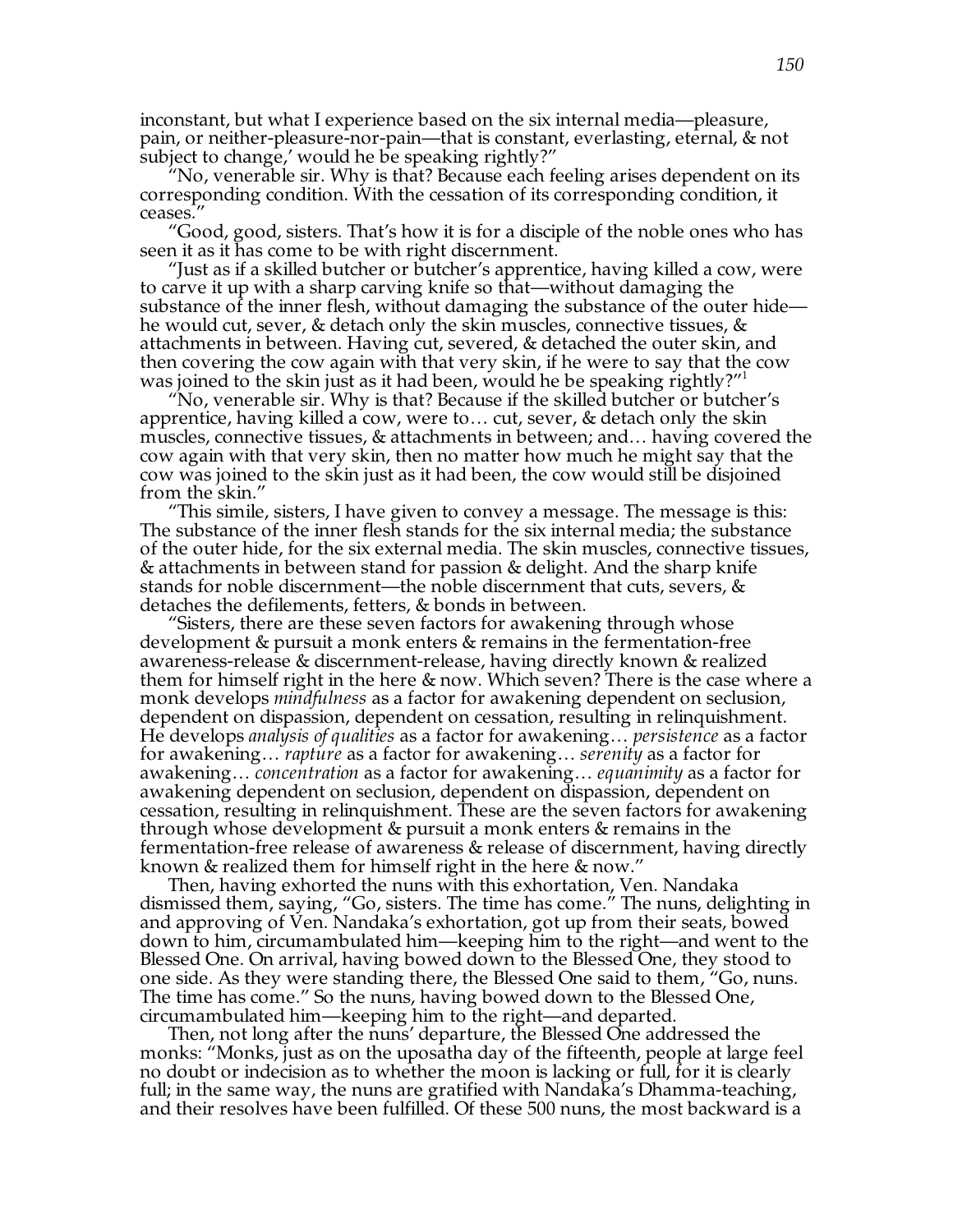stream-winner, not destined for the planes of deprivation, headed to self- awakening for sure." — *MN 146*

NOTE: 1. The act of covering the cow with skin refers to the arahant's return to the world of the six senses after emerging from the experience of awakening.

#### *The Buddha anticipates cross-questioning of his teaching by faultfinders:*

§ 78. "Now it's possible,  $\bar{A}$ nanda, that some wanderers of other sects might say, 'Gotama the contemplative speaks of the cessation of perception & feeling, and yet describes it as pleasure. What is this? How is this?' When they say that, they are to be told, 'It's not the case, friends, that the Blessed One describes only pleasant feeling as included under pleasure. Wherever pleasure is found, in whatever terms,<sup>1</sup> the Blessed One describes it as pleasure.''' — *MN* 59 [See also *§116]*

NOTE: 1. This passage indicates that the aggregates do not cover all possible experience. See also §205, note 4.

§ 79. "Now it's possible, Cunda, that some wanderers of other sects might say, 'Gotama the contemplative describes unlimited knowledge & vision with regard to the past, but doesn't describe unlimited knowledge & vision with regard to the future. What is this? How is this?' Those wanderers of other sects construe the sort of knowing that is not knowledge & vision to be the sort of knowing that is knowledge  $\&$  vision, just like those who are foolish  $\&$ inexperienced. The Tathagata's memory-&-recollection knowledge with regard to the past is such that he recollects whatever he wants. The Tathagata's knowledge with regard to the future arises born from his awakening: 'This is the last birth. There is now no further becoming.'

"With regard to what is past: If it is unfactual, untrue, & unbeneficial, the Tathāgata does not declare it. If it is factual, true, but unbeneficial, the Tathāgata does not declare it. If it is factual, true,  $\&$  beneficial, the Tathagata has a sense of the proper time for giving the answer to that question.

"With regard to what is future…

"With regard to what is present: If it is unfactual, untrue, & unbeneficial, the Tathāgata does not declare it. If it is factual, true, but unbeneficial, the Tathāgata does not declare it. If it is factual, true,  $\&$  beneficial, the Tathagata has a sense of the proper time for giving the answer to that question." — *DN 29 [§69, §156]*

*Ven. Sariputta anticipates cross-questioning of the teaching by sincere, intelligent people:*

§ 80. Ven. Sariputta said, "Friends, in foreign lands there are wise nobles  $\&$ brahmans, householders & contemplatives—for the people there are wise & discriminating—who will question a monk: 'What is your teacher's doctrine? What does he teach?'

"Thus asked, you should answer, 'Our teacher teaches the subduing of passion & desire.'

"Having thus been answered, there may be wise nobles & brahmans, householders & contemplatives… who will question you further, 'And your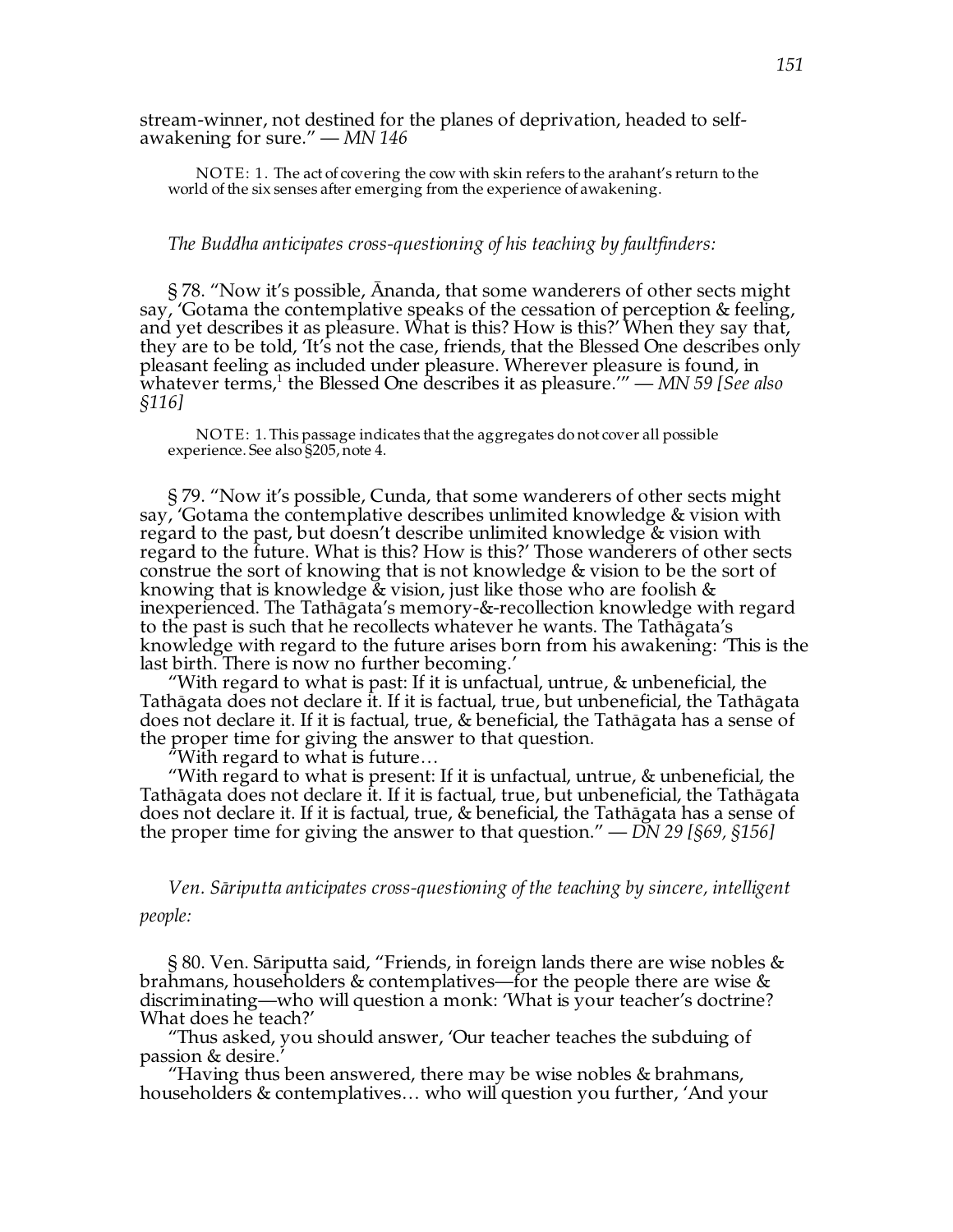teacher teaches the subduing of passion & desire for what?'

"Thus asked, you should answer, 'Our teacher teaches the subduing of passion & desire for form… for feeling… for perception… for fabrications. Our teacher teaches the subduing of passion & desire for consciousness.' [§38]

"Having thus been answered, there may be wise nobles & brahmans, householders & contemplatives… who will question you further, 'And seeing what danger does your teacher teach the subduing of passion & desire for form… for feeling… for perception… for fabrications? Seeing what danger does your teacher teach the subduing of passion & desire for consciousness?'

"Thus asked, you should answer, 'When one is not free from passion, desire, love, thirst, fever, & craving for form, then from any change & alteration in that form, there arises sorrow, lamentation, pain, grief, & despair. When one is not free from passion… for feeling… for perception… for fabrications… When one is not free from passion, desire, love, thirst, fever, & craving for consciousness, then from any change & alteration in that consciousness, there arise sorrow, lamentation, pain, grief, & despair. Seeing this danger, our teacher teaches the subduing of passion & desire for form… for feeling… for perception… for fabrications. Seeing this danger our teacher teaches the subduing of passion  $\&$ desire for consciousness.'

"Having thus been answered, there may be wise nobles & brahmans, householders & contemplatives… who will question you further, 'And seeing what benefit does your teacher teach the subduing of passion & desire for form… for feeling… for perception… for fabrications? Seeing what benefit does your teacher teach the subduing of passion & desire for consciousness?'

"Thus asked, you should answer, 'When one is free from passion, desire, love, thirst, fever, & craving for form, then with any change & alteration in that form, there does not arise any sorrow, lamentation, pain, grief, or despair. When one is free from passion… for feeling… for perception… for fabrications… When one is free from passion, desire, love, thirst, fever, & craving for consciousness, then with any change & alteration in that consciousness, there does not arise any sorrow, lamentation, pain, grief, or despair. Seeing this benefit, our teacher teaches the subduing of passion & desire for form… for feeling… for perception… for fabrications. Seeing this benefit our teacher teaches the subduing of passion & desire for consciousness.'

"Friends, if one who entered & remained in unskillful qualities were to have a pleasant abiding in the here & now—unthreatened, undespairing, unfeverish and on the breakup of the body, after death, could expect a good destination, then the Blessed One would not advocate the abandoning of unskillful qualities. But because one who enters & remains in unskillful qualities has a stressful abiding in the here & now—threatened, despairing, & feverish—and on the breakup of the body, after death, can expect a bad destination, that is why the Blessed One advocates the abandoning of unskillful qualities.

"If one who entered & remained in skillful qualities were to have a stressful abiding in the here & now—threatened, despairing, & feverish—and on the breakup of the body, after death, could expect a bad destination, then the Blessed One would not advocate entering into skillful qualities. But because one who enters & remains in skillful qualities has a pleasant abiding in the here & now unthreatened, undespairing, unfeverish—and on the breakup of the body, after death, can expect a good destination, that is why the Blessed One advocates entering into skillful qualities." — *SN 22:2 [See also §20; §26]*

*Awakening through cross-questioning the speaker:*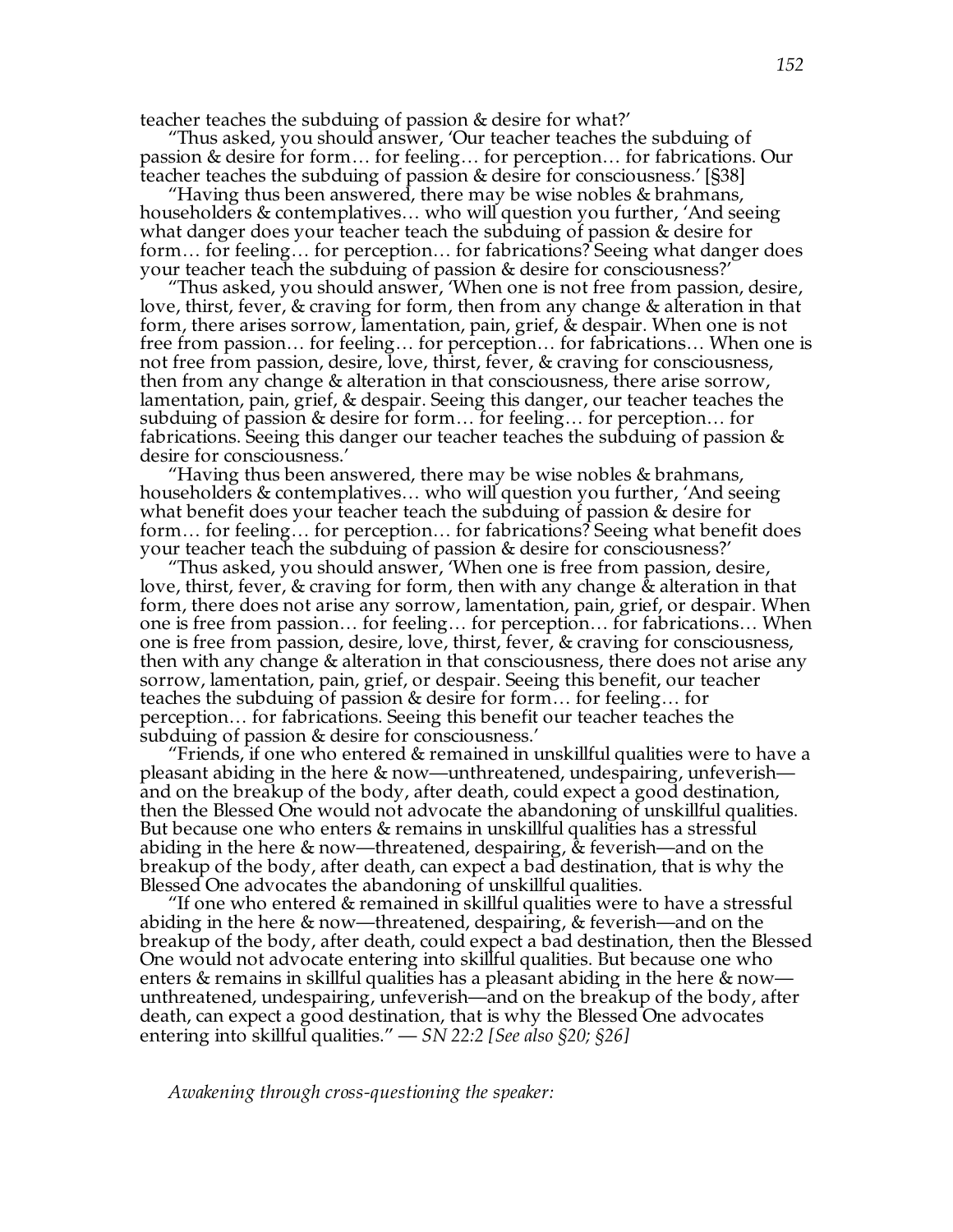§ 81. On one occasion many elder monks were staying at Kosambı in Ghosita's park. And at that time Ven. Khemaka was staying at the Jujube Tree park, diseased, in pain, severely ill. Then in the late afternoon the elder monks left their seclusion and addressed Ven. Dāsaka, (saying,) "Come, friend Dāsaka. Go to the monk Khemaka and on arrival say to him, 'The elders, friend Khemaka, say to you, "We hope you are getting better, friend. We hope you are comfortable. We hope that your pains are lessening and not increasing. We hope that there are signs of their lessening, and not of their increasing."'"

Replying, "As you say, friends," to the elder monks, Ven. Dasaka went to Ven. Khemaka and on arrival said to him, "The elders, friend Khemaka, say to you, 'We hope you are getting better, friend. We hope you are comfortable. We hope that your pains are lessening and not increasing. We hope that there are signs of their lessening, and not of their increasing.'"

"I am not getting better, my friend. I am not comfortable. My extreme pains are increasing, not lessening. There are signs of their increasing, and not of their lessening."

Then Ven. Dasaka went to the elder monks and, on arrival, said to them, "The monk Khemaka has said to me, 'I am not getting better, my friend. I am not comfortable. My extreme pains are increasing, not lessening. There are signs of their increasing, and not of their lessening.'"

"Come, friend Dāsaka. Go to the monk Khemaka and on arrival say to him, 'The elders, friend Khemaka, say to you, "Concerning these five clinging- aggregates described by the Blessed One—i.e., the form clinging-aggregate, the feeling clinging-aggregate, the perception clinging-aggregate, the fabrications clinging-aggregate, the consciousness clinging-aggregate: Do you assume anything with regard to these five clinging-aggregates to be self or belonging to self?"'"

Replying, "As you say, friends," to the elder monks, Ven. Dasaka went to Ven. Khemaka and on arrival said to him, "The elders, friend Khemaka, say to you, 'Concerning these five clinging-aggregates described by the Blessed One i.e., the form clinging-aggregate, the feeling clinging-aggregate, the perception clinging-aggregate, the fabrications clinging-aggregate, the consciousness clinging-aggregate: Do you assume anything with regard to these five clingingaggregates to be self or belonging to self?"

"Friend, concerning these five clinging-aggregates described by the Blessed One—i.e., the form clinging-aggregate… the feeling… perception… fabrications… consciousness clinging-aggregate: With regard to these five clinging-aggregates, there is nothing I assume to be self or belonging to self."

Then Ven. Dasaka went to the elder monks and on arrival said to them, "The monk Khemaka has said to me, 'Friend, concerning these five clingingaggregates described by the Blessed One—i.e., the form clinging-aggregate… the feeling… perception… fabrications… consciousness clinging-aggregate: With regard to these five clinging-aggregates, there is nothing I assume to be self or belonging to self.'"

"Come, friend Dāsaka. Go to the monk Khemaka and on arrival say to him, 'The elders, friend Khemaka, say to you, "Concerning these five clingingaggregates described by the Blessed One—i.e., the form clinging-aggregate… the feeling… perception… fabrications… consciousness clinging-aggregate: If, with regard to these five clinging-aggregates, Ven. Khemaka assumes nothing to be self or belonging to self, then Ven. Khemaka is an arahant, devoid of fermentations."'"

Replying, "As you say, friends," to the elder monks, Ven. Dasaka went to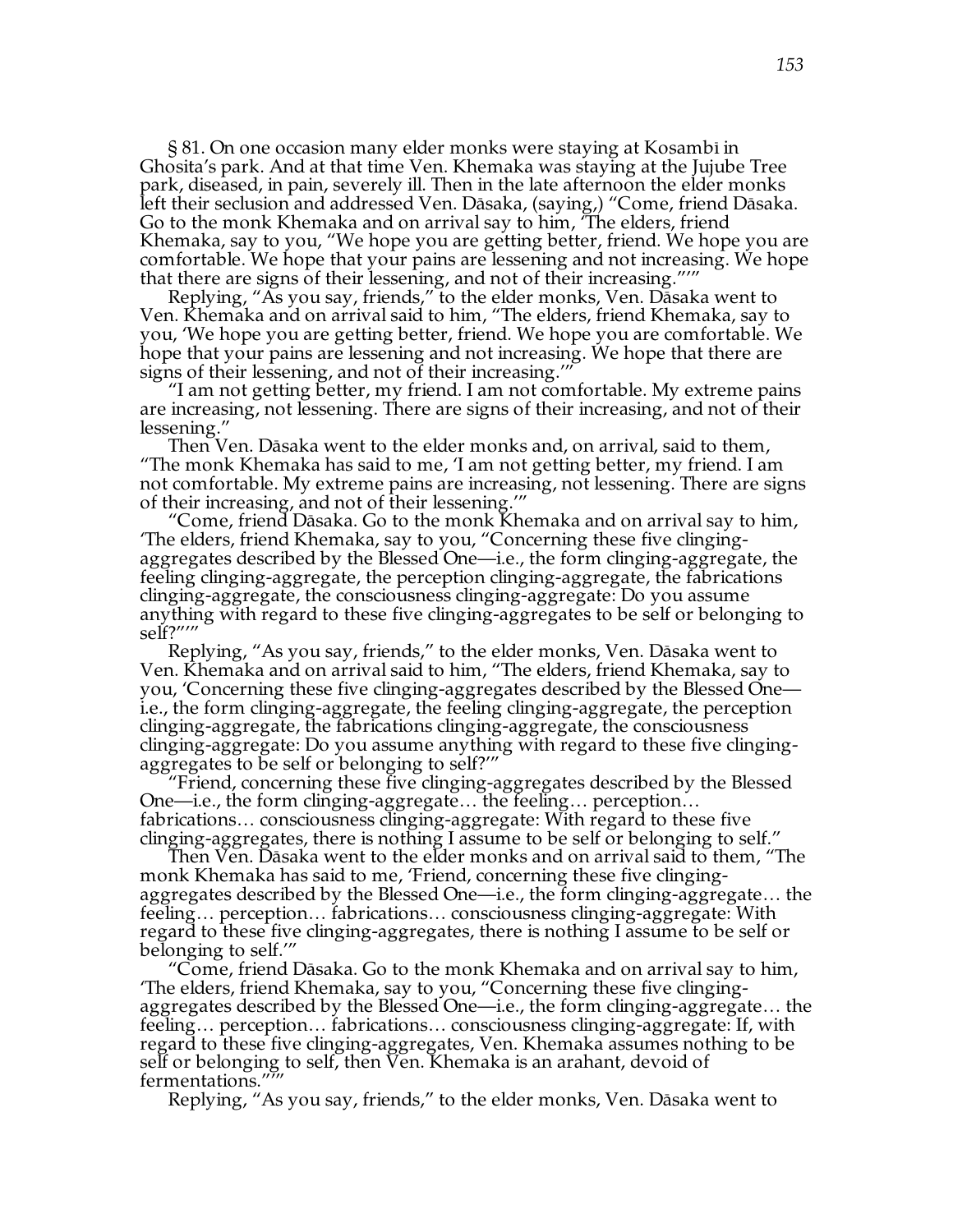Ven. Khemaka and on arrival said to him, "The elders, friend Khemaka, say to you, 'Concerning these five clinging-aggregates described by the Blessed One— i.e., the form clinging-aggregate… the feeling… perception… fabrications… consciousness clinging-aggregate: If, with regard to these five clinging-<br>aggregates, Ven. Khemaka assumes nothing to be self or belonging to self, then Ven. Khemaka is an arahant, devoid of fermentations.'"

"Friend, concerning these five clinging-aggregates described by the Blessed One—i.e., the form clinging-aggregate… the feeling… perception… fabrications… consciousness clinging-aggregate: With regard to these five clinging-aggregates, there is nothing I assume to be self or belonging to self, and yet I am not an arahant. With regard to these five clinging-aggregates, 'I am' has not been overcome, although I don't assume that 'I am this.

Then Ven. Dasaka went to the elder monks and on arrival said to them, "The monk Khemaka has said to me, 'Friend, concerning these five clinging-<br>aggregates described by the Blessed One—i.e., the form clinging-aggregate... the feeling… perception… fabrications… consciousness clinging-aggregate: With regard to these five clinging-aggregates, there is nothing I assume to be self or belonging to self, and yet I am not an arahant. With regard to these five clinging-<br>aggregates, "I am" has not been overcome, although I don't assume that "I am this."'"

"Come, friend Dāsaka. Go to the monk Khemaka and on arrival say to him, 'The elders, friend Khemaka, say to you, "Friend Khemaka, this 'I am' of which you speak: What do you say 'I am'? Do you say, 'I am form,' or do you say, 'I am something other than form'? Do you say, 'I am feeling… perception… fabrications… consciousness,' or do you say, 'I am something other than consciousness'? This 'I am' of which you speak: What do you say 'I am'?"'"

Replying, "As you say, friends," to the elder monks, Ven. Dasaka went to Ven. Khemaka and on arrival said to him, "The elders, friend Khemaka, say to you, 'Friend Khemaka, this "I am" of which you speak: What do you say "I am"? Do you say, "I am form," or do you say, "I am something other than form"? Do you say, "I am feeling… perception… fabrications… consciousness," or do you say, "I am something other than consciousness"? This "I am" of which you speak: What do you say "I am"?'"

"Enough, friend Dāsaka. What is accomplished by this running back  $\&$  forth? Fetch me my staff. I will go to the elder monks myself."

Then Ven. Khemaka, leaning on his staff, went to the elder monks and, on arrival, exchanged courteous greetings with them. After an exchange of friendly greetings & courtesies, he sat to one side. As he was sitting there, the elder monks said to him, "Friend Khemaka, this 'I am' of which you speak: What do you say 'I am'? Do you say, 'I am form,' or do you say, 'I am something other than form'? Do you say, 'I am feeling… perception… fabrications… consciousness,' or do you say, 'I am something other than consciousness'? This 'I am' of which you speak: What do you say 'I am'?"

"Friends, it's not that I say 'I am form,' nor do I say 'I am something other than form.' It's not that I say, 'I am feeling… perception… fabrications… consciousness,' nor do I say, 'I am something other than consciousness.' With regard to these five clinging-aggregates, 'I am' has not been overcome, although I don't assume that 'I am this.'

"It's just like the scent of a blue, red, or white lotus: If someone were to call it the scent of a petal or the scent of the color or the scent of a filament, would he be speaking correctly?"

"No, friend."

"Then how would he describe it if he were describing it correctly?"

"As the scent of the flower: That's how he would describe it if he were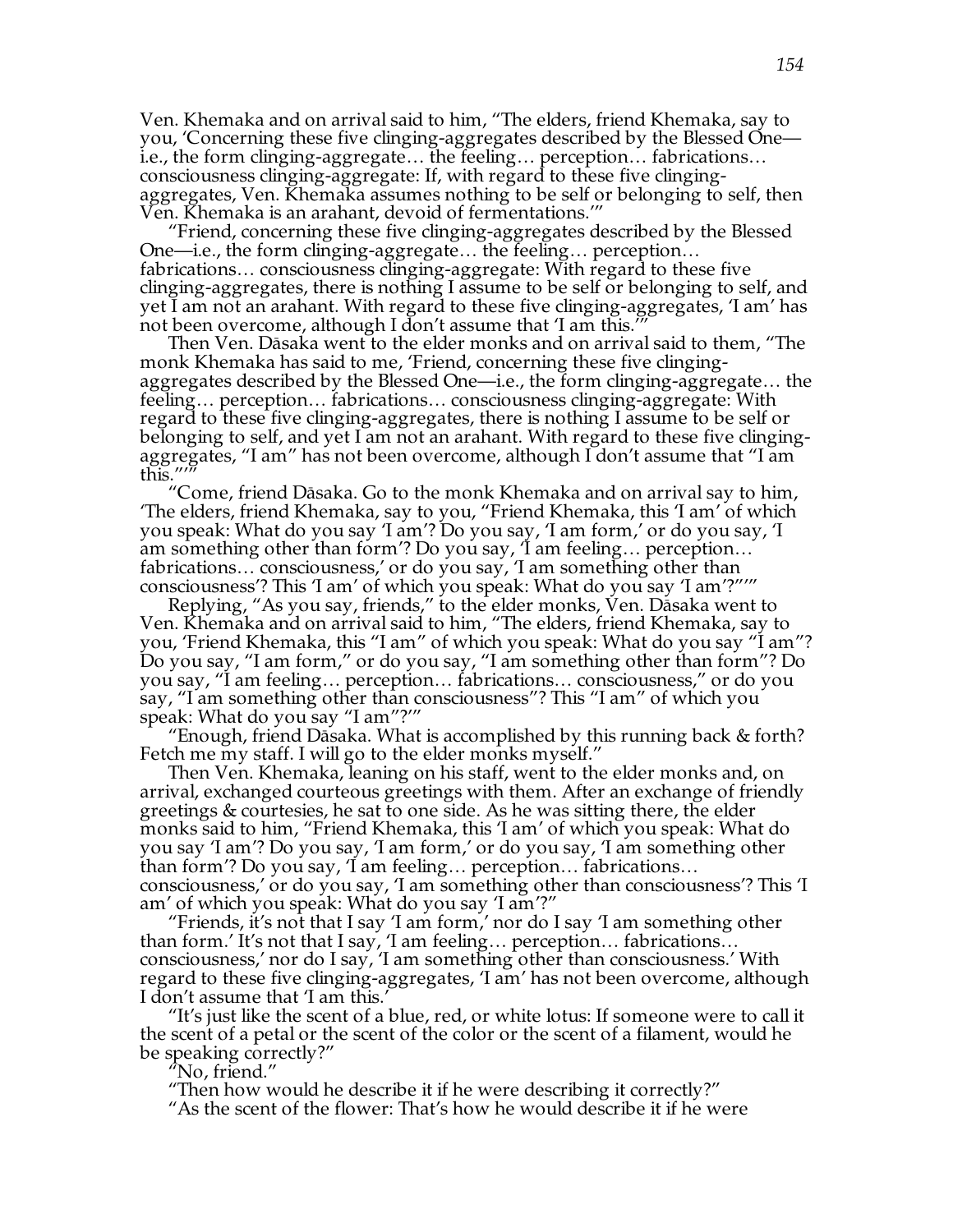describing it correctly."

"In the same way, friends, it's not that I say 'I am form,' nor do I say 'I am other than form.' It's not that I say, 'I am feeling… perception… fabrications… consciousness,' nor do I say, 'I am something other than consciousness.' With regard to these five clinging-aggregates, 'I am' has not been overcome, although I don't assume that 'I am this.'

"Friends, even though a noble disciple has abandoned the five lower fetters, he still has with regard to the five clinging-aggregates a lingering residual 'I am' conceit, an 'I am' desire, an 'I am' obsession. But at a later time he keeps focusing on the phenomena of arising & passing away with regard to the five clinging-<br>aggregates: 'Such is form, such its origination, such its disappearance. Such is feeling…. Such is perception…. Such are fabrications…. Such is consciousness, such its origination, such its disappearance.' As he keeps focusing on the arising & passing away of these five clinging-aggregates, the lingering residual 'I am' conceit, 'I am' desire, 'I am' obsession is fully obliterated.

"Just like a cloth, dirty & stained: Its owners give it over to a washerman, who scrubs it with salt earth or lye or cow-dung and then rinses it in clear water. Now even though the cloth is clean & spotless, it still has a lingering residual scent of salt earth or lye or cow-dung. The washerman gives it to the owners, the owners put it away in a scent-infused wicker hamper, and its lingering residual scent of salt earth, lye, or cow-dung is fully obliterated.

"In the same way, friends, even though a noble disciple has abandoned the five lower fetters, he still has with regard to the five clinging-aggregates a lingering residual 'I am' conceit, an 'I am' desire, an 'I am' obsession. But at a later time he keeps focusing on the phenomena of arising & passing away with regard to the five clinging-aggregates: 'Such is form, such its origination, such its disappearance. Such is feeling…. Such is perception…. Such are fabrications…. Such is consciousness, such its origination, such its disappearance.' As he keeps focusing on the arising & passing away of these five clinging-aggregates, the lingering residual 'I am' conceit, 'I am' desire, 'I am' obsession is fully obliterated."

When this was said, the elder monks said to Ven. Khemaka, "We didn't crossexamine Ven. Khemaka with the purpose of troubling him, just that [we thought] Ven. Khemaka is capable of declaring the Blessed One's message, teaching it, describing it, setting it forth, revealing it, explaining it, making it plain—just as he has in fact declared it, taught it, described it, set it forth, revealed it, explained it, made it plain."

That is what Ven. Khemaka said. Gratified, the elder monks delighted in his words. And while this explanation was being given, the minds of sixty-some monks, through no clinging, were released from fermentations—as was Ven. Khemaka's. — *SN 22:89*

#### *The Buddha's final invitation to cross-question him:*

§ 82. Then the Blessed One addressed the monks, "If even a single monk has any doubt or indecision concerning the Buddha, Dhamma, or Sangha, the path or the practice, ask. Don't later regret that 'The Teacher was face-to-face with us, but we didn't bring ourselves to cross-question him in his presence.'"

When this was said, the monks were silent.

A second time, the Blessed One said, "If even a single monk has any doubt or indecision concerning the Buddha, Dhamma, or Sangha, the path or the practice, ask. Don't later regret that 'The Teacher was face-to-face with us, but we didn't bring ourselves to cross-question him in his presence.'"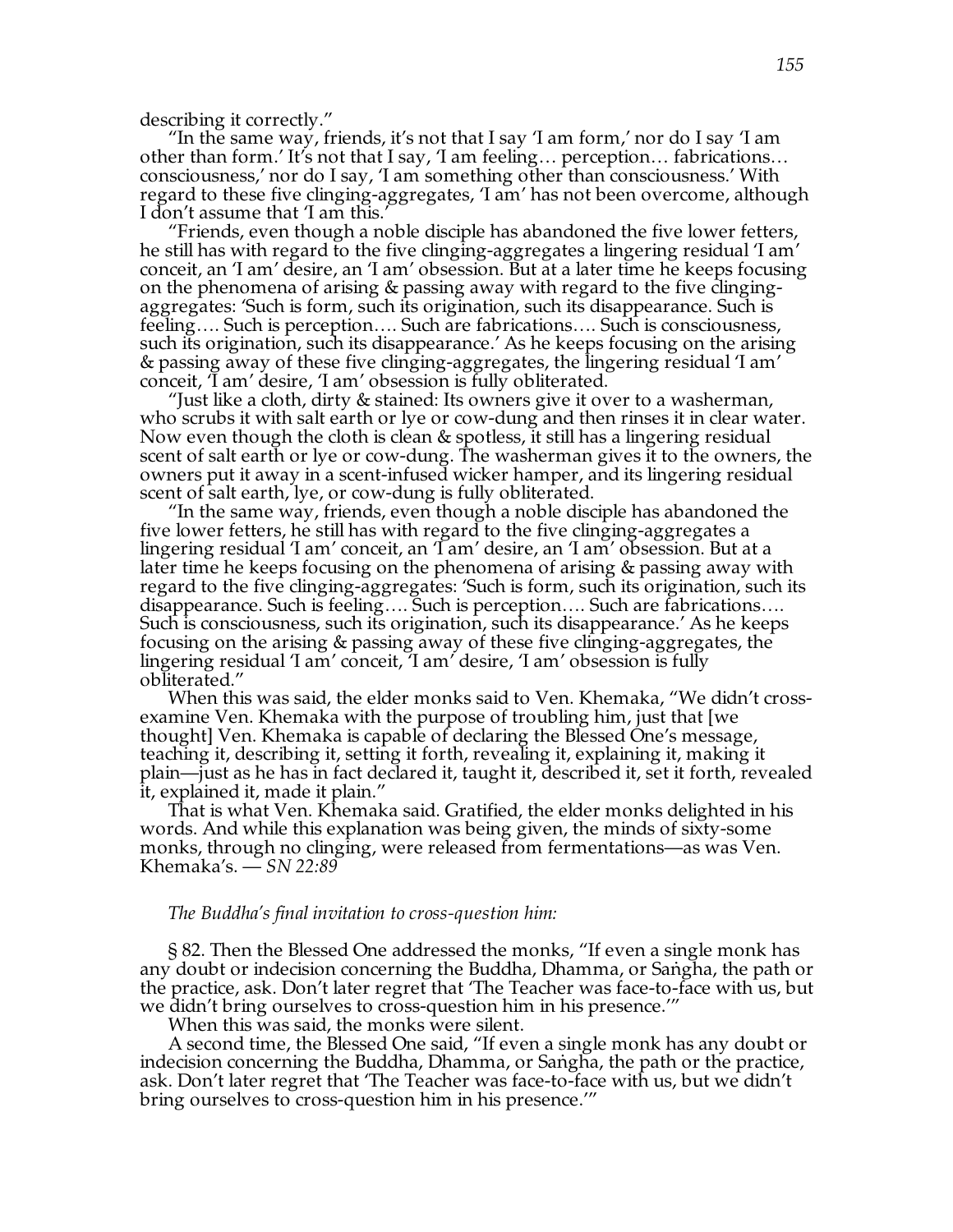A second time, the monks were silent.

A third time, the Blessed One said, "If even a single monk has any doubt or indecision concerning the Buddha, Dhamma, or Sangha, the path or the practice, ask. Don't later regret that 'The Teacher was face-to-face with us, but we didn't bring ourselves to cross-question him in his presence.'"

A third time, the monks were silent.

Then the Blessed One addressed the monks, "Now, if it's out of respect for the Teacher that you don't ask, let a friend inform a friend."

When this was said, the monks were silent.

Then Ven. Ananda said to the Blessed One, "It's amazing, lord. It's astounding.<br>I'm confident that in this community of monks there isn't even a single monk who has any doubt or indecision concerning the Buddha, Dhamma, or Saṅgha, the path or the practice." "You, finanda, speak out of confidence, while there is knowledge in the

Tathāgata that in this community of monks there isn't even a single monk who has any doubt or indecision concerning the Buddha, Dhamma, or Sangha, the path or the practice. Of these 500 monks, the most backward is a stream-winner, not destined for the planes of deprivation, headed to self-awakening for sure."

Then the Blessed One addressed the monks, "Now then, monks, I exhort you: All fabrications are subject to decay. Bring about completion by being heedful."

Those were the Tath<sub>agata</sub>'s last words. — *DN* 16

# THE BUDDHA QUESTIONS OTHER SECTARIANS

§ 83. "Monks, there are these three sectarian guilds that—when interrogated, pressed, & rebuked by wise people—even though they may explain otherwise, remain stuck in [a doctrine of] inaction. Which three?

"There are contemplatives & brahmans who hold this teaching, hold this view: 'Whatever a person experiences—pleasant, painful, or neither pleasant nor painful—is all caused by what was done in the past.' There are contemplatives  $\&$ brahmans who hold this teaching, hold this view: 'Whatever a person experiences—pleasant, painful, or neither pleasant nor painful—is all caused by a supreme being's act of creation.' There are contemplatives & brahmans who hold this teaching, hold this view: 'Whatever a person experiences—pleasant, painful, or neither pleasant nor painful—is all without cause & without condition.'

"Having approached the contemplatives & brahmans who hold that… 'Whatever a person experiences… is all caused by what was done in the past,' I said to them: 'Is it true that you hold that… whatever a person experiences… is all caused by what was done in the past?' Thus asked by me, they admitted, 'Yes.' Then I said to them, 'Then in that case, a person is a killer of living beings because of what was done in the past. A person is a thief… unchaste… a liar… a divisive speaker… a coarse speaker… an idle chatterer… covetous… one bearing thoughts of ill will… a holder of wrong views because of what was done in the past.' When one falls back on what was done in the past as being essential, monks, there is no desire, no effort [at the thought], 'This should be done. This shouldn't be done.' When one can't pin down as a truth or reality what should & shouldn't be done, one dwells bewildered & unprotected. One cannot righteously refer to oneself as a contemplative. This was my first righteous refutation of those contemplatives & brahmans who hold to such teachings, such views.

"Having approached the contemplatives & brahmans who hold that... 'Whatever a person experiences… is all caused by a supreme being's act of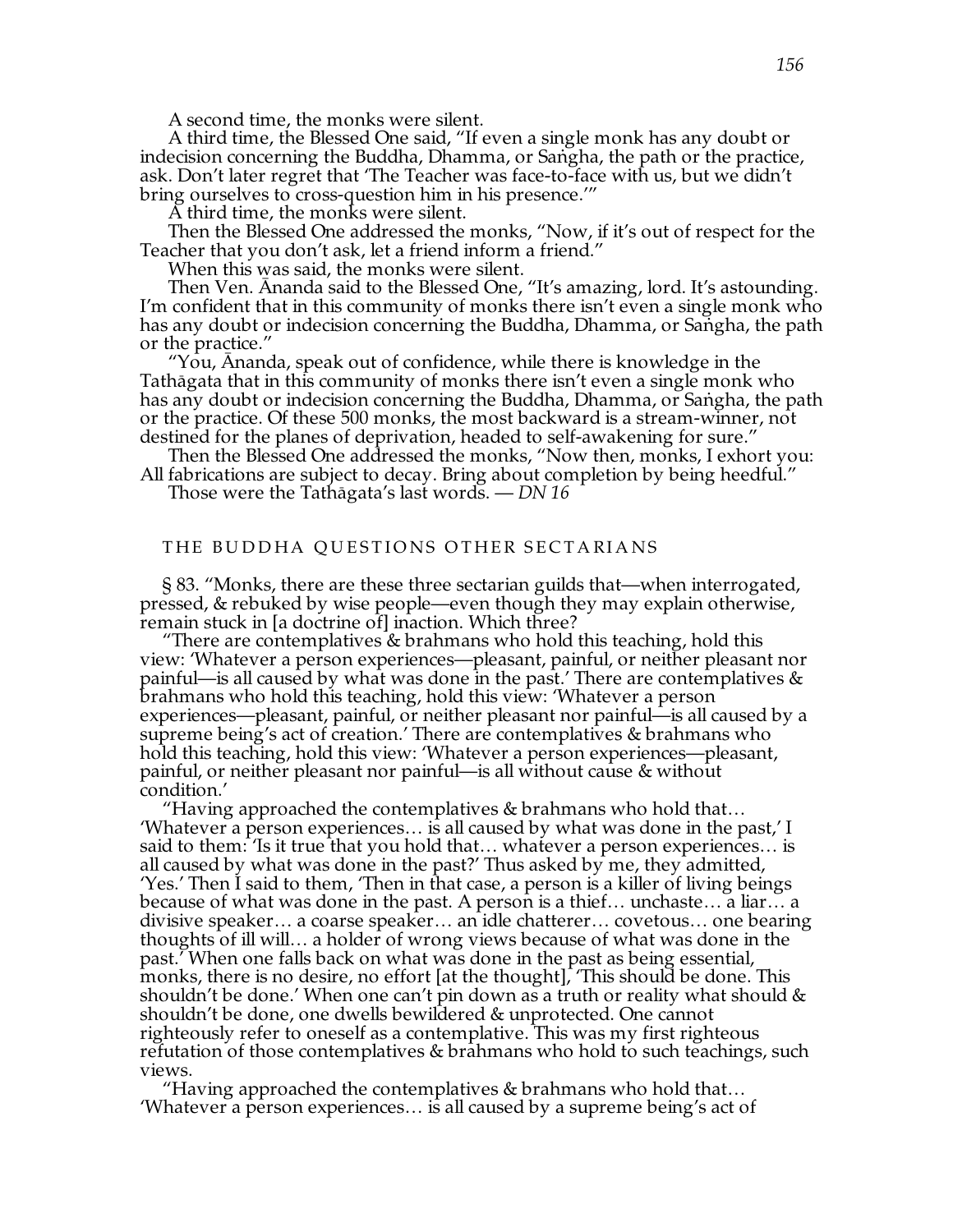creation,' I said to them: 'Is it true that you hold that… whatever a person experiences… is all caused by a supreme being's act of creation?' Thus asked by me, they admitted, 'Yes.' Then I said to them, 'Then in that case, a person is a killer of living beings because of a supreme being's act of creation. A person is a thief… unchaste… a liar… a divisive speaker… a coarse speaker… an idle chatterer… covetous… one bearing thoughts of ill will… a holder of wrong views because of a supreme being's act of creation.' When one falls back on a supreme being's act of creation as being essential, monks, there is no desire, no effort [at the thought], 'This should be done. This shouldn't be done.' When one can't pin down as a truth or reality what should & shouldn't be done, one dwells bewildered & unprotected. One cannot righteously refer to oneself as a contemplative. This was my second righteous refutation of those contemplatives & brahmans who hold to such teachings, such views.

"Having approached the contemplatives  $\&$  brahmans who hold that... 'Whatever a person experiences… is all without cause, without condition,' I said to them: 'Is it true that you hold that… whatever a person experiences… is all without cause, without condition?' Thus asked by me, they admitted, 'Yes.' Then I said to them, 'Then in that case, a person is a killer of living beings without cause, without condition. A person is a thief… unchaste… a liar… a divisive speaker… a coarse speaker… an idle chatterer… covetous… one bearing thoughts of ill will… a holder of wrong views without cause, without condition.' When one falls back on lack of cause and lack of condition as being essential, monks, there is no desire, no effort [at the thought], 'This should be done. This shouldn't be done.' When one can't pin down as a truth or reality what should & shouldn't be done, one dwells bewildered & unprotected. One cannot righteously refer to oneself as a contemplative. This was my third righteous refutation of those contemplatives & brahmans who hold to such teachings, such views.

"These are the three sectarian guilds that—when interrogated, pressed,  $\&$ rebuked by wise people—even though they may explain otherwise, remain stuck in inaction." — *AN 3:62*

§ 84. The Blessed One said, "Monks, there are some contemplatives & brahmans who teach in this way, who have this view: 'Whatever a person experiences—pleasure, pain, or neither-pleasure-nor-pain—all is caused by what was done in the past. Thus, with the destruction of old actions through asceticism, and with the non-doing of new actions, there will be no flow into the future. With no flow into the future, there is the ending of action. With the ending of action, the ending of stress. With the ending of stress, the ending of feeling. With the ending of feeling, all suffering & stress will be exhausted.' Such is the teaching of the Niganthas.

"Going to Niganthas who teach in this way, I have asked them, 'Is it true, friend Niganthas, that you teach in this way, that you have this view: "Whatever" a person experiences—pleasure, pain, or neither-pleasure-nor-pain—all is caused by what was done in the past. Thus, with the destruction of old actions through asceticism, and with the non-doing of new actions, there will be no flow into the future. With no flow into the future, there is the ending of action. With the ending of action, the ending of stress. With the ending of stress, the ending of feeling. With the ending of feeling, all suffering & stress will be exhausted"?'

"Having been asked this by me, the Niganthas admitted it, 'Yes.'

"So I said to them, 'But, friends, do you know that you existed in the past, and that you did not not exist?'

"'No, friend.'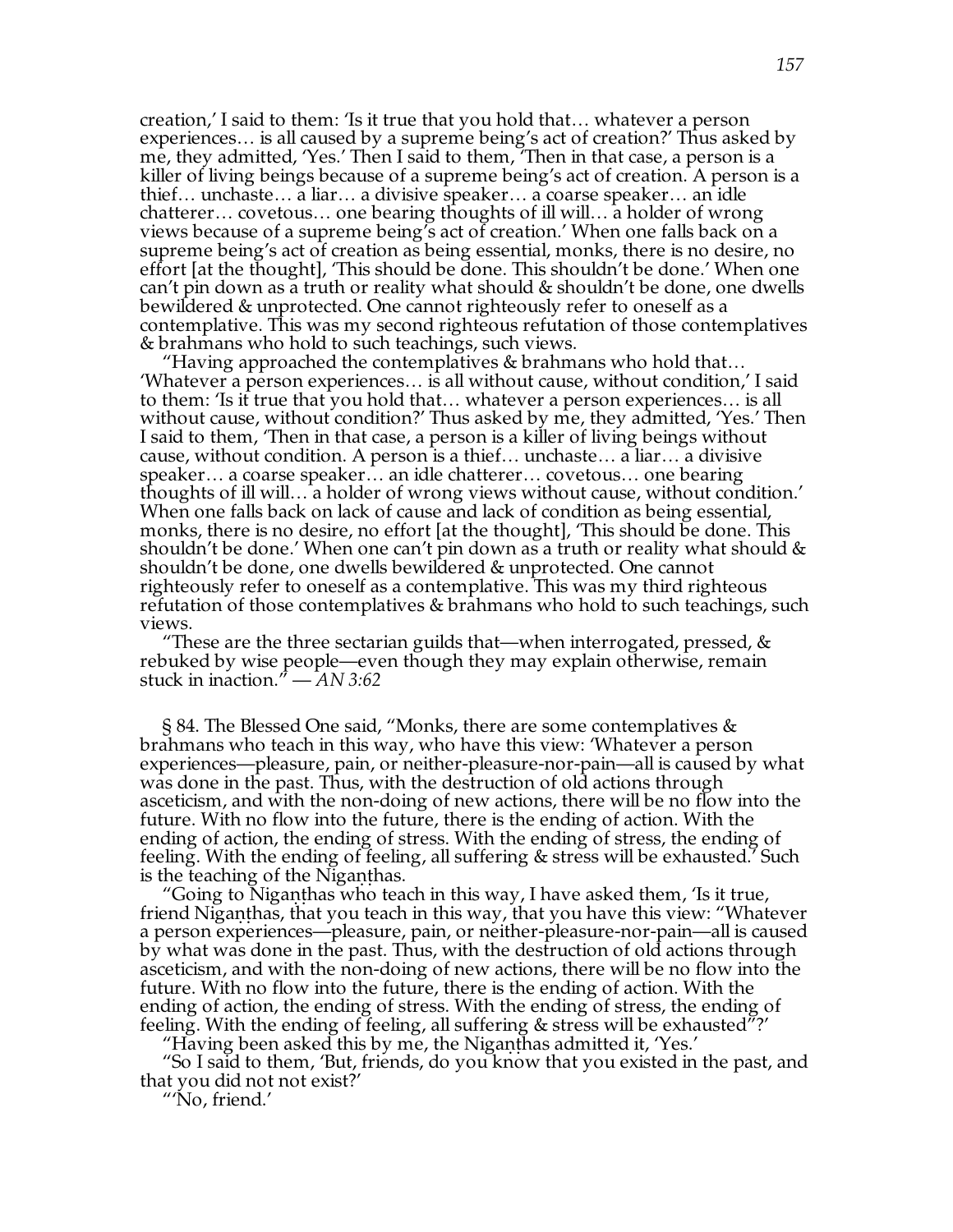"'And do you know that you did evil actions in the past, and that you did not not do them?'

"'No, friend.'

"'And do you know that you did such-and-such evil actions in the past?' "'No, friend.'

"'And do you know that so-and-so much stress has been exhausted, or that so-and-so much stress remains to be exhausted, or that with the exhaustion of so-and-so much stress all stress will be exhausted?'

"'No, friend.'

"'But do you know what is the abandoning of unskillful qualities and the attainment of skillful qualities in the here-&-now?'

"'No, friend.'

"'So, friends, it seems that you don't know that you existed in the past, and that you did not not exist… you don't know what is the abandoning of unskillful qualities and the attainment of skillful qualities in the here-&-now. That being the case, it is not proper for you to assert that, "Whatever a person experiences— pleasure, pain, or neither-pleasure-nor-pain—all is caused by what was done in the past. Thus, with the destruction of old actions through asceticism, and with the non-doing of new actions, there will be no flow into the future. With no flow into the future, there is the ending of action. With the ending of action, the ending of stress. With the ending of stress, the ending of feeling. With the ending of feeling, all suffering & stress will be exhausted."

"'If, however, you knew that you existed in the past, and that you did not not exist; if you knew that you did evil actions in the past, and that you did not not do them; if you knew that you did such-and-such evil actions in the past; you don't know that so-and-so much stress has been exhausted, or that so-and-so much stress remains to be exhausted, or that with the exhaustion of so-and-so much stress all stress will be exhausted; if you knew what is the abandoning of unskillful qualities and the attainment of skillful qualities in the here-&-now, then—that being the case—it would be proper for you to assert that, "Whatever a person experiences—pleasure, pain, or neither-pleasure-nor-pain—all is caused by what was done in the past. Thus, with the destruction of old actions through asceticism, and with the non-doing of new actions, there will be no flow into the future. With no flow into the future, there is the ending of action. With the ending of action, the ending of stress. With the ending of stress, the ending of feeling. With the ending of feeling, all suffering & stress will be exhausted."

"'Friend Niganthas, it's as if a man were shot with an arrow thickly smeared with poison. As a result of being shot with the arrow, he would feel fierce, sharp, racking pains. His friends & companions, kinsmen & relatives would provide him with a surgeon. The surgeon would cut around the opening of the wound with a knife. As a result of the surgeon's cutting around the opening of the wound with a knife, the man would feel fierce, sharp, racking pains. The surgeon would probe for the arrow with a probe. As a result of the surgeon's probing for the arrow with a probe, the man would feel fierce, sharp, racking pains. The surgeon would then pull out the arrow. As a result of the surgeon's pulling out the arrow, the man would feel fierce, sharp, racking pains. The surgeon would then apply a burning medicine to the mouth of the wound. As a result of the surgeon's applying a burning medicine to the mouth of the wound, the man would feel fierce, sharp, racking pains. But then at a later time, when the wound had healed and was covered with skin, he would be well & happy, free, master of himself, able to go wherever he liked. The thought would occur to him, "Before, I was shot with an arrow thickly smeared with poison. As a result of being shot with the arrow, I felt fierce, sharp, racking pains. My friends & companions, kinsmen & relatives provided me with a surgeon…. The surgeon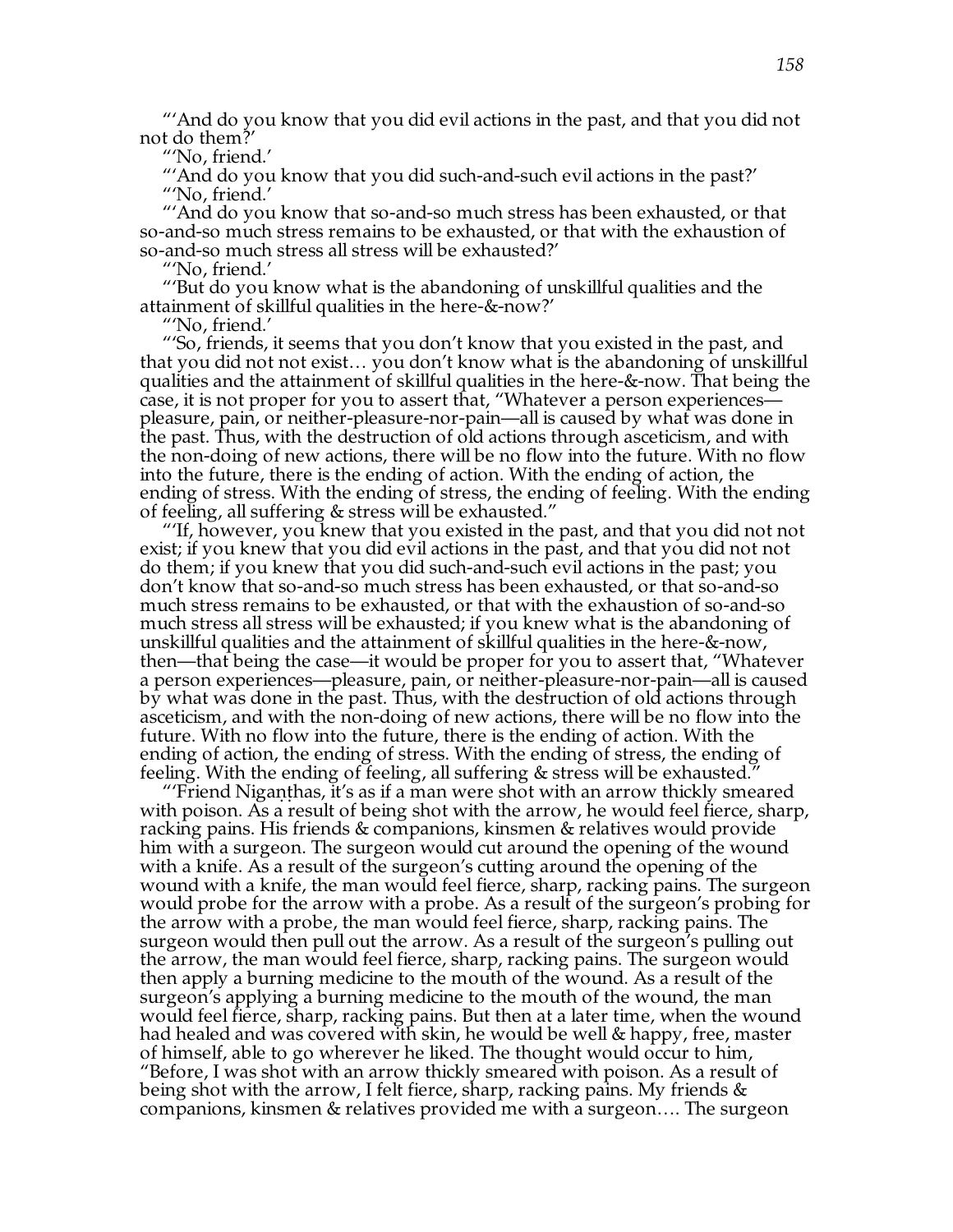cut around the opening of the wound with a knife… probed for the arrow with a probe… pulled out the arrow… applied a burning medicine to the mouth of the wound. As a result of his applying a burning medicine to the mouth of the wound, I felt fierce, sharp, racking pains. But now that the wound is healed and covered with skin, I am well & happy, free, master of myself, able to go wherever I like."

"Th the same way, friend Niganthas, if you knew that you existed in the past, and that you did not not exist… if you knew what is the abandoning of unskillful qualities and the attainment of skillful qualities in the here-&-now, then—that being the case—it would be proper for you to assert that, "Whatever a person experiences—pleasure, pain, or neither-pleasure-nor-pain—all is caused by what was done in the past. Thus, with the destruction of old actions through asceticism, and with the non-doing of new actions, there will be no flow into the future. With no flow into the future, there is the ending of action. With the ending of action, the ending of stress. With the ending of stress, the ending of feeling. With the ending of feeling, all suffering & stress will be exhausted." But because you do not know that you existed in the past… you do not know what is the abandoning of unskillful qualities and the attainment of skillful qualities in the here-&-now, then—that being the case—it is not proper for you to assert that, "Whatever a person experiences—pleasure, pain, or neither-pleasure-nor- pain—all is caused by what was done in the past. Thus, with the destruction of old actions through asceticism, and with the non-doing of new actions, there will be no flow into the future. With no flow into the future, there is the ending of action. With the ending of action, the ending of stress. With the ending of stress, the ending of feeling. With the ending of feeling, all suffering & stress will be exhausted."

"When this was said, the Niganthas said to me, 'Friend, the Nigantha Nātaputta [the leader of the Niganthas] is all-knowing, all-seeing, and claims total knowledge & vision thus: "Whether I am walking or standing, sleeping or awake, knowledge & vision are continuously & continually established in me." He has told us, "Niganthas, there are evil actions that you have done in the past. Exhaust them with these painful austerities. When in the present you are restrained in body, restrained in speech, and restrained in mind, that is the nondoing of evil action for the future. Thus, with the destruction of old actions through asceticism, and with the non-doing of new actions, there will be no flow into the future. With no flow into the future, there is the ending of action. With the ending of action, the ending of stress. With the ending of stress, the ending of feeling. With the ending of feeling, all suffering & stress will be exhausted." We approve of that [teaching], prefer it, and are gratified by it.'

"When this was said,  $\bar{\rm I}$  said to the Niganthas, 'Friend Niganthas, there are five things that can turn out in two ways in the here-&-now. Which five? Conviction, liking, unbroken tradition, reasoning by analogy, & an agreement through pondering views. These are the five things that can turn out in two ways in the here-&-now. That being the case, what kind of conviction do you have for your teacher with regard to the past? What kind of liking? What kind of unbroken tradition? What kind of reasoning by analogy? What kind of agreement through pondering views?' But when I said this, I did not see that the Niganthas had any legitimate defense of their teaching.

'So I asked them further, 'Friend Niganthas, what do you think? When there is fierce striving, fierce exertion, do you feel fierce, sharp, racking pains from harsh treatment? And when there is no fierce striving, no fierce exertion, do you feel no fierce, sharp, racking pains from harsh treatment?'

 $\alpha$ <sup>"</sup>Yes, friend....

"'… Then it's not proper for you to assert that, "Whatever a person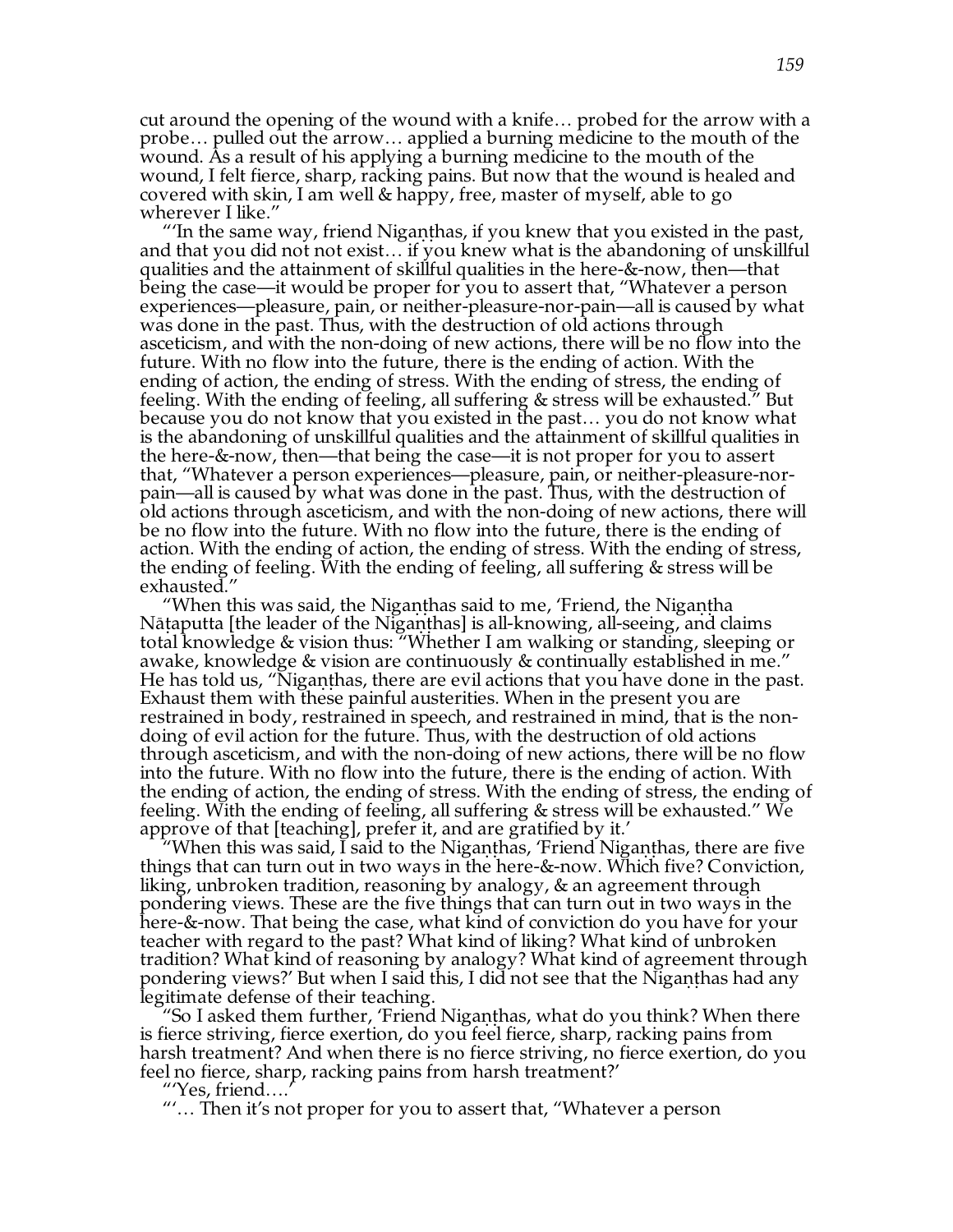experiences—pleasure, pain, or neither-pleasure-nor-pain—all is caused by what was done in the past. Thus, with the destruction of old actions through asceticism, and with the non-doing of new actions, there will be no flow into the future. With no flow into the future, there is the ending of action. With the ending of action, the ending of stress. With the ending of stress, the ending of feeling. With the ending of feeling, all suffering & stress will be exhausted."

"'If it were the case that when there was fierce striving, fierce exertion, you felt fierce, sharp, racking pains from harsh treatment; and when there was no fierce striving, no fierce exertion, you still felt fierce, sharp, racking pains from harsh treatment, then—that being the case—it would be proper for you to assert that, "Whatever a person experiences—pleasure, pain, or neither-pleasure-nor- pain—all is caused by what was done in the past. Thus, with the destruction of old actions through asceticism, and with the non-doing of new actions, there will be no flow into the future. With no flow into the future, there is the ending of action. With the ending of action, the ending of stress. With the ending of stress, the ending of feeling. With the ending of feeling, all suffering & stress will be exhausted." But because when there is fierce striving, fierce exertion, you feel fierce, sharp, racking pains from harsh treatment; and when there was no fierce striving, no fierce exertion, you feel no fierce, sharp, racking pains from harsh treatment, then—that being the case—it is not proper for you to assert that, "Whatever a person experiences—pleasure, pain, or neither-pleasure-nor-pain— all is caused by what was done in the past. Thus, with the destruction of old actions through asceticism, and with the non-doing of new actions, there will be no flow into the future. With no flow into the future, there is the ending of action. With the ending of action, the ending of stress. With the ending of stress, the ending of feeling. With the ending of feeling, all suffering & stress will be exhausted."' But when I said this, I did not see that the Niganthas had any legitimate defense of their teaching.

"So I asked them further, 'Friend Niganthas, what do you think? Can an action to be experienced in the here-&-now be turned, through striving  $\&$ exertion, into an action to be experienced in the future life?'

"'No, friend.'

"'Can an action to be experienced in the future life be turned, through striving & exertion, into an action to be experienced in the here-&-now?'

"'No, friend.'

"What do you think? Can an action to be experienced as pleasure be turned, through striving & exertion, into an action to be experienced as pain?'

"'No, friend.'

"'Can an action to be experienced as pain be turned, through striving & exertion, into an action to be experienced as pleasure?'

"'No, friend.'

 "What do you think? Can an action ripe to be experienced be turned, through striving & exertion, into an action not ripe to be experienced?'

"'No, friend.'

"'Can an action not ripe to be experienced be turned, through striving & exertion, into an action ripe to be experienced?'

"'No, friend.'

"What do you think? Can an action greatly to be experienced be turned, through striving & exertion, into an action barely to be experienced?'

"'No, friend.'

"'Can an action barely to be experienced be turned, through striving  $&$ exertion, into an action greatly to be experienced?'

"'No, friend.'

"What do you think? Can an action to be experienced be turned, through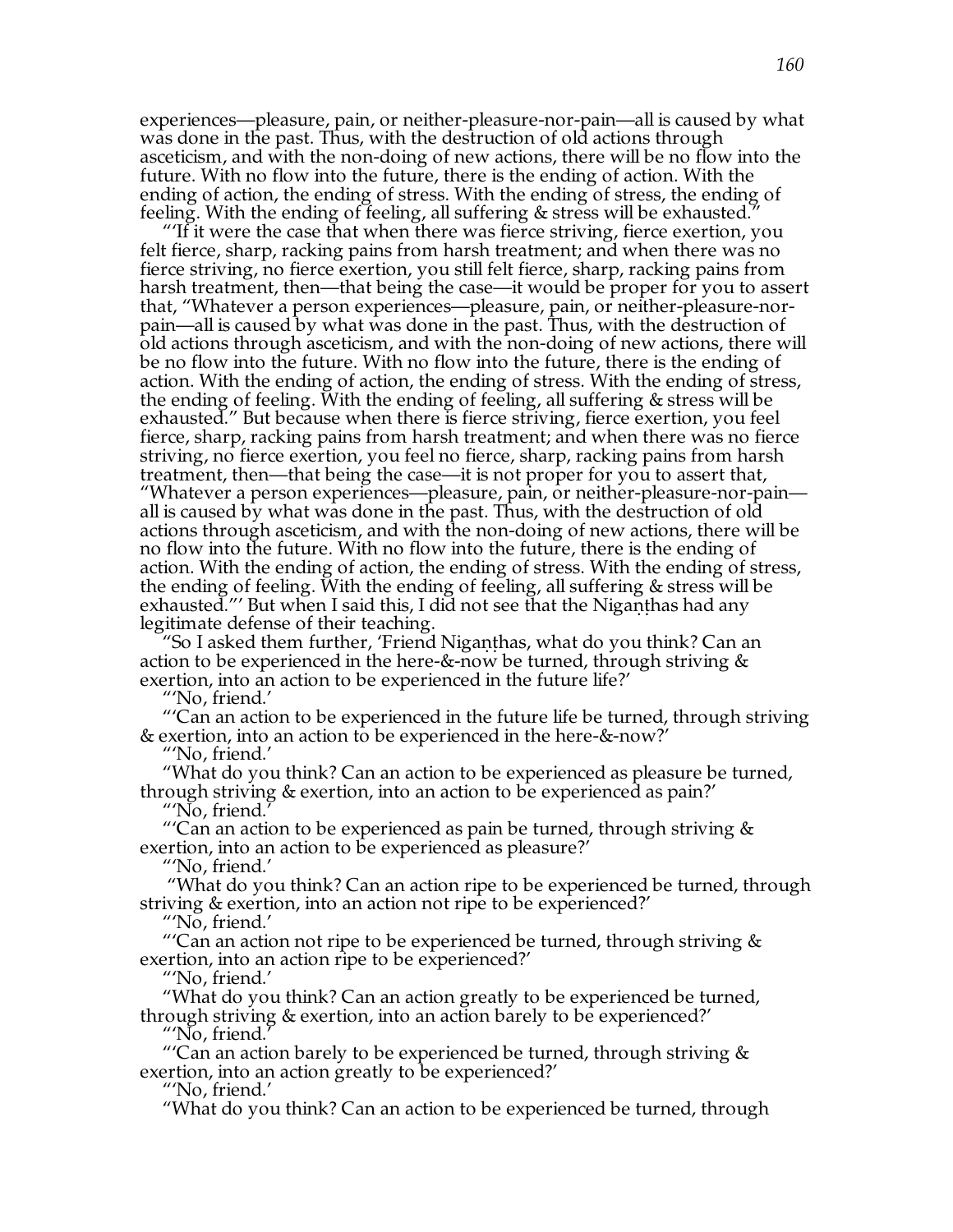striving & exertion, into an action not to be experienced?'

"'No, friend.'

"'Can an action not to be experienced be turned, through striving & exertion, into an action to be experienced?'

"'No, friend.'

"'So, friends, it seems that an action to be experienced in the here-&-now cannot be turned, through striving & exertion, into an action to be experienced in the future life. An action to be experienced in the future life cannot be turned, through striving & exertion, into an action to be experienced in the here-&- now…. An action to be experienced cannot be turned, through striving & exertion, into an action not to be experienced. An action not to be experienced cannot be turned, through striving & exertion, into an action to be experienced. That being the case, the striving of the Niganthas is fruitless, their exertion is fruitless.'

"Such is the teaching of the Niganthas. And, such being the teaching of the Niganthas, ten legitimate deductions can be drawn that give grounds for censuring them.

"[1] If beings experience pleasure  $\&$  pain based on what was done in the past, then obviously the Niganthas have done bad things in the past, which is why they now feel such fierce, sharp, racking pains.

"[2] If beings experience pleasure & pain based on the creative act of a supreme god, then obviously the Niganthas have been created by an evil supreme god, which is why they now feel such fierce, sharp, racking pains.

"[3] If beings experience pleasure & pain based on sheer luck, then obviously the Nigan thas have evil luck, which is why they now feel such fierce, sharp, racking pains.

"[4] If beings experience pleasure  $\&$  pain based on birth, then obviously the Niganthas have had an evil birth, which is why they now feel such fierce, sharp, racking pains.

"[5] If beings experience pleasure & pain based efforts in the here-&-now, then obviously the Niganthas have evil efforts in the here-&-now, which is why they now feel such fierce, sharp, racking pains.

"[6] If beings experience pleasure  $\&$  pain based on what was done in the past, the Niganthas deserve censure. Even if not, they still deserve censure.

"[7] If beings experience pleasure & pain based on the creative act of a supreme god, the Niganthas deserve censure. Even if not, they still deserve censure.

"[8] If beings experience pleasure & pain based on sheer luck, the Niganthas deserve censure. Even if not, they still deserve censure.

"[9] If beings experience pleasure & pain based on birth, the Niganthas deserve censure. Even if not, they still deserve censure.

"[10] If beings experience pleasure & pain based efforts in the here-&-now, the Niganthas deserve censure. Even if not, they still deserve censure.

"Such is the teaching of the Niganthas, monks. And, such being the teaching of the Niganthas, these ten legitimate deductions can be drawn that give grounds for censuring them." — *MN 101*

§ 85. Then Asibandhakaputta the headman, a disciple of the Niganthas, went to the Blessed One and on arrival, having bowed down to him, sat to one side. As he was sitting there, the Blessed One said to him, "Headman, how does Nigantha Nātaputta teach the Dhamma to his disciples?"

'Nigantha Nātaputta teaches the Dhamma to his disciples in this way, lord: 'All those who take life are destined for a state of deprivation, are destined for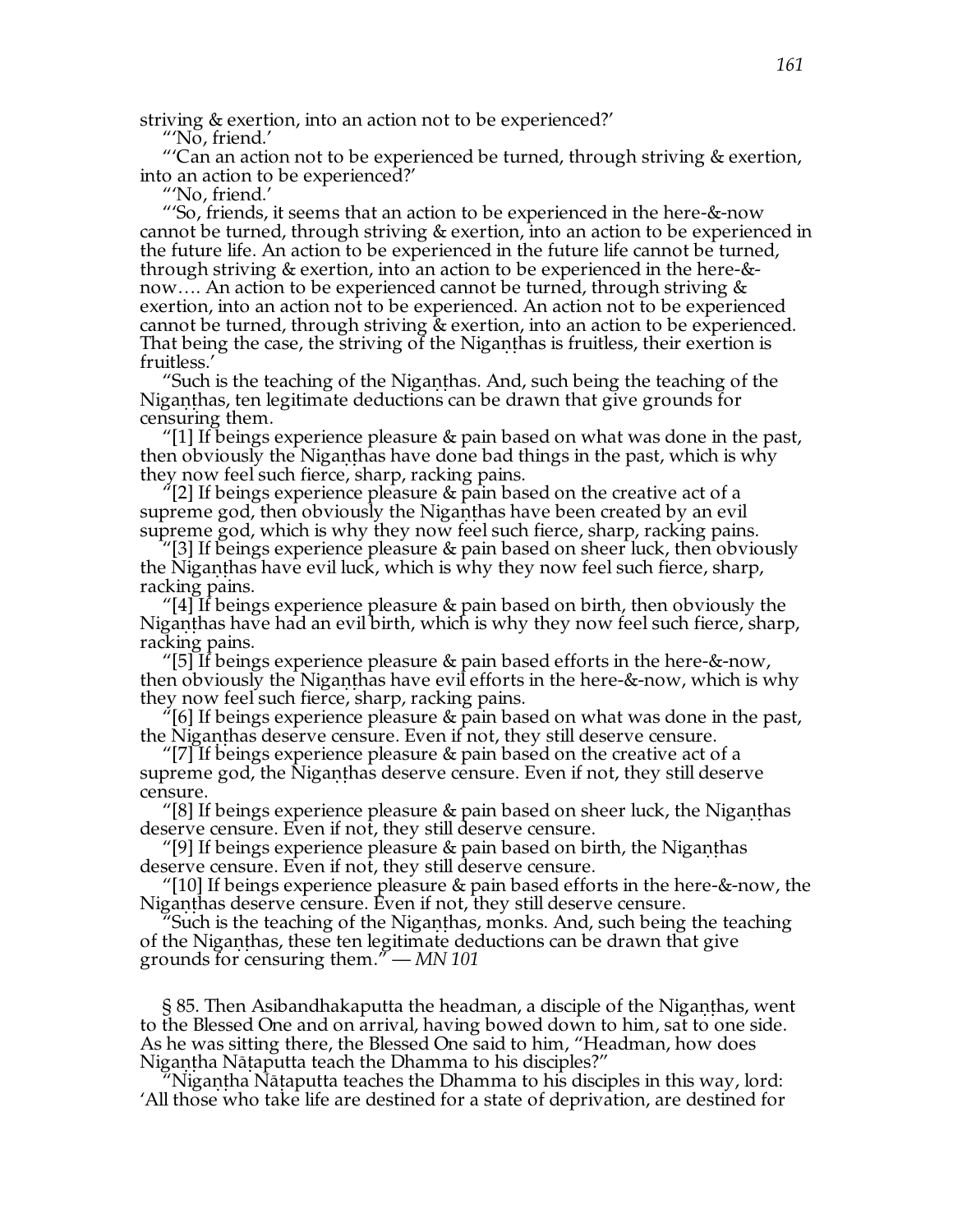hell. All those who steal…. All those who indulge in sexual misconduct…. All those who tell lies are destined for a state of deprivation, are destined for hell. Whatever one keeps doing frequently, by that is one led [to a state of rebirth].' That's how Nigantha Nātaputta teaches the Dhamma to his disciples."

"If it's true that 'Whatever one keeps doing frequently, by that is one led [to a state of rebirth],' then no one is destined for a state of deprivation or destined to hell in line with Nigantha Nātaputta's words. What do you think, headman? If a man is one who takes life, then taking into consideration time spent doing & not doing, whether by day or by night, which time is more: the time he spends taking life or the time he spends not taking life?"

"If a man is one who takes life, lord, then taking into consideration time spent doing & not doing, whether by day or by night, the time he spends taking life is less, and the time he spends not taking life is certainly more. If it's true that 'Whatever one keeps doing frequently, by that is one led [to a state of rebirth],' then no one is destined for a state of deprivation or destined to hell in line with Nigantha Nāṭaputta's words."

"What do you think, headman? If a man is one who steals… engages in sexual misconduct… tells lies, then taking into consideration time spent doing & not doing, whether by day or by night, which time is more: the time he spends telling lies or the time he spends not telling lies?"

"If a man is one who tells lies, lord, then taking into consideration time spent doing & not doing, whether by day or by night, the time he spends telling lies is less, and the time he spends not telling lies is certainly more. If it's true that 'Whatever one keeps doing frequently, by that is one led [to a state of rebirth],' then no one is destined for a state of deprivation or destined to hell in line with Nigantha Nāṭaputta's words."

"There's the case, headman, where a certain teacher holds this doctrine, holds this view: 'All those who take life are destined for a state of deprivation, are destined for hell. All those who steal…. All those who engage in sexual misconduct…. All those who tell lies are destined for a state of deprivation, are destined for hell.' A disciple has faith in that teacher, and the thought occurs to him, 'Our teacher holds this doctrine, holds this view: "All those who take life are destined for a state of deprivation, are destined for hell." There are living beings that I have killed. I too am destined for a state of deprivation, am destined for hell.' He fastens onto that view. If he doesn't abandon that doctrine, doesn't abandon that state of mind, doesn't relinquish that view, then as if he were to be carried off, he would thus be placed in hell.

"[The thought occurs to him,] 'Our teacher holds this doctrine, holds this view: 'All those who steal…. All those who engage in sexual misconduct…. All those who tell lies are destined for a state of deprivation, are destined for hell.' There are lies that I have told. I too am destined for a state of deprivation, am destined for hell.' He fastens onto that view. If he doesn't abandon that doctrine, doesn't abandon that state of mind, doesn't relinquish that view, then as if he were to be carried off, he would thus be placed in hell.

"There is the case, headman, where a Tath $a$ gata appears in the world, worthy and rightly self-awakened, consummate in clear knowing & conduct, well-gone, a knower of the cosmos, unexcelled trainer of those to be tamed, teacher of human & divine beings, awakened, blessed. He, in various ways, criticizes & censures the taking of life, and says, 'Abstain from taking life.' He criticizes  $\&$ censures stealing, and says, 'Abstain from stealing.' He criticizes & censures engaging in sexual misconduct, and says, 'Abstain from engaging in sexual misconduct.' He criticizes & censures the telling of lies, and says, 'Abstain from the telling of lies.'

"A disciple has faith in that teacher and reflects: 'The Blessed One in a variety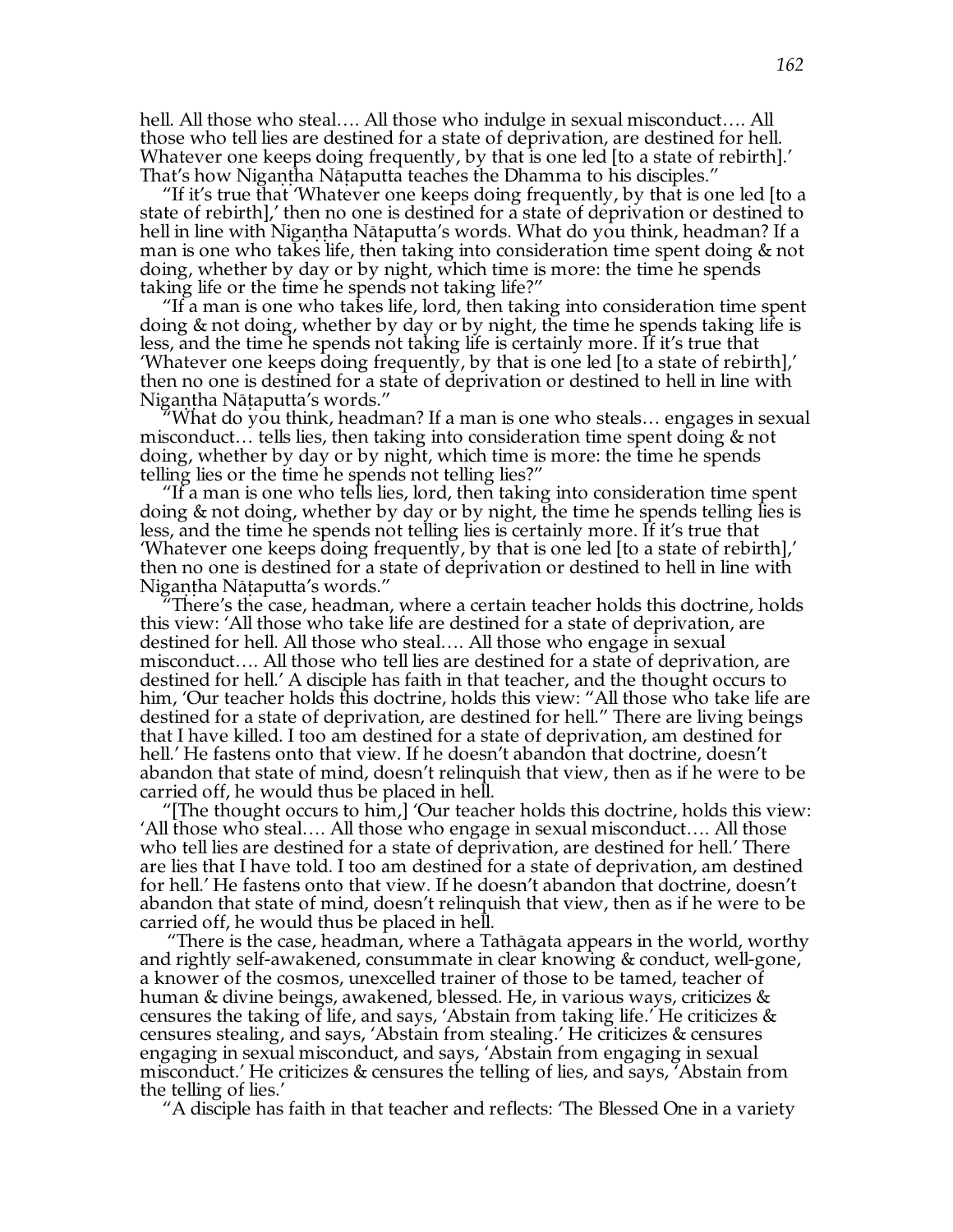of ways criticizes & censures the taking of life, and says, "Abstain from taking life." There are living beings that I have killed, to a greater or lesser extent. That was not right. That was not good. But if I become remorseful for that reason, that evil deed of mine will not be undone.' So, reflecting thus, he abandons right then the taking of life, and in the future refrains from taking life. This is how there comes to be the abandoning of that evil deed. This is how there comes to be the transcending of that evil deed.

"[He reflects:] 'The Blessed One in a variety of ways criticizes & censures stealing… engaging in sexual misconduct… the telling of lies, and says, "Abstain from the telling of lies." There are lies that I have told, to a greater or lesser extent. That was not right. That was not good. But if I become remorseful for that reason, that evil deed of mine will not be undone.' So, reflecting thus, he abandons right then the telling of lies, and in the future refrains from telling lies. This is how there comes to be the abandoning of that evil deed. This is how there comes to be the transcending of that evil deed.

"Having abandoned the taking of life, he refrains from taking life. Having abandoned stealing, he refrains from stealing. Having abandoned sexual misconduct, he refrains from sexual misconduct. Having abandoned lies, he refrains from lies. Having abandoned divisive speech, he refrains from divisive speech. Having abandoned coarse speech, he refrains from coarse speech. Having abandoned idle chatter, he refrains from idle chatter. Having abandoned covetousness, he becomes uncovetous. Having abandoned ill will & anger, he becomes one with a mind of no ill will. Having abandoned wrong views, he becomes one who has right views.

"That disciple of the noble ones, headman—thus devoid of covetousness, devoid of ill will, unbewildered, alert, mindful—keeps pervading the first direction [the east] with an awareness imbued with good will, likewise the second, likewise the third, likewise the fourth. Thus above, below, & all around, everywhere, in its entirety, he keeps pervading the all-encompassing cosmos with an awareness imbued with good will—abundant, expansive, immeasurable, without hostility, without ill will. Just as a strong conch-trumpet blower can notify the four directions without any difficulty, in the same way, when the awareness-release through good will is thus developed, thus pursued, any deed done to a limited extent no longer remains there, no longer stays there.

"That disciple of the noble ones—thus devoid of covetousness, devoid of ill will, unbewildered, alert, mindful—keeps pervading the first direction with an awareness imbued with compassion… empathetic joy… equanimity, likewise the second, likewise the third, likewise the fourth. Thus above, below, & all around, everywhere, in its entirety, he keeps pervading the all-encompassing cosmos with an awareness imbued with equanimity—abundant, expansive, immeasurable, without hostility, without ill will. Just as a strong conch-trumpet blower can notify the four directions without any difficulty, in the same way, when the awareness-release through equanimity is thus developed, thus pursued, any deed done to a limited extent no longer remains there, no longer stays there." — *SN 42:8*

# CLARIFYING THE QUESTION

§ 86. [King Pasenadi:] "But, lord, are there devas?"

[The Buddha:] "But why do you ask, great king, 'But, lord, are there devas'?" "Whether the devas come back to this life, lord, or whether they don't." "Those devas who are afflicted come back to this life, whereas those devas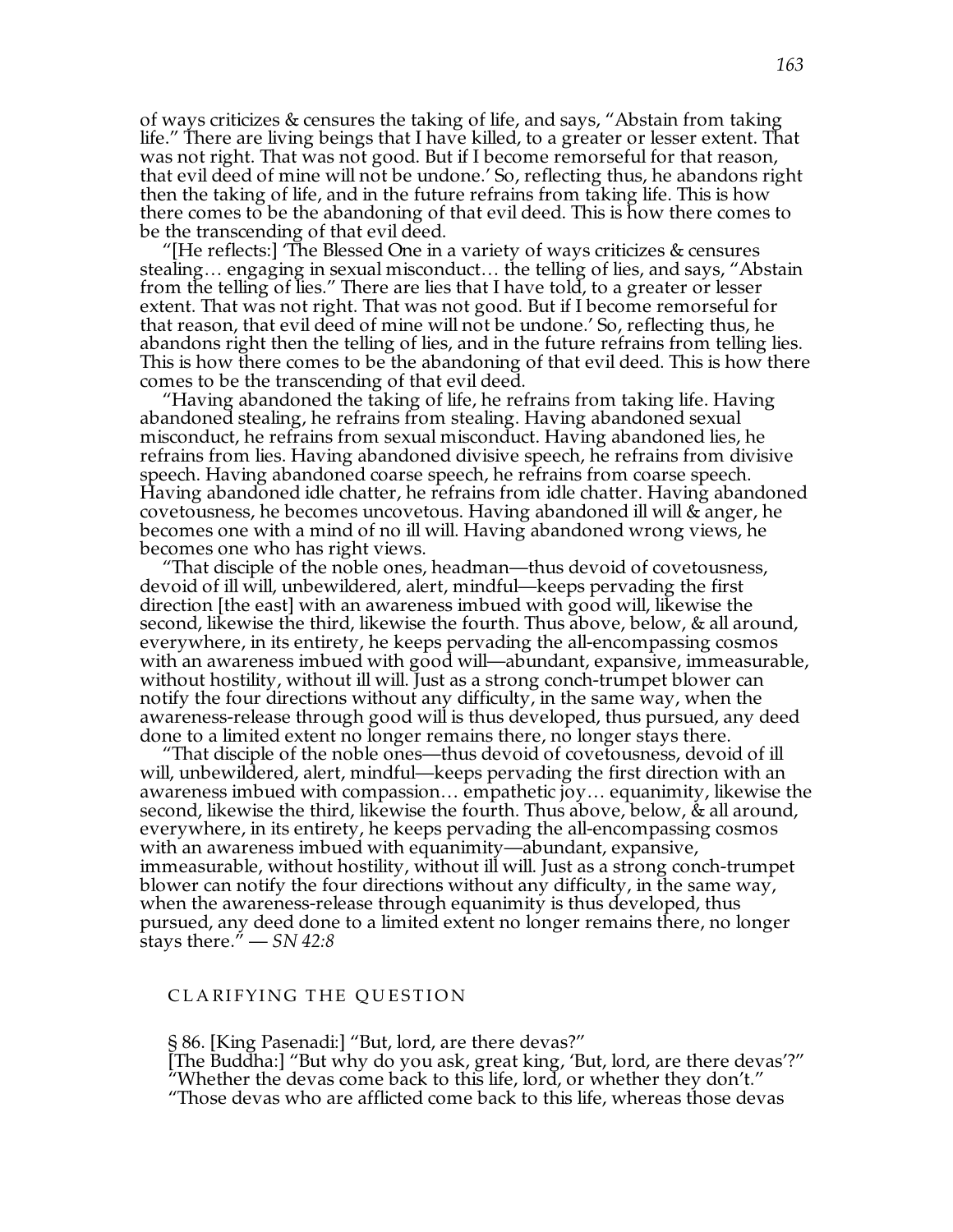who are unafflicted don't come back to this life." — *MN 90*

§ 87. [Sangārava Bhāradvāja:] "Well, Master Gotama, are there devas?"

"It's immediately known to me, Bharadvaja, that there are devas."

"Why, when asked if there are devas, did Master Gotama say, 'It's immediately known to me, Bhāradvāja, that there are devas.' When that's the case, isn't that empty and false?"

"When, on being asked if there are devas, one would say, 'There are devas' or one would say, 'They are immediately known, they are known to me,' then a knowledgeable person would come to the categorical conclusion that there are devas."

"But why didn't Master Gotama answer me the first way?"

"It's assumed as something high in the world that there are devas." — *MN 100*

§ 88. "Now, lord, is perception a person's self, or is perception one thing and self another?"

"What self do you posit, Potthapada?"

"I posit a gross self, possessed of form, made up of the four great existents [earth, water, fire, and wind], feeding on physical food."

"Then, Potthapāda, your self would be gross, possessed of form, made up of the four great existents, feeding on physical food. That being the case, then for you perception would be one thing and self another. And it's through this line of reasoning that one can realize how perception will be one thing and self another: even as there remains this gross self—possessed of form, made up of the four great existents, and feeding on food—one perception arises for that person as another perception passes away. It's through this line of reasoning that one can realize how perception will be one thing and self another."

"Then, lord, I posit a mind-made self complete in all its parts, not inferior in its faculties."

"Then, Potthapada, your self would be mind-made, complete in all its parts, not inferior in its faculties. That being the case, then for you perception would be one thing and self another. And it's through this line of reasoning that one can realize how perception will be one thing and self another: even as there remains this mind-made self—complete in all its parts, not inferior in its faculties—one perception arises for that person as another perception passes away. It's through this line of reasoning that one can realize how perception will be one thing and self another."

"Then, lord, I posit a formless self made of perception."

"Then, Potthapada, your self would be formless and made of perception. That being the case, then for you perception would be one thing and self another. And it's through this line of reasoning that one can realize how perception will be one thing and self another: even as there remains this formless self made of perception, one perception arises for that person as another perception passes away. It's through this line of reasoning that one can realize how perception will be one thing and self another."

"Is it possible for me to know, lord, whether perception is a person's self or if perception is one thing and self another?"

"Potthapāda —having other views, other practices, other satisfactions, other aims, other teachers—it's hard for you to know whether perception is a person's self or if perception is one thing and self another." — *DN 9*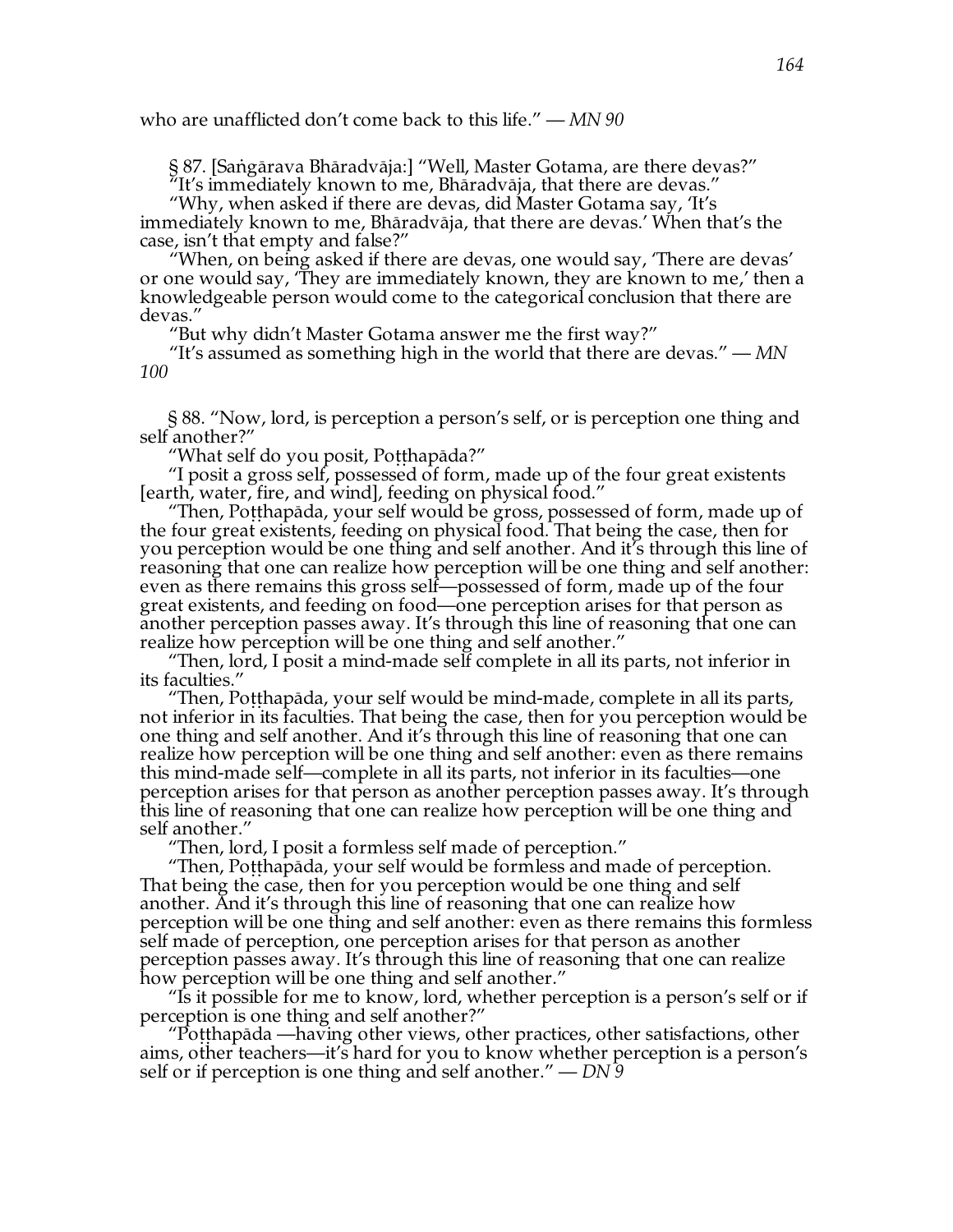#### EXTRACTING DEFINITIONS

§ 89. Then Moliya Sivaka the wanderer went to the Blessed One and, on arrival, exchanged courteous greetings with the Blessed One. After an exchange of friendly greetings & courtesies, he sat to one side. As he was sitting there, he said to the Blessed One: "'The Dhamma is visible here-&-now. The Dhamma is visible here-&-now.' Thus it is said. To what extent, lord, is the Dhamma visible here-&-now, timeless, inviting all to come & see, pertinent, to be known by the observant for themselves?"

"Very well then, Sıvaka, I will cross-question you on this matter. Answer as you see fit. What do you think? There being greed present within you, do you discern, 'There is greed present within me'? And there being no greed present within you, do you discern, 'There is no greed present within me'?"

"Yes, lord."

"Sıvaka, the fact that, there being greed present within you, you discern, 'There is greed present within me'; and, there being no greed present within you, you discern, 'There is no greed present within me': It is in this way that the Dhamma is visible here-&-now, timeless, inviting all to come & see, pertinent, to be known by the observant for themselves.

 "What do you think? There being aversion present within you, do you discern, 'There is aversion present within me'? And there being no aversion present within you, do you discern, 'There is no aversion present within me'?"

"Yes, lord."

"Sıvaka, the fact that, there being aversion present within you, you discern, 'There is aversion present within me'; and, there being no aversion present within you, you discern, 'There is no aversion present within me': It is in this way that the Dhamma is visible here-&-now, timeless, inviting all to come & see, pertinent, to be known by the observant for themselves.

"What do you think? There being delusion present within you, do you discern, 'There is delusion present within me'? And there being no delusion present within you, do you discern, 'There is no delusion present within me'?" "Yes, lord."

"Sıvaka, the fact that, there being delusion present within you, you discern, 'There is delusion present within me'; and, there being no delusion present within you, you discern, 'There is no delusion present within me': It is in this way that the Dhamma is visible here-&-now, timeless, inviting all to come & see, pertinent, to be known by the observant for themselves." — *AN 6:47* 

*[In AN 6:48, a certain brahman asks the Buddha the same question, and he responds in a similar manner, although instead of using the examples of greed, aversion, and delusion, he uses the examples of passion, aversion, delusion, bodily corrupt behavior, verbal corrupt behavior, and mental corrupt behavior.]*

§ 90. [Ven. Ananda:] "This word, 'becoming, becoming'—to what extent is there becoming?"

[The Buddha:] "If there were no kamma ripening in the sensuality-property, would sensuality-becoming be discerned?"

[Ven. Ananda:] "No, lord."

The Buddha: "Thus kamma is the field, consciousness the seed, and craving the moisture. The consciousness of living beings hindered by ignorance  $\&$ fettered by craving is established in/tuned to a lower property. Thus there is the production of renewed becoming in the future.

"If there were no kamma ripening in the form-property, would formbecoming be discerned?"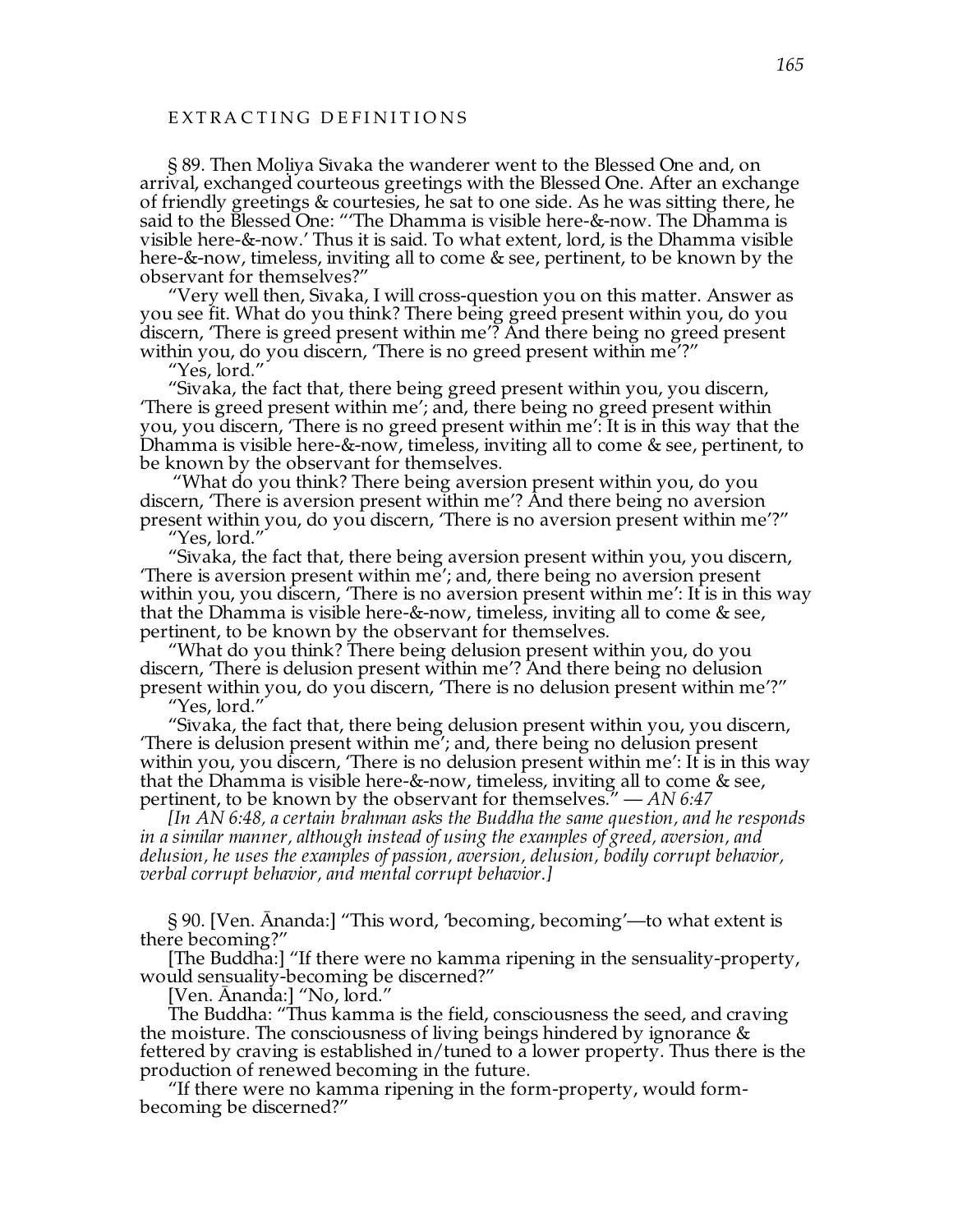[Ven. Ananda:] "No, lord."

[The Buddha:] "Thus kamma is the field, consciousness the seed, and craving the moisture. The consciousness of living beings hindered by ignorance  $\&$ fettered by craving is established in/tuned to a middling property. Thus there is the production of renewed becoming in the future.

"If there were no kamma ripening in the formless-property, would formless- becoming be discerned?"

[Ven. Ananda:] "No, lord."

[The Buddha:] "Thus kamma is the field, consciousness the seed, and craving the moisture. The consciousness of living beings hindered by ignorance  $\&$ fettered by craving is established in/tuned to a refined property. Thus there is the production of renewed becoming in the future. This is how there is becoming." — *AN 3:77*

§ 91. I have heard that on one occasion Ven. Ananda was staying in Kosambi at Ghosita's park. Then a certain householder, a disciple of the Fatalists (Ajivakas), went to him and, on arrival, having bowed down to him, sat to one side. As he was sitting there he said to Ven. Ananda, "Among us, sir, whose Dhamma is well-taught? Who has practiced well in this world? Who in the world is well-gone?"

"Very well then, householder, I will cross-question you on this matter. Answer as you see fit. Now, what do you think? Those who teach a Dhamma for the abandoning of passion, for the abandoning of aversion, for the abandoning of delusion—is their Dhamma well-taught or not? Or how does this strike you?"

"Sir, those who teach a Dhamma for the abandoning of passion, for the abandoning of aversion, for the abandoning of delusion—their Dhamma is well-<br>taught. That's how it strikes me."

"And what do you think, householder? Those who have practiced for the abandoning of passion, for the abandoning of aversion, for the abandoning of delusion—have they practiced well in this world or not? Or how does this strike you?"

"Sir, those who have practiced for the abandoning of passion, for the abandoning of aversion, for the abandoning of delusion—they have practiced well in this world. That's how it strikes me."

"And what do you think, householder? Those whose passion is abandoned, its root destroyed, made like a palmyra stump, deprived of the conditions of development, not destined for future arising; those whose aversion is abandoned… whose delusion is abandoned, its root destroyed, made like a palmyra stump, deprived of the conditions of development, not destined for future arising: are they, in this world, well-gone or not? Or how does this strike you?"

"Sir, those whose passion… aversion… delusion is abandoned, its root destroyed, made like a palmyra stump, deprived of the conditions of development, not destined for future arising: they, in this world, are well-gone. That's how it strikes me."

"In this way, householder, you have answered yourself: 'Those who teach a Dhamma for the abandoning of passion, for the abandoning of aversion, for the abandoning of delusion—their Dhamma is well-taught. Those who have practiced for the abandoning of passion, for the abandoning of aversion, for the abandoning of delusion—they have practiced well in this world. Those whose passion… aversion… delusion is abandoned, its root destroyed, made like a palmyra stump, deprived of the conditions of development, not destined for future arising: they, in this world, are well-gone.'"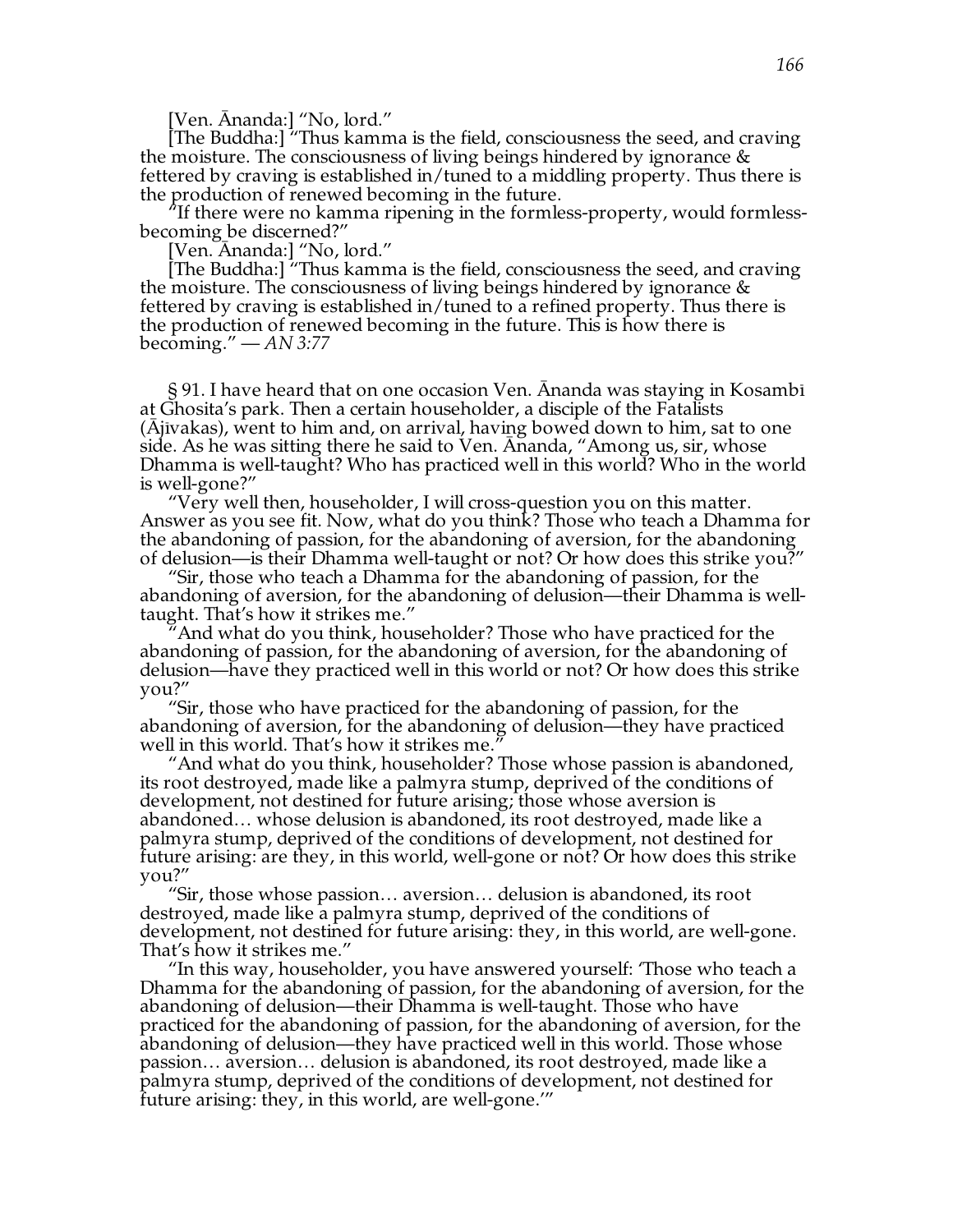"How amazing, sir! How astounding! There is neither extolling of one's own Dhamma nor deprecation of another's, but just the teaching of the Dhamma in its proper sphere, speaking to the point without mentioning oneself." — *AN 3:73*

# HYPOTHETICALS: ON THE BUDDHA AS TEACHER

 $\S$  92. Then Pātaliya the headman went to the Blessed One and, on arrival, having bowed down to him, sat to one side. As he was sitting there, he said to the Blessed One, "I have heard that, 'Gotama the contemplative knows magic.' I trust that those who say that, 'Gotama the contemplative knows magic' do not slander the Blessed One with what is unfactual, that they declare the Dhamma in accordance with the Dhamma, and that the legitimate implications of what they say give no grounds for criticism. For I would not want to slander the Blessed One.

"Headman, those who say that, 'Gotama the contemplative knows magic' do not slander me with what is unfactual, they declare the Dhamma in accordance with the Dhamma, and the legitimate implications of what they say give no grounds for criticism."

"Then, good sir, we did not believe the plain truth from those contemplatives & brahmans who said, 'Gotama the contemplative knows magic.' Then the Blessed One is actually a magician!"

"But, headman, is one who says that 'I know magic' also saying that 'I am a magician'?"

"That's just how it is, Blessed One! That's just how it is, One Well-gone!"

"Very well then, headman, I will cross-question you on this matter. Answer as you see fit. What do you think? Do you know the Koliyan hirelings who wear their top-knots hanging down?"

"Yes, lord…."

"What do you think? What is the job of the Koliyan hirelings who wear their top-knots hanging down?"

"They arrest any thieves among the Koliyans, and they carry messages for the Koliyans. That is the job of the Koliyan hirelings who wear their top-knots hanging down."

"What do you think? Do you know whether the Koliyan hirelings who wear their top-knots hanging down are virtuous or unvirtuous?"

"I know that the Koliyan hirelings who wear their top-knots hanging down are unvirtuous and of evil character. They are among those in the world who are unvirtuous and of evil character."

"If someone were to say, 'Pāṭaliya the headman knows that the Koliyan hirelings who wear their top-knots hanging down are unvirtuous and of evil character; and Pāṭaliya the headman too is unvirtuous and of evil character,' would someone speaking thus be speaking rightly?"

"No, lord. The Koliyan hirelings who wear their top-knots hanging down are one thing, and I am something else. Their character is one thing, and mine is something else."

"Then, headman, if you get (to say) that Pāṭaliya the headman knows that the Koliyan hirelings who wear their top-knots hanging down are unvirtuous and of evil character, yet he is not unvirtuous and of evil character, then why can't the Tathāgata get (to say) that the Tathāgata knows magic, yet the Tathāgata is not a magician?

"I know magic, headman. I know the (kammic) result of magic, and I know how a magician practices so that—at the breakup of the body, after death—he appears in the plane of deprivation, the bad destination, the lower realms, in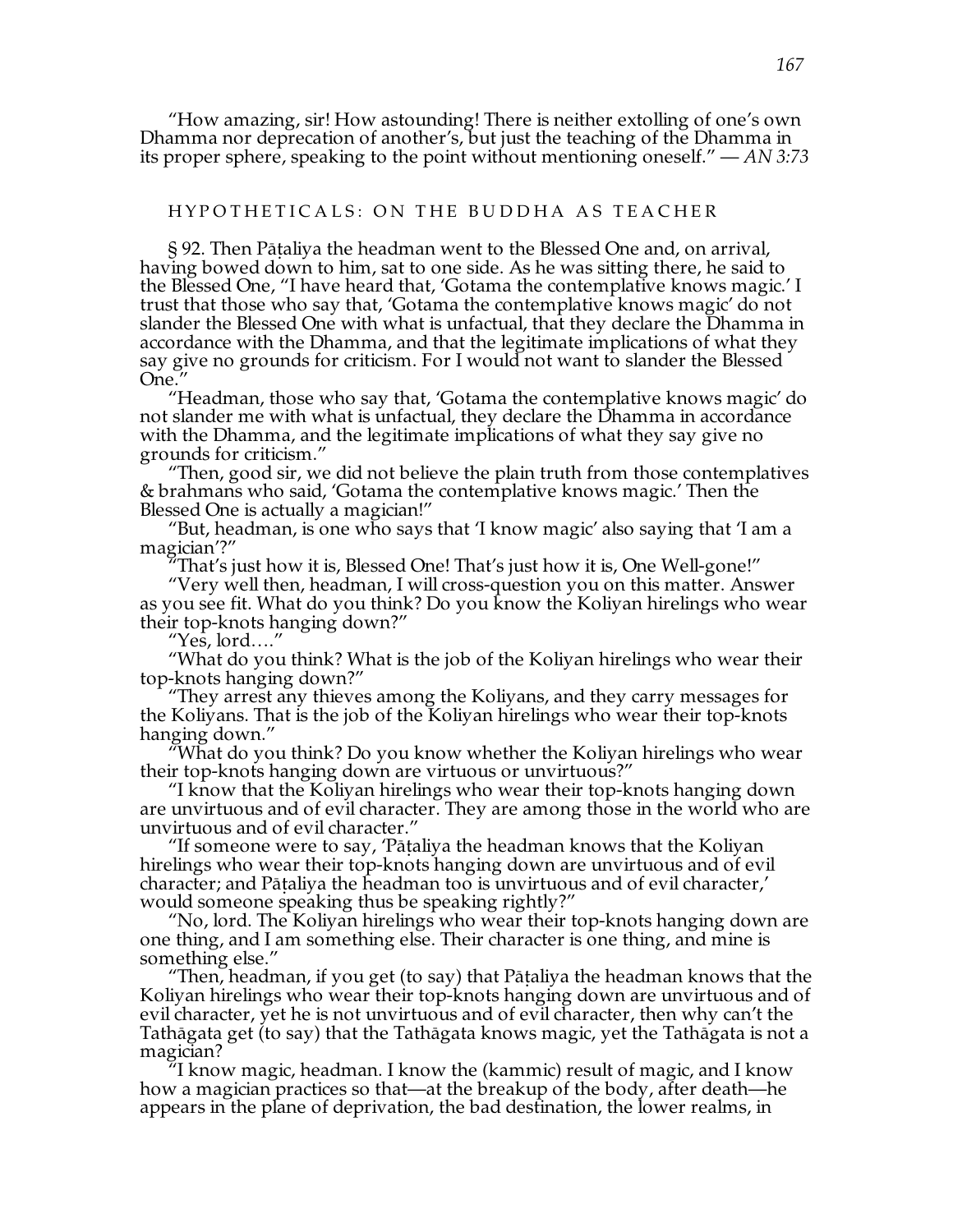# hell." *— SN 42:13*

§ 93. "Venerable sir, when wise nobles or brahmans, householders or contemplatives, having formulated questions, come to the Tathagata and ask him, does this line of reasoning appear to his awareness beforehand—'If those who approach me ask this, I—thus asked—will answer in this way'—or does the Tathāgata come up with the answer on the spot?"

"Very well then, prince, I will cross-question you on this matter. Answer as you see fit. What do you think? Are you skilled in the parts of a chariot?"

"Yes, venerable sir. I am skilled in the parts of a chariot."

"And what do you think? When people come & ask you, 'What is the name of this part of the chariot?' does this line of reasoning appear to your awareness beforehand—'If those who approach me ask this, I—thus asked—will answer in this way'—or do you come up with the answer on the spot?"

"Venerable sir, I am renowned for being skilled in the parts of a chariot. All the parts of a chariot are well-known to me. I come up with the answer on the spot."

"In the same way, prince, when wise nobles or brahmans, householders or contemplatives, having formulated questions, come to the Tathagata and ask him, he comes up with the answer on the spot. Why is that? Because the property of the Dhamma is thoroughly penetrated by the Tathāgata. From his thorough penetration of the property of the Dhamma, he comes up with the answer on the spot."1 — *MN 58* 

NOTE: 1. This statement is apparently related to the more abstract statement in AN 4:24 [§46], that what the Tathāgata knows is not "established" in him. In other words, he does not define himself or the awakened mind in terms of knowledge or views [§47], even concerning the Dhamma, although the knowledge that led to his awakening and that is born from his awakening [§79] is fully available for him to draw on at any time.

§ 94. When this was said, Ganaka Moggallāna the brahman said to the Blessed One, "When Master Gotama's disciples are thus exhorted & instructed by him, do they all attain unbinding, the absolute conclusion, or do some of them not?"

"Brahman, when my disciples are thus exhorted  $\&$  instructed by me, some attain unbinding, the absolute conclusion, and some don't."

"What is the reason, what is the cause—when unbinding is there, and the path leading to unbinding is there, and Master Gotama is there as the guide that when Master Gotama's disciples are thus exhorted & instructed by him, some attain unbinding, the absolute conclusion, and some don't?"

"Very well then, brahman, I will cross-question you on this matter. Answer as you see fit. What do you think? Are you skilled in the road leading to Rājagaha?"

"Yes,  $\sin$ , I am skilled in the road leading to Rājagaha."

"Now, what do you think? There's the case where a man would come, wanting to go to Rajagaha. Having come to you, he would say, T want to go to Rājagaha. Tell me the way to Rājagaha.' You would tell him, 'Well, my good man, this road goes to Rajagaha. Go along it for a while. Having gone along for a while, you will see a village named such-&-such. Go along for a while. Having gone along for a while, you will see a town named such-&-such. Go along for a while. Having gone along for a while, you will see Rajagaha with its lovely parks, lovely forests, lovely meadows, lovely ponds.' Having been thus exhorted & instructed by you, he would take a wrong road and arrive out west.

"Then a second man would come, wanting to go to Rajagaha. Having come to you, he would say, 'I want to go to Rajagaha. Tell me the way to Rajagaha.'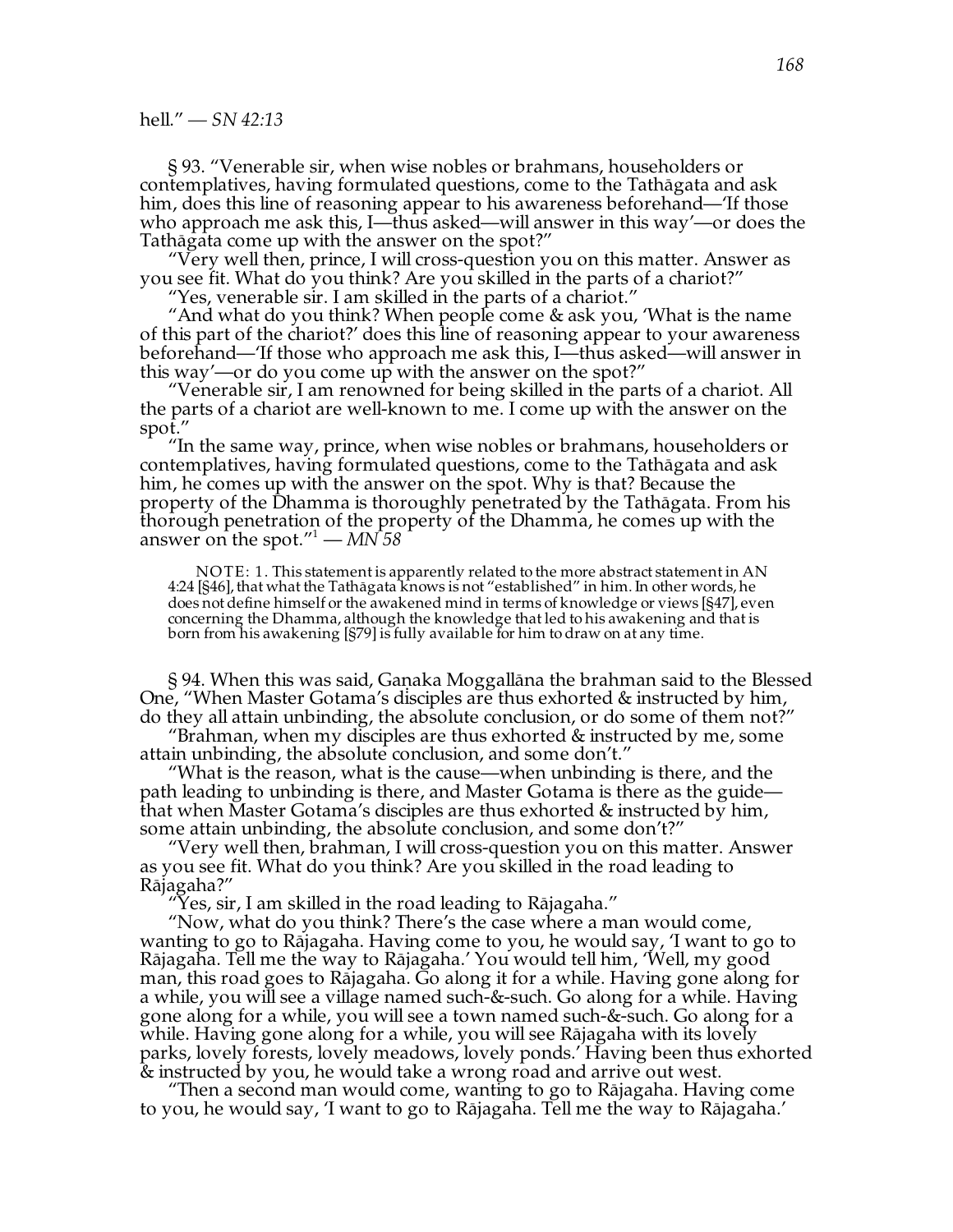You would tell him, 'Well, my good man, this road goes to Rājagaha. Go along it for a while. Having gone along for a while, you will see a village named such-&- such. Go along for a while. Having gone along for a while, you will see a town named such-&-such. Go along for a while. Having gone along for a while, you will see Rājagaha with its lovely parks, lovely forests, lovely meadows, lovely ponds. Having been thus exhorted & instructed by you, he would arrive safely at Rājagaha. Now, what is the reason, what is the cause—when Rājagaha is there, and the road leading to Rajagaha is there, and you are there as the guide—that when they are thus exhorted & instructed by you, the first man takes the wrong road and arrives out west, while the second man arrives safely at Rājagaha?"

"What can I do about that, Master Gotama? I'm the one who shows the way."

"In the same way, brahman—when unbinding is there, and the path leading to unbinding is there, and I am there as the guide—when my disciples are thus exhorted & instructed by me, some attain unbinding, the absolute conclusion, and some don't. What can I do about that, brahman? The Tathāgata is the one who shows the way." — *MN 107*

§ 95. As he was sitting there, Asibandhakaputta the headman said to the Blessed One, "Lord, doesn't the Blessed One dwell with sympathy for the benefit of all beings?"

"Yes, headman, the Tathāgata dwells with sympathy for the benefit of all beings."

"Then why is it that the Blessed One teaches the Dhamma with full attentiveness to some, and not with full attentiveness to others?"

"Very well then, headman, I will cross-question you on this matter. Answer as you see fit. What do you think? There is the case where a farming householder has three fields: one excellent field, one middling, and one poor sandy, salty, with bad soil. What do you think? If that farming householder wanted to sow seed, where would he sow the seed first: in the excellent field, in the middling field, or in the poor field—sandy, salty, with bad soil?"

"If that farming householder wanted to sow seed, he would sow the seed first in the excellent field. Having sown it there, he would sow it in the middling field. Having sown it there, he might not sow it in the poor field—sandy, salty, with bad soil—or he might. Why is that? It would at least go toward cattle fodder."

"In the same way, headman, like the excellent field are the monks & nuns to me. I teach them the Dhamma that is admirable in the beginning, admirable in the middle, admirable in the end. I expound to them the holy life both in its particulars & in its meaning, entirely complete, surpassingly pure. Why is that? Because they live with me as their island, with me as their cave, with me as their shelter, with me as their refuge.

"Like the middling field are the male & female lay followers to me. I teach them the Dhamma that is admirable in the beginning, admirable in the middle, admirable in the end. I expound to them the holy life both in its particulars & in its meaning, entirely complete, surpassingly pure. Why is that? Because they live with me as their island, with me as their cave, with me as their shelter, with me as their refuge.

"Like the poor field—sandy, salty, with bad soil—are the followers of other sects to me: contemplatives, brahmans, & wanderers. I teach them the Dhamma that is admirable in the beginning, admirable in the middle, admirable in the end. I expound to them the holy life both in its particulars & in its meaning, entirely complete, surpassingly pure. Why is that? (I think,) 'Perhaps they might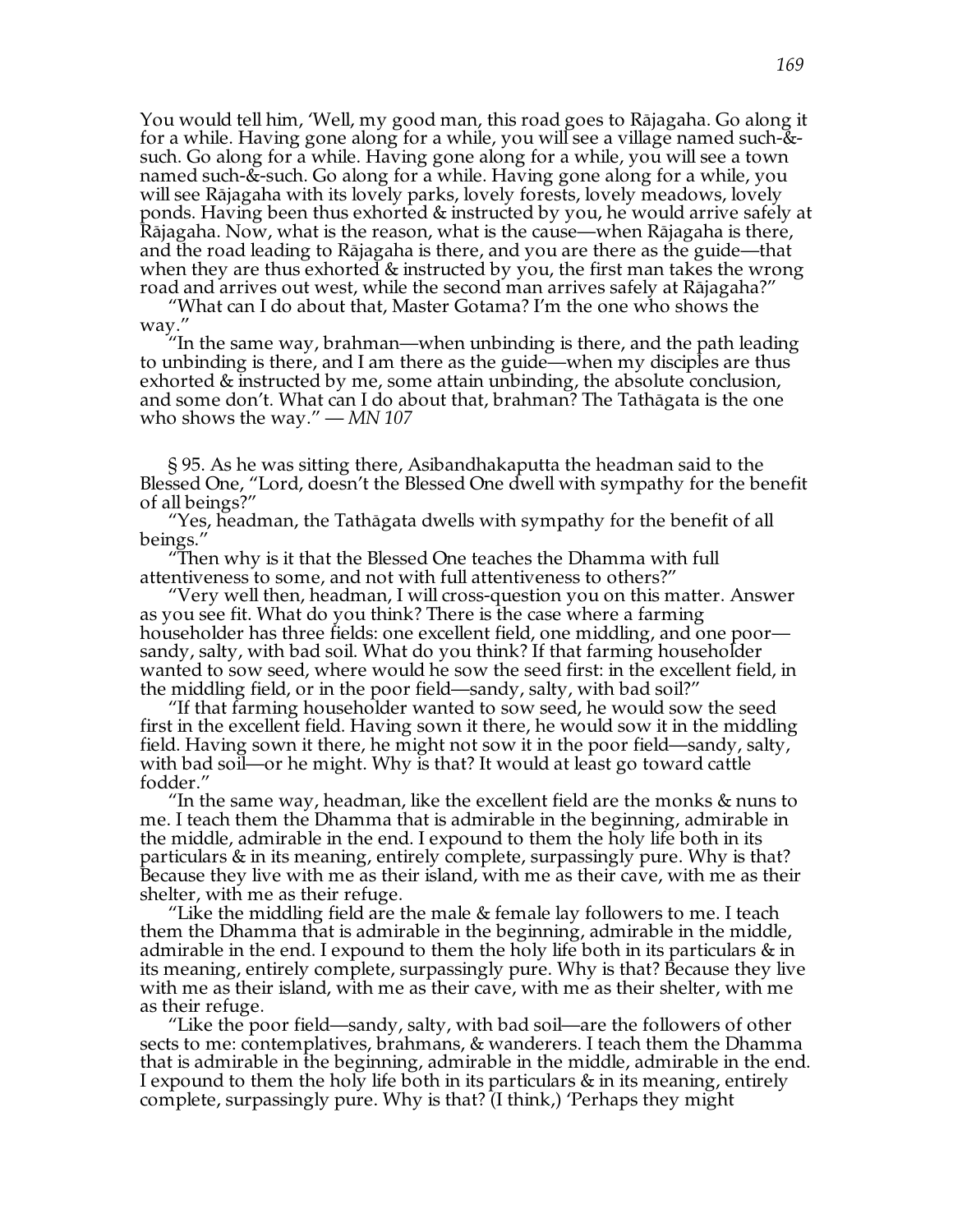understand even one sentence. That will be for their long-term benefit  $\&$ happiness.'

"Suppose, headman, that a man had three waterpots: one uncracked that doesn't let water seep out, one uncracked that lets water seep out, and one cracked that lets water seep out. What do you think? If that man wanted to store water, in which pot would he store it first…?"

"… He would store it first in the uncracked waterpot that doesn't let water seep out. Having stored it there, he would store it in the uncracked waterpot that lets water seep out. Having stored it there, he would store it in the cracked waterpot that lets water seep out. Why is that? At least it could go toward washing dishes."

"In the same way, headman, like the uncracked waterpot that doesn't let water seep out are the monks & nuns to me…. Like the uncracked waterpot that lets water seep out are the male & female lay followers to me…. Like the cracked waterpot that lets water seep out are the followers of other sects to me: contemplatives, brahmans, & wanderers. I teach them the Dhamma that is admirable in the beginning, admirable in the middle, admirable in the end. I expound to them the holy life both in its particulars & in its meaning, entirely complete, surpassingly pure. Why is that? (I think,) 'Perhaps they might understand even one sentence. That will be for their long-term benefit  $\&$ happiness.'" — *SN 42:7*

§ 96. When this was said, Prince Bodhi said to the Blessed One, "Lord, when a monk gains a Tathāgata to discipline him, how long does it take for him to reach & remain in the supreme goal of the holy life for which clansmen rightly go forth from home into homelessness, knowing & realizing it for himself in the here & now?"

"Very well then, prince, I will cross-question you on this matter. Answer as you see fit. What do you think? Are you skilled in the art of riding an elephant & wielding a goad?"

"Yes, lord, I am skilled in the art of riding an elephant & wielding a goad."

"And what do you think? There is the case where a man comes, (thinking,) 'Prince Bodhi knows the art of riding an elephant & wielding a goad. I will study the art of riding an elephant & wielding a goad under him.' But if he were without conviction, he would not achieve what could be achieved by one with conviction. If he had many illnesses, he would not achieve what could be achieved by one of few illnesses. If he were full of guile & deceitful, he would not achieve what could be achieved by one without guile or deceit. If he were lazy, he would not achieve what could be achieved by one with aroused persistence. If he were undiscerning, he would not achieve what could be achieved by one who was discerning. What do you think, prince? Would that man be able to train in the art of riding an elephant & wielding a goad under you?"

"Even a man with only one of those qualities, lord, would not be able to train in the art of riding an elephant & wielding a goad under me—to say nothing of one with all five.'

"What do you think, prince? There is the case where a man comes, (thinking,) 'Prince Bodhi knows the art of riding an elephant & wielding a goad. I will study the art of riding an elephant & wielding a goad under him.' And if he were to have conviction, he would achieve what could be achieved by one with conviction. If he had few illnesses, he would achieve what could be achieved by one of few illnesses. If he were without guile or deceit, he would achieve what could be achieved by one without guile or deceit. If he had aroused persistence, he would achieve what could be achieved by one with aroused persistence. If he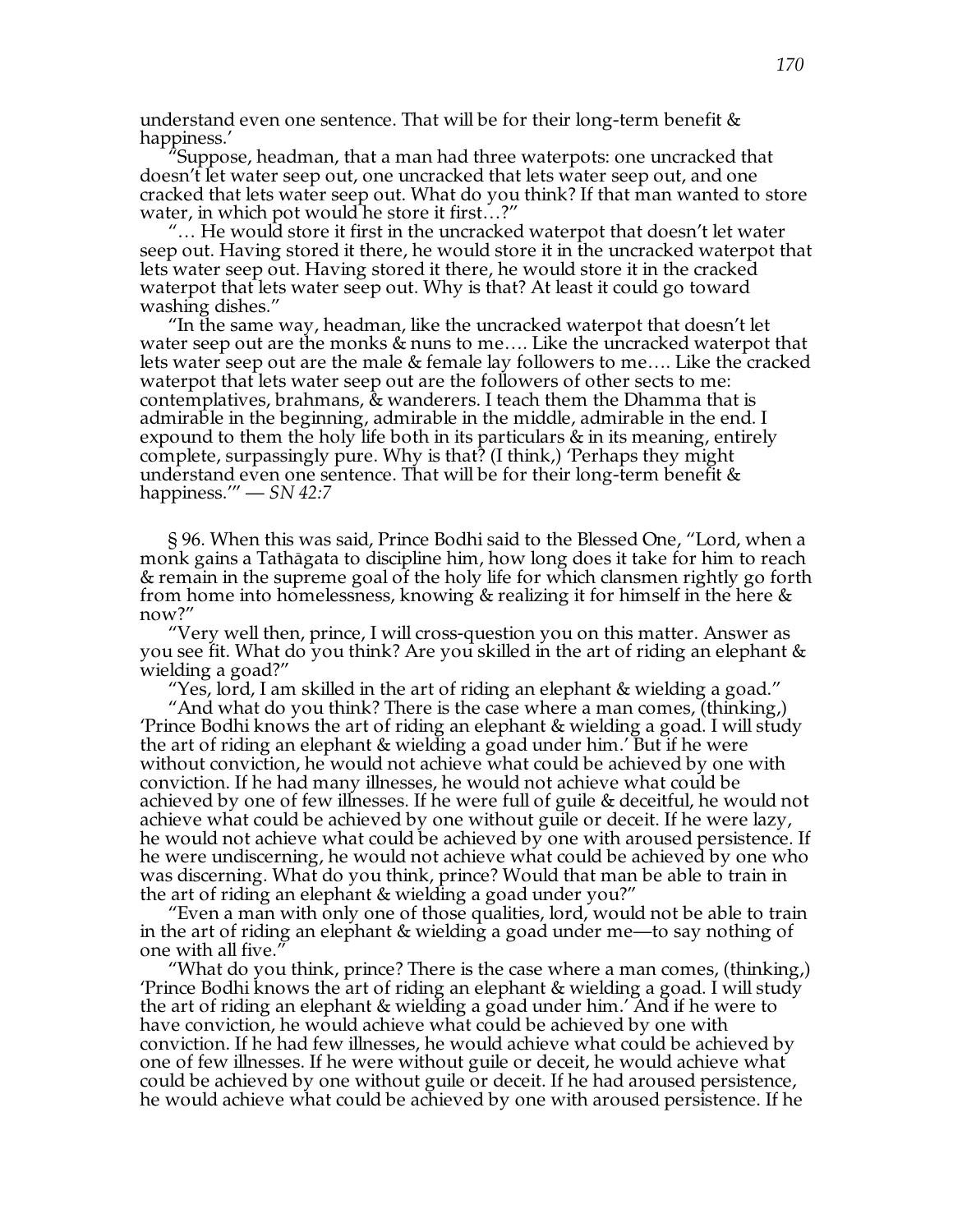were discerning, he would achieve what could be achieved by one who was discerning. What do you think, prince? Would that man be able to train in the art of riding an elephant & wielding a goad under you?"

"Even a man with only one of those qualities, lord, would be able to train in the art of riding an elephant & wielding a goad under me—to say nothing of one with all five."

"In the same way, prince, there are these five factors for exertion. Which five?

"There is the case where a monk has conviction, is convinced of the Tathāgata's awakening: 'Indeed, the Blessed One is worthy and rightly self- awakened, consummate in knowledge & conduct, well-gone, an expert with regard to the world, unexcelled as a trainer for those people fit to be tamed, the Teacher of divine & human beings, awakened, blessed.'

"He is free from illness & discomfort, endowed with good digestion—not too cold, not too hot, of moderate strength—fit for exertion.

"He is free from guile & deceit. He declares himself to the Teacher or to his wise friends in the holy life in line with what he actually is.

"He keeps his persistence aroused for abandoning unskillful qualities and taking on skillful qualities. He is steadfast, solid in his effort, not shirking his duties with regard to skillful qualities.

"He is discerning, endowed with discernment leading to the arising of the goal—noble, penetrating, leading to the right ending of stress.

"These are the five factors for exertion.

"When a monk endowed with these five qualities gains a Tathāgata to discipline him, he would reach & remain in the supreme goal of the holy life for which clansmen rightly go forth from home into homelessness, knowing  $\&$ realizing it for himself in the here & now in seven years.

"Let alone seven years. When a monk endowed with these five qualities gains a Tathāgata to discipline him, he would reach & remain in the supreme goal of the holy life for which clansmen rightly go forth from home into homelessness, knowing & realizing it for himself in the here & now in six years… five years… four years… three years… two years… one year… seven months… six months… five months… four months… three months… two months… one month… half a month… seven days… six days… five days… four days… three days… two days… one day.

"Let alone one day. When a monk endowed with these five qualities gains a Tathāgata to discipline him and is instructed in the evening, he will attain distinction by morning; instructed in the morning, he will attain distinction by evening." — *MN 85*

§ 97. On one occasion the Blessed One was staying near Nālandā in Pāvārika's Mango Grove. Then Asibandhakaputta the headman went to the Blessed One and on arrival, having bowed down to him, sat to one side. As he was sitting there, he said to the Blessed One: "The brahmans of the Western lands, lord those who carry water pots, wear garlands of water plants, purify with water, & worship fire—can take [the spirit of] a dead person, lift it out, instruct it, & send it to heaven. But the Blessed One, worthy & rightly self-awakened, can arrange it so that all the world, at the breakup of the body, after death, reappears in a good destination, the heavenly world."

"Very well then, headman, I will cross-question you on this matter. Answer as you see fit. What do you think? There is the case where a man is one who takes life, steals, engages in sexual misconduct; is a liar, one who speaks divisive speech, coarse speech,  $\&$  idle chatter; is covetous, bears thoughts of ill will,  $\&$ holds to wrong views. Then a great crowd of people, gathering & congregating,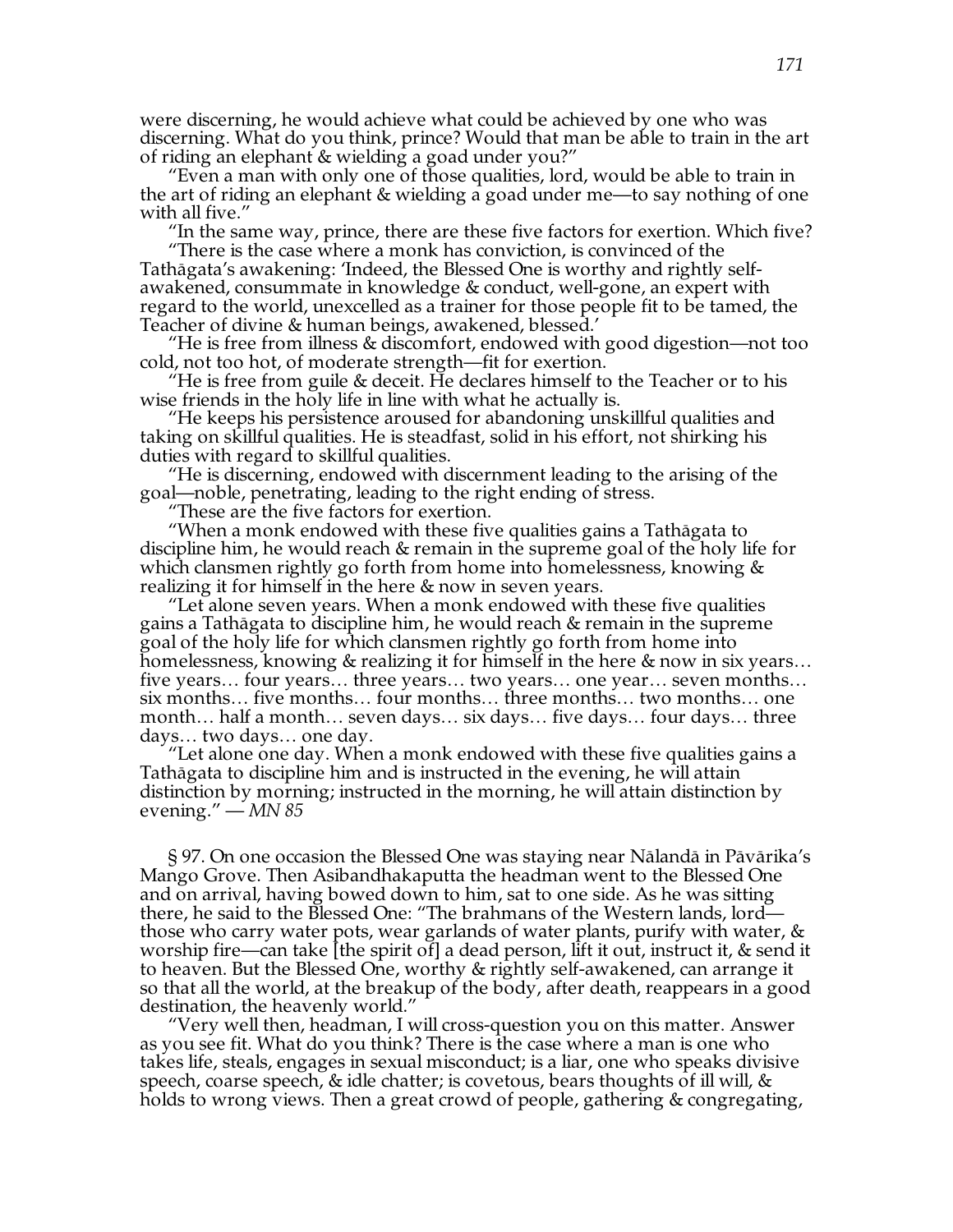would pray, praise, & circumambulate with their hands palm-to-palm over the heart (saying,) 'May this man, at the breakup of the body, after death, reappear in a good destination, the heavenly world!' What do you think? Would that man—because of the prayers, praise, & circumambulation of that great crowd of people—at the breakup of the body, after death, reappear in a good destination, the heavenly world?"

"No, lord."

"Suppose a man were to throw a large boulder into a deep lake of water, and a great crowd of people, gathering & congregating, would pray, praise, & circumambulate with their hands palm-to-palm over the heart (saying,) 'Rise up, O boulder! Come floating up, O boulder! Come float to the shore, O boulder!' What do you think? Would that boulder—because of the prayers, praise,  $\&$ circumambulation of that great crowd of people—rise up, come floating up, or come float to the shore?"

"No, lord."

"So it is with any man who takes life, steals, indulges in sexual misconduct; is a liar, one who speaks divisive speech, coarse speech, & idle chatter; is covetous, bears thoughts of ill will, & holds to wrong views. Even though a great crowd of people, gathering & congregating, would pray, praise, & circumambulate with their hands palm-to-palm over the heart—(saying,) 'May this man, at the breakup of the body, after death, reappear in a good destination, the heavenly world!'—still, at the breakup of the body, after death, he would reappear in destitution, a bad destination, the lower realms, hell.

"Now, what do you think? There is the case where a man is one who refrains from taking life, from stealing, & from indulging in sexual misconduct; he refrains from lying, from divisive speech, from coarse speech, & from idle chatter; he is not covetous, bears no thoughts of ill will, & holds to right view. Then a great crowd of people, gathering & congregating, would pray, praise, & circumambulate with their hands palm-to-palm over the heart (saying,) 'May this man, at the breakup of the body, after death, reappear in destitution, a bad destination, the lower realms, hell!' What do you think? Would that man because of the prayers, praise, & circumambulation of that great crowd of people—at the breakup of the body, after death, reappear in destitution, a bad destination, the lower realms, hell?"

"No, lord."

"Suppose a man were to throw a jar of ghee or a jar of oil into a deep lake of water, where it would break. There the shards & jar-fragments would go down, while the ghee or oil would come up. Then a great crowd of people, gathering  $\&$ congregating, would pray, praise, & circumambulate with their hands palm-topalm over the heart (saying,) 'Sink, O ghee/oil! Submerge, O ghee/oil! Go down, O ghee/oil!' What do you think? Would that ghee/oil, because of the prayers, praise, & circumambulation of that great crowd of people sink, submerge, or go down?"

"No, lord."

"So it is with any man who refrains from taking life, from stealing, & from indulging in sexual misconduct; refrains from lying, from divisive speech, from coarse speech, & from idle chatter; is not covetous, bears no thoughts of ill will,  $\&$ holds to right view. Even though a great crowd of people, gathering & congregating, would pray, praise, & circumambulate with their hands palm-topalm over the heart—(saying,) 'May this man, at the breakup of the body, after death, reappear in a destitution, a bad destination, the lower realms, hell!'—still, at the breakup of the body, after death, he would reappear in a good destination, the heavenly world."

When this was said, Asibandhakaputta the headman said to the Blessed One: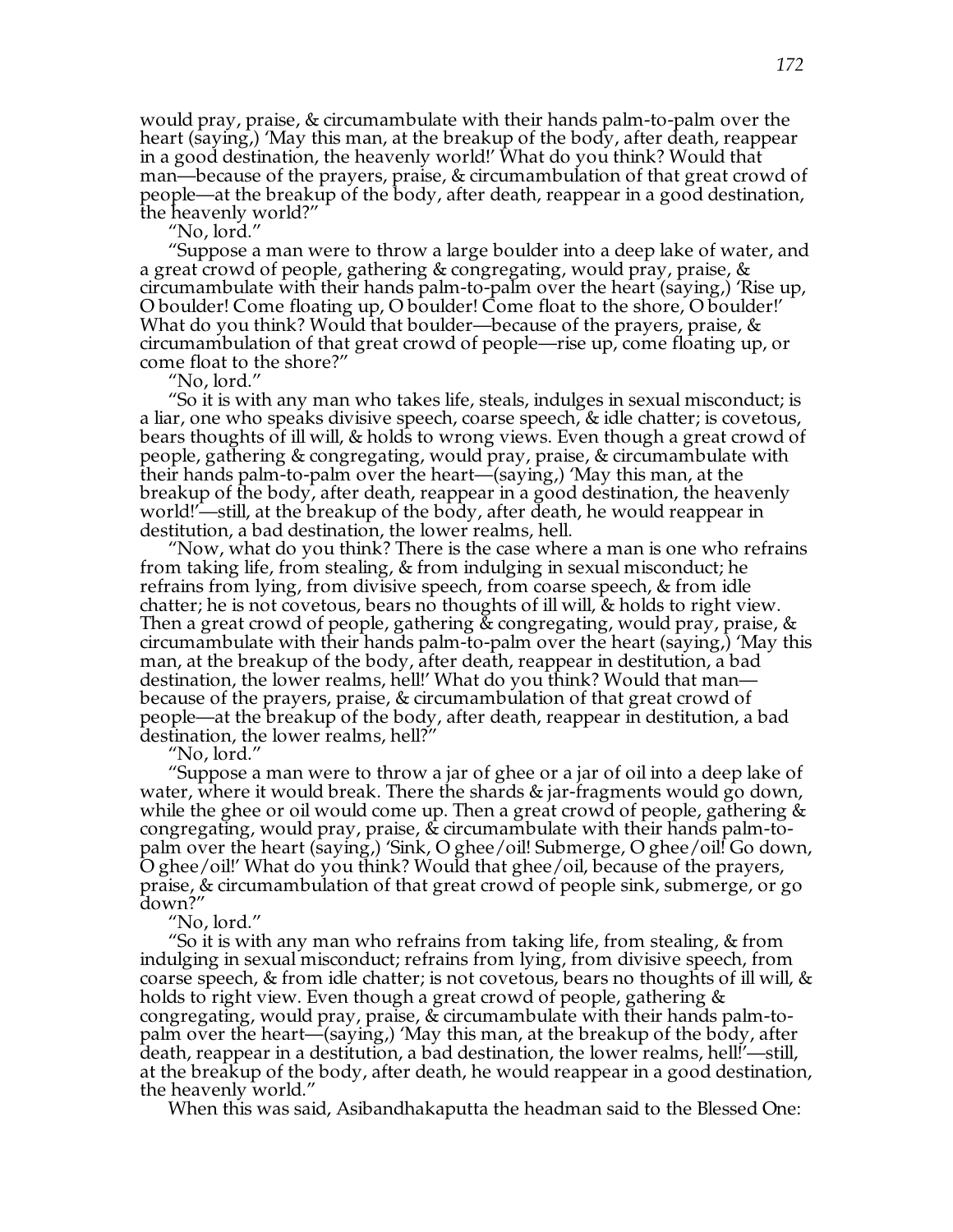"Magnificent, lord! Magnificent! Just as if he were to place upright what was overturned, to reveal what was hidden, to show the way to one who was lost, or to carry a lamp into the dark so that those with eyes could see forms, in the same way has the Blessed One—through many lines of reasoning—made the Dhamma clear. I go to the Blessed One for refuge, to the Dhamma, & to the Community of monks. May the Blessed One remember me as a lay follower who has gone for refuge from this day forward, for life." — *SN 42:6*

§ 98. Then Kesin the horse trainer went to the Blessed One and, on arrival, having bowed down, sat to one side. As he was sitting there, the Blessed One said to him, "You, Kesin, are a trained man, a trainer of tamable horses. How do you train a tamable horse?"

"Lord, I train a tamable horse (sometimes) with gentleness, (sometimes) with harshness, (sometimes) with both gentleness & harshness."

"And if a tamable horse doesn't submit either to a gentle training or to a harsh training or to a gentle & harsh training, Kesin, what do you do?"

"If a tamable horse doesn't submit either to a gentle training or to a harsh training or to a gentle and harsh training, lord, then I kill it. Why is that? (I think,) 'Don't let this be a disgrace to my lineage of teachers.' But the Blessed One, lord, is the unexcelled trainer of tamable people. How do you train a tamable person?"

"Kesin, I train a tamable person (sometimes) with gentleness, (sometimes) with harshness, (sometimes) with both gentleness & harshness.

"In using gentleness, (I teach,) 'Such is good bodily conduct. Such is the result of good bodily conduct. Such is good verbal conduct. Such is the result of good verbal conduct. Such is good mental conduct. Such is the result of good mental conduct. Such are the devas. Such are human beings.'

"In using harshness, (I teach,) 'Such is bodily misconduct. Such is the result of bodily misconduct. Such is verbal misconduct. Such is the result of verbal misconduct. Such is mental misconduct. Such is the result of mental misconduct. Such is hell. Such is the animal womb. Such the realm of the hungry shades.'

"In using gentleness & harshness, (I teach,) 'Such is good bodily conduct. Such is the result of good bodily conduct. Such is bodily misconduct. Such is the result of bodily misconduct. Such is good verbal conduct. Such is the result of good verbal conduct. Such is verbal misconduct. Such is the result of verbal misconduct. Such is good mental conduct. Such is the result of good mental conduct. Such is mental misconduct. Such is the result of mental misconduct. Such are the devas. Such are human beings. Such is hell. Such is the animal womb. Such the realm of the hungry shades.'"

"And if a tamable person doesn't submit either to a gentle training or to a harsh training or to a gentle & harsh training, what do you do?"

"If a tamable person doesn't submit either to a gentle training or to a harsh training or to a gentle & harsh training, then I kill him, Kesin."

"But it's not proper for our Blessed One to take life! And yet the Blessed One just said, 'I kill him, Kesin.'"

"It is true, Kesin, that it's not proper for a Tathāgata to take life. But if a tamable person doesn't submit either to a gentle training or to a harsh training or to a gentle & harsh training, then the Tathāgata doesn't regard him as being worth speaking to or admonishing. His knowledgeable fellows in the celibate life don't regard him as being worth speaking to or admonishing. This is what it means to be totally destroyed in the Dhamma & Vinaya: when the Tathāgata doesn't regard one as being worth speaking to or admonishing, and one's knowledgeable fellows in the celibate life don't regard one as being worth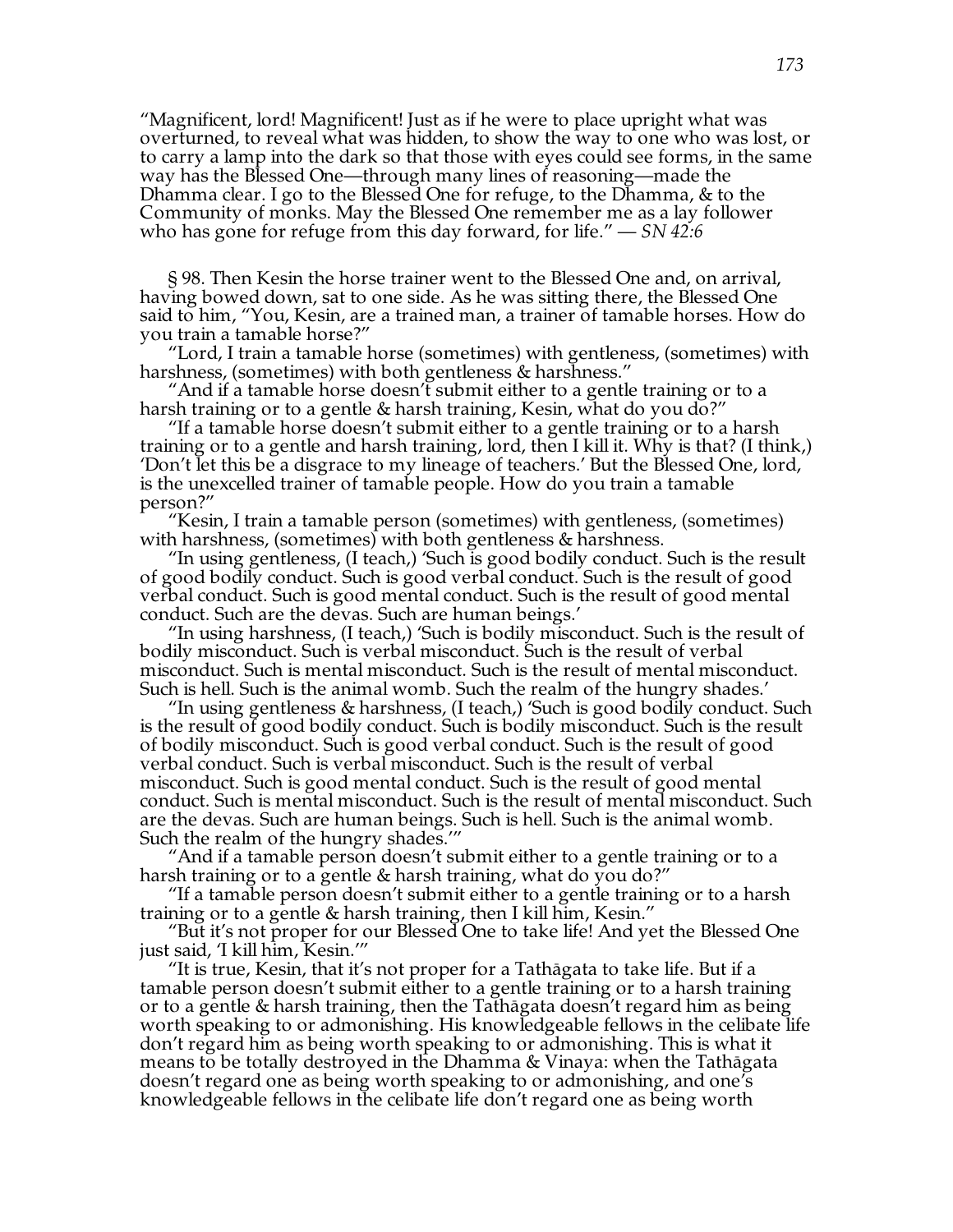speaking to or admonishing."

"Yes, lord, wouldn't one be totally destroyed if the Tath $\bar{a}$ gata doesn't regard one as being worth speaking to or admonishing, and one's knowledgeable fellows in the celibate life don't regard one as being worth speaking to or admonishing." — *AN 4:111*

# HYPOTHETICALS: KINGS, PRINCES, *&* GENERALS

§ 99. [King Ajātasattu:] "So, venerable sir, I ask the Blessed One as well: There are these common craftsmen: elephant-trainers, horse-trainers, charioteers, archers, standard bearers, camp marshals, supply corps officers, high royal officers, commandos, military heroes, armor-clad warriors, leather-clad warriors, domestic slaves, confectioners, barbers, bath attendants, cooks, garland-makers, laundry men, weavers, basket-makers, potters, calculators, accountants, & any other craftsmen of a similar sort. They live off the fruits of their crafts, visible in the here & now. They give happiness & pleasure to themselves, to their parents, wives, & children, to their friends & colleagues. They put in place an excellent presentation of offerings to contemplatives & brahmans, leading to heaven, resulting in happiness, conducive to a heavenly rebirth. Is it possible, venerable sir, to point out a similar fruit of the contemplative life, visible in the here  $\&$ now?"

"Yes, it is, great king. But first, I will cross-question you on this matter. Answer as you see fit. Suppose there were a man of yours: your slave, your workman, rising in the morning before you, going to bed in the evening only after you, doing whatever you order, always acting to please you, speaking politely to you, always watching for the look on your face. The thought would occur to him, 'Isn't it amazing? Isn't it astounding?—the destination, the results, of meritorious deeds. For this King Ajātasattu is a human being, and I too am a human being, yet King Ajātasattu enjoys himself supplied & replete with the five strings of sensuality—like a deity, as it were—while I am his slave, his workman… always watching for the look on his face. I too should do meritorious deeds. What if I were to shave off my hair & beard, put on the ochre robes, and go forth from the household life into homelessness?'

"So after some time he shaves off his hair & beard, puts on the ochre robes, and goes forth from the household life into homelessness. Having thus gone forth he lives restrained in body, speech, & mind, content with the simplest food & shelter, delighting in solitude. Then suppose one of your men were to inform you: 'You should know, your majesty, that that man of yours—your slave, your workman… always watching for the look on your face… has gone forth from the household life into homelessness… content with the simplest food & shelter, delighting in solitude.' Would you, thus informed, say, 'Bring that man back to me. Make him again be my slave, my workman… always watching for the look on my face!'?"

"Not at all, venerable sir. Rather, I am the one who should bow down to him, rise up out of respect for him, invite him to a seat, invite him to accept gifts of robes, almsfood, lodgings, & medicinal requisites for the sick. And I would provide him with righteous safety, defense, & protection."

"So what do you think, great king? With that being the case, is there a visible fruit of the contemplative life, or is there not?"

"Yes, venerable sir. With that being the case, there certainly is a visible fruit of the contemplative life."

"This, great king, is the first fruit of the contemplative life, visible in the here & now, that I point out to you."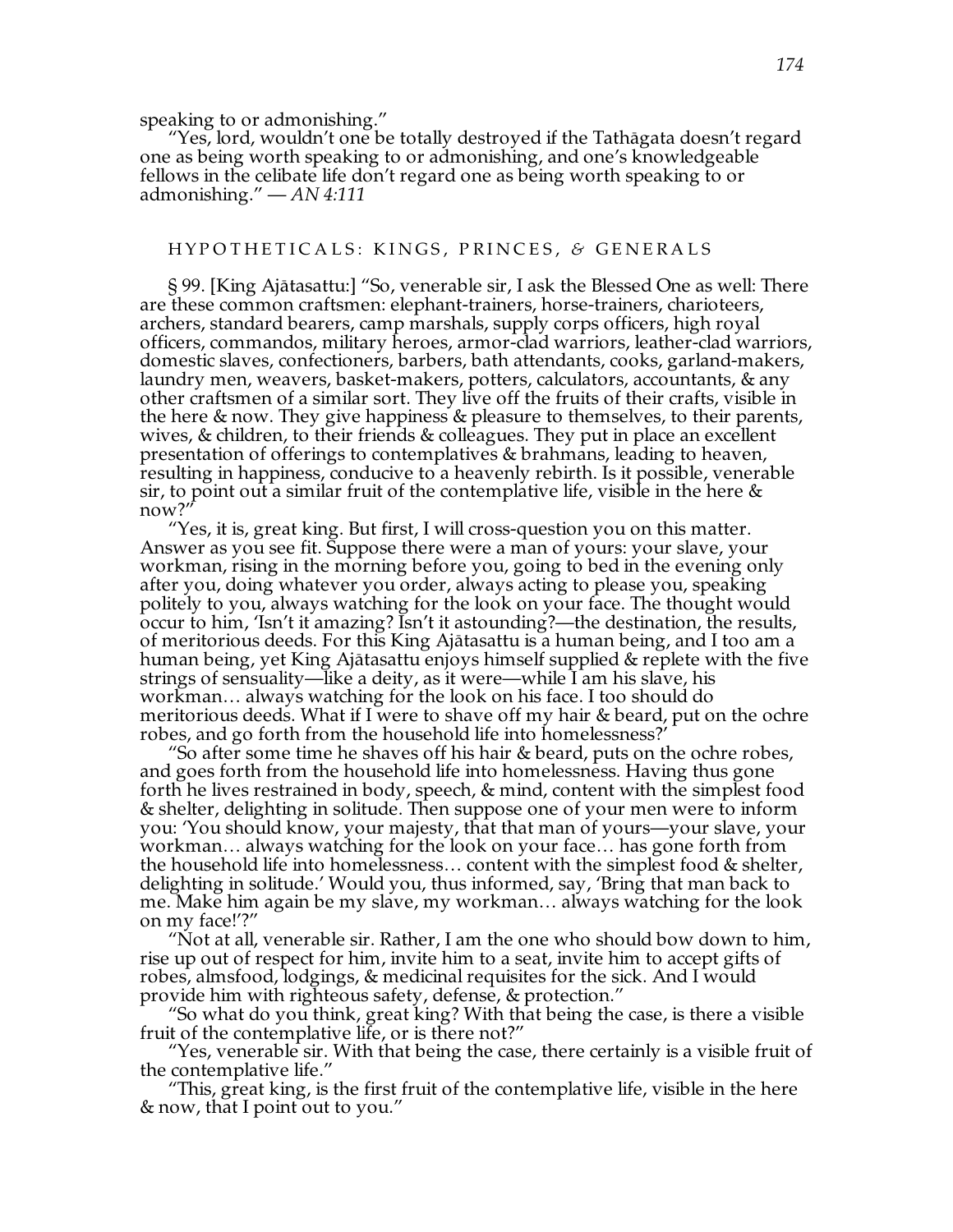"But is it possible, venerable sir, to point out yet another fruit of the contemplative life, visible in the here  $\&$  now?"

"Yes, it is, great king. But first, with regard to that, I will ask you a counter- question. Answer however you please. Suppose there were a man of yours: a farmer, a householder, a taxpayer swelling the royal treasury. The thought would occur to him, 'Isn't it amazing? Isn't it astounding?—the destination, the results, of meritorious deeds! For this King Ajātasattu is a human being, and I too am a human being, yet King Ajātasattu enjoys himself supplied & replete with the five strings of sensuality—like a deity, as it were—while I am a farmer, a householder, a taxpayer swelling the royal treasury. I too should do meritorious deeds. What if I were to shave off my hair & beard, put on the ochre robes, and go forth from the household life into homelessness?'

"So after some time he abandons his mass of wealth, large or small; leaves his circle of relatives, large or small; shaves off his hair & beard, puts on the ochre robes, and goes forth from the household life into homelessness. Having thus gone forth he lives restrained in body, speech, & mind, content with the simplest food & shelter, delighting in solitude. Then suppose one of your men were to inform you: 'You should know, your majesty, that that man of yours—the farmer, the householder, the taxpayer swelling the royal treasury… has gone forth from the household life into homelessness… content with the simplest food & shelter, delighting in solitude.' Would you, thus informed, say, 'Bring that man back to me. Make him again be a farmer, a householder, a taxpayer swelling the royal treasury!'?"

"Not at all, venerable sir. Rather, I am the one who should bow down to him, rise up out of respect for him, invite him to a seat, invite him to accept gifts of robes, almsfood, lodgings, & medicinal requisites for the sick. And I would provide him with righteous safety, defense, & protection."

"So what do you think, great king? With that being the case, is there a visible fruit of the contemplative life, or is there not?"

"Yes, venerable sir. With that being the case, there certainly is a visible fruit of the contemplative life."

"This, great king, is the second fruit of the contemplative life, visible in the here & now, that I point out to you."

"But is it possible, venerable sir, to point out yet another fruit of the contemplative life, visible in the here & now?"

"Yes, it is, great king. [And here the Buddha gives his full answer to the king's question, describing the path of practice in great detail, telling the fruit of jhāna practice, the knowledges based on jhāna, and culminating in the fruit of total release.] — *DN 2*

§ 100. [Ven. Ratthapāla is speaking to King Koravya:] "Great king, there are four Dhamma summaries stated by the Blessed One who knows & sees, worthy & rightly self-awakened. Having known & seen & heard them, I went forth from the home life into homelessness. Which four?

"'The world is swept away. It does not endure': This is the first Dhamma summary stated by the Blessed One who knows & sees, worthy & rightly selfawakened. Having known & seen & heard it, I went forth from the home life into homelessness.

"'The world is without shelter, without protector': This is the second Dhamma summary….

"'The world is without ownership. One has to pass on, leaving everything behind': This is the third Dhamma summary….

"'The world is insufficient, insatiable, a slave to craving': This is the fourth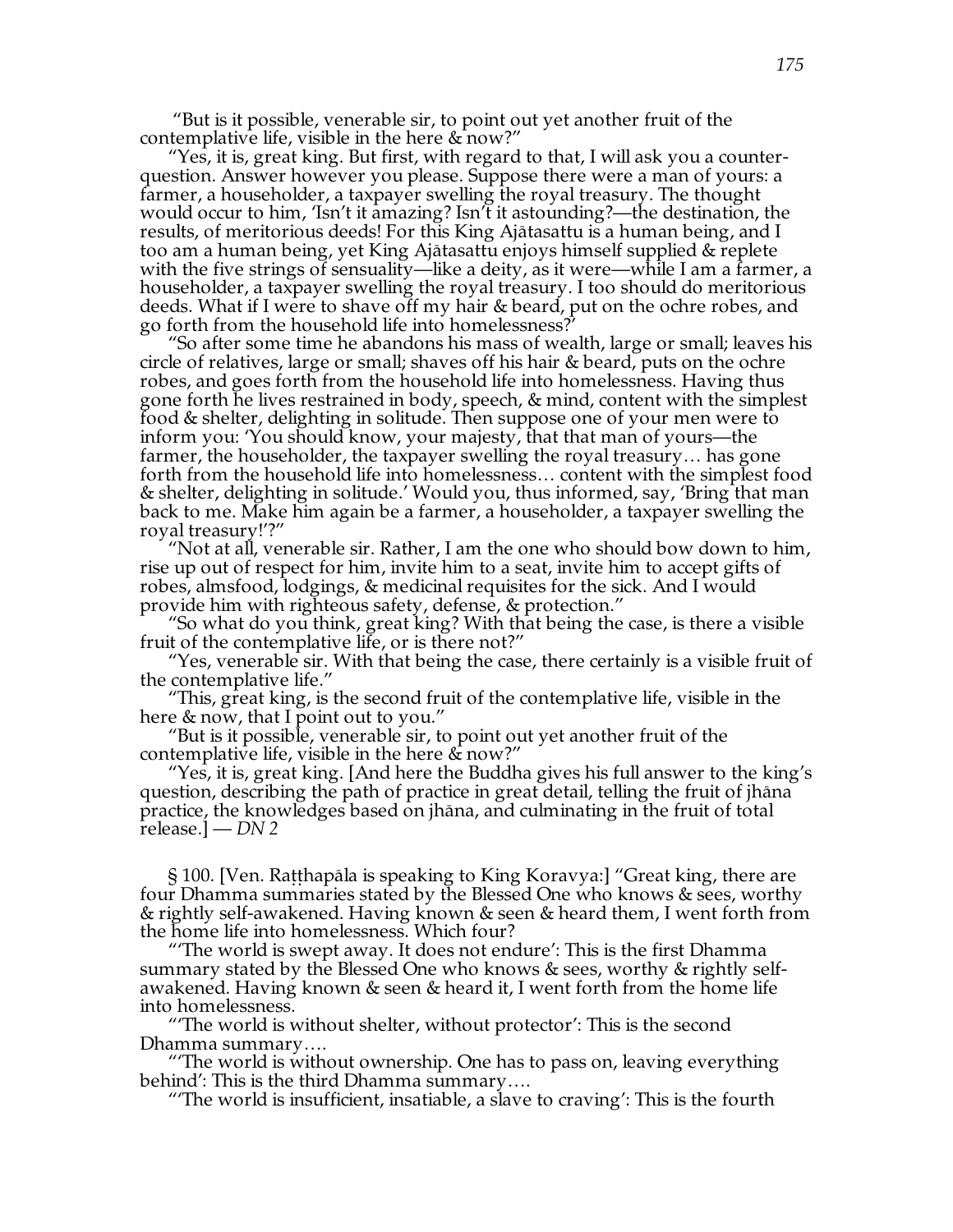Dhamma summary….

"These, great king, are the four Dhamma summaries stated by the Blessed One who knows & sees, worthy & rightly self-awakened. Having known & seen & heard them, I went forth from the home life into homelessness."

"Master Raṭṭhapāla, you say, 'The world is swept away. It does not endure.' Now how is the meaning of this statement to be understood?"

"What do you think, great king? When you were twenty or twenty-five years old—an expert elephant rider, an expert horseman, an expert charioteer, an expert archer, an expert swordsman—were you strong in arm & strong in thigh, fit, & seasoned in warfare?"

"Yes, Master Ratthapāla, when I was twenty or twenty-five years old… I was strong in arm & strong in thigh, fit, & seasoned in warfare. It was as if I had supernormal power. I do not see anyone who was my equal in strength."

"And what do you think, great king? Are you even now as strong in arm  $\&$ strong in thigh, as fit, & as seasoned in warfare?"

"Not at all, Master Ratthapāla. I'm now a feeble old man, aged, advanced in years, having come to the last stage of life, 80 years old. Sometimes, thinking, 'I will place my foot here,' I place it somewhere else."

"It was in reference to this, great king, that the Blessed One who knows  $\&$ sees, worthy & rightly self-awakened, said, 'The world is swept away. It does not endure.' Having known & seen & heard this, I went forth from the home life into homelessness."

"It's amazing, Master Ratthapāla. It's astounding, how well that has been said by the Blessed One who knows & sees, worthy & rightly self-awakened: 'The world is swept away. It does not endure.' For the world really is swept away, Master Ratthapala. It does not endure.

"Now, in this royal court there are elephant troops  $\&$  cavalry  $\&$  chariot troops & infantry that will serve to defend us from dangers. And yet you say, 'The world is without shelter, without protector.' How is the meaning of this statement to be understood?"

"What do you think, great king? Do you have any recurring illness?"

"Yes, Master Raṭṭhapāla, I have a recurring wind-illness. Sometimes my friends & advisors, relatives & blood-kinsmen, stand around me saying, 'This time King Koravya will die. This time King Koravya will die.'"

"And what do you think, great king? Can you say to your friends & advisors, relatives & blood-kinsmen, 'My friends & advisors, relatives & blood-kinsmen are commanded: all of you who are present, share out this pain so that I may feel less pain'? Or do you have to feel that pain all alone?"

Oh, no, Master Ratthapāla, I can't say to my friends & advisors, relatives & blood-kinsmen, 'All of you who are present, share out this pain so that I may feel less pain.' I have to feel that pain all alone."

"It was in reference to this, great king, that the Blessed One who knows  $\&$ sees, worthy & rightly self-awakened, said, 'The world is without shelter, without protector.' Having known & seen & heard this, I went forth from the home life into homelessness."

"It's amazing, Master Ratthapāla. It's astounding, how well that has been said by the Blessed One who knows & sees, worthy & rightly self-awakened: 'The world is without shelter, without protector.' For the world really is without shelter, Master Ratthapala. It is without protector.

"Now, in this royal court there is a great deal of gold  $\&$  silver stashed away underground & in attic vaults. And yet you say, 'The world is without ownership. One has to pass on, leaving everything behind.' How is the meaning of this statement to be understood?"

"What do you think, great king? As you now enjoy yourself endowed  $\&$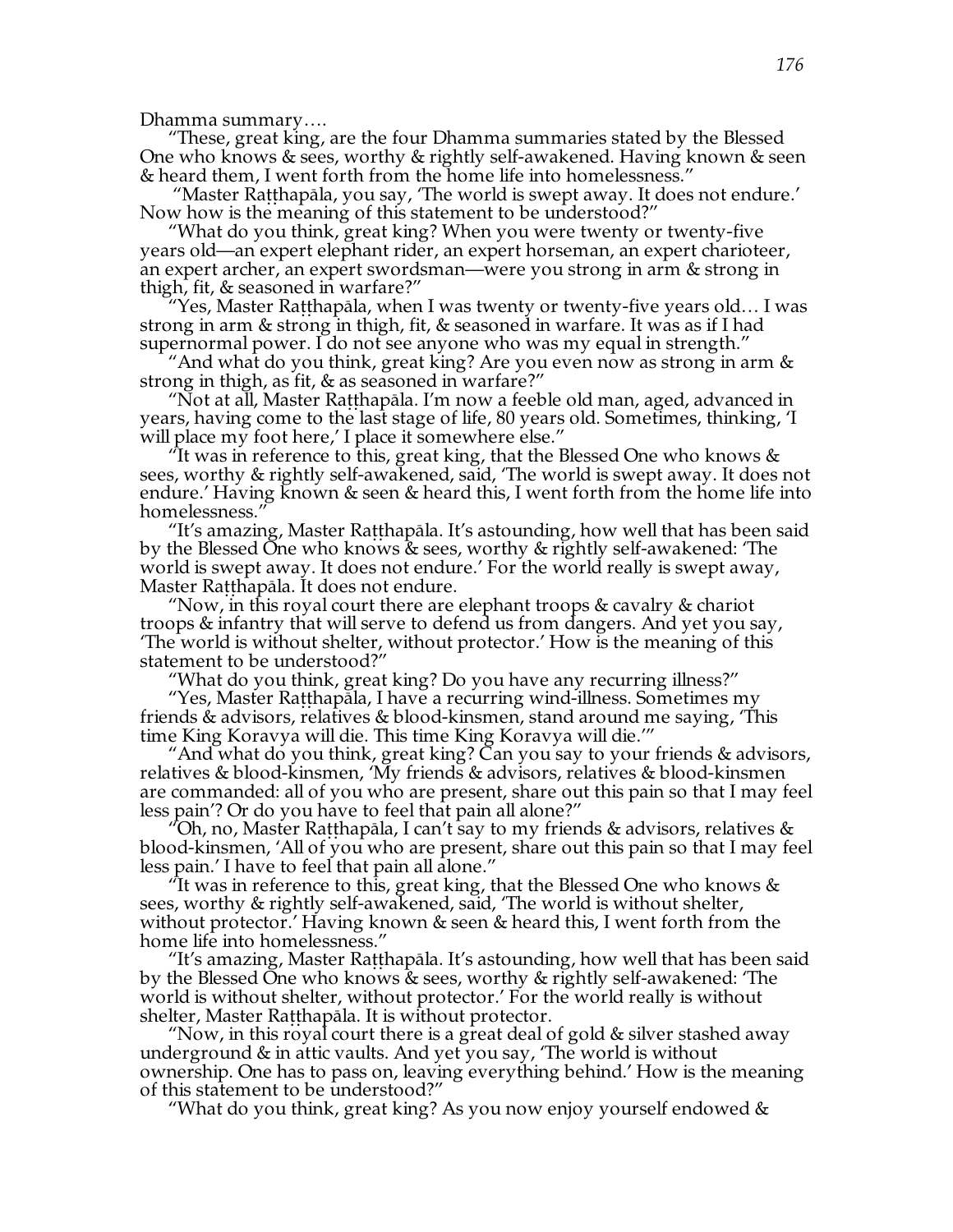replete with the fives strings of sensuality, can you say, 'Even in the afterlife I will enjoy myself in the same way, endowed & replete with the very same five strings of sensuality'? Or will this wealth fall to others, while you pass on in accordance with your kamma?"

"Oh, no, Master Ratthapāla, I can't say, 'Even in the afterlife I will enjoy myself in the same way, endowed & replete with the very same five strings of sensuality.' This wealth will fall to others, while I pass on in accordance with my kamma."

"It was in reference to this, great king, that the Blessed One who knows  $\&$ sees, worthy & rightly self-awakened, said, 'The world is without ownership. One has to pass on, leaving everything behind.' Having known & seen & heard this, I went forth from the home life into homelessness."

"It's amazing, Master Ratthapāla. It's astounding, how well that has been said by the Blessed One who knows & sees, worthy & rightly self-awakened: 'The world is without ownership. One has to pass on, leaving everything behind.' For the world really is without ownership, Master Ratthapala. One has to pass on, leaving everything behind.

"Now, Master Ratthapāla, you say, 'The world is insufficient, insatiable, a slave to craving.' How is the meaning of this statement to be understood?"

"What do you think, great king? Do you now rule over the prosperous country of Kuru?"

"That is so, Master Ratthapala. I rule over the prosperous country of Kuru."

"What do you think, great king? Suppose a trustworthy, reliable man of yours were to come to you from the east. On arrival he would say to you, 'May it please your majesty to know, I have come from the east. There I saw a great country, powerful & prosperous, populous & crowded with people. Plenty are the elephant troops there, plenty the cavalry troops, chariot troops, & infantry troops. Plenty is the ivory-work there, plenty the gold & silver, both worked & unworked. Plenty are the women for the taking. It is possible, with the forces you now have, to conquer it. Conquer it, great king!' What would you do?" "Having conquered it, Master Raṭṭhapāla, I would rule over it."

"Now, what do you think, great king? Suppose a trustworthy, reliable man of yours were to come to you from the west… the north… the south… the other side of the ocean. On arrival he would say to you, 'May it please your majesty to know, I have come from the other side of the ocean. There I saw a great country, powerful & prosperous, populous & crowded with people. Plenty are the elephant troops there, plenty the cavalry troops, chariot troops, & infantry troops. Plenty is the ivory-work there, plenty the gold & silver, both worked & unworked. Plenty are the women for the taking. It is possible, with the forces you now have, to conquer it. Conquer it, great king!' What would you do?"

"Having conquered it, Master Raṭṭhapāla, I would rule over it too."

"It was in reference to this, great king, that the Blessed One who knows  $\&$ sees, worthy & rightly self-awakened, said, 'The world is insufficient, insatiable, a slave to craving.' Having known & seen & heard this, I went forth from the home life into homelessness."

"It's amazing, Master Ratthapāla. It's astounding, how well that has been said by the Blessed One who knows & sees, worthy & rightly self-awakened: 'The world is insufficient, insatiable, a slave to craving.' For the world really is insufficient, Master Ratthapala. It's insatiable, a slave to craving." — *MN 84* 

§ 101. Then King Pasenadi Kosala addressed Queen Mallikā, "Mallikā, your contemplative, Gotama, has said this: 'Sorrow, lamentation, pain, distress, & despair are born from one who is dear, come springing from one who is dear.'"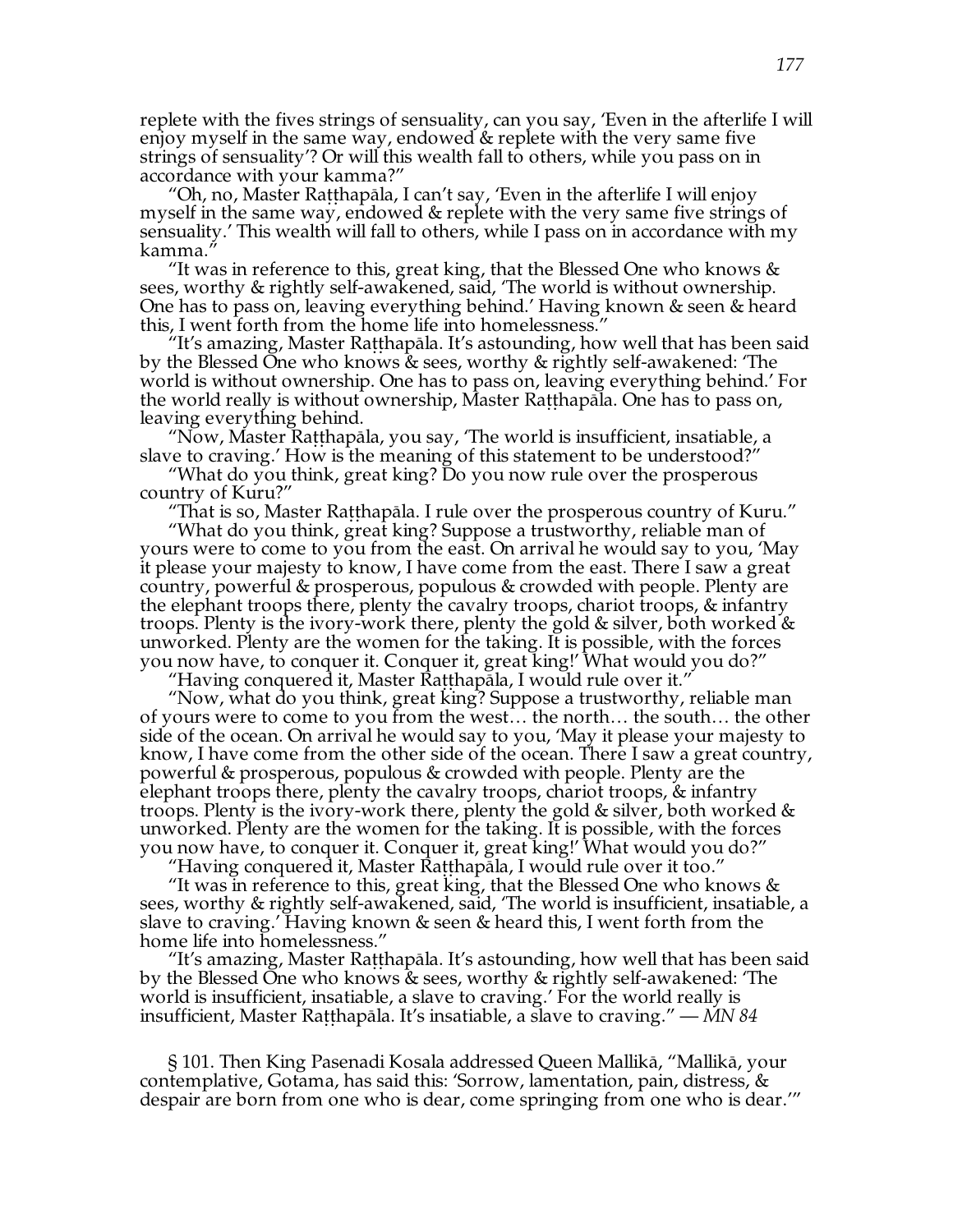"If that was said by the Blessed One, great king, then that's the way it is."

"No matter what Gotama the contemplative says, Mallika endorses it: 'If that was said by the Blessed One, great king, then that's the way it is.' Just as, no matter what his teacher says, a pupil endorses it: 'That's the way it is, teacher. That's the way is.' In the same way, no matter what Gotama the contemplative says, Mallikā endorses it: 'If that was said by the Blessed One, great king, then that's the way it is.' Go away, Mallika! Out of my sight!"

Then Queen Mallikā called for the brahman Nālijaṅgha: "Come, brahman. Go to the Blessed One and, on arrival, showing reverence with your head to his feet in my name, ask whether he is free from illness & affliction, is carefree, strong, & living in comfort, saying: 'Queen Mallika, lord, shows reverence with her head to your feet and asks whether you are free from illness & affliction, are carefree, strong, & living in comfort.' And then say: 'Lord, did the Blessed One say that sorrow, lamentation, pain, distress, & despair are born from one who is dear, come springing from one who is dear?' Whatever the Blessed One says, remember it well and tell it to me. For Tathagatas do not speak what is untrue."

"Yes, madam," the brahman Nālijangha responded to Queen Mallikā. Going to the Blessed One, on arrival he exchanged courteous greetings with the Blessed One. After an exchange of friendly greetings & courtesies, he sat to one side. As he was sitting there, he said to the Blessed One: "Master Gotama, Queen Mallika shows reverence with her head to your feet and asks whether you are free from illness  $\&$  affliction, are carefree, strong,  $\&$  living in comfort. And she says further: 'Lord, did the Blessed One say that sorrow, lamentation, pain, distress, & despair are born from one who is dear, come springing from one who is dear?'"

"That's the way it is, brahman. That's the way it is. Sorrow, lamentation, pain, distress, & despair are born from one who is dear, come springing from one who is dear. And it's through this line of reasoning that it may be understood how sorrow, lamentation, pain, distress, & despair are born from one who is dear, come springing from one who is dear: Once in this same S<sub>avatth</sub> there was a woman whose mother died. Owing to her mother's death she went mad, out of her mind, and wandering from street to street, crossroads to crossroads, would say, 'Have you seen my mother? Have you seen my mother?' It's through this line of reasoning that it may be understood how sorrow, lamentation, pain, distress, & despair are born from one who is dear, come springing from one who is dear.

"Once in this same Sāvatthī there was a woman whose father died... whose brother died… whose sister died… whose son died… whose daughter died… whose husband died. Owing to his death she went mad, out of her mind, and wandering from street to street, crossroads to crossroads, would say, 'Have you seen my husband? Have you seen my husband?' It's through this line of reasoning that it may be understood how sorrow, lamentation, pain, distress, & despair are born from one who is dear, come springing from one who is dear.

'Once in this same Sāvatthī there was a man whose mother died. Owing to her death he went mad, out of his mind, and wandering from street to street, crossroads to crossroads, would say, 'Have you seen my mother? Have you seen my mother?' It's through this line of reasoning that it may be understood how sorrow, lamentation, pain, distress, & despair are born from one who is dear, come springing from one who is dear.

"Once in this same Sāvatthī there was a man whose father died... whose brother died… whose sister died… whose son died… whose daughter died… whose wife died. Owing to her death he went mad, out of his mind, and wandering from street to street, crossroads to crossroads, would say, 'Have you seen my wife? Have you seen my wife?' It's through this line of reasoning that it may be understood how sorrow, lamentation, pain, distress, & despair are born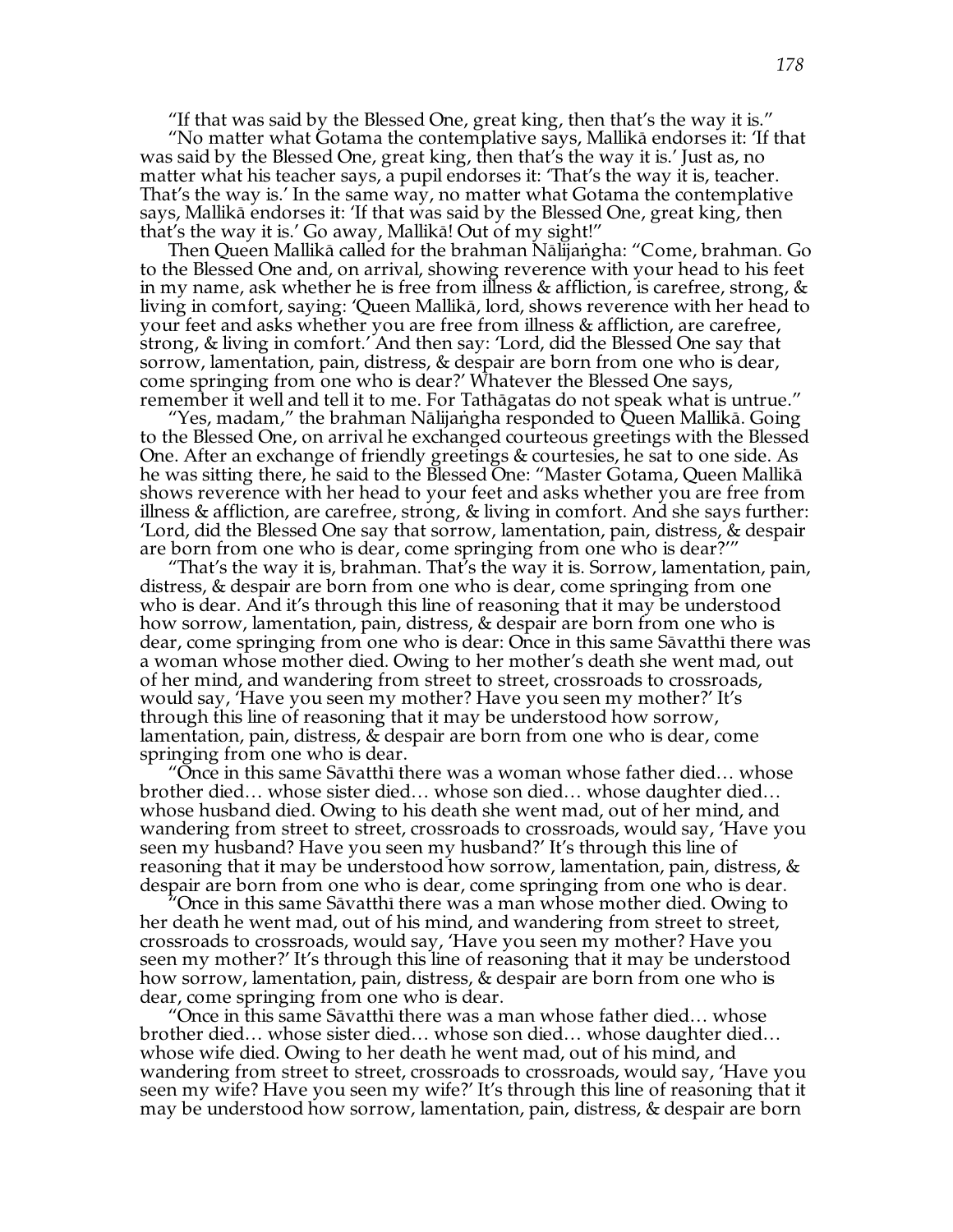from one who is dear, come springing from one who is dear.

"Once in this same Sāvatthī there was a wife who went to her relatives' home. Her relatives, having separated her from her husband, wanted to give her to another against her will. So she said to her husband, 'These relatives of mine, having separated us, want to give me to another against my will,' whereupon he cut her in two and slashed himself open, thinking, 'Dead we will be together.' It's through this line of reasoning that it may be understood how sorrow, lamentation, pain, distress, & despair are born from one who is dear, come springing from one who is dear.'

Then the brahman Nālijaṅgha, delighting in & approving of the Blessed One's words, got up from his seat and went to Queen Mallikā. On arrival, he told her all that had been said in his discussion with the Blessed One.

Then Queen Mallikā went to King Pasenadi Kosala and on arrival said to him, "What do you think, great king? Is Princess Vajırı dear to you?"

"Yes, Mallikā, Princess Vajīrī is dear to me."

"And what do you think? Would sorrow, lamentation, pain, distress,  $\&$ despair arise in you from any change & aberration in Princess Vajırı?"

'Mallikā, any change & aberration in Princess Vajīrī would mean an aberration of my very life. How could sorrow, lamentation, pain, distress,  $\&$ despair not arise in me?"

"Great king, it was in connection with this that the Blessed One—the One who knows, the One who sees, worthy, & rightly self-awakened—said, 'Sorrow, lamentation, pain, distress, & despair are born from one who is dear, come

springing from one who is dear.'<br>''Now, what do you think, great king? Is the noble Queen Vāsabhā dear to you?….Is [your son] General Vidūdabha dear to you?… Am I dear to you?"

"Yes, Mallikā, you are dear to me."

"And what do you think? Would sorrow, lamentation, pain, distress, & despair arise in you from any change & aberration in me?"

"Mallikā, any change & aberration in you would mean an aberration of my very life. How could sorrow, lamentation, pain, distress, & despair not arise in me?"

"Great king, it was in connection with this that the Blessed One—the One who knows, the One who sees, worthy, & rightly self-awakened—said, 'Sorrow, lamentation, pain, distress, & despair are born from one who is dear, come springing from one who is dear.'

"Now, what do you think, great king? Are [your subjects] the Kasis  $\&$ Kosalans dear to you?"

"Yes, Mallika, the Kasis & Kosalans are dear to me. It is through the might of the Kāsis & Kosalans that we use Kāsi sandalwood and wear garlands, scents, & ointments."

"And what do you think? Would sorrow, lamentation, pain, distress, & despair arise in you from any change & aberration in the Kāsis & Kosalans?"

'Mallikā, any change & aberration in the Kāsis & Kosalans would mean an aberration of my very life. How could sorrow, lamentation, pain, distress,  $\&$ despair not arise in me?"

"Great king, it was in connection with this that the Blessed One—the One who knows, the One who sees, worthy, & rightly self-awakened—said, 'Sorrow, lamentation, pain, distress, & despair are born from one who is dear, come springing from one who is dear.'

"It's amazing, Mallik $\tilde{a}$ . It's astounding: how deeply the Blessed One sees, having pierced through, as it were, with discernment. Come Mallikā: Give me the ablution water." Then King Pasenadi Kosala, rising from his seat and arranging his upper robe over one shoulder, paid homage in the direction of the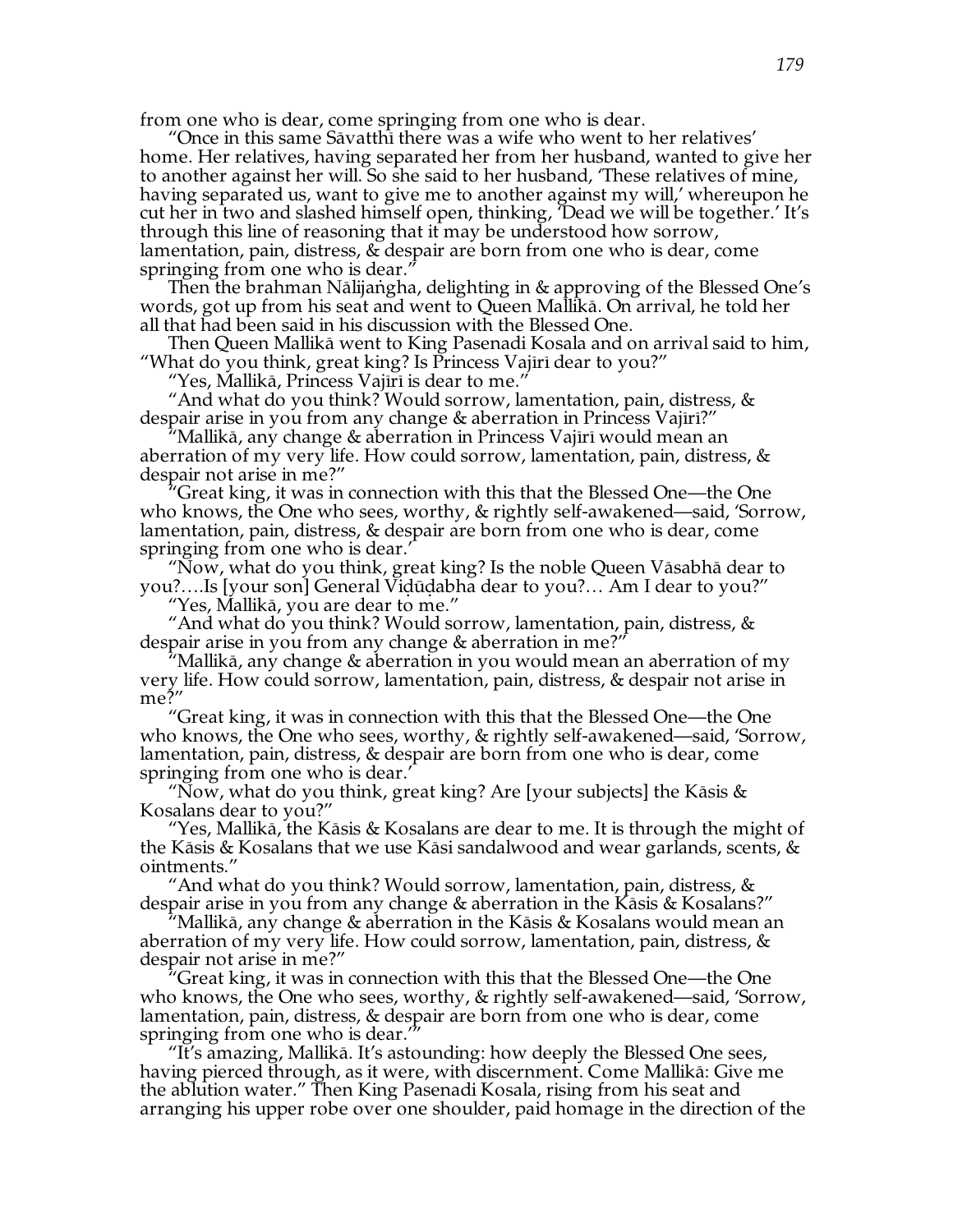Blessed One with his hands palm-to-palm in front of his heart, and exclaimed three times:

"Homage to the Blessed One, worthy & rightly self-awakened! Homage to the Blessed One, worthy & rightly self-awakened! Homage to the Blessed One, worthy & rightly self-awakened!" — *MN 87*

§ 102. [King Pasenadi:] "Where, lord, should a gift be given?"

[The Buddha:] "Wherever the mind feels confidence, great king."

"But a gift given where, lord, bears great fruit?"

"This [question] is one thing, great king—'Where should a gift be given?'— while this—'A gift given where bears great fruit?'—is something else entirely. What is given to a virtuous person—rather than to an unvirtuous one—bears great fruit.

"Very well then, great king, I will cross-question you on this matter. Answer as you see fit.

"What do you think, great king? There is the case where you have a war at hand, a battle imminent. A noble-warrior youth would come along—untrained, unpracticed, undisciplined, undrilled, fearful, terrified, cowardly, quick to flee. Would you take him on? Would you have any use for a man like that?"

"No, lord, I wouldn't take him on. I wouldn't have any use for a man like that."

"Then a brahman youth… a merchant youth… a worker youth would come along—untrained, unpracticed, undisciplined, undrilled, fearful, terrified, cowardly, quick to flee. Would you take him on? Would you have any use for a man like that?"

"No, lord, I wouldn't take him on. I wouldn't have any use for a man like that."

"Now, what do you think, great king? There is the case where you have a war at hand, a battle imminent. A noble-warrior youth would come along trained, practiced, disciplined, drilled, fearless, unterrified, not cowardly, not quick to flee. Would you take him on? Would you have any use for a man like that?"

"Yes, lord, I would take him on. I would have use for a man like that."

"Then a brahman youth… a merchant youth… a worker youth would come along—trained, practiced, disciplined, drilled, fearless, unterrified, not cowardly, not quick to flee. Would take you him on? Would you have any use for a man like that?"

"Yes, lord, I would take him on. I would have use for a man like that."

"In the same way, great king. When someone has gone forth from the home life into homelessness—no matter from what clan—and he has abandoned five factors and is endowed with five, what is given to him bears great fruit.

"And which five factors has he abandoned? He has abandoned sensual desire… ill will… sloth & drowsiness… restlessness & anxiety… uncertainty. These are the five factors he has abandoned. And with which five factors is he endowed? He is endowed with the aggregate of virtue of one beyond training… the aggregate of concentration of one beyond training… the aggregate of discernment of one beyond training… the aggregate of release of one beyond training… the aggregate of knowledge & vision of release of one beyond training. These are the five factors with which he is endowed.

"What is given to one who has abandoned five factors and is endowed with five factors in this way bears great fruit." — *SN 3:24*

§ 103. [King Pasenadi:] "Lord, there are these four castes: noble warriors,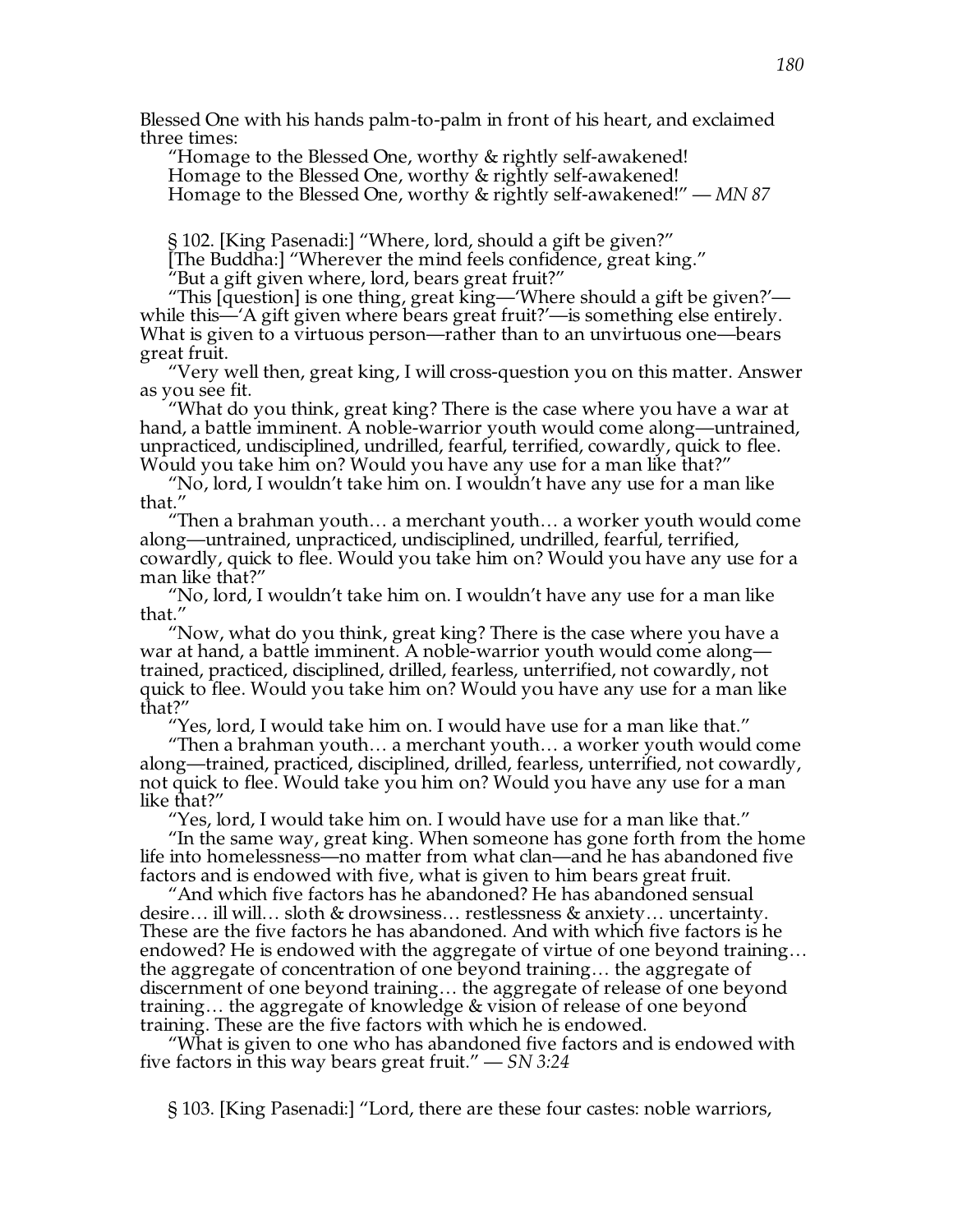brahmans, merchants, & workers. Is there any distinction or difference among them?"

[The Buddha:] "Great king, of these four castes, two—noble warriors & brahmans—are held to be foremost in terms of receiving homage, hospitality, salutation, & polite services."

"I'm not asking about the present life, lord. I'm asking about the future life. Is there any distinction or difference among these four castes?"

"Great king, there are these five factors for exertion. Which five?

"There is the case where a monk has conviction, is convinced of the Tathāgata's awakening: 'Indeed, the Blessed One is pure and rightly self-<br>awakened, consummate in knowledge & conduct, well-gone, an expert with regard to the world, unexcelled as a trainer for those people fit to be tamed, the Teacher of divine & human beings, awakened, blessed.'

"He is free from illness & discomfort, endowed with good digestion—not too cold, not too hot, of moderate strength—fit for exertion.

"He is neither fraudulent nor deceitful. He declares himself to the Teacher or to his wise friends in the holy life in line with what he actually is. "He keeps his persistence aroused for abandoning unskillful qualities and

taking on skillful qualities. He is steadfast, solid in his effort, not shirking his duties with regard to skillful qualities.

"He is discerning, endowed with discernment leading to the arising of the goal—noble, penetrating, leading to the right ending of stress.

"These are the five factors for exertion.

"As for the four castes, great king: If they were endowed with these five factors for exertion, that would be for their long-term benefit & happiness."

"Lord, if these four castes were endowed with these five factors for exertion, would there be any distinction or difference among them in that respect?"

"I tell you, great king: the difference among them would lie in the diversity of their exertion. Suppose that there were two tamable elephants, tamable horses, or tamable oxen that were well-tamed & well-trained; and two tamable elephants, tamable horses, or tamable oxen that were untamed & untrained. What do you think? Would the two tamable elephants, tamable horses, or tamable oxen that were well-tamed & well-trained acquire the habits of the tamed and reach the status of the tamed?"

"Yes, lord."

"And would the two tamable elephants, tamable horses, or tamable oxen that were untamed & untrained acquire the habits of the tamed and reach the status of the tamed?"

"No, lord."

"In the same way, great king, it is impossible that what could be attained by one who has confidence, who is free from illness, who is neither fraudulent nor deceitful, whose persistence is aroused, and who is discerning could also be attained by one who is without conviction, who is sickly, fraudulent & deceitful, lazy, and dull."

"What the Blessed One says, lord, seems reasonable. What the Blessed One says seems logical. But with regard to these four castes: if they were endowed with these five factors for exertion, and they had right exertion, would there be any distinction or difference among them in that respect?"

"I tell you, great king, that there would be no difference among them with regard to the release of one and the release of another. Suppose that a man, taking dry sala wood, were to generate a fire and make heat appear. And suppose that another man, taking dry saka [teak?] wood, were to generate a fire and make heat appear. And suppose that another man, taking dry mango wood, were to generate a fire and make heat appear. And suppose that another man,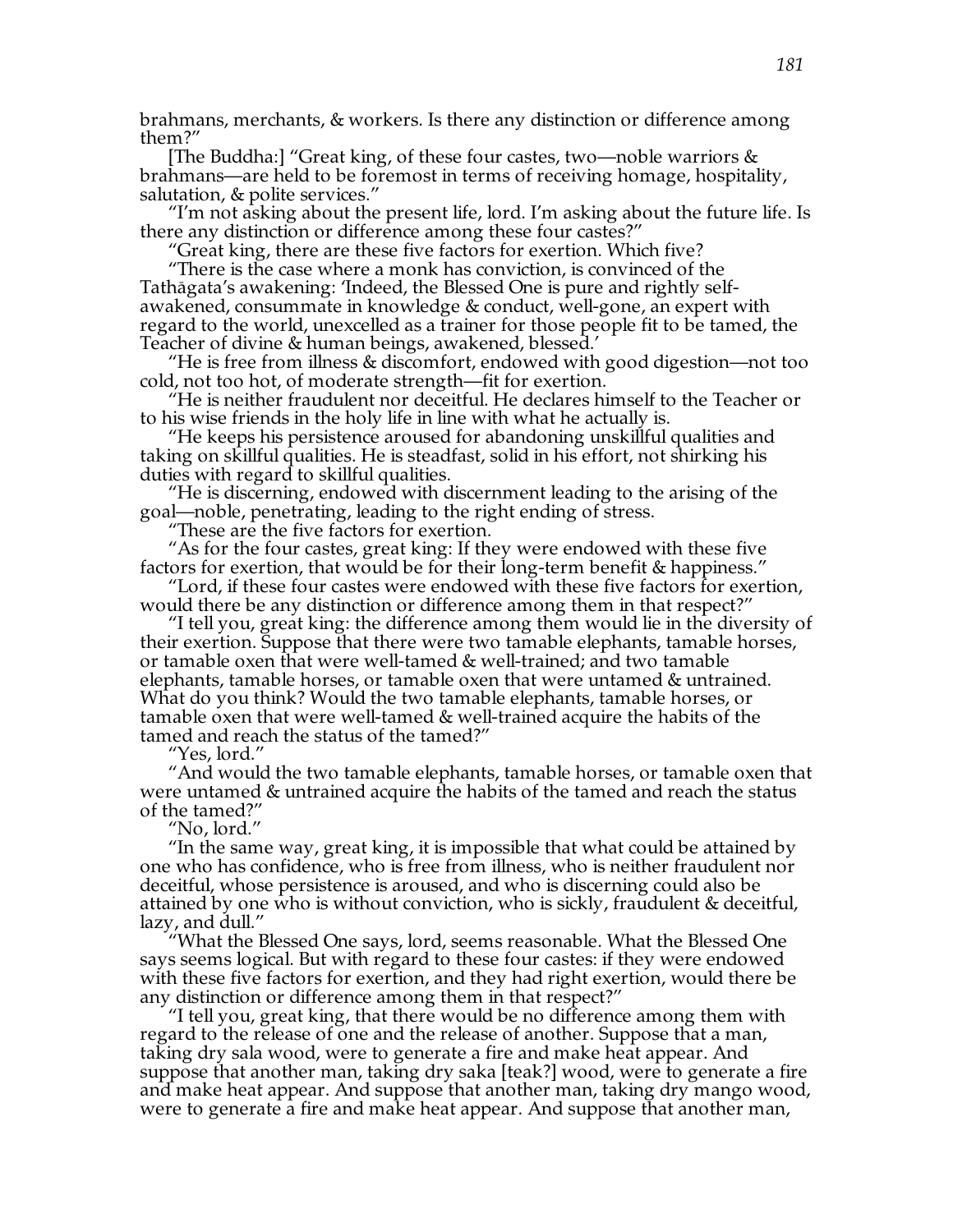taking dry fig wood, were to generate a fire and make heat appear. Now, what do you think, great king? Among those fires generated from different kinds of wood, would there be any difference between the glow of one and the glow of another, the color of one and the color of another, the radiance of one and the radiance of another?"

"No, lord."

"In the same way, great king, in the power that is kindled by persistence and generated by exertion, I say that there is no difference with regard to the release of one and the release of another."

"What the Blessed One says, lord, seems reasonable. What the Blessed One says seems logical. But, lord, are there devas?"

"But why do you ask, great king, 'But, lord, are there devas'?"

"Whether the devas come back to this life, lord, or whether they don't."

"Those devas who are afflicted come back to this life, whereas those devas who are unafflicted don't come back to this life."

When this was said, General Vidūdabha said to the Blessed One, "Lord, can the afflicted devas oust or expel the unafflicted devas from that place?"<br>Then the thought occurred to Ven. Ananda, "This General Vidūdabha is the

son of King Pasenadi Kosala, and I am the son of the Blessed One. Now is the time for the son to confer with the son." So Ven. Ananda turned to General Vidūdabha and said, "Very well then, general, I will cross-question you on this matter. Answer as you see fit. Through the extent of land conquered by King Pasenadi Kosala—where he exercises sovereign & independent kingship—is he able to oust or expel a contemplative or brahman from that place, regardless of whether that person has merit or not, or follows the holy life or not?"

"Sir, through the extent of land conquered by King Pasenadi Kosala—where he exercises sovereign & independent kingship—he is able to oust or expel a contemplative or brahman from that place, regardless of whether that person has merit or not, or follows the holy life or not."

"And what do you think, general? Through the extent of land not conquered by King Pasenadi Kosala—where he does not exercise sovereign & independent kingship—is he able to oust or expel a contemplative or brahman from that place, regardless of whether that person has merit or not, or follows the holy life or not?"

"Sir, through the extent of land not conquered by King Pasenadi Kosala where he does not exercise sovereign & independent kingship—he is not able to oust or expel a contemplative or brahman from that place, regardless of whether that person has merit or not, or follows the holy life or not."

"And what do you think, general? Have you heard of the Devas of the Thirty-three?"

"Yes, sir, I have heard of the Devas of the Thirty-three, as has King Pasenadi Kosala."

"And what do you think, general? Could King Pasenadi Kosala oust or expel the Devas of the Thirty-three from that place?"

"Sir, King Pasenadi Kosala can't even see the Devas of the Thirty-three. How could he oust or expel them from that place?"

"In the same way, general, afflicted devas, who will come back to this life, can't even see the unafflicted devas who don't come back to this life. How could they oust or expel them from that place?"

Then King Pasenadi Kosala said to the Blessed One, "Lord, what is the name of this monk?"

"His name is Ananda  $[$ Joy $]$ , great king."

"What a joy he is! What a true joy! But, lord, are there Brahmās?"

"But why do you ask, 'But, lord, are there Brahmas'?"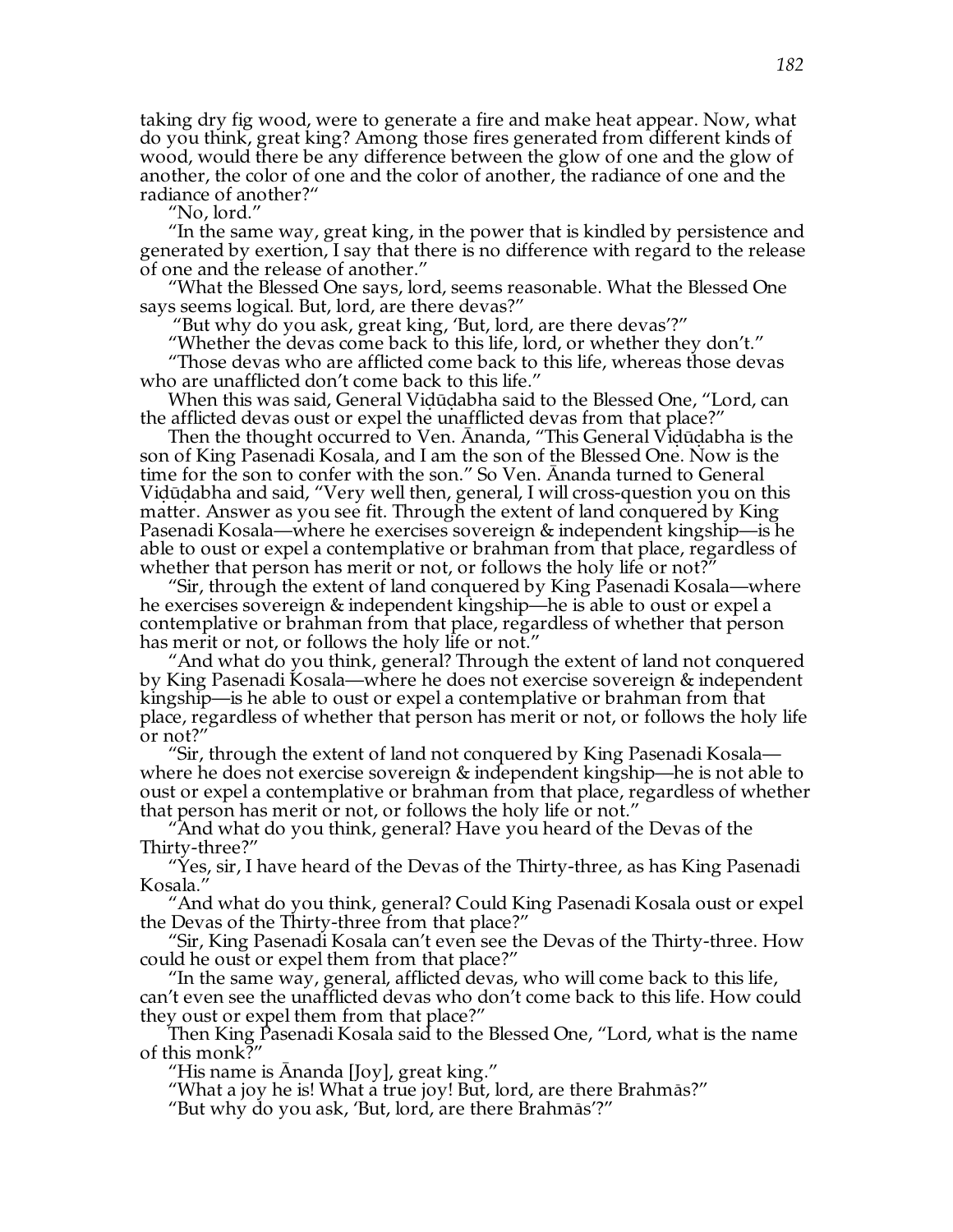"Whether the Brahmas come back to this life, lord, or whether they don't." "Those Brahmās who are afflicted come back to this life, great king, whereas those Brahmas who are unafflicted don't come back to this life." — *MN* 90

§ 104. I have heard that on one occasion the Blessed One was staying near Vesāli, in the Great Forest, at the Gabled Pavilion. Then General Siha went to the Blessed One and, on arrival, having bowed down to him, sat to one side. As he was sitting there, he said to the Blessed One: "Is it possible, lord, to point out a fruit of giving visible in the here & now?"

"It is possible, Siha. One who gives, who is a master of giving, is dear  $\&$ charming to people at large. And the fact that one who gives, who is a master of giving, is dear & charming to people at large: this is a fruit of giving visible in the here & now.

"Furthermore, good people, people of integrity, admire one who gives, who is a master of giving. And the fact that good people, people of integrity, admire one who gives, who is a master of giving: This too is a fruit of giving visible in the here & now.

"Furthermore, the fine reputation of one who gives, who is a master of giving, is spread far & wide. And the fact that the fine reputation of one who gives, who is a master of giving, is spread far & wide: This too is a fruit of giving visible in the here & now.

"Furthermore, when one who gives, who is a master of giving, approaches any assembly of people—noble warriors, brahmans, householders, or contemplatives—he/she does so confidently & without embarrassment. And the fact that when one who gives, who is a master of giving, approaches any assembly of people—noble warriors, brahmans, householders, or contemplatives—he/she does so confidently & without embarrassment: This too is a fruit of giving visible in the here & now.

"Furthermore, at the breakup of the body, after death, one who gives, who is a master of giving, reappears in a good destination, the heavenly world. And the fact that at the breakup of the body, after death, one who gives, who is a master of giving, reappears in a good destination, the heavenly world: This is a fruit of giving in the next life."

When this was said, General Sıha said to the Blessed One: "As for the four fruits of giving visible in the here & now that have been pointed out by the Blessed One, it's not the case that I go by conviction in the Blessed One with regard to them. I know them too. I am one who gives, a master of giving, dear & charming to people at large. I am one who gives, a master of giving; good people, people of integrity, admire me. I am one who gives, a master of giving, and my fine reputation is spread far & wide: 'Sıha is one who gives, a doer, a supporter of the Sangha.' I am one who gives, a master of giving, and when I approach any assembly of people—noble warriors, brahmans, householders, or contemplatives—I do so confidently & without embarrassment.

"But when the Blessed One says to me, 'At the breakup of the body, after death, one who gives, who is a master of giving, reappears in a good destination, the heavenly world,' that I do not know. That is where I go by conviction in the Blessed One."

"So it is, Sıha. So it is. At the breakup of the body, after death, one who gives, who is a master of giving, reappears in a good destination, the heavenly world." — *AN 5:34*

§ 105. I have heard that on one occasion the Blessed One was staying near Vesāli, in the Great Forest, at the Gabled Pavilion. Then General Siha went to the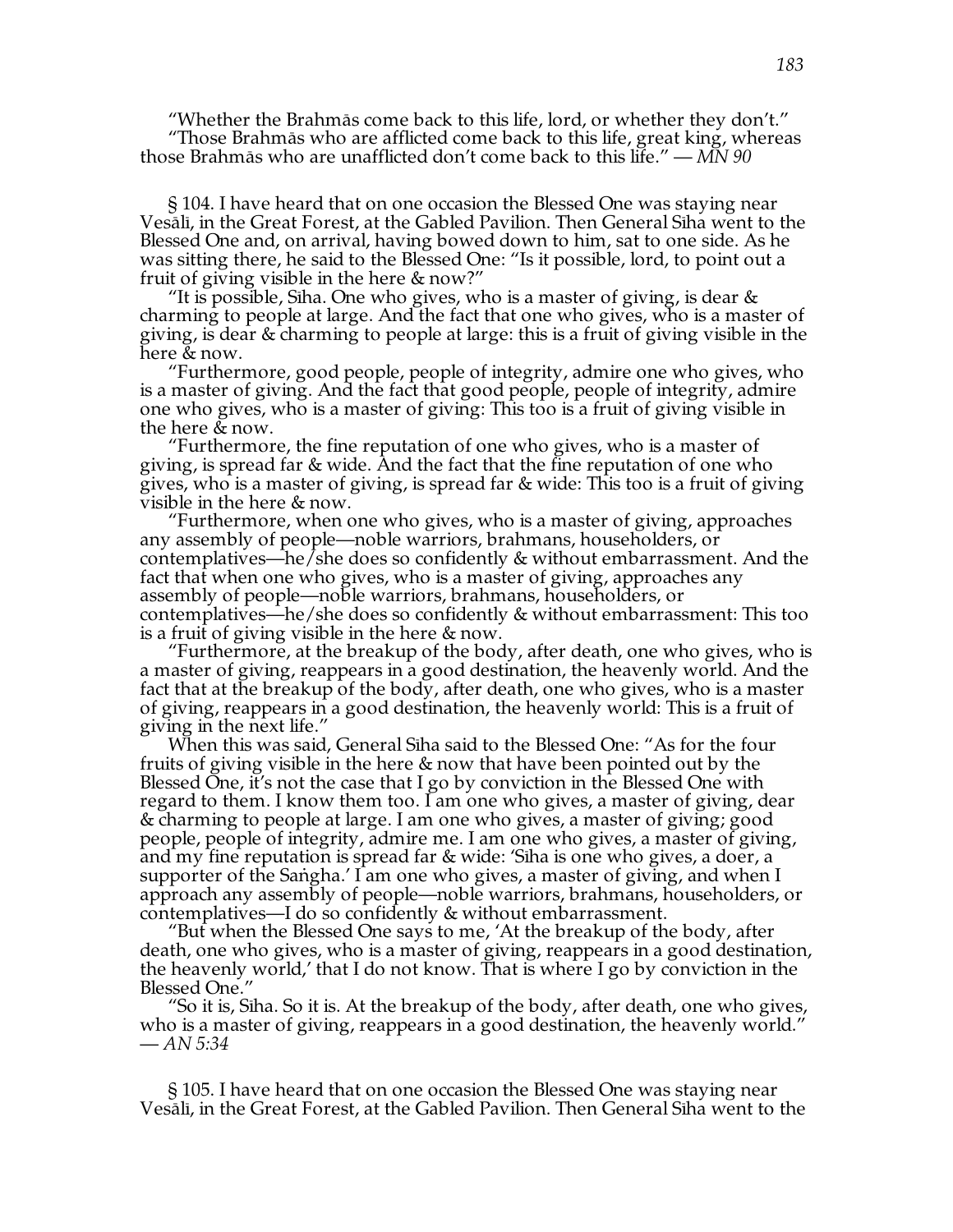Blessed One and, on arrival, having bowed down to him, sat to one side. As he was sitting there, he said to the Blessed One: "Is it possible, lord, to point out a fruit of giving visible in the here & now?"

"Very well then, Sıha, I will cross-question you on this matter. Answer as you see fit. There is the case where there are two men: one without conviction, stingy, miserly, abusive; and one of conviction, a master of giving, one who delights in providing support. What do you think? To which of the two would arahants, on feeling sympathy, first show sympathy: the man without conviction, stingy, miserly, abusive; or the man of conviction, a master of giving, one who delights in providing support?"

"Why, lord, would arahants, when feeling sympathy, first show sympathy to the man without conviction, stingy, miserly, abusive? The man of conviction, a master of giving, one who delights in providing support: He's the one who arahants, on feeling sympathy, would first show sympathy."

"What do you think? Whom would arahants, when visiting, first visit?"

"…The man of conviction, a master of giving, one who delights in providing support…"

"What do you think? From whom would arahants, when receiving (gifts), first receive (gifts)?"

"…The man of conviction, a master of giving, one who delights in providing support…"

"What do you think? Whom would arahants, when teaching, first teach?"

"…The man of conviction, a master of giving, one who delights in providing support…"

"What do you think? Of whom would a fine reputation spread abroad?"

"…The man of conviction, a master of giving, one who delights in providing support…"

"What do you think? Who would approach any assembly of people—noble warriors, brahmans, householders, or contemplatives—confidently & without embarrassment?"

"…The man of conviction, a master of giving, one who delights in providing support…"

"What do you think? Which of the two would—on the breakup of the body, after death—appear in a good destination, the heavenly world: the man without conviction, stingy, miserly, abusive; or the man of conviction, a master of giving, one who delights in providing support?"

"Lord, why would the man the man without conviction, stingy, miserly, abusive—on the breakup of the body, after death—reappear in a good destination, the heavenly world? The man of conviction, a master of giving, one who delights in providing support: He's the one who would—on the breakup of the body, after death—appear in a good destination, the heavenly world.

"Lord, as for the six fruits of giving visible in the here & now that have been pointed out by the Blessed One, it's not the case that I go by conviction in the Blessed One with regard to them. I know them too. I am one who gives, a master of giving, and arahants, when feeling sympathy, show sympathy to me first. I am one who gives, a master of giving, and arahants, when visiting, visit me first. I am one who gives, a master of giving, and arahants when receiving (gifts), receive (gifts) from me first. I am one who gives, a master of giving, and arahants when teaching, teach me first. I am one who gives, a master of giving, and my fine reputation is spread far & wide: 'Sıha is one who gives, a doer, a supporter of the Sangha.' I am one who gives, a master of giving, and when I approach any assembly of people—noble warriors, brahmans, householders, or contemplatives—I do so confidently & without embarrassment.

"But when the Blessed One says to me, 'At the breakup of the body, after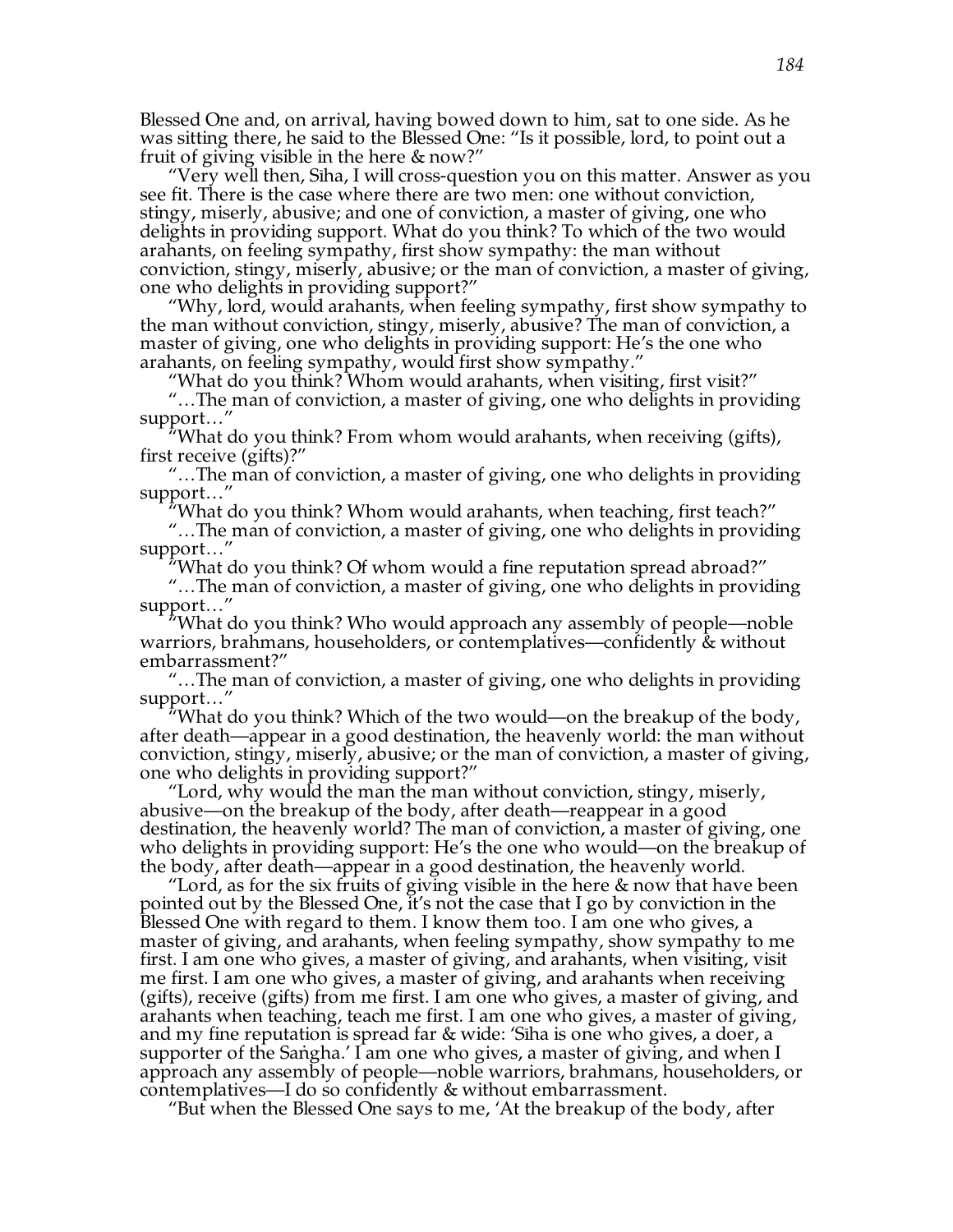death, one who gives, who is a master of giving, reappears in a good destination, the heavenly world,' that I do not know. That is where I go by conviction in the Blessed One."

"So it is, Sıha. So it is. At the breakup of the body, after death, one who gives, who is a master of giving, reappears in a good destination, the heavenly world." — *AN 7:54*

# HYPOTHETICALS: BRAHMANS

§ 106. Then the thought occurred to Kāpadika, "When Gotama the contemplative meets my gaze with his, I will ask him a question."

And so the Blessed One, encompassing Kapadika's awareness with his awareness, met his gaze. Kāpadika thought, "Gotama the contemplative has turned to me. Suppose I ask him a question." So he said to the Blessed One, "Master Gotama, with regard to the ancient hymns of the brahmans—passed down through oral transmission & included in their canon—the brahmans have come to the categorical conclusion that 'Only this is true; anything else is worthless.' What does Master Gotama have to say with regard to this?"

"Tell me, Bhāradvāja, is there among the brahmans even one brahman who says, 'This I know; this I see; only this is true; anything else is worthless?'"

"No, Master Gotama."

"And has there been among the brahmans even one teacher or teacher's teacher back through seven generations who said, 'This I know; this I see; only this is true; anything else is worthless?'"

"No, Master Gotama."

"And among the brahman seers of the past, the creators of the hymns, the composers of the hymns—those ancient hymns, sung, repeated, & collected, which brahmans at present still sing, still chant, repeating what was said, repeating what was spoken—i.e., Atthaka, Vāmaka, Vāmadeva, Vessāmitta, Yamataggi, Angirasa, Bhāradvāja, Vāseṭṭha, Kassapa & Bhagu: Was there even one of these who said, 'This we know; this we see; only this is true; anything else is worthless?'"

"No, Master Gotama."

"So then, Bhāradvāja, it seems that there isn't among the brahmans even one brahman who says, 'This I know; this I see; only this is true; anything else is worthless.' And there hasn't been among the brahmans even one teacher or teacher's teacher back through seven generations who said, 'This I know; this I see; only this is true; anything else is worthless.' And there hasn't been among the brahman seers of the past, the creators of the hymns, the composers of the hymns… even one who said, 'This we know; this we see; only this is true; anything else is worthless.' Suppose there were a row of blind men, each holding on to the one in front of him: The first one doesn't see, the middle one doesn't see, the last one doesn't see. In the same way, the statement of the brahmans turns out to be a row of blind men, as it were: The first one doesn't see, the middle one doesn't see, the last one doesn't see. So what do you think, Bhāradvāja? This being the case, doesn't the conviction of the brahmans turn out to be groundless?"

"It's not only out of conviction, Master Gotama, that the brahmans honor this. They also honor it as unbroken tradition."

"Bhāradvāja, first you went with conviction. Now you speak of unbroken tradition…." — *MN 95*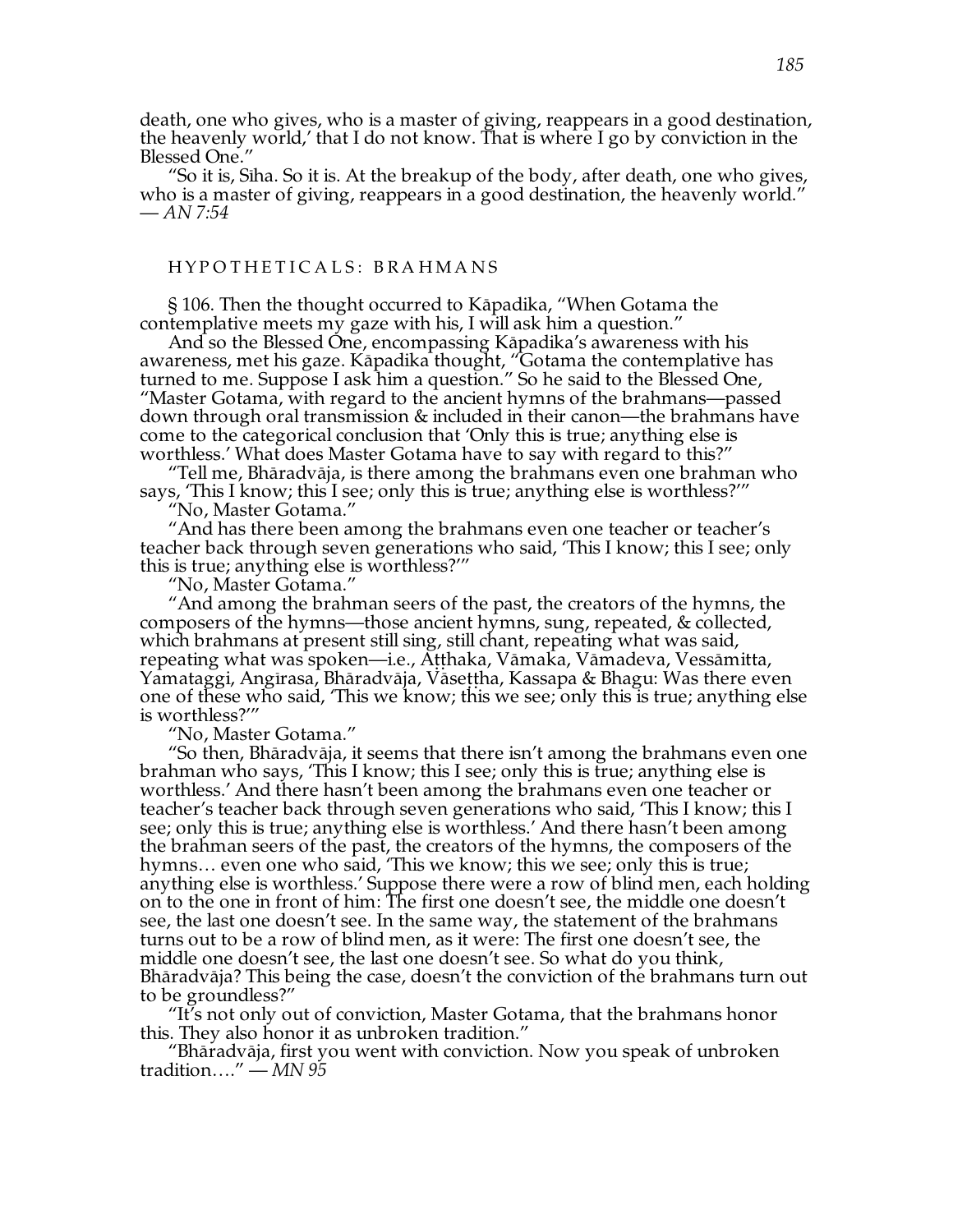§ 107. Then the brahman Saṅgārava went to the Blessed One and, on arrival, exchanged courteous greetings with him. After an exchange of friendly greetings & courtesies, he sat to one side. As he was sitting there, he said to the Blessed One: "I say, Master Gotama. We brahmans perform sacrifices and get others to perform sacrifices. And whoever performs a sacrifice, whoever gets others to perform a sacrifice, they have all practiced a practice of merit—the business of a sacrifice—[that benefits] countless beings. But whoever, leaving his family, has gone forth from the home life into homelessness, and tames his single self, brings his single self into tune, brings his single self to unbinding: His practice of merit—this business of going forth—is one [that benefits] only one being."

"Very well then, brahman, I will cross-question you on this matter. Answer as you see fit. What do you think? There is the case where a Tathagata appears in the world, an arahant, rightly-self-awakened, consummate in clear-knowing & conduct, one who has gone the good way, knower of the cosmos, unexcelled trainer of those who can be taught, teacher of human & divine beings, awakened, blessed. He says: 'Here! This is the path, this is the practice that, having practiced, I make known the unexcelled coming ashore in the holy life, having directly known & realized it for myself. Come! You too practice in such a way that you will remain in the unexcelled coming ashore in the holy life, having directly known & realized it for yourselves.' Thus the Teacher teaches the Dhamma, and others practice, for authenticity *[tathatta]*. And there are countless hundreds of them, countless thousands of them, countless hundreds of thousands of them. This being the case, is this practice of merit—this business of going-forth—one that benefits countless beings, or only one being?"

"This being the case, Master Gotama, this practice of merit—this business of going-forth—is one that benefits countless beings." — *AN 3:61*

§ 108. As he was sitting to one side, Esukārin the brahman said to the Blessed One, "Master Gotama, brahmans prescribe four levels of service: They prescribe the level of service to a brahman; they prescribe the level of service to a noble warrior; they prescribe the level of service to a merchant; they prescribe the level of service to a worker. Now the level of service to a brahman that the brahmans prescribe is this: A brahman may serve a brahman, or a noble warrior may serve a brahman, or a merchant may serve a brahman, or a worker may serve a brahman. This, Master Gotama, is the level of service to a brahman that the brahmans prescribe. Now the level of service to a noble warrior that the brahmans prescribe is this: A noble warrior may serve a noble warrior, or a merchant may serve a noble warrior, or a worker may serve a noble warrior. This, Master Gotama, is the level of service to a noble warrior that the brahmans prescribe. Now the level of service to a merchant that the brahmans prescribe is this: A merchant may serve a merchant, or a worker may serve a merchant. This, Master Gotama, is the level of service to a merchant that the brahmans prescribe. Now the level of service to a worker that the brahmans prescribe is this: Only a worker may serve a worker, for who else would serve a worker? This, Master Gotama, is the level of service to a worker that the brahmans prescribe. These are the four levels of service that the brahmans prescribe. What does Master Gotama say to that?"

"But, brahman, has the entire world authorized the brahmans to prescribe these four levels of service?"

"No, Master Gotama."

"Brahman, it's as if a man were poor, penniless,  $\&$  destitute, and people— against his will—were to tie a cut of meat on him, (saying,) 'You must eat this meat, my good man, and pay its price.' In the same way, brahmans—without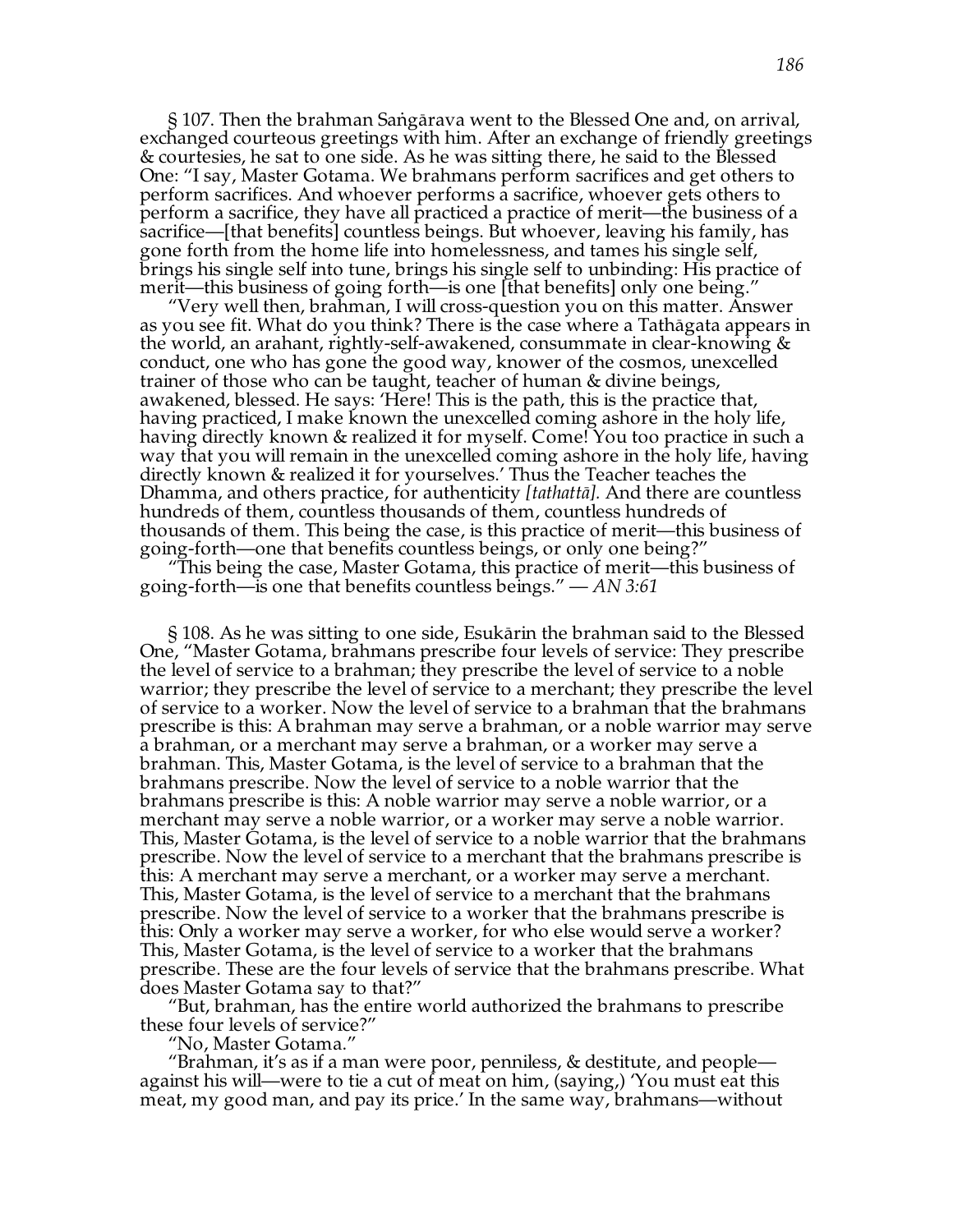the consent of those (other) contemplatives & brahmans—prescribe these four levels of service."

"I don't say, brahman, that all are fit to be served, but neither do I say that all are not fit to be served. For if, when serving someone, one were to become worse from that service, and not better, I say that that person is not fit to be served. But if when serving someone, one were to become better from that service, and not worse, I say that that person is fit to be served.

"If they were to ask a noble warrior, 'Which would you serve: one who, when serving him, you became worse from that service, and not better; or one who, when serving him, you became better from that service, and not worse?' The noble warrior, answering rightly, would say, 'I would not serve the one who, when serving him, I became worse from that service, and not better; but I would serve the one who, when serving him, I became better from that service, and not worse.'

"If they were to ask a brahman… "If they were to ask a merchant…

"If they were to ask a worker, 'Which would you serve: one who, when serving him, you became worse from that service, and not better; or one who, when serving him, you became better from that service, and not worse?' The worker, answering rightly, would say, 'I would not serve the one who, when serving him, I became worse from that service, and not better; but I would serve the one who, when serving him, I became better from that service, and not worse.'

"I don't say that coming from a high-born family is better, but neither do I say that coming from a high-born family is worse. I don't say that having great beauty is better, but neither do I say that having great beauty is worse. I don't say that having great wealth is better, but neither do I say that having great wealth is worse. For there is the case where one from a high-born family is one who kills living beings, steals, engages in sexual misconduct, tells lies, speaks divisive speech, speaks coarse speech, engages in idle chatter, is covetous, bears thoughts of ill will, and has wrong views. Therefore I don't say that coming from a high-born family is better. And yet there is also the case where one from a high-born family is one who doesn't kill living beings, doesn't steal, doesn't engage in sexual misconduct, doesn't tell lies, doesn't speak divisive speech, doesn't speak coarse speech, doesn't engage in idle chatter, isn't covetous, doesn't bear thoughts of ill will, and doesn't have wrong views. Therefore I don't say that coming from a high-born family is worse.

[Similarly with people of great beauty or great wealth.]

"I don't say, brahman, that all are fit to be served, but neither do I say that all are not fit to be served. If when serving someone, one grows in conviction, grows in virtue, grows in learning, grows in generosity, grows in discernment, I say that that person is fit to be served.

When this was said, Esukārin the brahman said to the Blessed One, "Master Gotama, the brahmans prescribe these four types of wealth: They prescribe the proper wealth of a brahman; they prescribe the proper wealth of a noble warrior; they prescribe the proper wealth of a merchant; and they prescribe the proper wealth of a worker. Now the proper wealth of a brahman that the brahmans prescribe is this: going for alms. And if a brahman despises his proper wealth—going for alms—he is one who neglects his duty, like a cowherd who steals. This, Master Gotama, is the proper wealth of a brahman that the brahmans prescribe. Now the proper wealth of a noble warrior that the brahmans prescribe is this: the bow & quiver. And if a noble warrior despises his proper wealth—the bow & quiver—he is one who neglects his duty, like a cowherd who steals. This, Master Gotama, is the proper wealth of a noble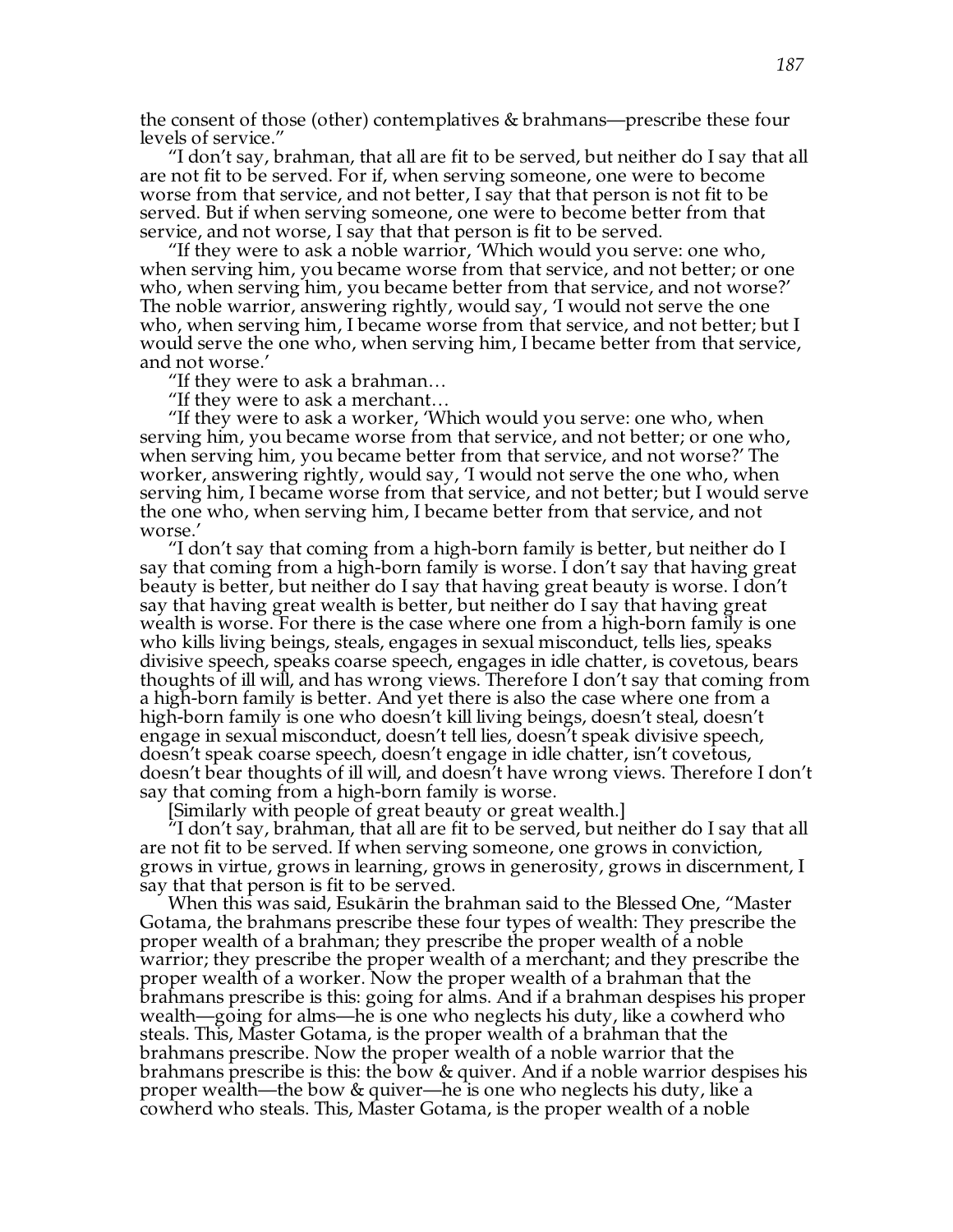warrior that the brahmans prescribe. Now the proper wealth of a merchant that the brahmans prescribe is this: farming & keeping herds of cattle. And if a merchant despises his proper wealth—farming & keeping herds of cattle—he is one who neglects his duty, like a cowherd who steals. This, Master Gotama, is the proper wealth of a merchant that the brahmans prescribe. Now the proper wealth of a worker that the brahmans prescribe is this: the sickle & the carrying pole. And if a worker despises his proper wealth—the sickle & the carrying pole—he is one who neglects his duty, like a cowherd who steals. This, Master Gotama, is the proper wealth of a worker that the brahmans prescribe. These are the four types of wealth that the brahmans prescribe. What does Master Gotama say to that?"

"But, brahman, has the entire world authorized the brahmans to prescribe these four types of wealth?"

"No, Master Gotama."

"Brahman, it's as if a man were poor, penniless, & destitute, and people— against his will—were to tie a cut of meat on him, (saying,) 'You must eat this meat, my good man, and pay its price.' In the same way, brahmans—without the consent of those (other) contemplatives & brahmans—prescribe these four types of wealth.<br>"Brahman, I prescribe the noble, transcendent Dhamma as a person's proper

wealth." — *MN 96*

# HYPOTHETICALS: KAMMA

§ 109. Then the Blessed One said to Ven. MahāMoggallāna, "For what discussion are you now sitting here together? Or what was your discussion that was interrupted in mid-course?"

"Just now, lord, I said to Vappa the Sakyan, the disciple of the Niganthas, 'In case there were a person who—from the fading of ignorance, and from the arising of clear knowing—were restrained in body, restrained in speech, & restrained in mind, do you see the possibility that, from any cause, fermentations to be experienced as pain would flow toward that person in a future life?' When this was said, Vappa the Sakyan said to me, 'I do see the possibility where there would be a case where—from the cause of a previously done evil action whose results have yet to ripen—fermentations to be experienced as pain would flow toward that person in a future life.' This was my discussion with Vappa the Sakyan that was interrupted when the Blessed One appeared."

Then the Blessed One said to Vappa the Sakyan, "Vappa, if you will allow of me what should be allowed, protest what should be protested, and further crossquestion me directly then & there on the meaning of any statement of mine that you don't understand—'How is this, lord? What is the meaning of this?'—then we could have a discussion here."

"Lord, I will admit what should be admitted, reject what should be rejected, and further cross-question the Blessed One directly on the meaning of any statement of his that I don't understand—'How is this, lord? What is the meaning of this?': Let us have a discussion here."

"Vappa, as for any fermentations causing trouble & vexation that arise in dependence on bodily activity: When one has abandoned bodily activity, those fermentations causing trouble & vexation do not exist for him. He does no new action *[kamma],* and as for old action, he destroys it with each contact: a wasting away that is visible here & now, timeless, inviting inspection, pertinent, to be known by the observant for themselves. Do you see the possibility that, from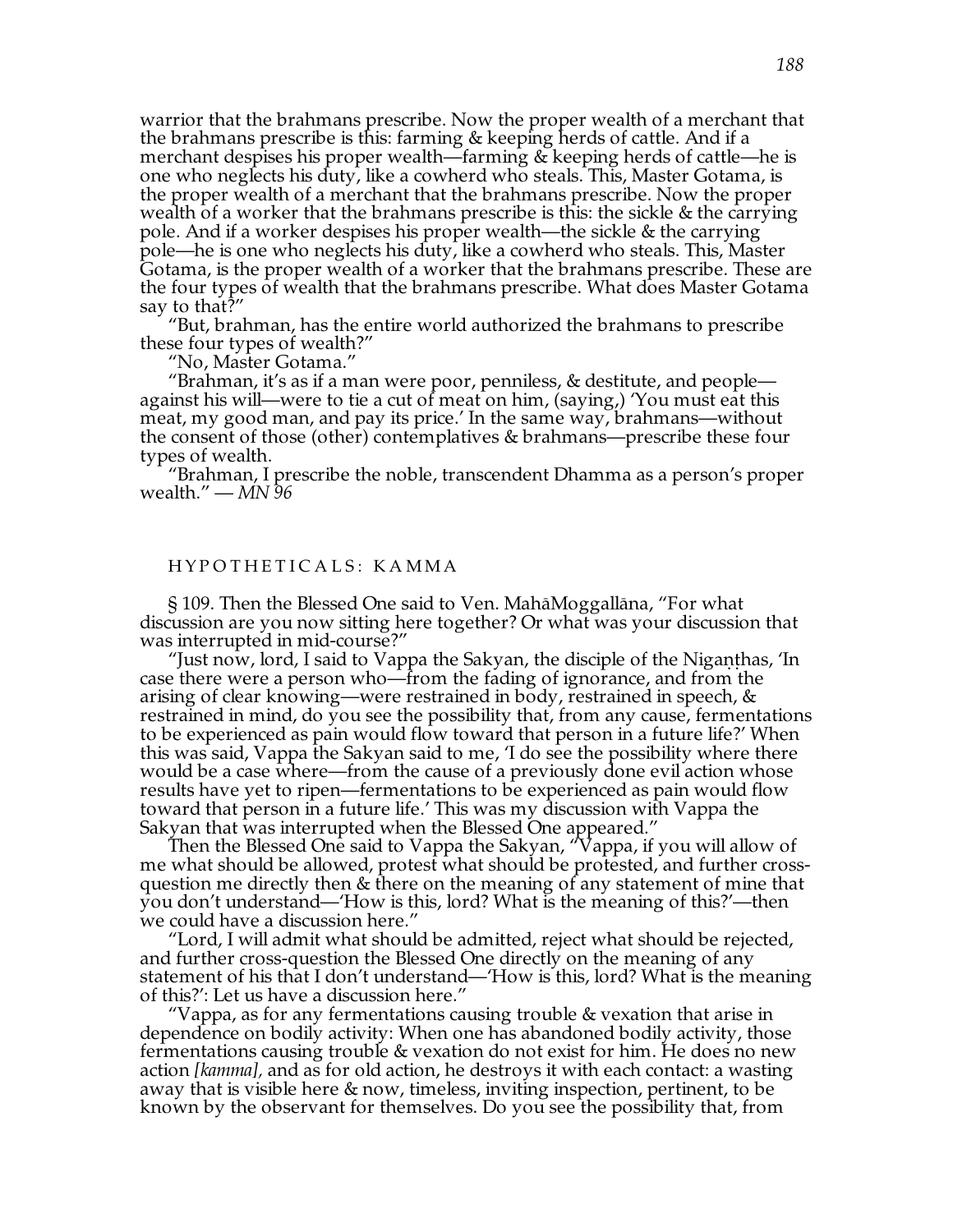any cause, fermentations to be experienced as pain would flow toward that person in a future life?"

"No, lord."

"Vappa, as for any fermentations causing trouble & vexation that arise in dependence on verbal activity… any fermentations causing trouble & vexation that arise in dependence on mental activity… any fermentations causing trouble & vexation that arise in dependence on ignorance: From the fading of ignorance, and from the arising of clear knowing, those fermentations causing trouble  $\&$ vexation do not exist for him. He does no new action, and as for old action, he destroys it with each contact: a wasting away that is visible here & now, timeless, inviting inspection, pertinent, to be known by the observant for themselves. Do you see the possibility that, from any cause, fermentations to be experienced as pain would flow toward that person in a future life?"

"No, lord."

"For a monk whose mind is thus rightly released, Vappa, six continual dwellings have been attained. When seeing a form via the eye, he is neither glad nor sad, but dwells equanimous, mindful, & alert.

"When hearing a sound via the ear....<br>"When smelling an aroma via the nose....<br>"When tasting a flavor via the tongue....<br>"When feeling a tactile sensation via the body....<br>"When cognizing an idea via the mind, he is neithe equanimous, mindful, & alert.

"When sensing a feeling limited to the body, he discerns that 'I am sensing a feeling limited to the body.' When sensing a feeling limited to life, he discerns that 'I am sensing a feeling limited to life.' He discerns that 'With the breakup of the body, after the termination of life, all that is sensed, not being relished, will grow cold right here.'

"Vappa, suppose a shadow were to be discernable in dependence on a stump. A man would come along carrying a shovel. He would cut the stump at the base. Having cut it at the base, he would dig it out. Having dug it out, he would pull out the roots, down to the rootlets. Then he would cut the stump into pieces. Having cut it into pieces, he would split the pieces. Having split the pieces, he would make them into splinters. Having made them into splinters, he would dry them in the wind & sunlight. Having dried them in the wind & sunlight, he would burn them with fire. Having burned them with fire, he would make them into ashes. Having made them into ashes, he would winnow them before a high wind or dump them into a swift-flowing stream. Thus the shadow dependent on the stump would be destroyed at the root, made like a palmyra stump, deprived of the conditions of development, not destined for future arising.

"In the same way, Vappa, for a monk whose mind is thus rightly released, six continual dwellings have been attained. When seeing a form via the eye…. When hearing a sound via the ear…. When smelling an aroma via the nose…. When tasting a flavor via the tongue…. When feeling a tactile sensation via the body…. When cognizing an idea via the mind, he is neither glad nor sad, but dwells equanimous, mindful, & alert.

"When sensing a feeling limited to the body, he discerns that 'I am sensing a feeling limited to the body.' When sensing a feeling limited to life, he discerns that 'I am sensing a feeling limited to life.' He discerns that 'With the breakup of the body, after the termination of life, all that is sensed, not being relished, will grow cold right here.'"

When this was said, Vappa the Sakyan, the disciple of the Niganthas, said to the Blessed One, "Lord, suppose that there were a man desiring profit who raised horses for sale but he didn't gain any profit, and furthermore had his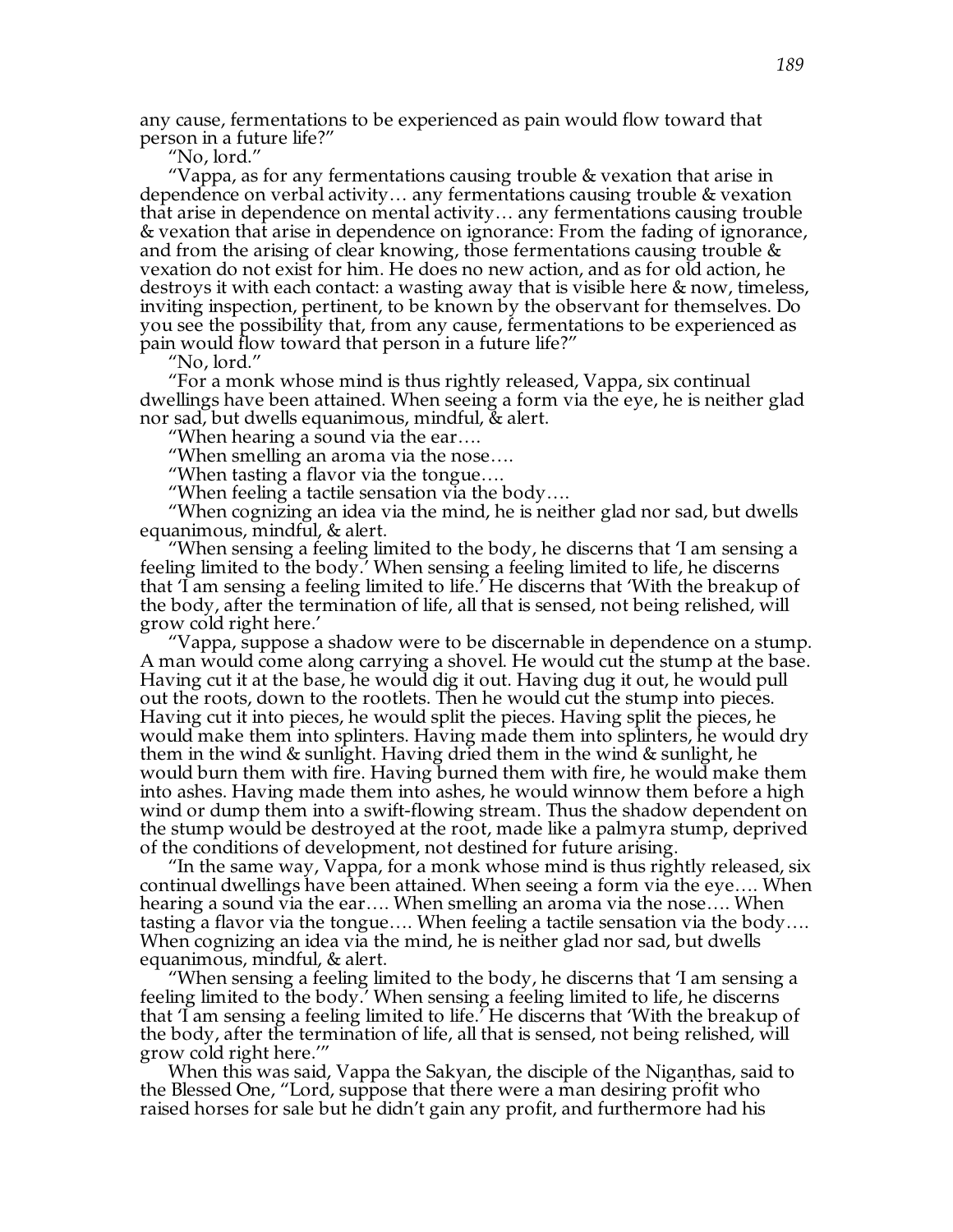share of trouble & torment. In the same way, I—desiring profit—have attended to the foolish Niganthas but I haven't gained any profit, and furthermore have had my share of trouble & torment. From this day forward, lord, I take my faith in the foolish Niganthas and winnow it before a high wind or dump it into a swift-flowing stream." — *AN 4:195* 

§ 110. "Monks, for anyone who says, 'In whatever way a person makes kamma, that is how it is experienced,' there is no living of the celibate life, there is no opportunity for the right ending of stress. But for anyone who says, 'When a person makes kamma to be felt in such & such a way, that is how its result is experienced,' there is the living of the celibate life, there is the opportunity for the right ending of stress.

"There is the case where a trifling evil act done by a certain individual takes him to hell. There is the case where the very same sort of trifling act done by another individual is experienced in the here & now, and for the most part barely appears for a moment.<br>"Now, a trifling evil act done by what sort of individual takes him to hell?"

There is the case where a certain individual is undeveloped in the body [i.e., pleasant feelings can invade the mind and stay there—see MN 36], undeveloped in virtue, undeveloped in mind [i.e., painful feelings can invade the mind and stay there], undeveloped in discernment: restricted, small-hearted, dwelling with suffering. A trifling evil act done by this sort of individual takes him to hell.

 "Now, a trifling evil act done by what sort of individual is experienced in the here & now, and for the most part barely appears for a moment? There is the case where a certain individual is developed in the body [i.e., pleasant feelings cannot invade the mind and stay there], developed in virtue, developed in mind [i.e., painful feelings cannot invade the mind and stay there], developed in discernment: unrestricted, large-hearted, dwelling with the unlimited. A trifling evil act done by this sort of individual is experienced in the here & now, and for the most part barely appears for a moment.

"Suppose that a man were to drop a lump of salt into a small amount of water in a cup. What do you think? Would the water in the cup become salty because of the lump of salt, and unfit to drink?"

"Yes, lord…."

"Now suppose that a man were to drop a lump of salt into the River Ganges. What do you think? Would the water in the River Ganges become salty because of the lump of salt, and unfit to drink?"

"No, lord…."

"In the same way, there is the case where a trifling evil act done by one individual [the first] takes him to hell; and there is the case where the very same sort of trifling act done by the other individual is experienced in the here & now, and for the most part barely appears for a moment." — *AN 3:101*

§ 111. Now, on that occasion Ven. Sāriputta was wandering in the Southern Mountains with a large community of monks. Then a certain monk who had spent the Rains in Rājagaha went to the Southern Mountains, to Ven. Sāriputta. On arrival, he exchanged courteous greetings with Ven. Sāriputta and—after an exchange of friendly greetings & courtesies—sat to one side. As he was sitting there, Ven. Sariputta said to him, "I trust, friend, that the Blessed One is strong  $\&$ free from illness?"

"The Blessed One, friend, is strong & free from illness."

"I trust that the community of monks is strong & free from illness?"

"The community of monks is also strong & free from illness."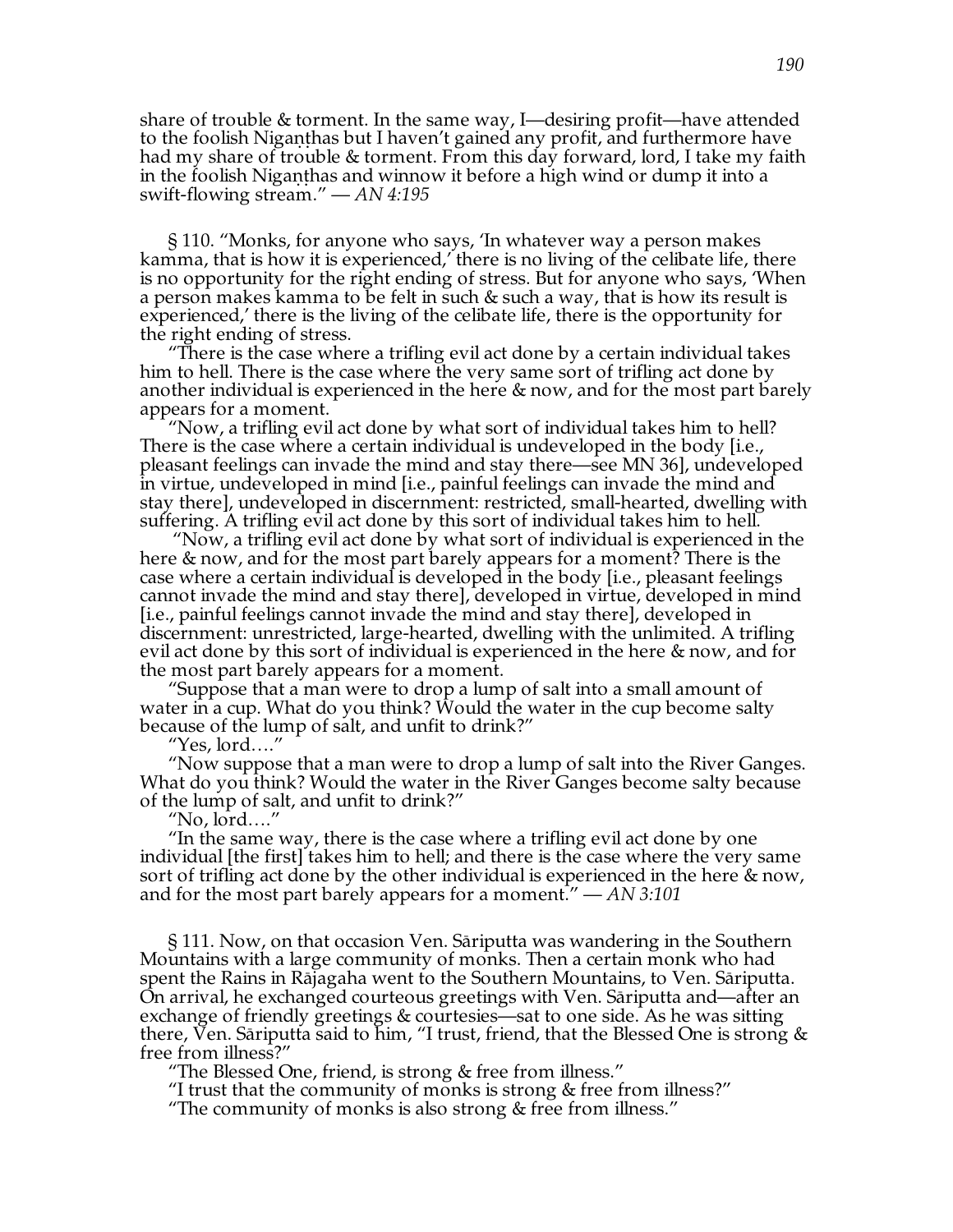"At the Tandulapāla Gate is a brahman named Dhanañjāni. I trust that he is strong & free from illness?"<br>"Dhanañjāni the brahman is also strong & free from illness."

"And I trust that Dhanañjāni the brahman is heedful?"

"From where would our Dhanañjāni the brahman get any heedfulness, friend? Relying on the king, he plunders brahmans & householders. Relying on the brahmans & householders, he plunders the king. His wife—a woman of faith, fetched from a family with faith—has died. He has fetched another wife—a woman of no faith—from a family with no faith."

"What a bad thing to hear, my friend—when we hear that Dhanañjāni the brahman is heedless. Perhaps sooner or later we might meet with Dhanañjāni the brahman. Perhaps there might be some discussion."

Then Ven. Sariputta, having stayed in the Southern Mountains as long as he liked, wandered in the direction of Rājagaha. After wandering by stages, he arrived at Rājagaha. There he stayed near Rājagaha in the Squirrels' Sanctuary.

Then early in the morning, Ven. Sāriputta put on his robes and, carrying his bowl & outer robe, went into Rajagaha for alms. And on that occasion Dhanañjāni the brahman was milking cows in a cow pen outside the city. Then Ven. Sāriputta, having gone for alms in Rājagaha, after his meal, on his way back from his almsround, went to Dhanañjāni the brahman. Dhanañjāni the brahman saw Ven. Sariputta coming from afar. On seeing him, he went to him and said, "Drink some of this fresh milk, Master Sariputta. It must be time for your meal."

"That's all right, brahman. I have finished my meal for today. My day's abiding will be under that tree over there. You may come there."

"As you say, master," Dhanañjāni responded to Ven. Sāriputta. Then after he had finished his morning meal, he went to Ven. Sāriputta. On arrival, he exchanged courteous greetings with Ven. Sariputta and—after an exchange of friendly greetings & courtesies—sat to one side. As he was sitting there, Ven. Sāriputta said to him, "I trust, Dhanañjāni, that you are heedful?"

"From where would we get any heedfulness, master?—when parents are to be supported, wife & children are to be supported, slaves & workers are to be supported, friend-&-companion duties are to be done for friends & companions, kinsmen-&-relative duties for kinsmen & relatives, guest duties for guests, departed-ancestor duties for departed ancestors, devatā duties for devatās, king duties for the king, and this body also has to be refreshed & nourished."

"What do you think, Dhanañjāni? There is the case where a certain person, for the sake of his mother & father, does what is unrighteous, does what is discordant. Then, because of his unrighteous, discordant behavior, hell-wardens drag him off to hell. Would he gain anything by saying, 'I did what is unrighteous, what is discordant, for the sake of my mother & father. Don't [throw] me into hell, hell-wardens!' Or would his mother & father gain anything for him by saying, 'He did what is unrighteous, what is discordant, for our sake. Don't [throw] him into hell, hell-wardens!'?"

"No, Master Sāriputta. Even right while he was wailing, they'd cast him into hell."

"What do you think, Dhanañjāni? There is the case where a certain person, for the sake of his wife & children…. his slaves & workers…. his friends & companions…. his kinsmen & relatives…. his guests…. his departed ancestors…. the devatās…. the king, does what is unrighteous, does what is discordant. Then, because of his unrighteous, discordant behavior, hell-wardens drag him off to hell. Would he gain anything by saying, 'I did what is unrighteous, what is discordant, for the sake of the king. Don't [throw] me into hell, hell-wardens!' Or would the king gain anything for him by saying, 'He did what is unrighteous, what is discordant, for our sake. Don't [throw] him into hell, hell-wardens!'?"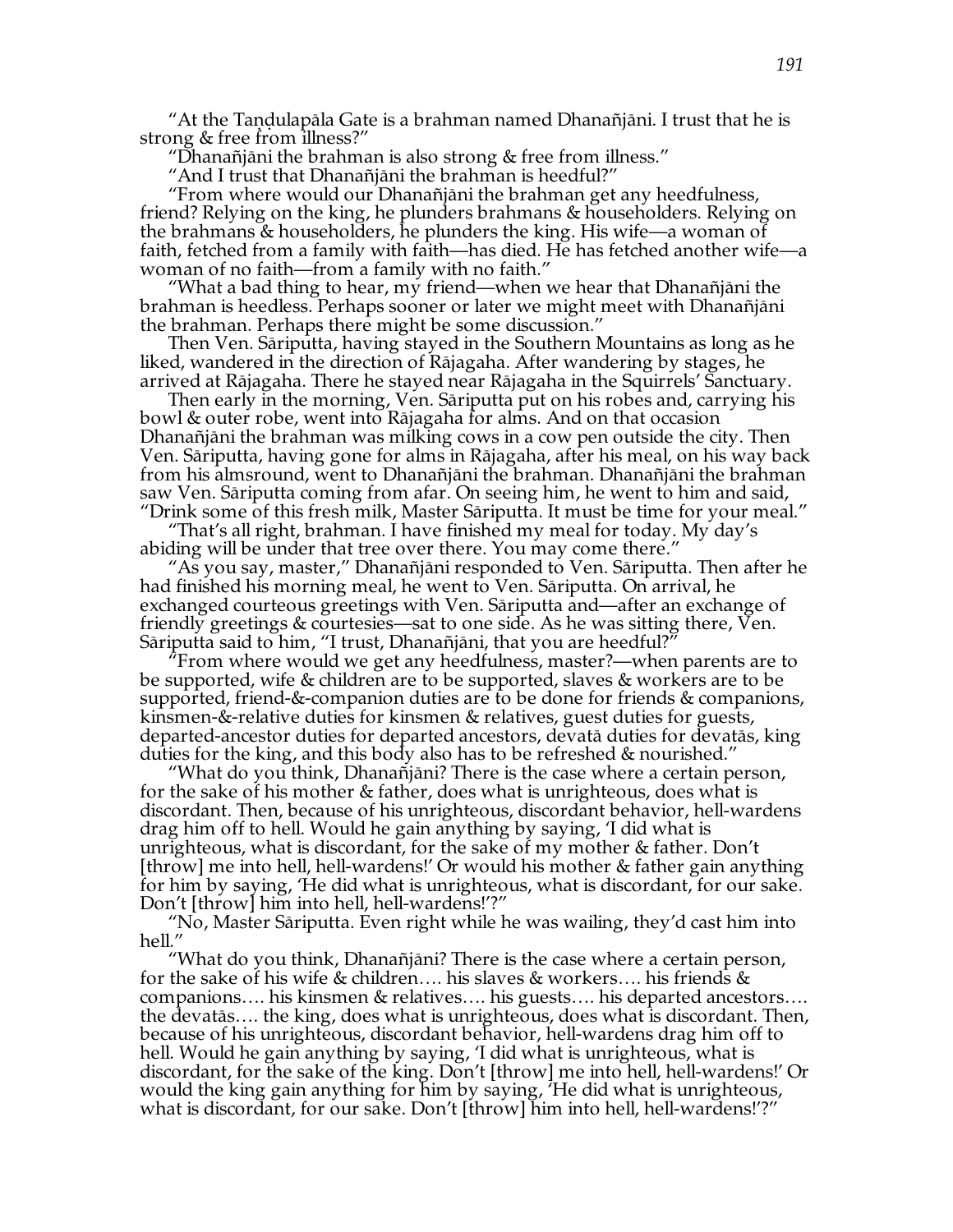"No, Master Sāriputta. Even right while he was wailing, they'd cast him into hell."

"What do you think, Dhanañjāni? There is the case where a certain person, for the sake of refreshing & nourishing his body, does what is unrighteous, does what is discordant. Then, because of his unrighteous, discordant behavior, hell- wardens drag him off to hell. Would he gain anything by saying, 'I did what is unrighteous, what is discordant, for the sake of refreshing  $\&$  nourishing my body. Don't [throw] me into hell, hell-wardens!' Or would others gain anything for him by saying, 'He did what is unrighteous, what is discordant, for the sake of refreshing & nourishing his body. Don't [throw] him into hell, hell- wardens!'?"

"No, Master Sāriputta. Even right while he was wailing, they'd cast him into hell."

"Now, what do you think, Dhanañjāni? Which is the better: one who, for the sake of his mother & father, would do what is unrighteous, what is discordant; or one who, for the sake of his mother & father, would do what is righteous, what is concordant?"

"Master Sāriputta, the one who, for the sake of his mother  $\&$  father, would do what is unrighteous, what is discordant, is not the better one. The one who, for the sake of his mother & father, would do what is righteous, what is concordant would be the better one there. Righteous behavior, concordant behavior, is better than unrighteous behavior, discordant behavior."<br>"Dhanañjāni, there are other activities—reasonable, righteous—by which one

can support one's mother & father, and at the same time both not do evil and practice the practice of merit.

"What do you think, Dhanañjāni? Which is the better: one who, for the sake of his wife & children…. his slaves & workers…. his friends & companions…. his kinsmen & relatives.... his guests.... his departed ancestors.... the devatās.... the king… refreshing & nourishing his body, would do what is unrighteous, what is discordant; or one who, for the sake of refreshing & nourishing his body, would do what is righteous, what is concordant?"

"Master Sāriputta, the one who, for the sake of refreshing  $\&$  nourishing his body, would do what is unrighteous, what is discordant, is not the better one. The one who, for the sake of refreshing & nourishing his body, would do what is righteous, what is concordant would be the better one there. Righteous behavior, concordant behavior, is better than unrighteous behavior, discordant behavior."

"Dhanañjāni, there are other activities—reasonable, righteous—by which one can refresh & nourish one's body, and at the same time both not do evil and practice the practice of merit."

Then Dhanañjāni the brahman, delighting & rejoicing in Ven. Sāriputta's words, got up from his seat and left. — *MN 97*

§ 112. I have heard that on one occasion the Blessed One was staying near Rājagaha, on Vulture Peak Mountain. And on that occasion Ven. Sona was staying near Rājagaha in the Cool Wood. Then, as Ven. Sona was meditating in seclusion [after doing walking meditation until the skin of his soles was split & bleeding], this train of thought arose in his awareness: "Of the Blessed One's disciples who have aroused their persistence, I am one, but my mind is not released from fermentations through lack of clinging/sustenance. Now, my family has enough wealth that it would be possible to enjoy wealth & make merit. What if I were to disavow the training, return to the lower life, enjoy wealth, & make merit?"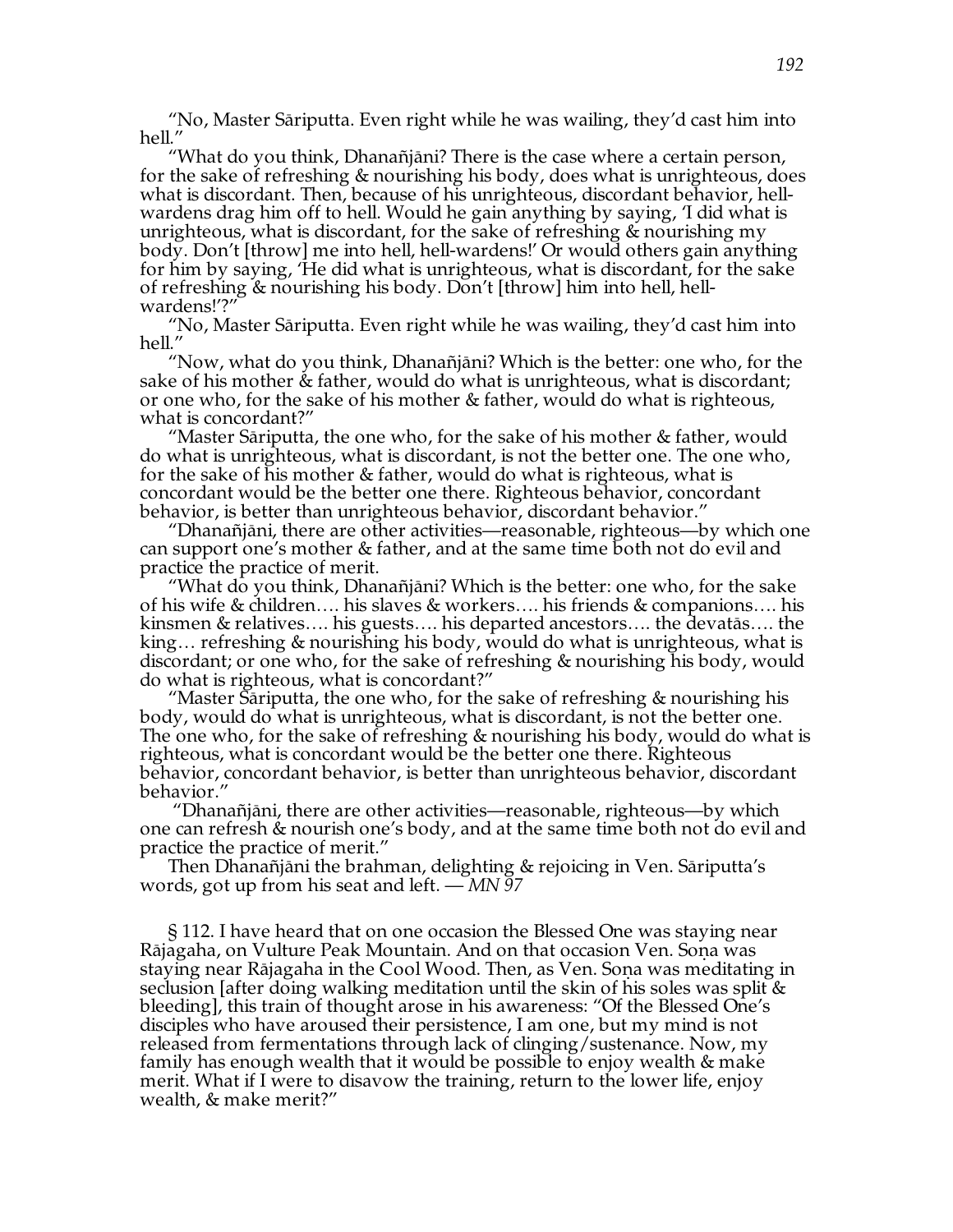Then the Blessed One, as soon as he perceived with his awareness the train of thought in Ven. Soṇa's awareness, disappeared from Vulture Peak Mountain—<br>just as a strong man might extend his flexed arm or flex his extended arm—<br>appeared in the Cool Wood right in front of Ven. Soṇa, and sat down on a prepared seat. Ven. Sona, after bowing down to the Blessed One, sat to one side. As he was sitting there, the Blessed One said to him, "Just now, as you were meditating in seclusion, didn't this train of thought appear to your awareness: 'Of the Blessed One's disciples who have aroused their persistence, I am one, but my mind is not released from fermentations…. What if I were to disavow the training, return to the lower life, enjoy wealth, & make merit?'"

"Yes, lord."

"Now, what do you think, Sona? Before, when you were a house-dweller, were you skilled at playing the vina?"

"Yes, lord."

"And what do you think? When the strings of your vina were too taut, was your vina in tune & playable?"

"No, lord."

"And what do you think? When the strings of your vina were too loose, was your vina in tune & playable?"

"No, lord."

"And what do you think? When the strings of your vina were neither too taut nor too loose, but tuned to be right on pitch, was your vina in tune  $\&$ playable?"

"Yes, lord."

"In the same way, Sona, over-aroused persistence leads to restlessness, overly slack persistence leads to laziness. Thus you should determine the right pitch for your persistence, attune the pitch of the (five) faculties<sup>1</sup> (to that), and there pick up your theme."

"Yes, lord," Ven. Sona answered the Blessed One. Then, having given this exhortation to Ven. Sona, the Blessed One—as a strong man might extend his flexed arm or flex his extended arm—disappeared from the Cool Wood and appeared on Vulture Peak Mountain.

So after that, Ven. Sona determined the right pitch for his persistence, attuned the pitch of the (five) faculties (to that), and there picked up his theme. Dwelling alone, secluded, heedful, ardent, & resolute, he in no long time reached  $\&$ remained in the supreme goal of the holy life for which clansmen rightly go forth from home into homelessness, knowing & realizing it for himself in the here & now. He knew: "Birth is ended, the holy life fulfilled, the task done. There is nothing further for the sake of this world." And thus Ven. Sona became another one of the arahants. — *AN 6:55*

NOTE: 1. The five faculties are conviction, persistence, mindfulness, concentration, and discernment. These are explained in detail in SN 48:10. The Buddha's explanation here parallels the way a multi-stringed instrument is tuned. First one string is tuned, and then the others are tuned to it. The point is that the level of one's energy/persistence has to be the determining factor in how intense one's conviction, etc., can skillfully be developed at any particular time.

## HYPOTHETICALS: UNDERSTANDING PLEASURE *&* PAIN

§ 113. Then Gandhabhaka the headman went to the Blessed One and, on arrival, having bowed down to him, sat to one side. As he was sitting there, he said to the Blessed One: "It would be good, lord, if the Blessed One would teach me the origination & ending of stress."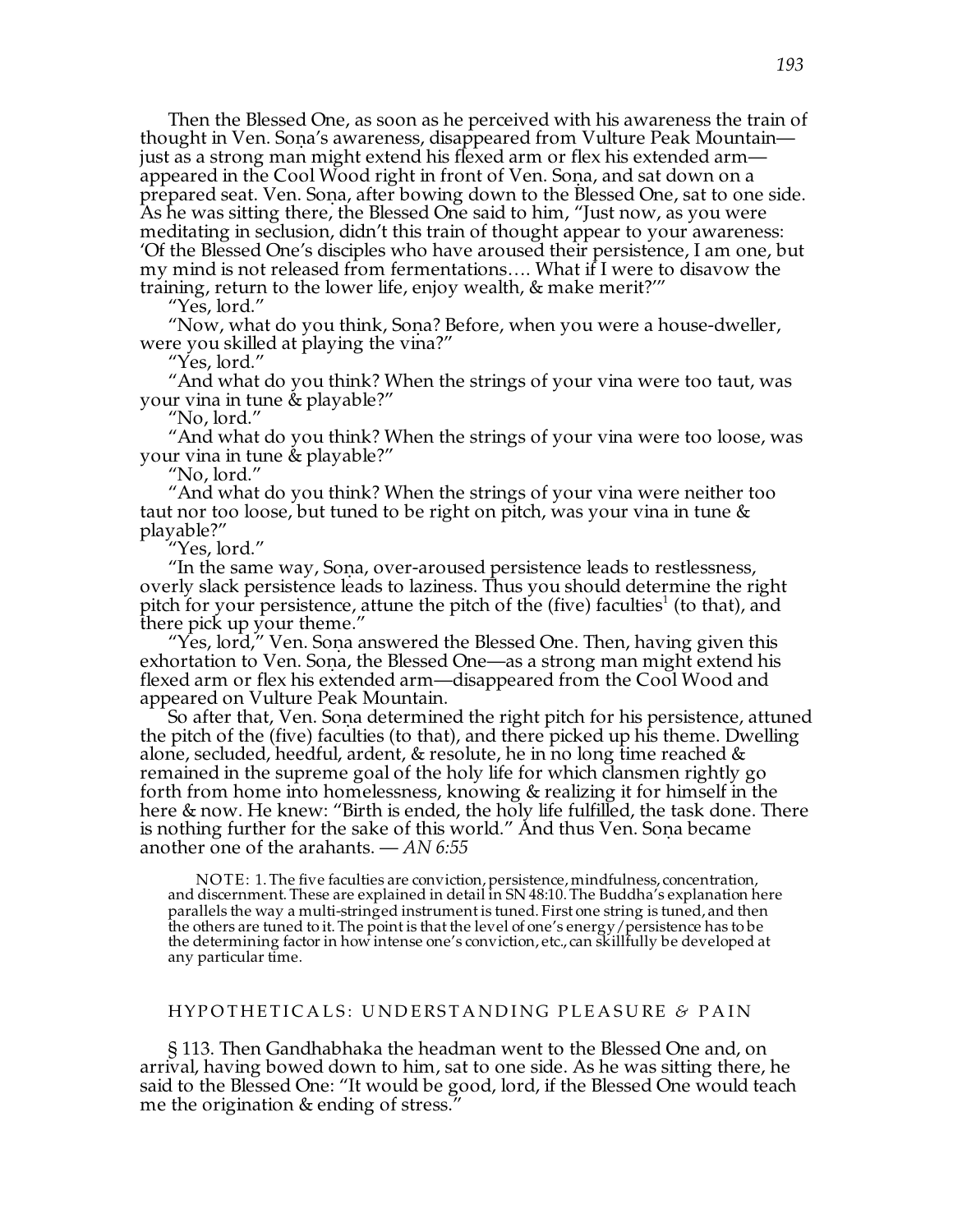"Headman, if I were to teach you the origination  $\&$  ending of stress with reference to the past, saying, 'Thus it was in the past,' you would be doubtful & confused. If I were to teach you the origination & ending of stress with reference to the future, saying, 'Thus it will be in the future,' you would be doubtful & confused. So instead, I—sitting right here—will teach you sitting right there the origination & ending of stress. Listen & pay close attention. I will speak."

"As you say, lord," Gandhabhaka the headman replied.

The Blessed One said, "Now, what do you think, headman? Are there any people in Uruvelakappa who, if they were murdered or imprisoned or fined or censured, would cause sorrow, lamentation, pain, distress, or despair to arise in you?"

"Yes, lord, there are people in Uruvelakappa who, if they were murdered or imprisoned or fined or censured, would cause sorrow, lamentation, pain, distress, or despair to arise in me."

"And are there any people in Uruvelakappa who, if they were murdered or imprisoned or fined or censured, would cause no sorrow, lamentation, pain, distress, or despair to arise in you?"

"Yes, lord, there are people in Uruvelakappa who, if they were murdered or imprisoned or fined or censured, would cause no sorrow, lamentation, pain,

distress, or despair to arise in me."<br>"Now, what is the cause, what is the reason, why the murder, imprisonment, fining, or censure of some of the people in Uruvelakappa would cause you sorrow, lamentation, pain, distress, or despair, whereas the murder, imprisonment, fining, or censure of others would cause you no sorrow, lamentation, pain, distress, or despair?"

"Those people in Uruvelakappa whose murder, imprisonment, fining, or censure would cause me sorrow, lamentation, pain, distress, or despair are those for whom I feel desire & passion. Those people in Uruvelakappa whose murder, imprisonment, fining, or censure would cause me no sorrow, lamentation, pain, distress, or despair are those for whom I feel no desire or passion."

"Now, headman, from what you have realized, fathomed, attained right now in the present, without regard to time, you may draw an inference with regard to the past and future: 'Whatever stress, in arising, arose for me in the past, all of it had desire as its root, had desire as its cause—for desire is the cause of stress. And whatever stress, in arising, will arise for me in the future, all of it will have desire as the root, will have desire as its cause—for desire is the cause of stress.'"

"How amazing, lord! How astounding! How well the Blessed One has put it: 'Whatever stress, in arising, arose for me in the past, all of it had desire as its root, had desire as its cause—for desire is the cause of stress. And whatever stress, in arising, will arise for me in the future, all of it will have desire as the root, will have desire as its cause—for desire is the cause of stress.' I have a son, lord, named Ciravāsin, who lives far away from here. When I get up in the morning, I send a man, saying, 'Go, learn how Ciravāsin is doing.' And as long as that man has not returned, I am simply beside myself, (thinking), 'Don't let Ciravāsin be sick!'"

"Now, what do you think, headman? If Ciravāsin were to be murdered or imprisoned or fined or censured, would you feel sorrow, lamentation, pain, distress, & despair?"

"Lord, if my son Ciravāsin were to be murdered or imprisoned or fined or censured, my very life would be altered. So how could I not feel sorrow,

lamentation, pain, distress, & despair?" "Thus, headman, by this line of reasoning it may be realized how stress, when arising, arises: All of it has desire as its root, has desire as its cause—for desire is the cause of stress.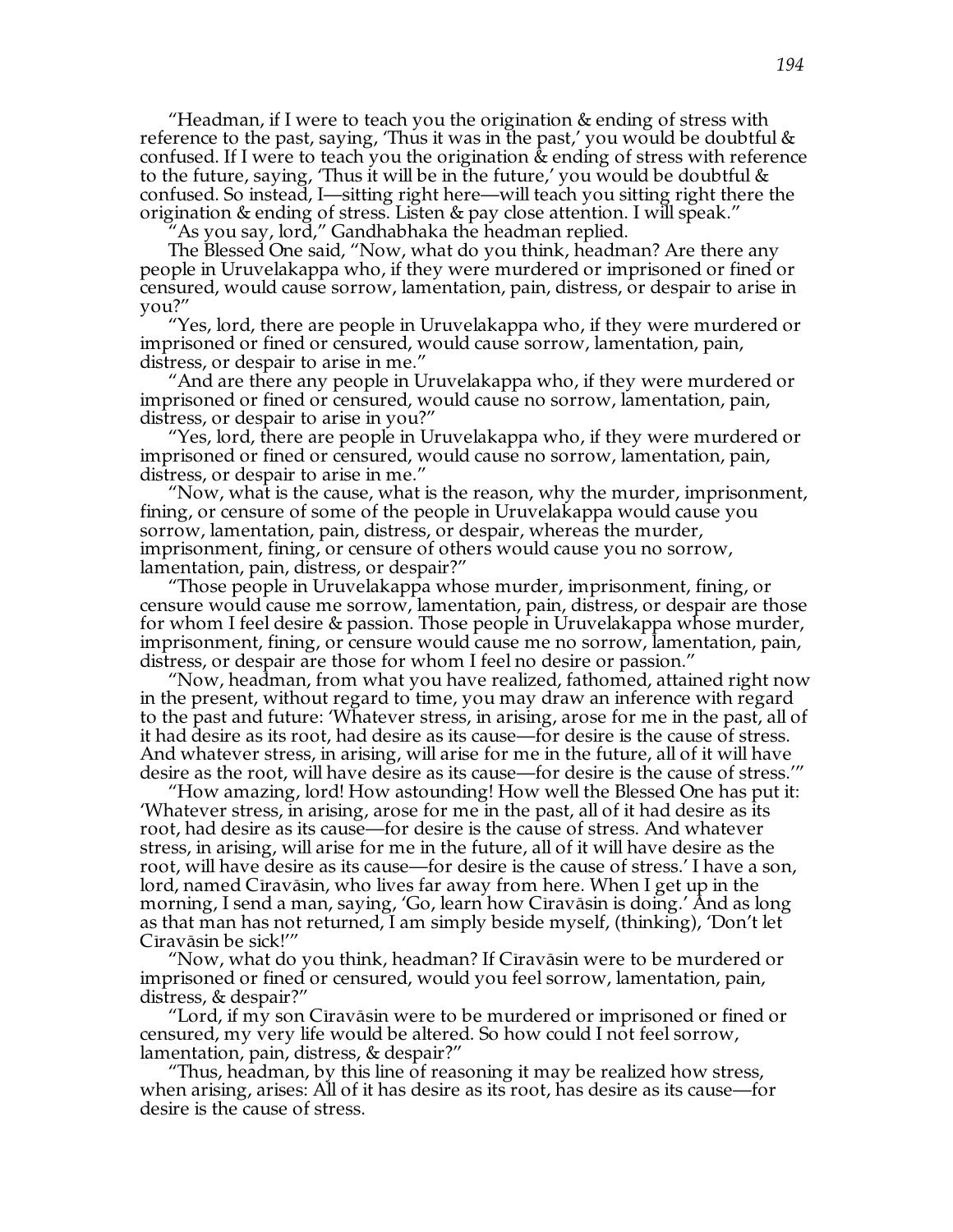"Now, what do you think, headman? Before you had seen or heard of Ciravāsin's mother, did you feel desire, passion, or love for her?"

"No, lord."

"And after you had seen or heard of Ciravāsin's mother, did you feel desire, passion, or love for her?"

"Yes, lord."

"What do you think? If Ciravāsin's mother were to be murdered or imprisoned or fined or censured, would you feel sorrow, lamentation, pain, distress, & despair?"

"Lord, if Ciravāsin's mother were to be murdered or imprisoned or fined or censured, my very life would be altered. So how could I not feel sorrow, lamentation, pain, distress, & despair?"

"Thus, headman, by this line of reasoning it may be realized how stress, when arising, arises: All of it has desire as its root, has desire as its cause—for desire is the cause of stress." — *SN 42:11*

 $\S 114.$  "Magandiya, suppose that there was a leper covered with sores and infections, devoured by worms, picking the scabs off the openings of his wounds with his nails, cauterizing his body over a pit of glowing embers. His friends, companions, & relatives would take him to a doctor. The doctor would concoct medicine for him, and thanks to the medicine he would be cured of his leprosy: well & happy, free, master of himself, going wherever he liked. Then suppose two strong men, having seized hold of him by both arms, were to drag him to a pit of glowing embers. What do you think? Wouldn't he twist his body this way & that?"

"Yes, Master Gotama. Why is that? The fire is painful to the touch, very hot  $\&$ 

scorching."<br>"Now, what do you think, Māgandiya? Is the fire painful to the touch, very hot & scorching, only now, or was it also that way before?"

"Both now & before is it painful to the touch, very hot & scorching, Master Gotama. It's just that when the man was a leper covered with sores and infections, devoured by worms, picking the scabs off the openings of his wounds with his nails, his faculties were impaired, which was why, even though the fire was actually painful to the touch, he had the skewed perception of 'pleasant.'"

"In the same way, Magandiya, sensual pleasures in the past were painful to the touch, very hot & scorching; sensual pleasures in the future will be painful to the touch, very hot & scorching; sensual pleasures at present are painful to the touch, very hot & scorching; but when beings are not free from passion for sensual pleasures—devoured by sensual craving, burning with sensual fever their faculties are impaired, which is why, even though sensual pleasures are actually painful to the touch, they have the skewed perception of 'pleasant.'

"Now suppose that there was a leper covered with sores & infections, devoured by worms, picking the scabs off the openings of his wounds with his nails, cauterizing his body over a pit of glowing embers. The more he cauterized his body over the pit of glowing embers, the more disgusting, foul-smelling, & putrid the openings of his wounds would become, and yet he would feel a modicum of enjoyment & satisfaction because of the itchiness of his wounds. In the same way, beings not free from passion for sensual pleasures—devoured by sensual craving, burning with sensual fever—indulge in sensual pleasures. The more they indulge in sensual pleasures, the more their sensual craving increases and the more they burn with sensual fever, and yet they feel a modicum of enjoyment & satisfaction dependent on the five strings of sensuality.<br>"Now, what do you think, Māgandiya? Have you ever seen or heard of a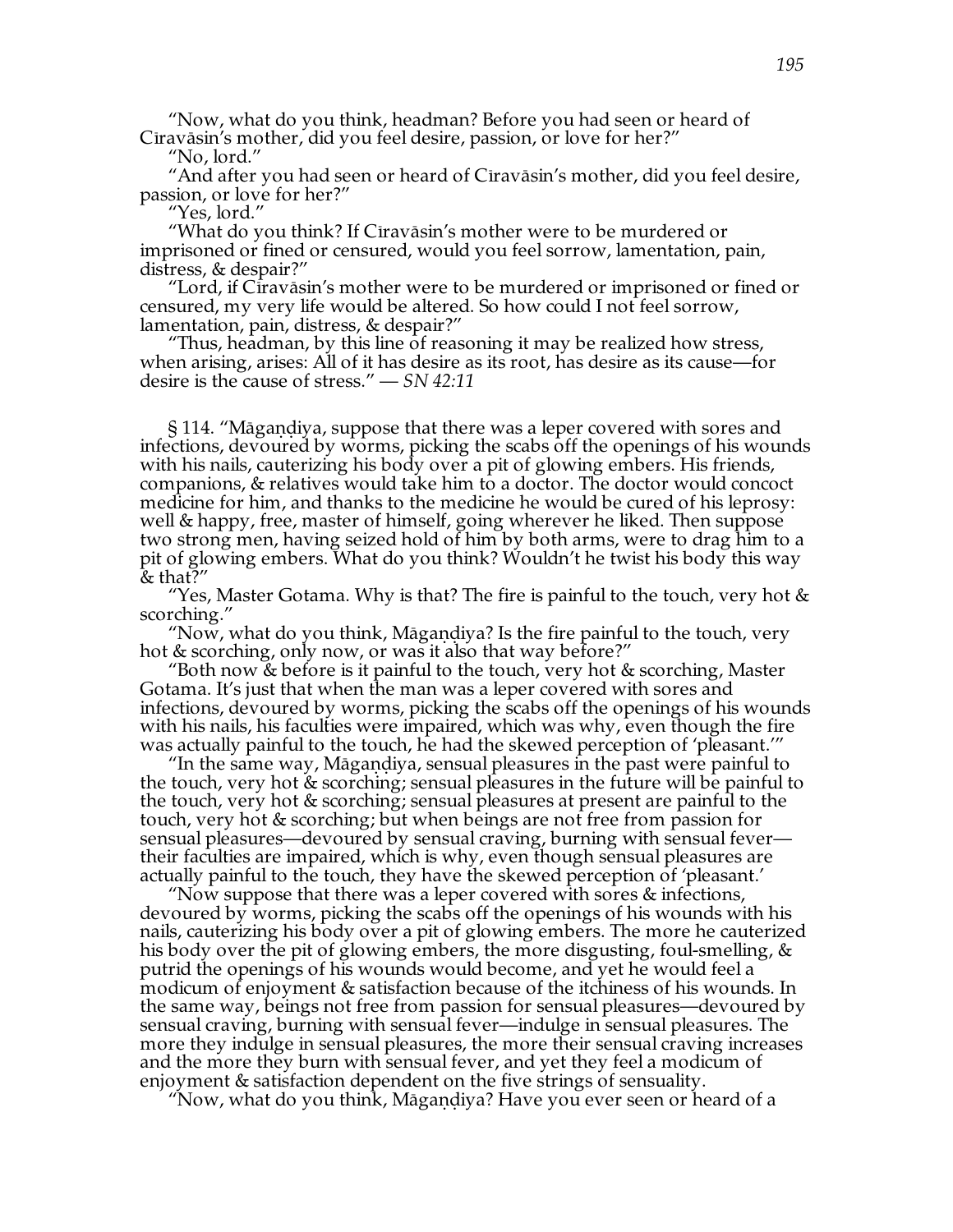king or king's minister—enjoying himself, provided & endowed with the five strings of sensuality, without abandoning sensual craving, without removing sensual fever—who has dwelt or will dwell or is dwelling free from thirst, his mind inwardly at peace?"

"No, Master Gotama."

"Very good, Māgaṇḍiya. Neither have I ever seen or heard of a king or king's minister—enjoying himself, provided & endowed with the five strings of sensuality, without abandoning sensual craving, without removing sensual fever—who has dwelt or will dwell or is dwelling free from thirst, his mind inwardly at peace. But whatever contemplatives or brahmans who have dwelt or will dwell or are dwelling free from thirst, their minds inwardly at peace, all have done so having realized—as it has come to be—the origination & disappearance, the allure, the danger, & the escape from sensual pleasures, having abandoned sensual craving and removed sensual fever."

Then at that moment the Blessed One exclaimed,

"Freedom from disease: the foremost good fortune. Unbinding: the foremost ease. The eightfold: the foremost of paths going to the deathless, safe."

When this was said, Māgandiya the wanderer said to the Blessed One, "How amazing, Master Gotama! How astounding!—how this too is well-stated by Master Gotama: 'Freedom from disease: the foremost good fortune. Unbinding: the foremost ease.' We have also heard this said by earlier wanderers in the lineage of our teachers: 'Freedom from disease: the foremost good fortune. Unbinding: the foremost ease.' This agrees with that."

"But as for what you have heard said by earlier wanderers in the lineage of your teachers, Māgandiya—'Freedom from disease: the foremost good fortune. Unbinding: the foremost ease'—which freedom from disease is that, which unbinding?"

When this was said, Māgandiya the wanderer rubbed his own limbs with his hand. "This is that freedom from disease, Master Gotama," he said. "This is that unbinding. For I am now free from disease, at ease, and nothing afflicts me."

"Magandiya, it's just as if there were a man blind from birth who couldn't see black objects… white… blue… yellow… red… or pink objects; who couldn't see even or uneven places, the stars, the sun, or the moon. He would hear a man with good eyesight saying, 'How wonderful, good sirs, is a white cloth beautiful, spotless, & clean.' He would go in search of something white. Then another man would fool him with a grimy, oil-stained rag: 'Here, my good man, is a white cloth—beautiful, spotless, & clean.' The blind man would take it and put it on. Having put it on, gratified, he would exclaim words of gratification, 'How wonderful, good sirs, is a white cloth—beautiful, spotless, & clean.' Now, what do you think, Māgandiya? When that man blind from birth took the grimy, oil-stained rag and put it on; and, having put it on, gratified, exclaimed words of gratification, 'How wonderful, good sirs, is a white cloth—beautiful, spotless, & clean': Did he do so knowing & seeing, or out of faith in the man with good eyesight?"

"Of course he did it not knowing & not seeing, Master Gotama, but out of faith in the man with good eyesight."

"In the same way, Magandiya, the wanderers of other sects are blind  $\&$ eyeless. Without knowing freedom from disease, without seeing unbinding, they still speak this verse: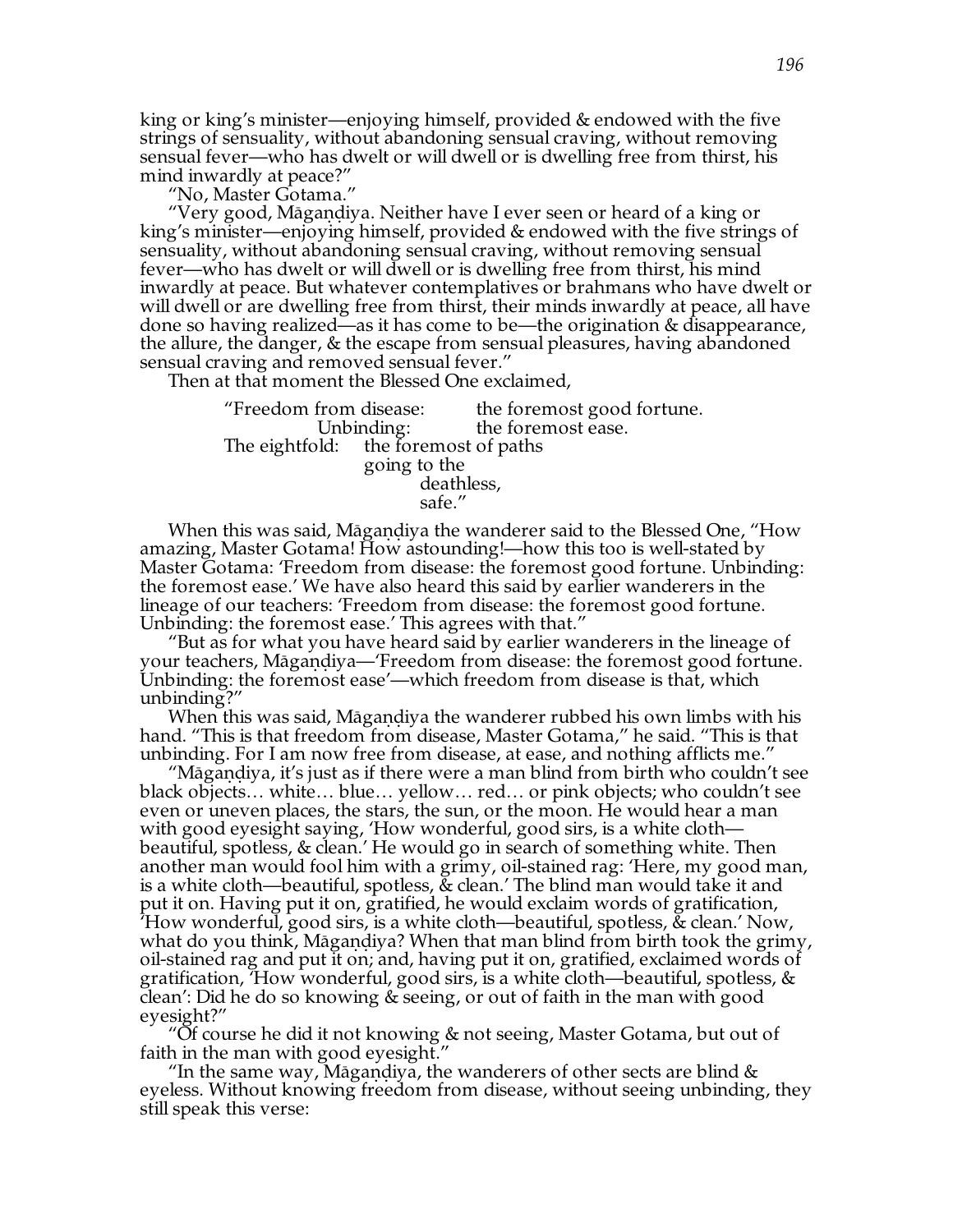'Freedom from disease: the foremost good fortune. Unbinding: the foremost ease.'

This verse was stated by earlier arahants, fully self-awakened:

'Freedom from disease: the foremost good fortune. Unbinding: the foremost ease. The eightfold: the foremost of paths going to the deathless, safe.'

"But now it has gradually become a verse of run-of-the-mill people.

"This body, Māgandiya, is a disease, a cancer, an arrow, painful, an affliction. And yet you say, with reference to this body, which is a disease, a cancer, an arrow, painful, an affliction: 'This is that freedom from disease, Master Gotama. This is that unbinding,' for you don't have the noble vision with which you would know freedom from disease and see unbinding."

"I'm convinced, Master Gotama, that you can teach me the Dhamma in such a way that I would know freedom from disease, that I would see unbinding."

"Māgandiya, it's just as if there were a man blind from birth who couldn't see black objects… white… blue… yellow… red… the sun or the moon. His friends, companions, & relatives would take him to a doctor. The doctor would concoct medicine for him, but in spite of the medicine his eyesight would not appear or grow clear. What do you think, Magandiya? Would that doctor have nothing but his share of weariness & disappointment?"

"Yes, Master Gotama."

"In the same way, Magandiya, if I were to teach you the Dhamma— $\gamma$ This is that freedom from disease; this is that unbinding'—and you on your part did not know freedom from disease or see unbinding, that would be wearisome for me; that would be troublesome for me."

"I'm convinced, Master Gotama, that you can teach me the Dhamma in such a way that I would know freedom from disease, that I would see unbinding."

"Māgandiya, it's just as if there were a man blind from birth who couldn't see black objects… white… blue… yellow… red… the sun or the moon. Now suppose that a certain man were to take a grimy, oil-stained rag and fool him, saying, 'Here, my good man, is a white cloth—beautiful, spotless, & clean.' The blind man would take it and put it on.

"Then his friends, companions,  $\&$  relatives would take him to a doctor. The doctor would concoct medicine for him: purges from above & purges from below, ointments & counter-ointments and treatments through the nose. And thanks to the medicine his eyesight would appear & grow clear. Then together with the arising of his eyesight, he would abandon whatever passion & delight he felt for that grimy, oil-stained rag. And he would regard that man as an enemy & no friend at all, and think that he deserved to be killed. 'My gosh, how long have I been fooled, cheated, & deceived by that man & his grimy, oilstained rag!—"Here, my good man, is a white cloth—beautiful, spotless, & clean."'

"In the same way, Māgandiya, if I were to teach you the Dhamma—'This is that freedom from Disease; this is that unbinding'—and you on your part were to know that freedom from Disease and see that unbinding, then together with the arising of your eyesight you would abandon whatever passion  $\bar{\mathbf{x}}$  delight you felt with regard for the five clinging-aggregates. And it would occur to you, 'My gosh, how long have I been fooled, cheated, & deceived by this mind! For in clinging, it was just form that I was clinging to… it was just feeling… just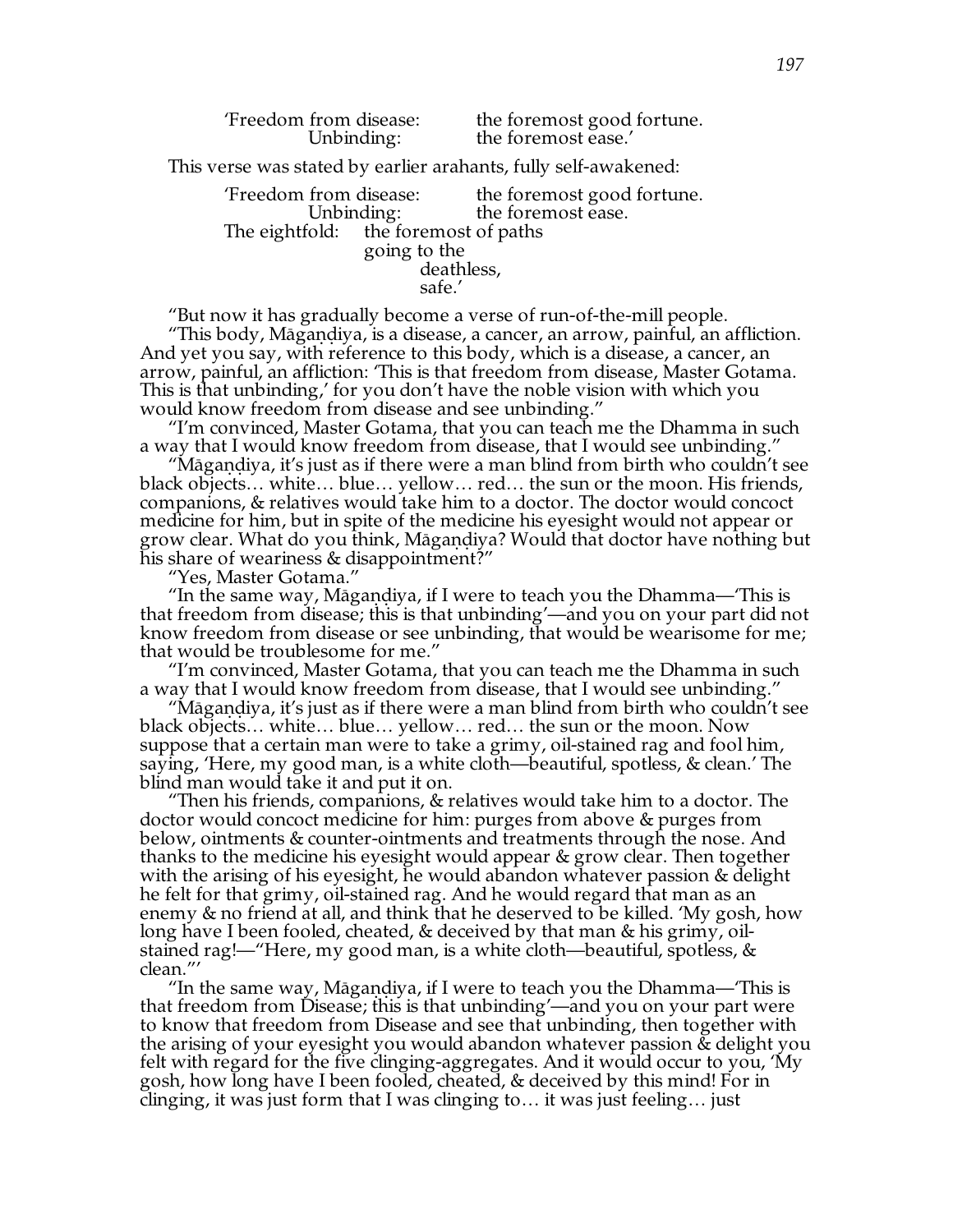perception… just fabrications… just consciousness that I was clinging to. With my clinging as a requisite condition, there arises becoming… birth… aging-&- death… sorrow, lamentation, pains, distresses, & despairs. And thus is the origin of this entire mass of stress.'"

"I'm convinced, Master Gotama, that you can teach me the Dhamma in such a way that I might rise up from this seat cured of my blindness."

"In that case, Māgandiya, associate with men of integrity. When you associate with men of integrity, you will hear the true Dhamma. When you hear the true Dhamma, you will practice the Dhamma in accordance with the Dhamma. When you practice the Dhamma in accordance with the Dhamma, you will know & see for yourself: 'These things are diseases, cancers, arrows. And here is where diseases, cancers, & arrows cease without trace. With the cessation of my clinging comes the cessation of becoming. With the cessation of becoming comes the cessation of birth. With the cessation of birth then aging-&-death, sorrow, lamentation, pain, distress, & despair all cease. Such is the cessation of this entire mass of suffering & stress." — *MN 75*

§ 115. On one occasion the Blessed One was staying near Alavi on a spread of leaves by a cattle track in a simsapa forest. Then Hatthaka of Alavi, out roaming & rambling for exercise, saw the Blessed One sitting on a spread of leaves by the cattle track in the simsapa forest. On seeing him, he went to him and, on arrival, having bowed down to him, sat to one side. As he was sitting there, he said to the Blessed One, "Lord, I hope the Blessed One has slept in ease."

"Yes, young man. I have slept in ease. Of those in the world who sleep in ease, I am one.

"But cold, lord, is the winter night. The 'Between-the-Eights' [the coldest part of winter, between the eighth night of the waxing moon and the eighth night of the waning moon in February] is a time of snowfall. Hard is the ground trampled by cattle hooves. Thin is the spread of leaves. Sparse are the leaves in the trees. Thin are your ochre robes. And cold blows the Veramba wind. Yet still the Blessed One says, 'Yes, young man. I have slept in ease. Of those in the world who sleep in ease, I am one.'"

"Very well then, young man, I will cross-question you on this matter. Answer as you see fit. Now, what do you think? Suppose a householder or householder's son has a house with a gabled roof, plastered inside & out, draftfree, with close-fitting doors & windows shut against the wind. Inside he has a couch with a long-fleeced coverlet, a white wool coverlet, an embroidered coverlet, a rug of kadali-deer hide, with a canopy above, & red cushions on either side. And there a lamp would be burning, and his four wives, with their many charms, would be attending to him. Would he sleep in ease, or not? Or how does this strike you?"

"Yes, lord, he would sleep in ease. Of those in the world who sleep in ease, he would be one."

"But what do you think, young man? Might there arise in that householder or householder's son any bodily fevers or fevers of mind born of passion so that—burned with those passion-born fevers—he would sleep miserably?"

"Yes, lord."

"As for those passion-born fevers—burned with which the householder or householder's son would sleep miserably—that passion has been abandoned by the Tathāgata, its root destroyed, made like a palmyra stump, deprived of the conditions of development, not destined for future arising. Therefore he sleeps in ease.

"Now, what do you think, young man? Might there arise in that householder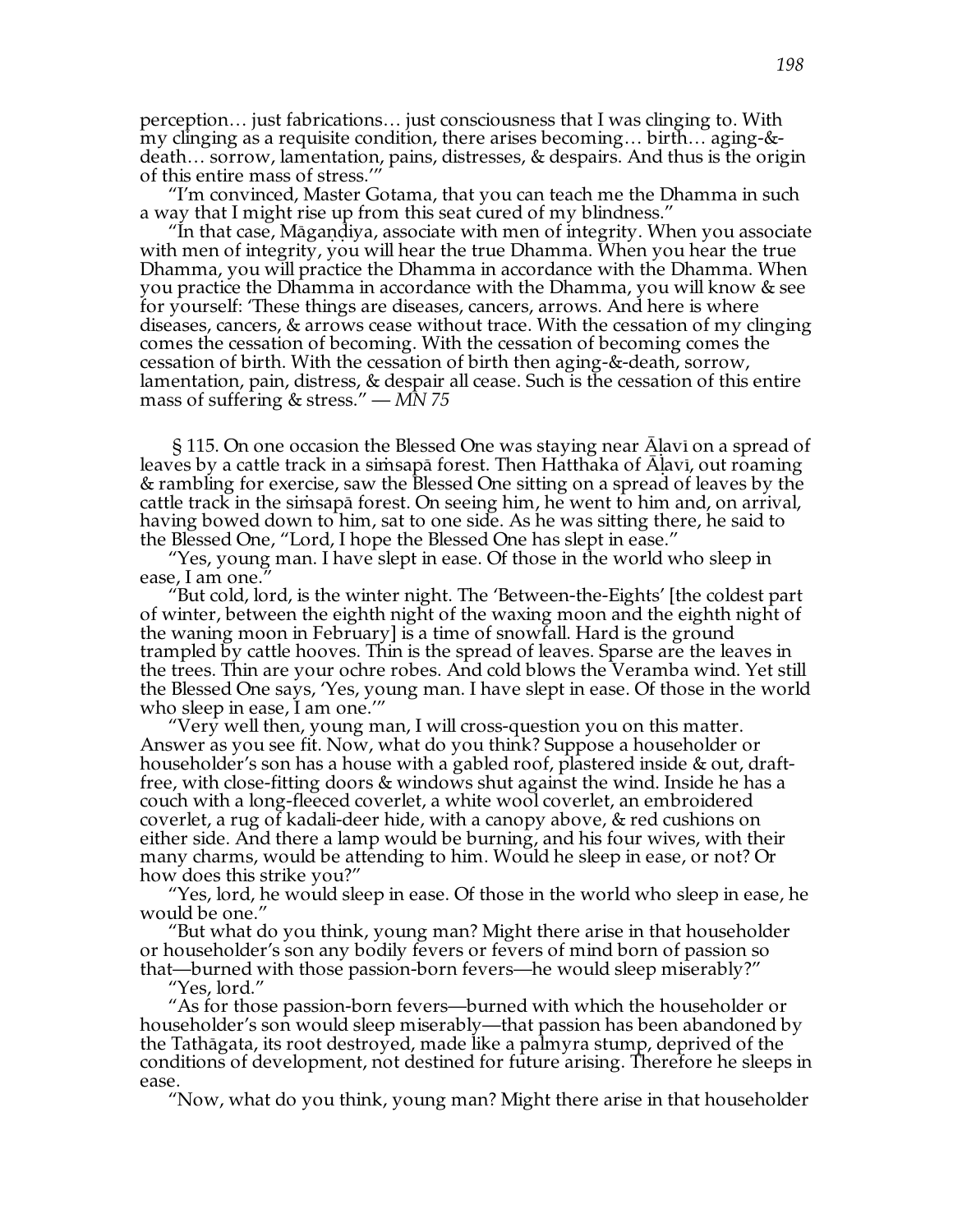or householder's son any bodily fevers or fevers of mind born of aversion so that—burned with those aversion-born fevers—he would sleep miserably?"

"Yes, lord."

"As for those aversion-born fevers—burned with which the householder or householder's son would sleep miserably—that aversion has been abandoned by the Tathāgata, its root destroyed, made like a palmyra stump, deprived of the conditions of development, not destined for future arising. Therefore he sleeps in ease.

"Now, what do you think, young man? Might there arise in that householder or householder's son any bodily fevers or fevers of mind born of delusion so that—burned with those delusion-born fevers—he would sleep miserably?"

"Yes, lord."

"As for those delusion-born fevers—burned with which the householder or householder's son would sleep miserably—that delusion has been abandoned by the Tathāgata, its root destroyed, made like a palmyra stump, deprived of the conditions of development, not destined for future arising. Therefore he sleeps in ease." — *AN 3:35*

§ 116. [Some Niganthas:] "'But, friend Gotama, it's not the case that pleasure is to be attained through pleasure. Pleasure is to be attained through pain. For if pleasure were to be attained through pleasure, then King Seniya Bimbisāra of Magadha would attain pleasure, for he lives in greater pleasure than you, friend Gotama.'

"'Surely the venerable Niganthas said that rashly and without reflecting... for instead, I should be asked, "Who lives in greater pleasure: King Seniya Bimbisāra of Magadha or venerable Gotama?"'

" $\gamma$ es, friend Gotama, we said that rashly and without reflecting... but let that be. We now ask you, venerable Gotama: Who lives in greater pleasure: King Seniya Bimbisāra of Magadha or venerable Gotama?'

"Very well then, Niganthas, I will cross-question you on this matter. Answer as you see fit. What do you think? Can King Seniya Bimbisāra of Magadha without moving his body, without uttering a word—dwell sensitive to unalloyed pleasure for seven days & nights?'

"'No, friend.'

"'… for six days & nights… for five days & nights… for a day & a night?' "'No, friend.'

"'Now, I—without moving my body, without uttering a word—can dwell sensitive to unalloyed pleasure for a day and a night… for two days & nights… for three… four… five… six… seven days & nights. So what do you think? That being the case, who dwells in greater pleasure: King Seniya Bimbisāra of Magadha or me?'

"'That being the case, venerable Gotama dwells in greater pleasure than King Seniya Bimbisāra of Magadha.''' — *MN 14 [See also §78]* 

## P EOPLE WORTH TALKING TO ( *&* NOT)

§ 117. "Let an observant person come, one without guile or deceit, one of straightforward nature. I instruct him, I teach him the Dhamma. Practicing as instructed, he in no long time rightly knows, rightly sees, 'So this, it appears, is liberation from the bond, i.e., the bond of ignorance.'" — *MN 80*

§ 118. "Monks, it's through his way of participating in a discussion that a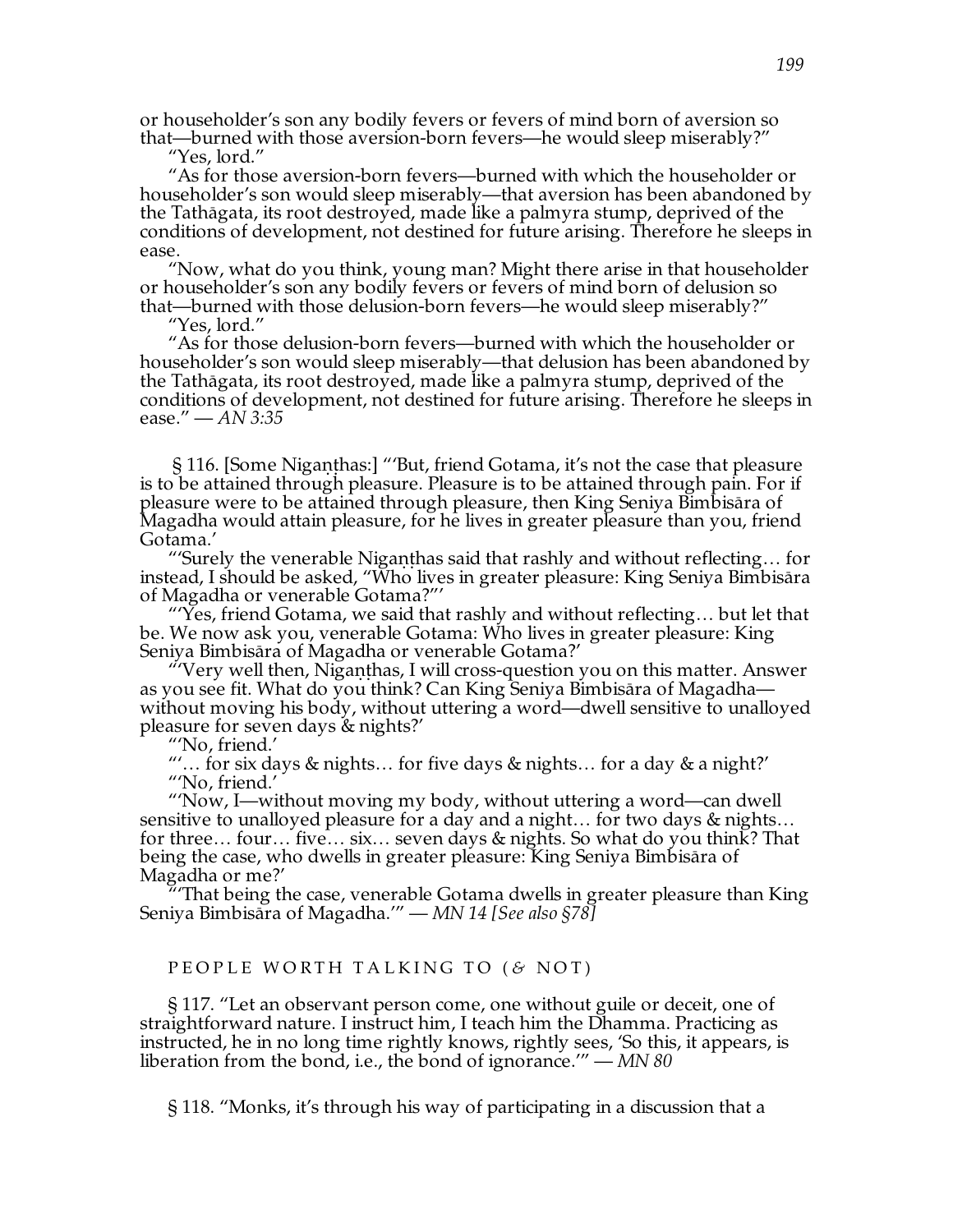person can be known as fit to talk with or unfit to talk with. If a person, when asked a question, doesn't give a categorical answer to a question deserving a categorical answer, doesn't give an analytical answer to a question deserving an analytical answer, doesn't cross-question a question deserving cross-questioning, doesn't put aside a question deserving to be put aside, then—that being the case—he is a person unfit to talk with. But if a person, when asked a question, gives a categorical answer to a question deserving a categorical answer, gives an analytical answer to a question deserving an analytical answer, cross-questions a question deserving cross-questioning, and puts aside a question deserving to be put aside, then—that being the case—he is a person fit to talk with.

"Monks, it's through his way of participating in a discussion that a person can be known as fit to talk with or unfit to talk with. If a person, when asked a question, doesn't stand by what is possible and impossible, doesn't stand by agreed-upon assumptions, doesn't stand by teachings known to be true,<sup>1</sup> doesn't stand by standard procedure, then—that being the case—he is a person unfit to talk with. But if a person, when asked a question, stands by what is possible and impossible, stands by agreed-upon assumptions, stands by teachings known to be true, stands by standard procedure, then—that being the case—he is a person fit to talk with.

"Monks, it's through his way of participating in a discussion that a person can be known as fit to talk with or unfit to talk with. If a person, when asked a question, wanders from one thing to another, pulls the discussion off the topic, shows anger & aversion and sulks, then—that being the case—he is a person unfit to talk with. But if a person, when asked a question, doesn't wander from one thing to another, doesn't pull the discussion off the topic, doesn't show anger or aversion or sulk, then—that being the case—he is a person fit to talk with.

"Monks, it's through his way of participating in a discussion that a person can be known as fit to talk with or unfit to talk with. If a person, when asked a question, puts down [the questioner], crushes him, ridicules him, grasps at his little mistakes, then—that being the case—he is a person unfit to talk with. But if a person, when asked a question, doesn't put down [the questioner], doesn't crush him, doesn't ridicule him, doesn't grasp at his little mistakes, then—that being the case—he is a person fit to talk with.

"Monks, it's through his way of participating in a discussion that a person can be known as drawing near or not drawing near. One who lends ear draws near; one who doesn't lend ear doesn't draw near. Drawing near, one clearly knows one quality, comprehends one quality, abandons one quality, and realizes one quality.2 Clearly knowing one quality, comprehending one quality, abandoning one quality, and realizing one quality, one touches right release. For that's the purpose of discussion, that's the purpose of counsel, that's the purpose of drawing near, that's the purpose of lending ear: i.e., the liberation of the mind through no clinging.

> Those who discuss when angered, dogmatic, arrogant, following what's not the noble ones' way, seeking to expose each other's faults, delight in each other's misspoken word, slip, stumble, defeat. Noble ones don't speak in that way.

If wise people, knowing the right time, want to speak,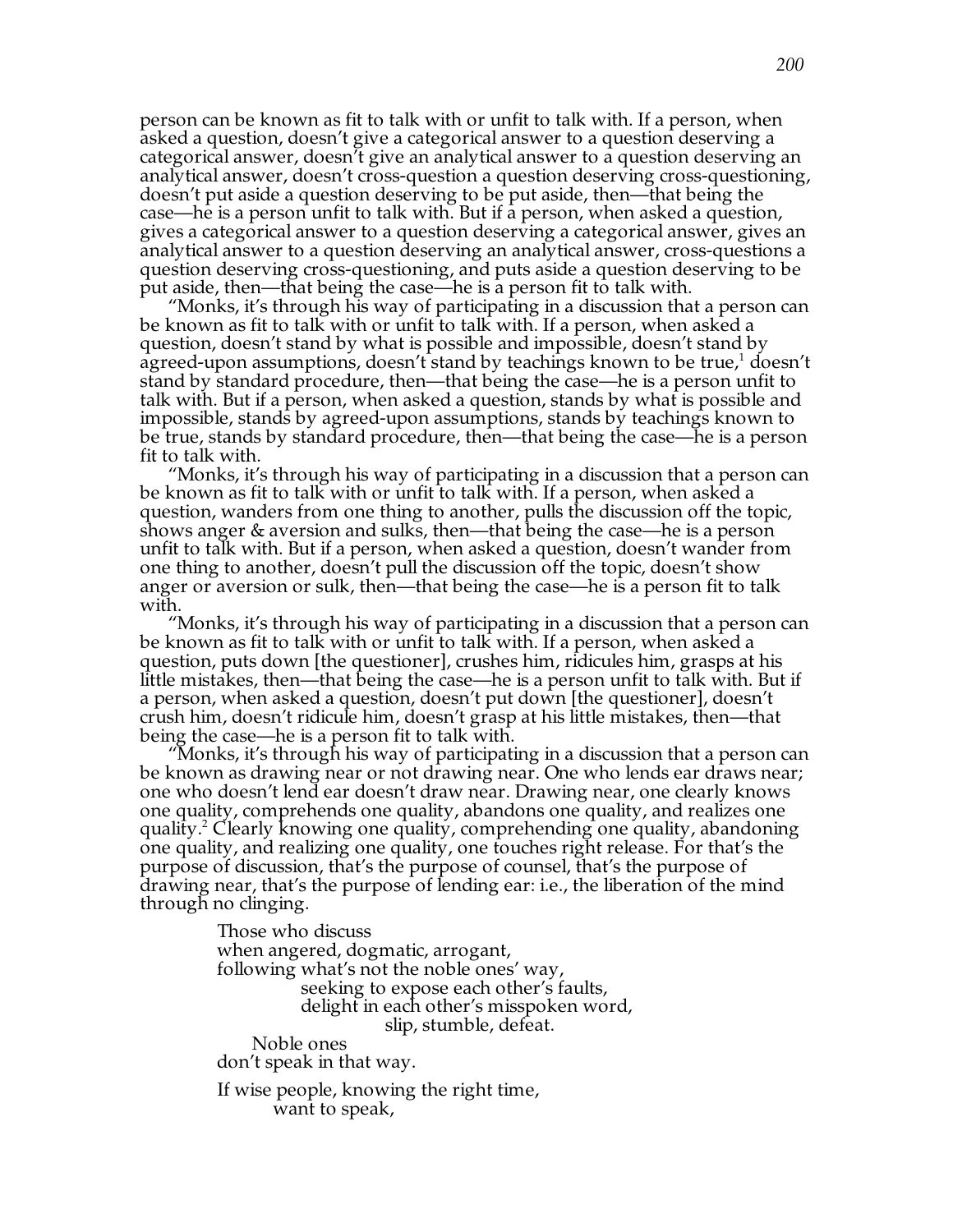then, words connected with justice, following the ways of the noble ones: That's what the enlightened ones speak, without anger or arrogance, with a mind not boiling over, without vehemence, without spite.

Without envy,<br>they speak from right knowledge. They would delight in what's well-said and not disparage what's not. They don't study to find fault, don't grasp at little mistakes, don't put down, don't crush, don't speak random words.

For the purpose of knowledge, for the purpose of [inspiring] clear confidence, counsel that's true: That's how noble ones give counsel, That's the noble ones' counsel. Knowing this, the wise should give counsel without arrogance. *— AN 3:68*

## NOTES

1. Reading *añ ñātavāda* with the Burmese edition. An alternate translation would be, "the teachings of those who know."

2. According to the Commentary, these qualities are, respectively, the noble truth of the path, the noble truth of stress, the noble truth of the origination of stress, and the noble truth of the cessation of stress.

§ 119. There are some who dispute corrupted at heart, and those who dispute their hearts set on truth, but a sage doesn't enter a dispute that's arisen, which is why he is nowhere constrained.

Now, how would one led on by desire, entrenched in his likes, forming his own conclusions, overcome his own views? He'd dispute in line with the way that he knows…

Because entrenchments in views aren't easily overcome when considering what's grasped among doctrines, that's why a person embraces or rejects a doctrine— in light of these very entrenchments.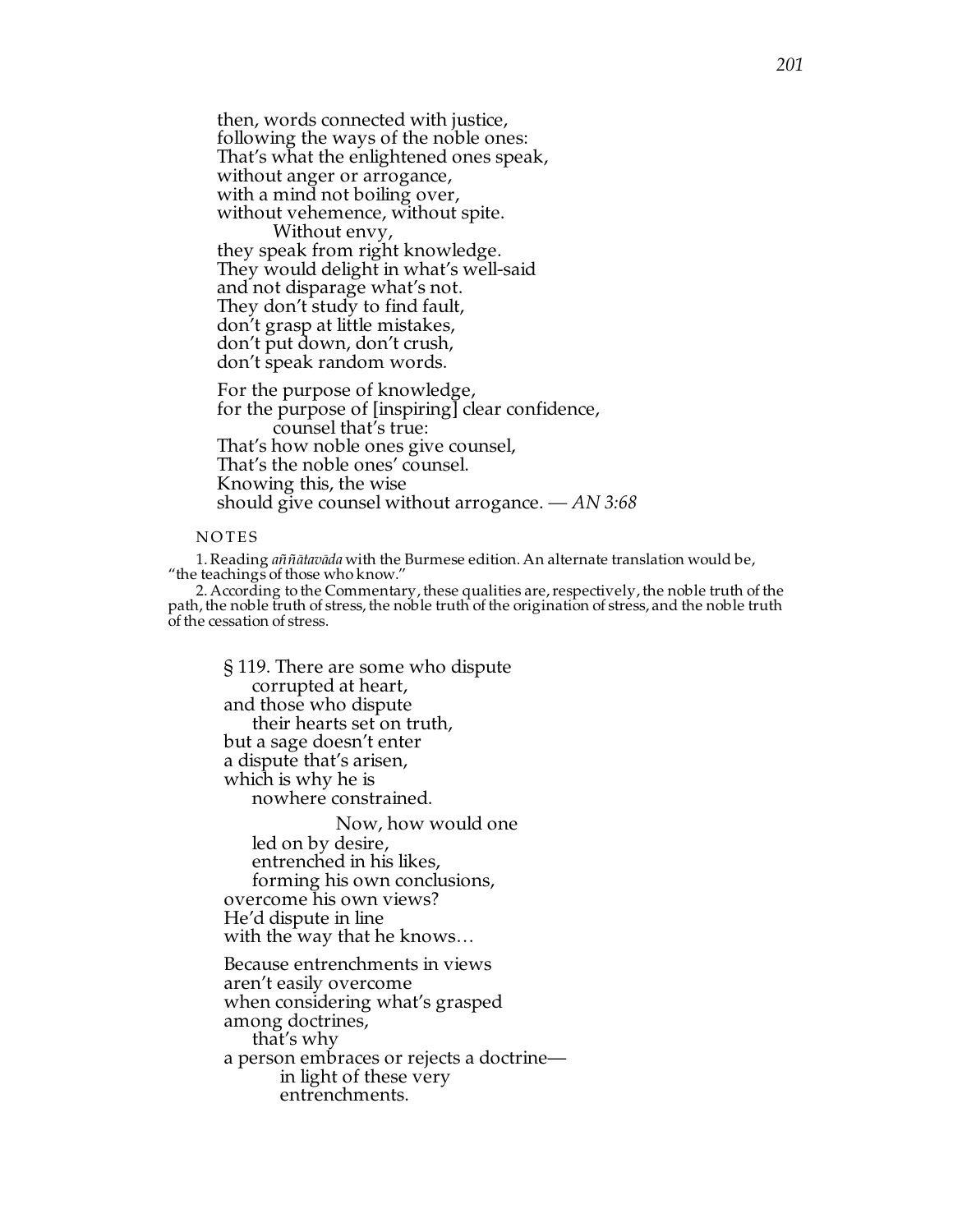Now, one who is cleansed has no preconceived view about states of becoming or not anywhere in the world. Having abandoned conceit & illusion, by what means would he go? He isn't involved. For one who's involved gets into disputes over doctrines, but how —in connection with what — would you argue with one uninvolved? He has nothing embraced or rejected, has sloughed off every view right here —every one. — *Sn 4:3* § 120. "Only here is there purity" —that's what they say— "No other doctrines are pure" —so they say. Insisting that what they depend on is good, they are deeply entrenched in their personal truths. Seeking controversy, they plunge into an assembly, regarding one another as fools. Relying on others' authority, they speak in debate. Desiring praise, they claim to be skilled. Engaged in disputes in the midst of the assembly, —anxious, desiring praise the one defeated is chagrined. Shaken with criticism, he seeks for an opening. He whose doctrine is [judged as] demolished, defeated, by those judging the issue: He laments, he grieves —the inferior exponent. "He beat me," he mourns. These disputes have arisen among contemplatives. In them are elation, dejection. Seeing this, one should abstain from disputes, for they have no other goal than the gaining of praise. He who is praised there for expounding his doctrine in the midst of the assembly, laughs on that account & grows haughty, attaining his heart's desire. That haughtiness will be his grounds for vexation, for he'll speak in pride & conceit. Seeing this, one should abstain from debates.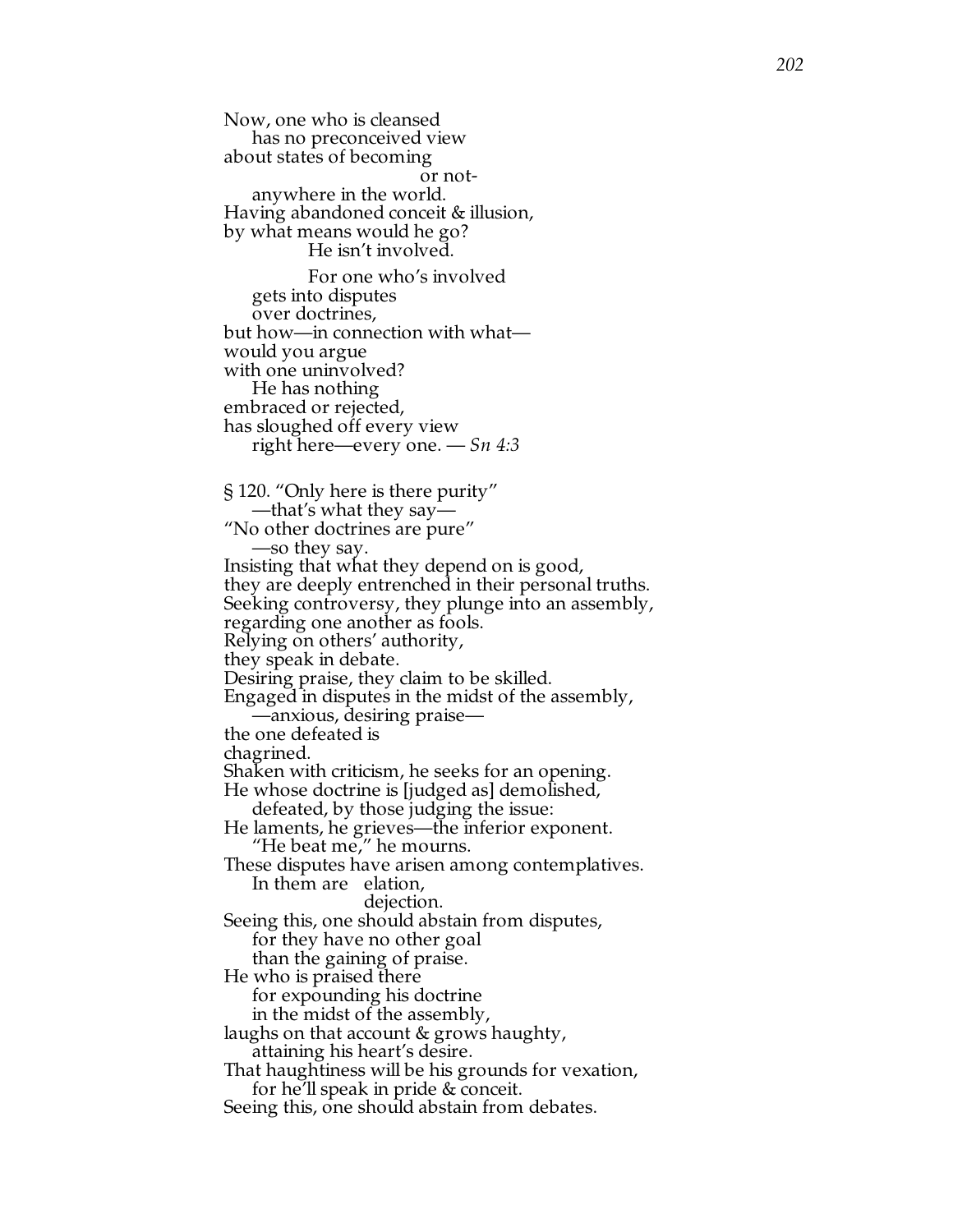No purity is attained by them, say the skilled. Like a strong man nourished on royal food, you go about, roaring, searching out an opponent. Wherever the battle is, go there, strong man. As before, there's none here. Those who dispute, taking hold of a view, saying, "This, and this only, is true," those you can talk to. Here there is nothing — no confrontation at the birth of disputes. Among those who live above confrontation not pitting view against view, whom would you gain as opponent, Pasūra, among those here who are grasping no more? So here you come, conjecturing, your mind conjuring viewpoints. You're paired off with a pure one and so cannot proceed. — *Sn 4:8* § 121. "Dwelling on

their own views, quarreling, different skilled people say: 'Whoever knows this, understands Dhamma. Whoever rejects this, is imperfect.' Thus quarreling, they dispute: 'My opponent's a fool & unskilled.' Which of these statements is true when all of them say they are skilled?"

"If, in not accepting an opponent's doctrine, one's a fool, a beast of inferior discernment, then *all* are fools of inferior discernment all of these who dwell on their views. But if, in siding with a view, one's cleansed, with discernment made pure, intelligent, skilled, then none of them are of inferior discernment, for all of them have their own views.

I don't say, 'That's how it is,' the way fools say to one another.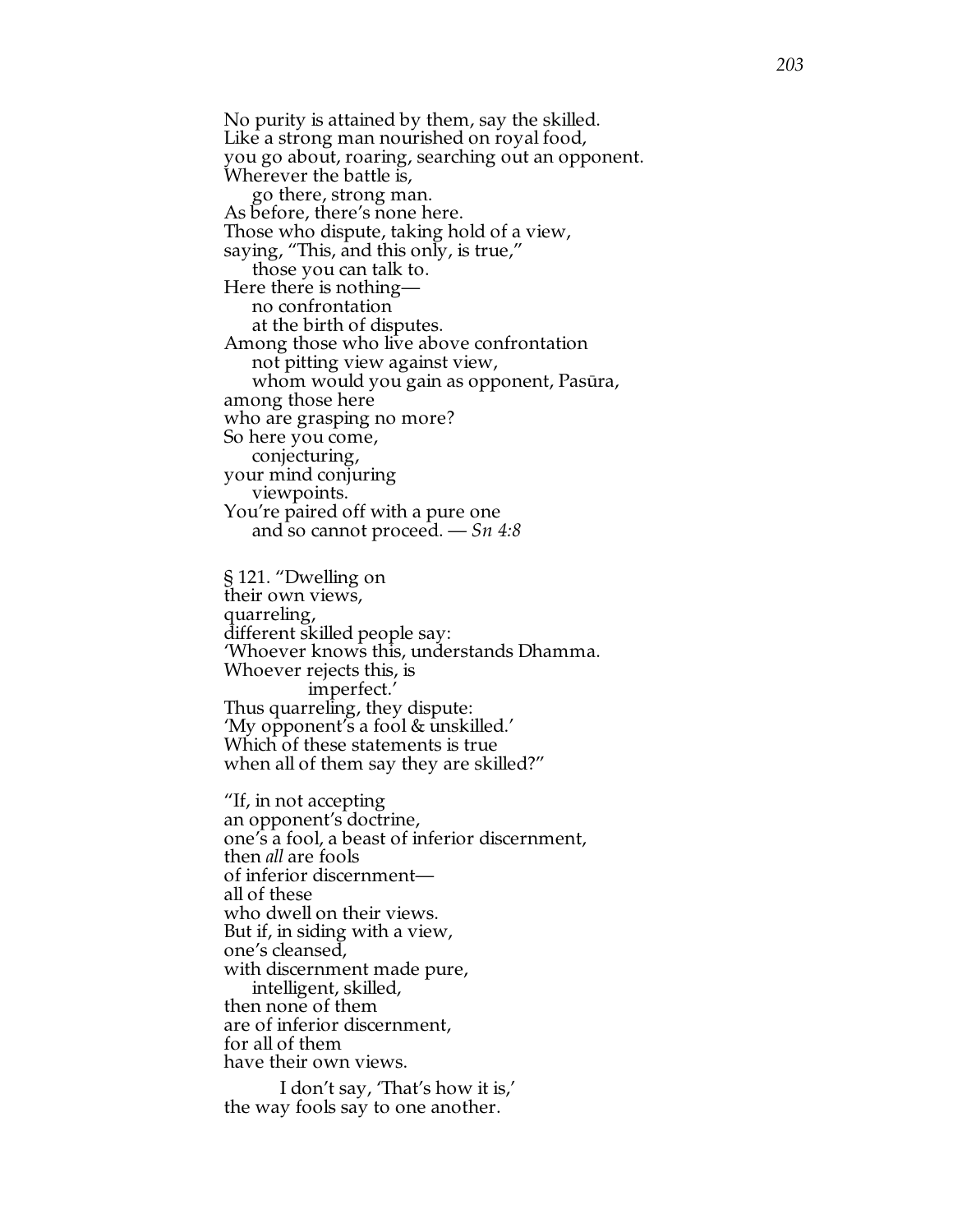They each make out their views to be true and so regard their opponents as fools."

"What some say is true<br>—'That's how it is'—<br>others say is 'falsehood, a lie.' Thus quarreling, they dispute. Why can't contemplatives say one thing & the same?"

"The truth is one, there is no second about which a person who knows it would argue with one who knows. Contemplatives promote their various personal truths, that's why they don't say one thing & the same."

"But why do they sa y various truths, those who say they are skilled? Have they learned many various truths or do they follow conjecture?"

"Apart from their perception there are no many various constant truths in the world. Preconceiving conjecture with regard to views, they speak of a pair: true & false. Dependent on what's seen, heard, & sensed, dependent on habits & practices, one shows disdain [for others]. Taking a stance on his decisions, praising himself, he says, 'My opponent's a fool & unskilled.' That by which he regards his opponents as fools is that by which he says he is skilled. Calling himself skilled he despises another

who speaks the same way.

Agreeing on a view gone out of bounds, drunk with conceit, thinking himself perfect, he has consecrated, with his own mind,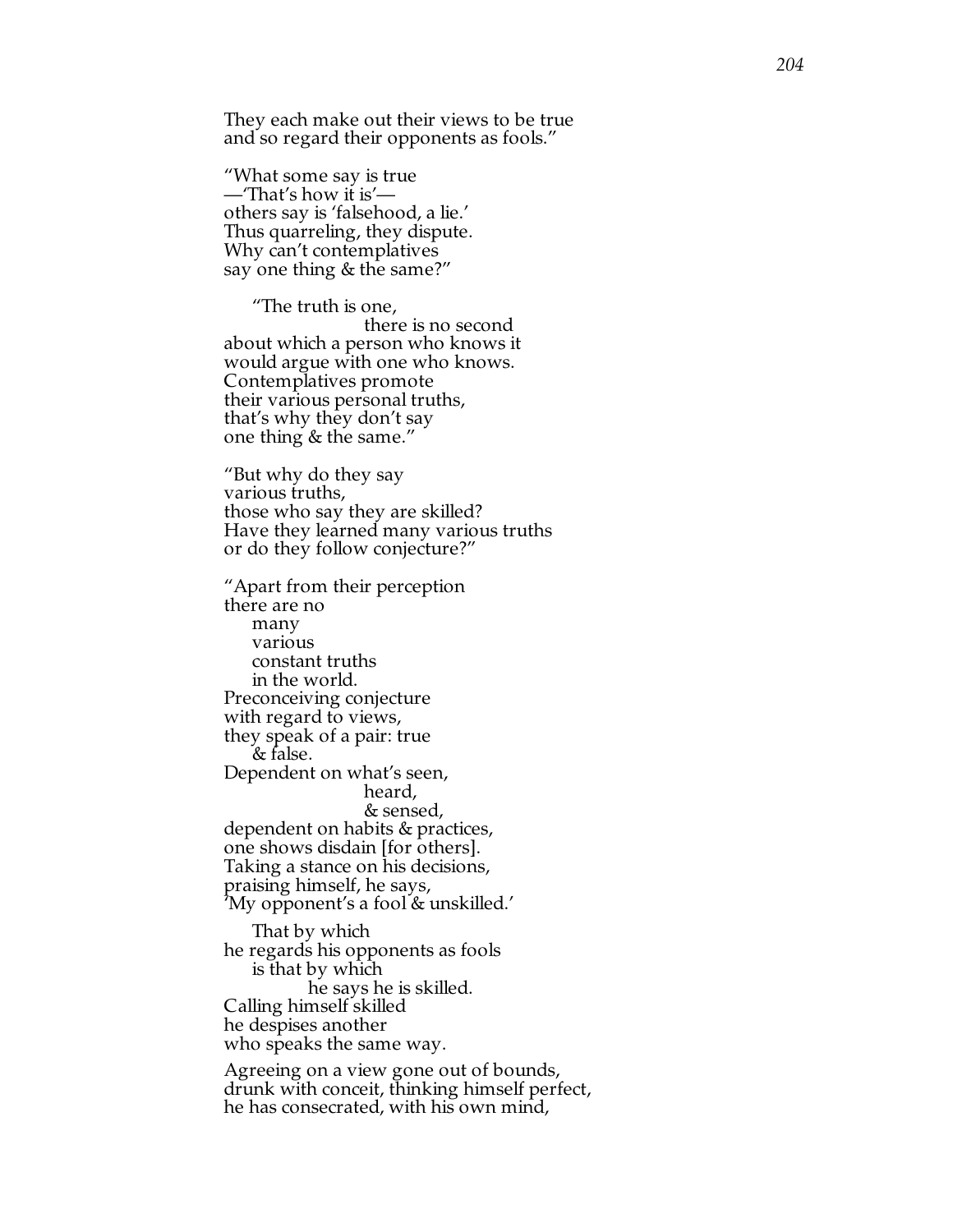himself as well as his view. If, by an opponent's word, one's inferior, the opponent's of inferior discernment as well. But if, by one's own word one's an attainer -of -wisdom, enlightened, no one among contemplatives is a fool. 'Those who teach a doctrine other than this are lacking in purity, imperfect.' That's what the many sectarians say, for they're smitten with passion for their own views. 'Only here is there purity,' that's what they say. 'In no other doctrine is purity,' they say. That's how the many sectarians are entrenched, speaking firmly there concerning their own path. Speaking firmly concerning your own path, what opponent here would you take as a fool? You'd simply bring quarrels on yourself if you said your opponent's a fool with an impure doctrine. Taking a stance on your decisions, & yourself as your measure, you dispute further down into the world. But one who's abandoned all decisions creates in the world quarrels no more." — *Sn 4:12* § 122. "Those who, dwelling on views, dispute, saying, 'Only this is true': do they all incur blame, or also earn praise there?" "[The praise:] It's such a little thing, not at all appeasing. I speak of two fruits of dispute; and seeing this, you shouldn't dispute seeing the state where there's no dispute

as safe.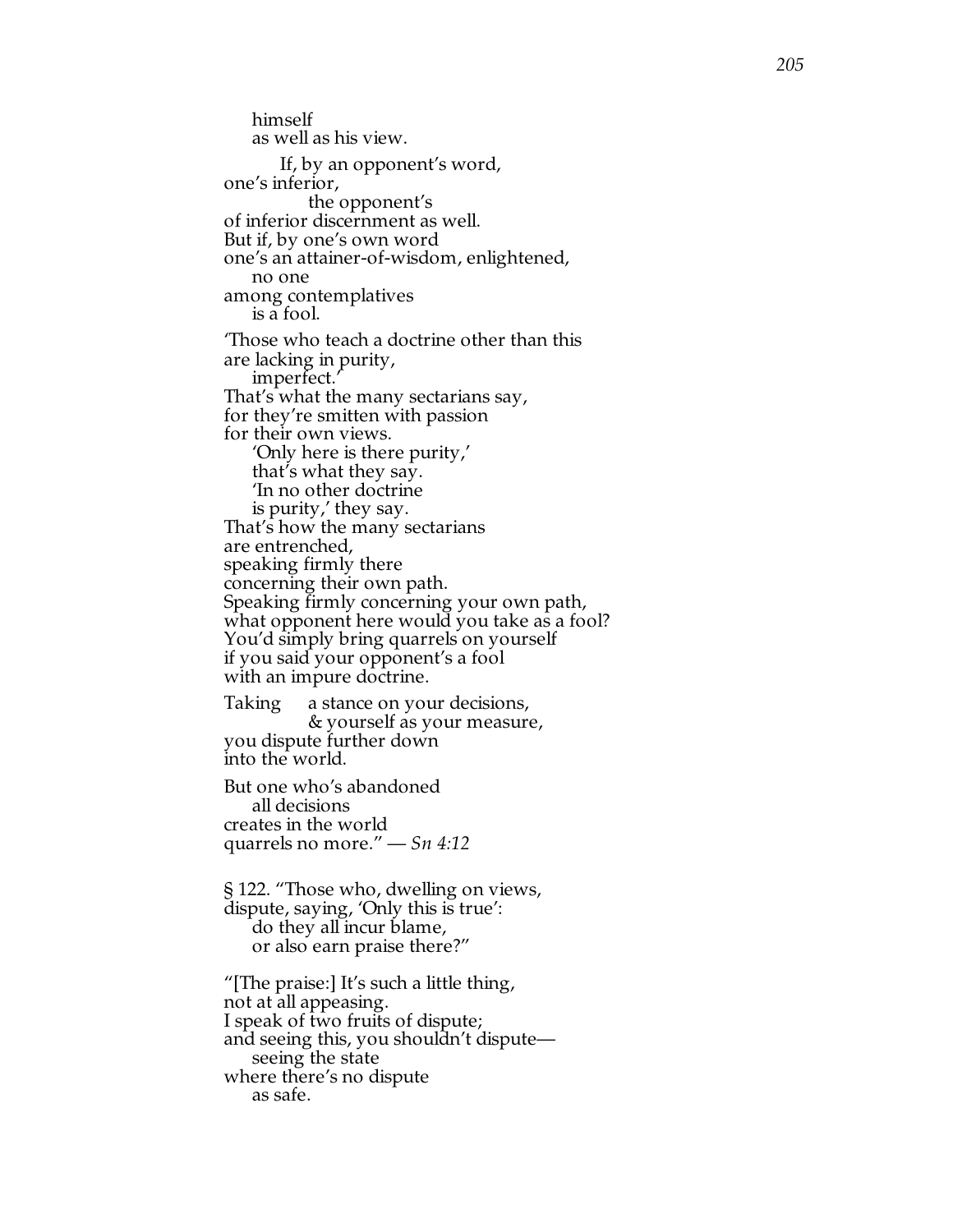One who knows doesn't get involved in whatever are commonplace conventional views. One who is uninvolved: When he's forming no preference for what's seen, for what's heard, why would he get involved?" — *Sn 4:13*

§ 123. I have heard that on one occasion the Blessed One was living among the Sakyans near Kapilavatthu in the Banyan Park. Then in the early morning, having put on his robes and carrying his bowl & outer robe, he went into Kapilavatthu for alms. Having gone for alms in Kapilavatthu, after the meal, returning from his alms round, he went to the Great Wood for the day's abiding. Plunging into the Great Wood, he sat down at the root of a bilva sapling for the day's abiding.

Daṇḍapāṇin ["Stick-in-hand"] the Sakyan, out roaming & rambling for exercise, also went to the Great Wood. Plunging into the Great Wood, he went to where the Blessed One was under the bilva sapling. On arrival, he exchanged courteous greetings with him. After an exchange of friendly greetings & courtesies, he stood to one side. As he was standing there, he said to the Blessed One, "What is the contemplative's doctrine? What does he proclaim?"

"The sort of doctrine, friend, where one does not keep quarreling with anyone in the cosmos with its devas, Māras, & Brahmās, with its contemplatives & brahmans, its royalty & commonfolk; the sort [of doctrine] where perceptions no longer obsess the brahman who remains dissociated from sensual pleasures, free from perplexity, his uncertainty cut away, devoid of craving for becoming & non-becoming. Such is my doctrine, such is what I proclaim."

When this was said, Dandapānin the Sakyan—shaking his head, wagging his tongue, raising his eyebrows so that his forehead was wrinkled in three furrows—left, leaning on his stick. — *MN 18*

DEBATES

§ 124. As he was sitting to one side, Upāli the householder said to the Blessed One, "Lord, did Digha Tapassin the Nigantha come here?"

"Yes, householder, Digha Tapassin the Nigantha came here."

"And did you have any discussion with him?"

"I had some discussion with him."

"What sort of discussion did you have with him?"

Then the Blessed One related the entire extent of his discussion with Dıgha Tapassin the Nigantha [in which Digha Tapassin had asserted that the bodily "rod," i.e., bodily action, was more reprehensible for the doing of evil action than the mental "rod"].

When this was said, Upāli the householder said to the Blessed One, "That was good, very good of Tapassin. The way an instructed disciple would rightly understand the message of the Teacher is how Digha Tapassin the Nigantha answered the Blessed One. For what does the trivial mental rod count for in comparison with the gross bodily rod? On the contrary, the bodily rod is more greatly reprehensible for the doing of evil action, for the perpetration of evil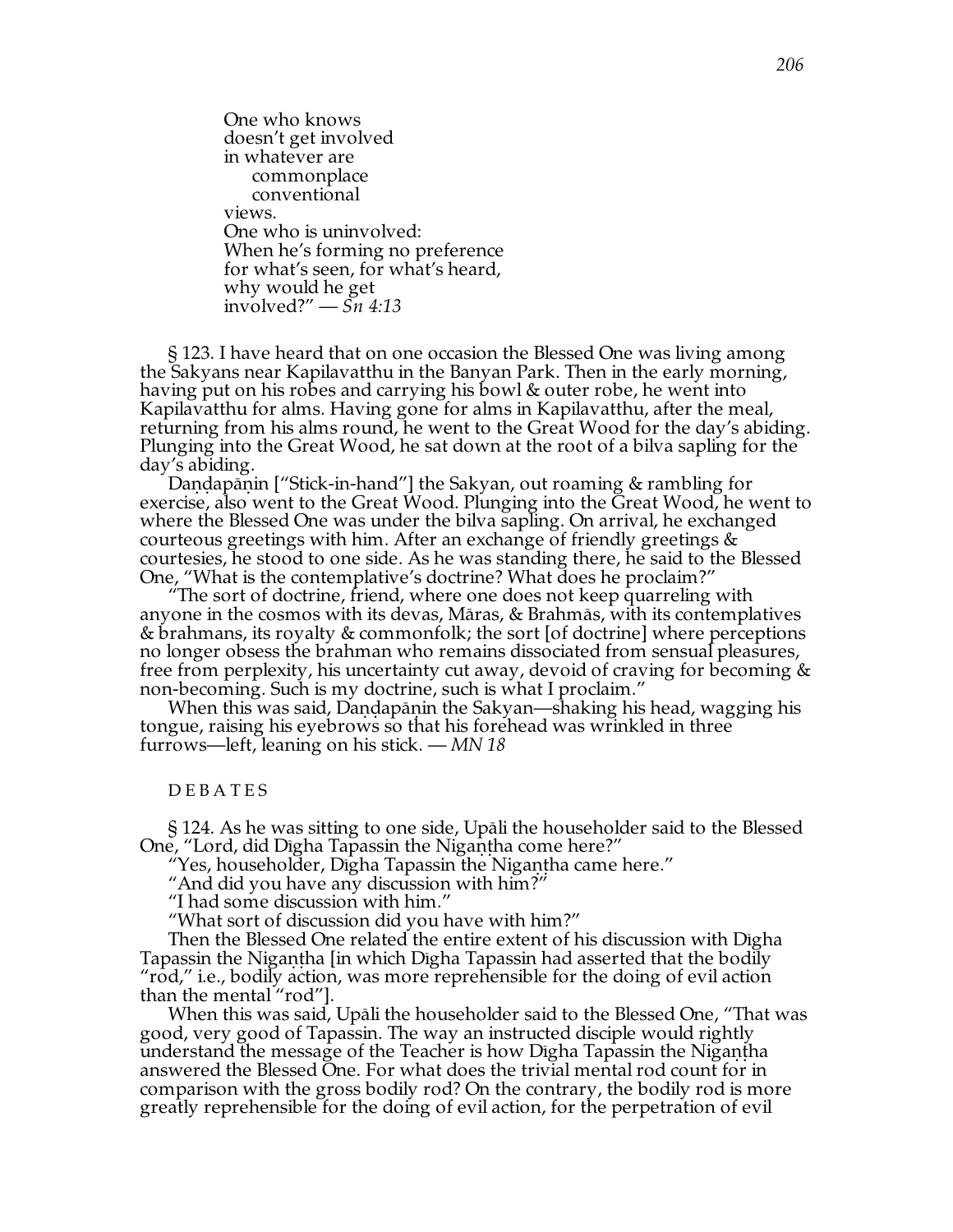action, not so much the verbal rod, not so much the mental rod."

"If, householder, you will confer taking a stand on the truth, we might have some discussion here."

"Lord, I will confer taking a stand on the truth; let us have some discussion here."

"What do you think, householder? There might be the case where a Nigantha is diseased, pained, severely ill, refusing cold water and taking warm water. He, not getting cold water, would die. Where would Nigantha Nātaputta describe his reappearance?"

"Lord, there are the devas called Attached-in-Mind. He reappears there. Why is that? He is bound in mind when he dies."

"Householder, householder, pay attention, and answer (only) after having paid attention! What you said after isn't consistent with what you said before, nor is what you said before consistent with what you said after. And yet you made this statement: 'Lord, I will confer taking a stand on the truth; let us have some discussion here.'"

 "Lord, even though the Blessed One says that, still the bodily rod is more greatly reprehensible for the doing of evil action, for the perpetration of evil action, not so much the verbal rod, not so much the mental rod."

"What do you think, householder? There might be the case where a Nigantha is restrained with the fourfold restraint: constrained by all constraints, yoked to all constraints, cleansed by all constraints, attained to all constraints. As he goes back and forth, he brings many small beings to destruction. What (kammic) result would Nigantha Nātaputta describe for him?"

"What is unintended, lord, Nigantha Nātaputta does not describe as greatly reprehensible."

"But if he intends it?"

"Greatly reprehensible, lord."

"And under what does Nigantha Nātaputta classify intention?"

"Under the mental rod, lord."

"Householder, householder, pay attention, and answer (only) after having paid attention! What you said after isn't consistent with what you said before, nor is what you said before consistent with what you said after. And yet you made this statement: 'Lord, I will confer taking a stand on the truth; let us have some discussion here.'"

"Lord, even though the Blessed One says that, still the bodily rod is more greatly reprehensible for the doing of evil action, for the perpetration of evil action, not so much the verbal rod, not so much the mental rod."

"What do you think, householder? Is this Nālandā powerful & rich, populous & crowded with people?"

"Yes, lord."

"What do you think? There is the case where a man might come with uplifted sword. He would say, 'In a single moment, in a single instant, I will turn whatever beings there are in this Nālandā into a single pile of flesh, a single heap of flesh.' What do you think? Would that man be able—in a single moment, in a single instant—to turn whatever beings there are in this Nālandā into a single pile of flesh, a single heap of flesh?"

"Lord, not even ten men, twenty men, thirty men, forty men, fifty men would be able—in a single moment, in a single instant—to turn whatever beings there are in this Nālandā into a single pile of flesh, a single heap of flesh. So what would one trivial man count for?"

"What do you think, householder? There is the case where a contemplative or brahman with supernormal power, attained to mastery of mind, might come. He would say, 'With a single mental act of hatred, I will turn this Nālandā to ash.'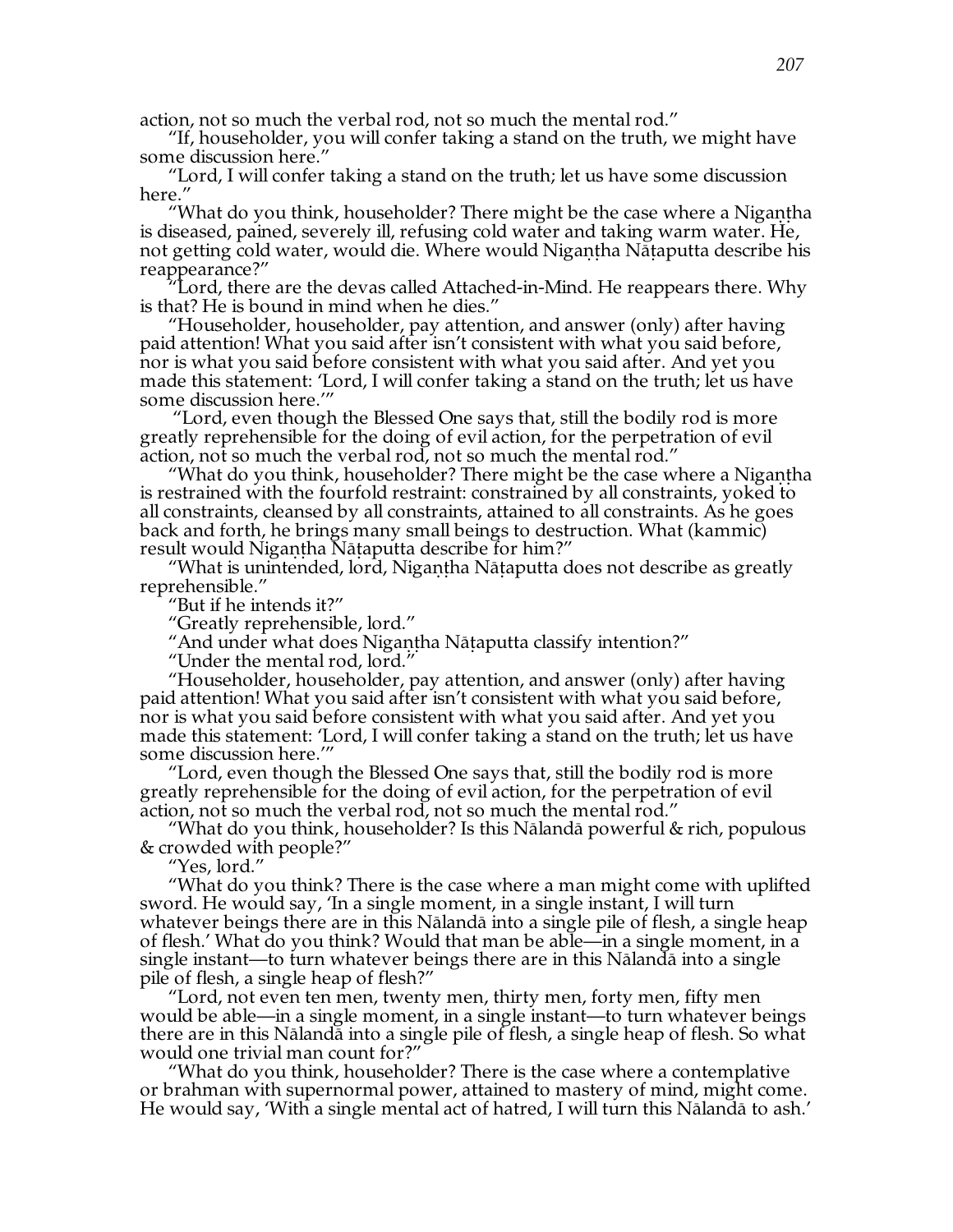What do you think? Would that contemplative or brahman with supernormal power, attained to mastery of mind, be able—with a single mental act of hatred—to turn this Nālandā to ash?"

"Lord, with a single mental act of hatred he would be able to turn even ten Nālandās, twenty Nālandās, thirty Nālandās, forty Nālandās, fifty Nālandās to ash. So what would one trivial Nālandā count for?"

"Householder, householder, pay attention, and answer (only) after having paid attention! What you said after isn't consistent with what you said before, nor is what you said before consistent with what you said after. And yet you made this statement: 'Lord, I will confer taking a stand on the truth; let us have some discussion here.'"

"Lord, even though the Blessed One says that, still the bodily rod is more greatly reprehensible for the doing of evil action, for the perpetration of evil action, not so much the verbal rod, not so much the mental rod."

"What do you think, householder? Have you heard how the Dandaki wilderness, the Kālinga wilderness, the Mejjha wilderness, and the Mātanga wilderness became wildernesses?"

"Yes, lord, I have…."

"What do you think, householder? From what you have heard, how did the Dandaki wilderness, the Kālinga wilderness, the Mejjha wilderness, and the Mātaṅga wilderness become wildernesses?"

"Lord, I have heard that it was through a mental act of hatred on the part of seers that the Dandaki wilderness, the Kalinga wilderness, the Mejjha wilderness, and the Mātanga wilderness became wildernesses."

"Householder, householder, pay attention, and answer (only) after having paid attention! What you said after isn't consistent with what you said before, nor is what you said before consistent with what you said after. And yet you made this statement: 'Lord, I will confer taking a stand on the truth; let us have some discussion here.'"

"Lord, I was gratified and won over by the Blessed One's very first simile. But wanting to hear these very artful ways of handling questions from the Blessed One, I thought I should treat him as an opponent. Magnificent, lord! Magnificent! Just as if he were to place upright what was overturned, to reveal what was hidden, to show the way to one who was lost, or to carry a lamp into the dark so that those with eyes could see forms, in the same way has the Blessed One through many lines of reasoning—made the Dhamma clear. I go to the Blessed One for refuge, to the Dhamma, and to the community of monks. May the Blessed One remember me as a lay follower who has gone to him for refuge, from this day forward, for life." — *MN 56*

§ 125. Now on that occasion 500 brahmans from various provinces were staying at Sāvatthi on some business or other. The thought occurred to them, "This Gotama the contemplative prescribes purity for the four castes. Now who is capable of disputing with him on this statement?" And on that occasion the brahman student Assalāyana was staying at Sāvatthī. Young, shaven-headed, 16 years old, he was a master of the Three Vedas with their vocabularies, liturgy, phonology, etymology, & histories as a fifth; skilled in philology & grammar, he was fully versed in cosmology and in the marks of a Great Man. The thought occurred to the brahmans, "This brahman student Assalayana is staying in Savatthi... He is capable of disputing with Gotama the contemplative on this statement."

So the brahmans went to the brahman student Assalayana and said to him, "Master Assalāyana, this Gotama the contemplative prescribes purity for the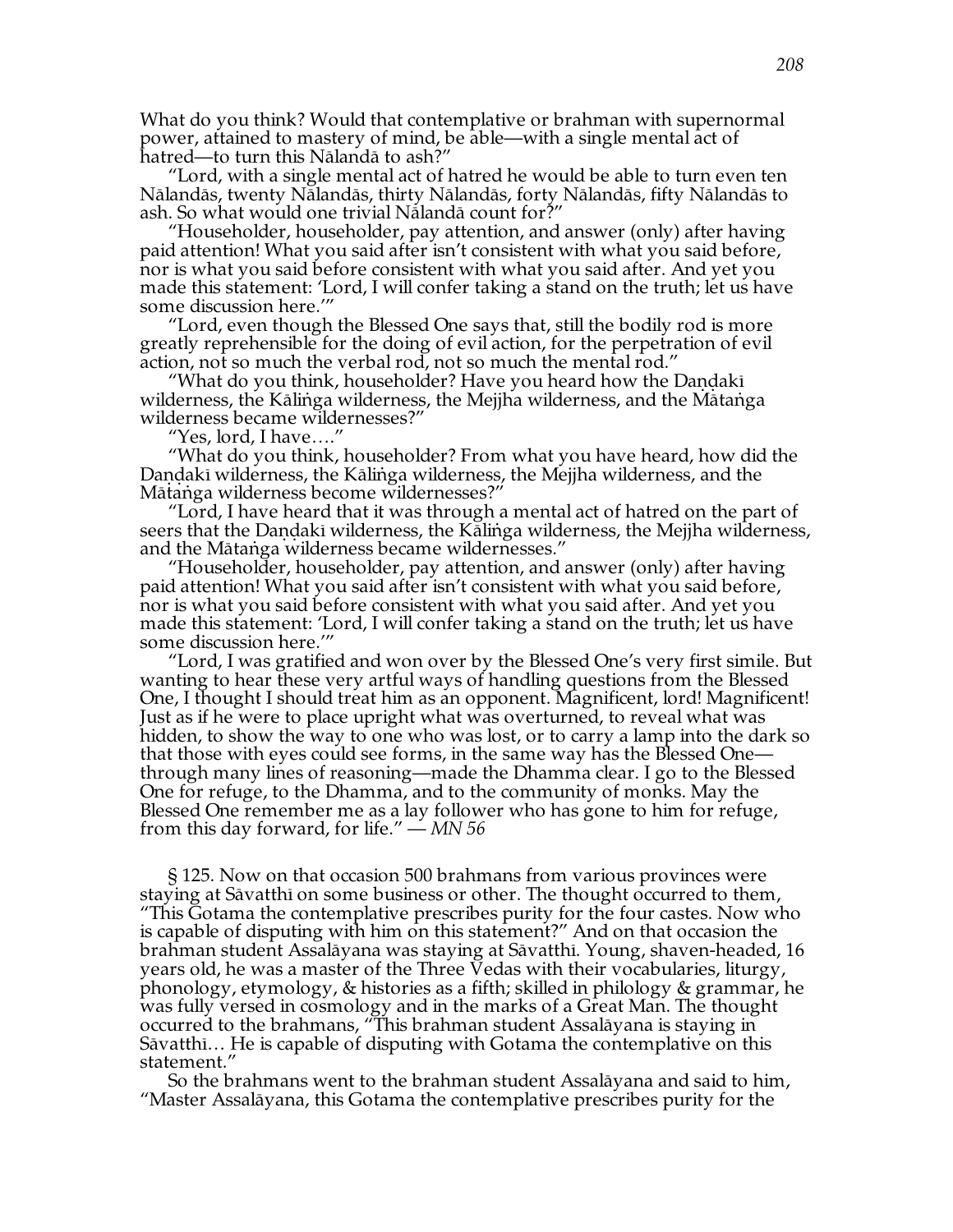four castes. Come and dispute with him on this statement."

When this was said, the brahman student Assalayana said to the brahmans, "Sirs, Gotama the contemplative is one who speaks Dhamma. And those who speak Dhamma are hard to dispute with. I can't dispute with him on this statement."

A second time…. A third time, the brahmans said to the brahman student Assalāyana, "Master Assalāyana, this Gotama the contemplative prescribes purity for the four castes. Come and dispute with him on this statement, for you have lived the life of a wanderer. Don't be defeated without being defeated in battle."

When this was said, the brahman student Assalayana said to the brahmans, "Apparently, sirs, I don't get leave from you [to avoid the matter by saying], 'Gotama the contemplative is one who speaks Dhamma. And those who speak Dhamma are hard to dispute with. I can't dispute with him on this statement.' But at your bidding I will go."

Then the brahman student Assalāyana went with a large group of brahmans to the Blessed One and, on arrival, exchanged courteous greetings with him. After an exchange of friendly greetings & courtesies, he sat to one side. As he was sitting there, he said to the Blessed One: "Master Gotama, the brahmans say, 'Brahmans are the superior caste; any other caste is inferior. Only brahmans are the fair caste; any other caste is dark. Only brahmans are pure, not non-<br>brahmans. Only brahmans are the sons & offspring of Brahmā: born of his mouth, born of Brahmā, created by Brahmā, heirs of Brahmā.' What does Master Gotama have to say with regard to that?"

"But, Assalāyana, the brahmans' brahman-women are plainly seen having their periods, becoming pregnant, giving birth, and nursing [their children]. And yet the brahmans, being born through the birth canal, say, 'Brahmans are the superior caste; any other caste is inferior. Only brahmans are the fair caste; any other caste is dark. Only brahmans are pure, not non-brahmans. Only brahmans are the sons & offspring of Brahma: born of his mouth, born of Brahma, created by Brahma, heirs of Brahma.""

"Even though Master Gotama says that, still the brahmans think, 'Brahmans are the superior caste... the sons  $\&$  offspring of Brahma: born of his mouth, born of Brahmā, created by Brahmā, heirs of Brahmā.'"

"What do you think, Assalāyana? Have you heard that in Yona & Kamboja and other outlying countries there are only two castes—masters & slaves—and that having been a master one (can) become a slave, and that having been a slave one (can) become a master?"

"Yes, Master Gotama…."

"So what strength is there, Assalayana, what assurance, when the brahmans say, 'Brahmans are the superior caste... the sons & offspring of Brahma: born of his mouth, born of Brahmā, created by Brahmā, heirs of Brahmā'?"

"Even though Master Gotama says that, still the brahmans think, 'Brahmans are the superior caste... the sons  $\&$  offspring of Brahma: born of his mouth, born of Brahmā, created by Brahmā, heirs of Brahmā.'''

"What do you think, Assalāyana? Is it only a noble warrior who—taking life, stealing, engaging in sexual misconduct, telling lies, speaking divisive speech, speaking coarse speech, engaging in idle chatter, covetous, bearing thoughts of ill will, & holding wrong views—on the breakup of the body, after death, reappears in the plane of deprivation, the bad destination, the lower realms, in hell, and not a brahman? Is it only a merchant...? Is it only a worker who—<br>taking life, stealing, engaging in sexual misconduct, telling lies, speaking divisive speech, speaking coarse speech, engaging in idle chatter, covetous, bearing thoughts of ill will, and holding wrong views—on the breakup of the body, after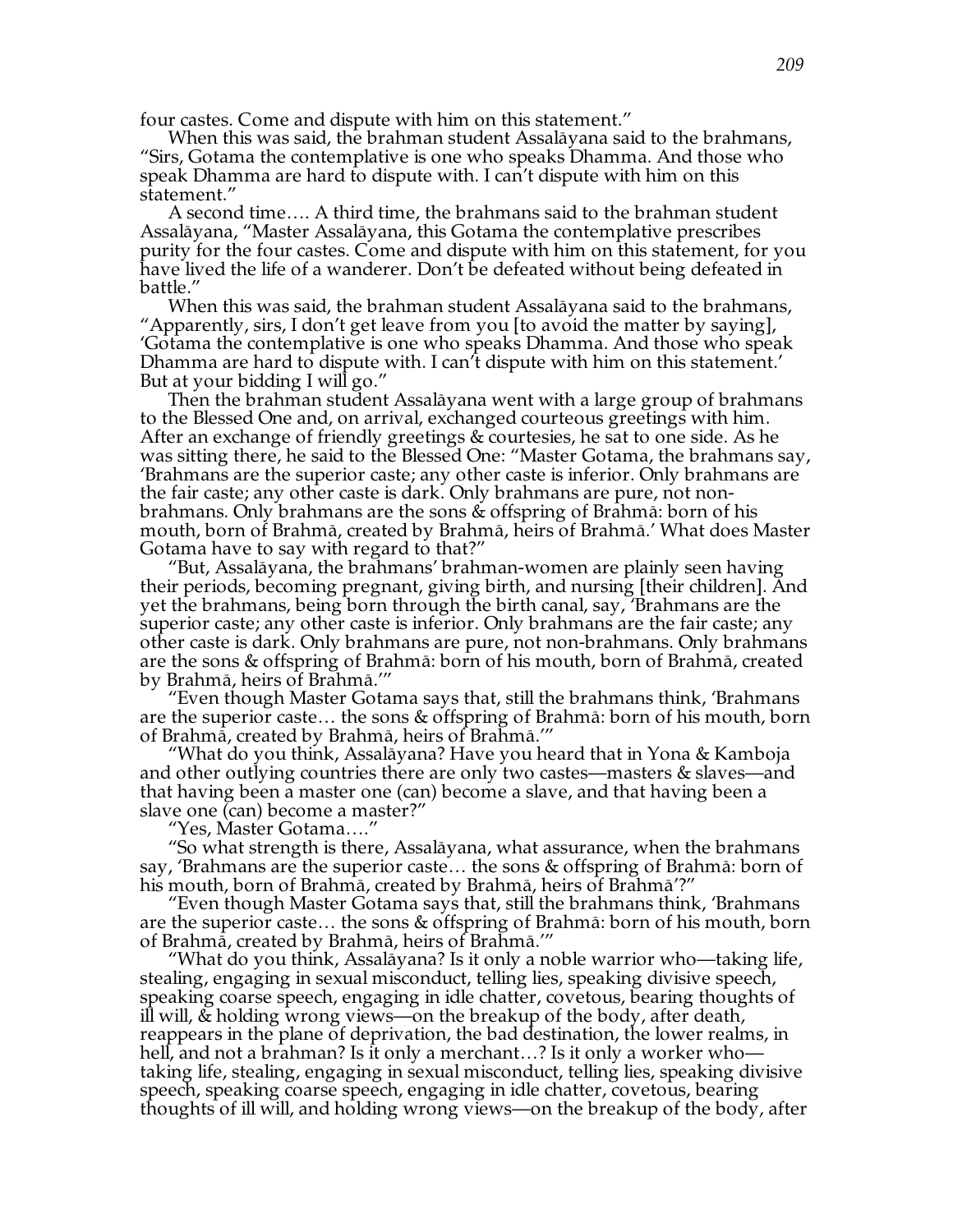death, reappears in the plane of deprivation, the bad destination, the lower realms, in hell, and not a brahman?"

"No, Master Gotama. Even a noble warrior…. Even a brahman…. Even a merchant…. Even a worker…. (Members of) all four castes—if they take life, steal, engage in sexual misconduct, tell lies, speak divisive speech, speak coarse speech, engage in idle chatter, are covetous, bear thoughts of ill will, & hold wrong views—on the breakup of the body, after death, reappear in the plane of deprivation, the bad destination, the lower realms, in hell."

"So what strength is there, Assalāyana, what assurance, when the brahmans say, 'Brahmans are the superior caste... the sons & offspring of Brahma: born of his mouth, born of Brahmā, created by Brahmā, heirs of Brahmā'?"

"Even though Master Gotama says that, still the brahmans think, 'Brahmans are the superior caste... the sons  $\&$  offspring of Brahma: born of his mouth, born of Brahmā, created by Brahmā, heirs of Brahmā.'''

"What do you think, Assalayana? Is it only a brahman who—refraining from taking life, from stealing, from sexual misconduct, from telling lies, from divisive speech, from coarse speech, & from idle chatter, not covetous, bearing no thoughts of ill will, & holding to right view—on the breakup of the body, after death, reappears in the good destination, the heavenly world, and not a noble warrior, not a merchant, not a worker?"

"No, Master Gotama. Even a noble warrior…. Even a brahman…. Even a merchant…. Even a worker…. (Members of) all four castes—if they refrain from taking life, from stealing, from sexual misconduct, from telling lies, from divisive speech, from coarse speech, & from idle chatter, are not covetous, bear no thoughts of ill will, & hold to right view—on the breakup of the body, after death, reappear in the good destination, the heavenly world."

"So what strength is there, Assalāyana, what assurance, when the brahmans say, 'Brahmans are the superior caste... the sons & offspring of Brahma: born of his mouth, born of Brahmā, created by Brahmā, heirs of Brahmā'?"

"Even though Master Gotama says that, still the brahmans think, 'Brahmans are the superior caste... the sons & offspring of Brahma: born of his mouth, born of Brahmā, created by Brahmā, heirs of Brahmā.'''

"What do you think, Assalāyana? Is it only a brahman who is capable of developing in any direction a heart of good will—free from animosity, free from ill will—and not a noble warrior, not a merchant, not a worker?"

"No, Master Gotama. Even a noble warrior…. Even a brahman…. Even a merchant…. Even a worker…. (Members of) all four castes are capable of developing in any direction a heart of good will—free from animosity, free from ill will.

'So what strength is there, Assalāyana, what assurance, when the brahmans say, 'Brahmans are the superior caste... the sons & offspring of Brahma: born of his mouth, born of Brahmā, created by Brahmā, heirs of Brahmā'?''

"Even though Master Gotama says that, still the brahmans think, 'Brahmans are the superior caste... the sons  $\&$  offspring of Brahma: born of his mouth, born of Brahmā, created by Brahmā, heirs of Brahmā.'"

"What do you think, Assalāyana? Is it only a brahman who is capable of taking a loofah & bath powder, going to a river, and scrubbing off dust & dirt, and not a noble warrior, not a merchant, not a worker?"

"No, Master Gotama. Even a noble warrior…. Even a brahman…. Even a merchant…. Even a worker…. (Members of) all four castes are capable of taking a loofah & bath powder, going to a river, and scrubbing off dust & dirt."

"So what strength is there, Assalāyana, what assurance, when the brahmans say, 'Brahmans are the superior caste... Only brahmans are pure, not non-<br>brahmans. Only brahmans are the sons & offspring of Brahmā: born of his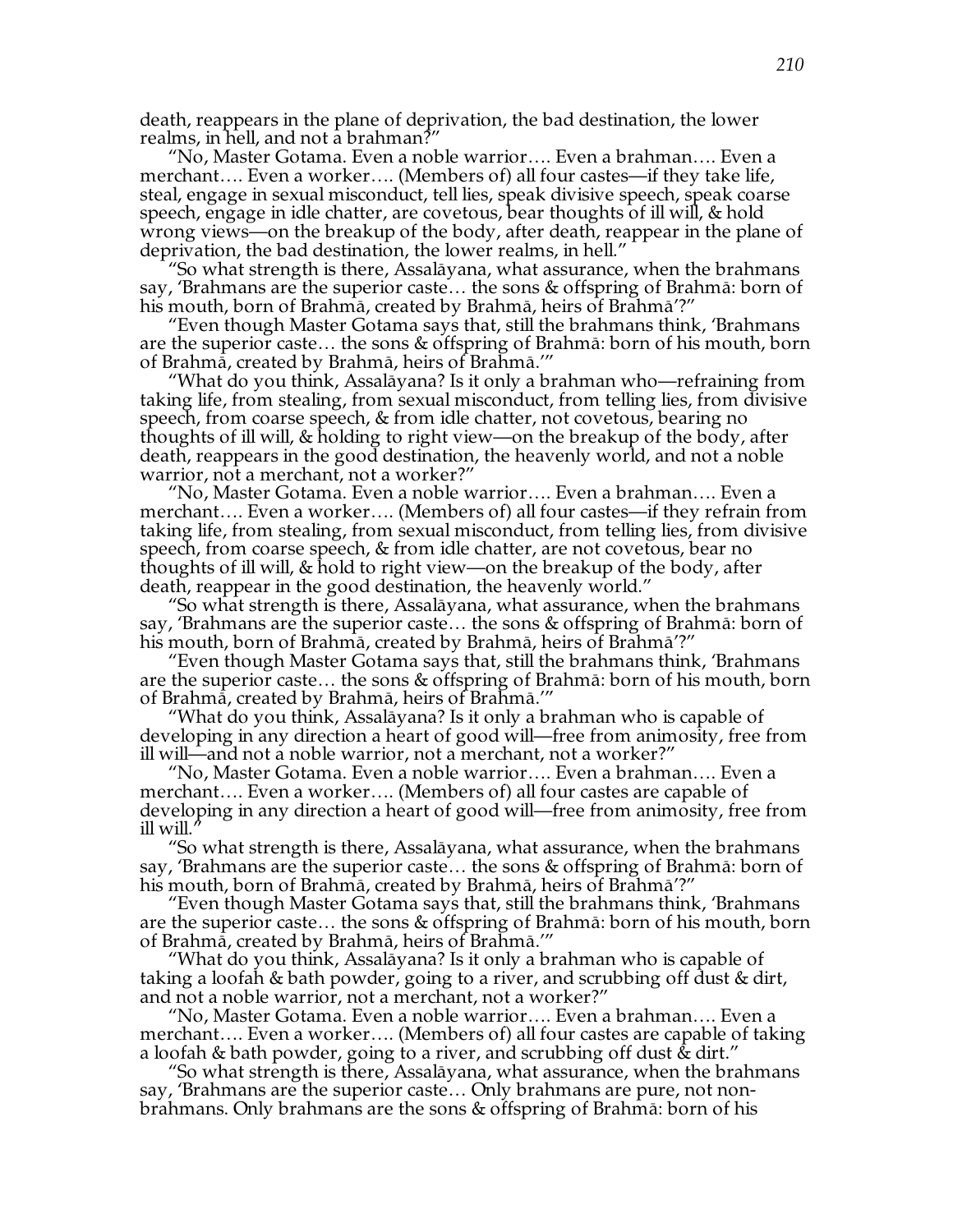mouth, born of Brahmā, created by Brahmā, heirs of Brahmā'?"

"Even though Master Gotama says that, still the brahmans think, 'Brahmans are the superior caste… Only brahmans are pure, not non-brahmans. Only brahmans are the sons & offspring of Brahmā: born of his mouth, born of Brahmā, created by Brahmā, heirs of Brahmā.'"

"What do you think, Assalāyana? There is the case where a consecrated noble warrior king might call together 100 men of different births (and say to them), 'Come, masters. Those of you there born from a noble warrior clan, from a brahman clan, or from a royal clan: taking an upper fire-stick of sāla wood, salala wood, sandalwood, or padumaka wood, produce fire & make heat appear. And come, masters. Those of you there born from an outcast clan, a trapper clan, a wicker workers' clan, a cartwrights' clan, or a scavengers' clan: taking an upper fire-stick from a dog's drinking trough, from a pig's trough, from a dustbin, or of castor-oil wood, produce fire & make heat appear.' What do you think, Assalayana? Would the fire made by those born from a noble warrior clan, a brahman clan, or a royal clan—who had produced fire & made heat appear by taking an upper fire-stick of sāla wood, salala wood, sandalwood, or padumaka wood—be the only one with flame, color, & radiance, able to do whatever a fire might be needed to do? And would the fire made by those born from an outcast clan, a trapper clan, a wicker workers' clan, a cartwrights' clan, or a scavengers' clan—who had produced fire & made heat appear by taking an upper fire-stick from a dog's drinking trough, from a pig's trough, from a dustbin, or of castor-<br>oil wood—be without flame, color, & radiance, unable to do what a fire might be needed to do?"

"No, Master Gotama. The fire made by those born from a noble warrior clan, a brahman clan, or a royal clan… would have flame, color, & radiance, able to do whatever a fire might be needed to do. And the fire made by those born from an outcast clan, a trapper clan, a wicker workers' clan, a cartwrights' clan, or a scavengers' clan… would have flame, color, & radiance, able to do whatever a fire might be needed to do. For all fire has flame, color, & radiance, and is able to do whatever a fire might be needed to do."

"So what strength is there, Assalāyana, what assurance, when the brahmans say, 'Brahmans are the superior caste… Only brahmans are pure, not nonbrahmans. Only brahmans are the sons & offspring of Brahma: born of his mouth, born of Brahmā, created by Brahmā, heirs of Brahmā'?"

"Even though Master Gotama says that, still the brahmans think, 'Brahmans are the superior caste… Only brahmans are pure, not non-brahmans. Only brahmans are the sons & offspring of Brahma: born of his mouth, born of Brahmā, created by Brahmā, heirs of Brahmā.""

"What do you think, Assalāyana? There is the case where a noble warrior youth might cohabit with a brahman maiden, and from their cohabitation a son would be born. Would the son born from the noble warrior youth & brahman maiden be like the father and like the mother? Should he be called a noble warrior & a brahman?"

"Yes, Master Gotama…."

"What do you think, Assalayana? There is the case where a brahman youth might cohabit with a noble warrior maiden, and from their cohabitation a son would be born. Would the son born from the brahman youth & noble warrior maiden be like the father and like the mother? Should he be called a noble warrior & a brahman?"

"Yes, Master Gotama…."

"What do you think, Assalayana? There is the case where a mare might mate with a donkey, and from their mating a foal would be born. Would the foal born from the mare & the donkey be like the father and like the mother? Should it be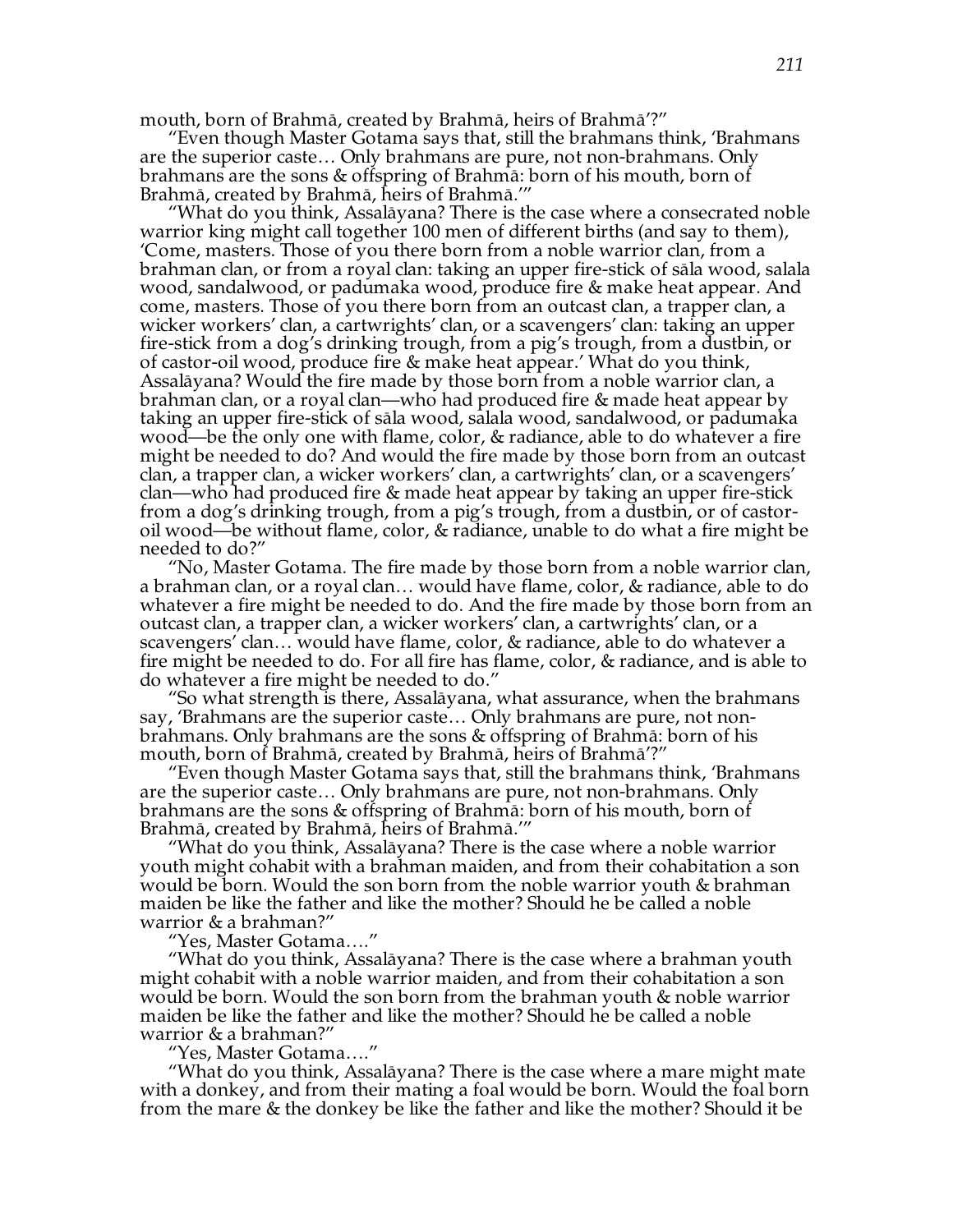called a horse & a donkey?"

"Master Gotama, from the mixed breeding it would be a mule. Here I see that it [the mixed breeding] makes a difference, but there [in the other two cases] I don't see that it makes a difference."

"What do you think, Assalāyana? There is the case where there might be two brahman-student brothers, born of the same mother: one learned & initiated, the other not learned & uninitiated. Which of the two would the brahmans serve first at a funeral feast, a milk-rice offering, a sacrifice, or a feast for guests?"

"The brahman student who was learned & initiated, Master Gotama…. For what great fruit would there be for what is given to one who is not learned  $\&$ uninitiated?"

"What do you think, Assalāyana? There is the case where there might be two brahman-student brothers, born of the same mother: one learned & initiated (but) unvirtuous  $\&$  of evil character, the other not learned  $\&$  uninitiated, (but) virtuous & of fine character. Which of the two would the brahmans serve first at a funeral feast, a milk-rice offering, a sacrifice, or a feast for guests?"

"The brahman student who was not learned & uninitiated, (but) virtuous & of fine character, Master Gotama…. For what great fruit would there be for what is given to one who is unvirtuous & of evil character?"

"First, Assalāyana, you went by birth. Then, having gone by birth, you went by mantras. Then, having gone by mantras, putting them both aside, you have come around to the purity of the four castes that I prescribe."

When this was said, the brahman student Assalāyana sat silent, abashed, his shoulders drooping, his head down, brooding, at a loss for words.

Then the Blessed One—seeing that the brahman student Assalāyana was sitting silent, abashed, his shoulders drooping, his head down, brooding, at a loss for words—said to him, "Once, Assalāyana, this evil viewpoint arose in the seven brahman seers as they were consulting together in leaf huts in the wilderness: 'Brahmans are the superior caste; any other caste is inferior. Only brahmans are the fair caste; any other caste is dark. Only brahmans are pure, not nonbrahmans. Only brahmans are the sons & offspring of Brahma: born of his mouth, born of Brahmā, created by Brahmā, heirs of Brahmā.' Then the seer Devala the Dark heard, 'This evil viewpoint has arisen in the seven brahman seers as they are consulting together in leaf huts in the wilderness: "Brahmans are the superior caste; any other caste is inferior…. Only brahmans are the sons & offspring of Brahmā: born of his mouth, born of Brahmā, created by Brahmā, heirs of Brahmā."' So, arranging his hair & beard, putting on crimson garments, wearing multi-layered sandals, and carrying a staff made of gold, he appeared in the courtyard of the seven brahman seers. Then he walked back & forth in the courtyard of the seven brahman seers saying, 'Well, now, where have these masters, the brahman seers, gone? Well, now, where have these masters, the brahman seers, gone?'

"Then the seven brahman seers said to the seer Devala the Dark, 'Now who is this, walking back & forth in the courtyard of the seven brahman seers like a village lout, saying, "Well, now, where have these masters, the brahman seers, gone? Well, now, where have these masters, the brahman seers, gone?" Let's curse him!' So the seven brahman seers cursed the seer Devala the Dark: 'Be ashes, dribble-spit *(capalı)!* Be ashes, dribble-spit! Be ashes, dribble-spit!' But the more they cursed him, the more beautiful, good-looking, & inspiring he became. Then the thought occurred to the seven brahman seers, 'Our asceticism is in vain! Our holy-life is fruitless! For before, whenever we cursed anyone, "Be ashes, dribble-spit!" he would always become ashes. But the more we curse this one, the more beautiful, good-looking, & inspiring he becomes!'

"'Masters, your asceticism is not in vain, and your holy-life not fruitless.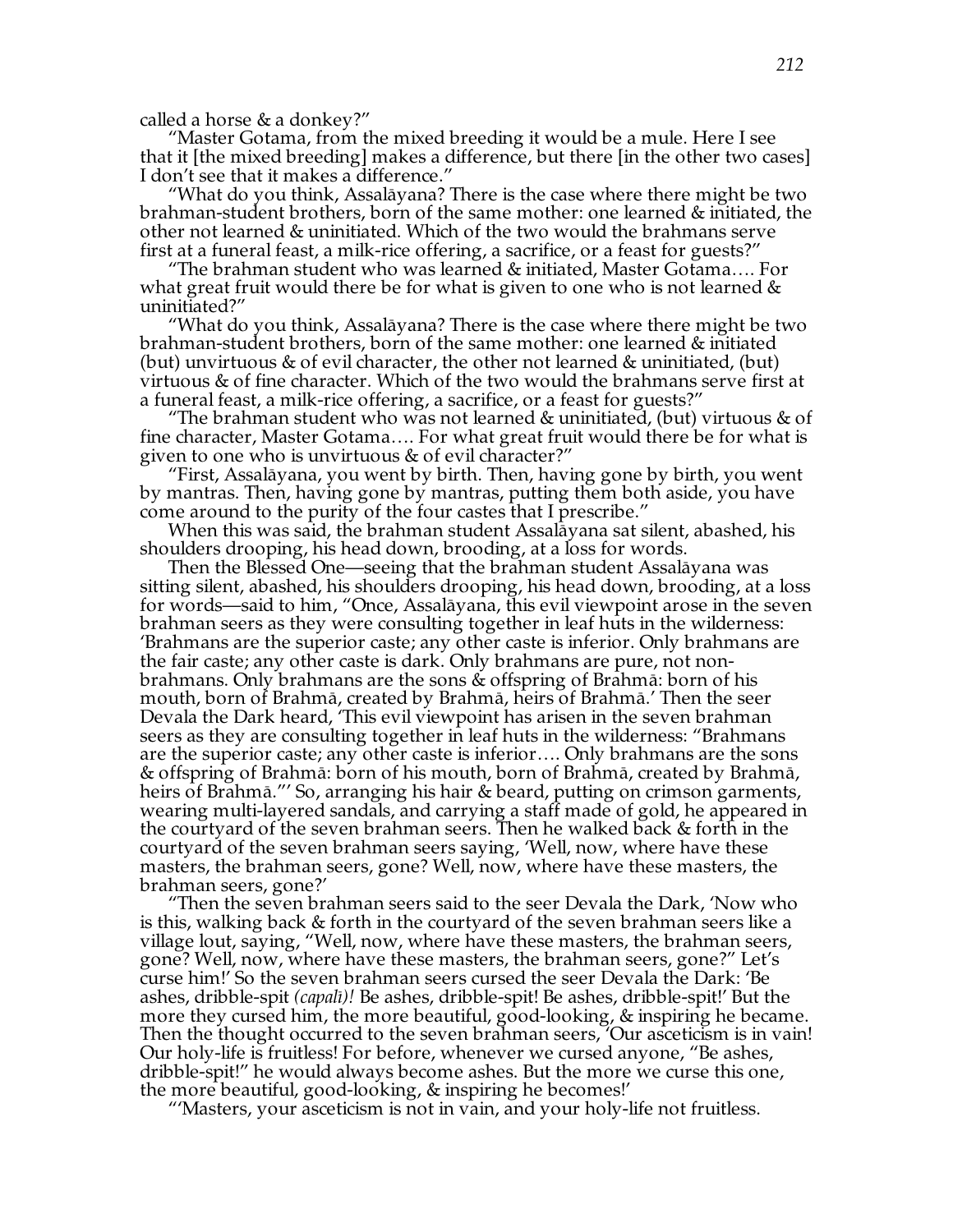Please, masters, abandon your hatred toward me.'

"'We abandon our hatred toward you, master. Who are you?'

"'Have you heard of the seer Devala the Dark?'

"'Yes, master.'

"'I am he.'

"Then the seven brahman seers approached him to bow down to him, and he said to them, 'I have heard that this evil viewpoint has arisen in the seven brahman seers as they are consulting together in leaf huts in the wilderness: "Brahmans are the superior caste; any other caste is inferior…. Only brahmans are the sons & offspring of Brahmā: born of his mouth, born of Brahmā, created by Brahmā, heirs of Brahmā."'

"'That is so, master.'

"'But do you know, masters, if the mother who bore you went only with a brahman, and not with a non-brahman?'

"'No, master.'

"'And do you know if the mothers of the mother who bore you—back seven generations of mothers—went only with brahmans, and not with non- brahmans?'

"'No, master.'

"'And do you know if the father who sired you went only with a brahman woman, and not with a non-brahman woman?' "'No, master.'

"'And do you know if the fathers of the father who bore you—back seven generations of fathers—went only with brahman women, and not with non- brahman women?'

"'No, master.'

"'Do you know how there is the descent of an embryo?'

"'Yes, master, we know how there is the descent of an embryo. There is the case where the mother & father have come together, the mother is fertile, and a gandhabba [the being about to be reborn] is standing present. The coming together of these three is the descent of the embryo.'

"'But do you know for sure whether the gandhabba is a noble warrior, a brahman, a merchant, or a worker?'

"'No, master.'

"'That being the case, do you know who you are?'

"'That being the case, master, we don't know who we are.'

"Now, Assalāyana, when those seven brahman seers couldn't defend their own birth-statement when interrogated, pressed, & rebuked by the seer Devala the Dark, how can you now defend your own birth-statement when interrogated, pressed, & rebuked by me—you, their lineage holder, but not [the equal of] Punna, their ladle holder?" —  $MN$  93

§ 126. Then Saccaka the Nigantha-son together with a large group of Licchavis plunged into the Great Wood and went to the Blessed One [after announcing to the Licchavis that he would drag the Buddha back and forth in a debate]. On arrival, he exchanged courteous greetings with the Blessed One. After an exchange of friendly greetings & courtesies, he sat to one side…. As he was sitting there, he said to the Blessed One, "I would like to question Master Gotama on a certain point, if Master Gotama would grant me the favor of an answer to the question."

"Ask, Aggivessana, as you see fit."

"How does Master Gotama discipline his disciples? Or what part of his instruction is generally presented to his disciples?"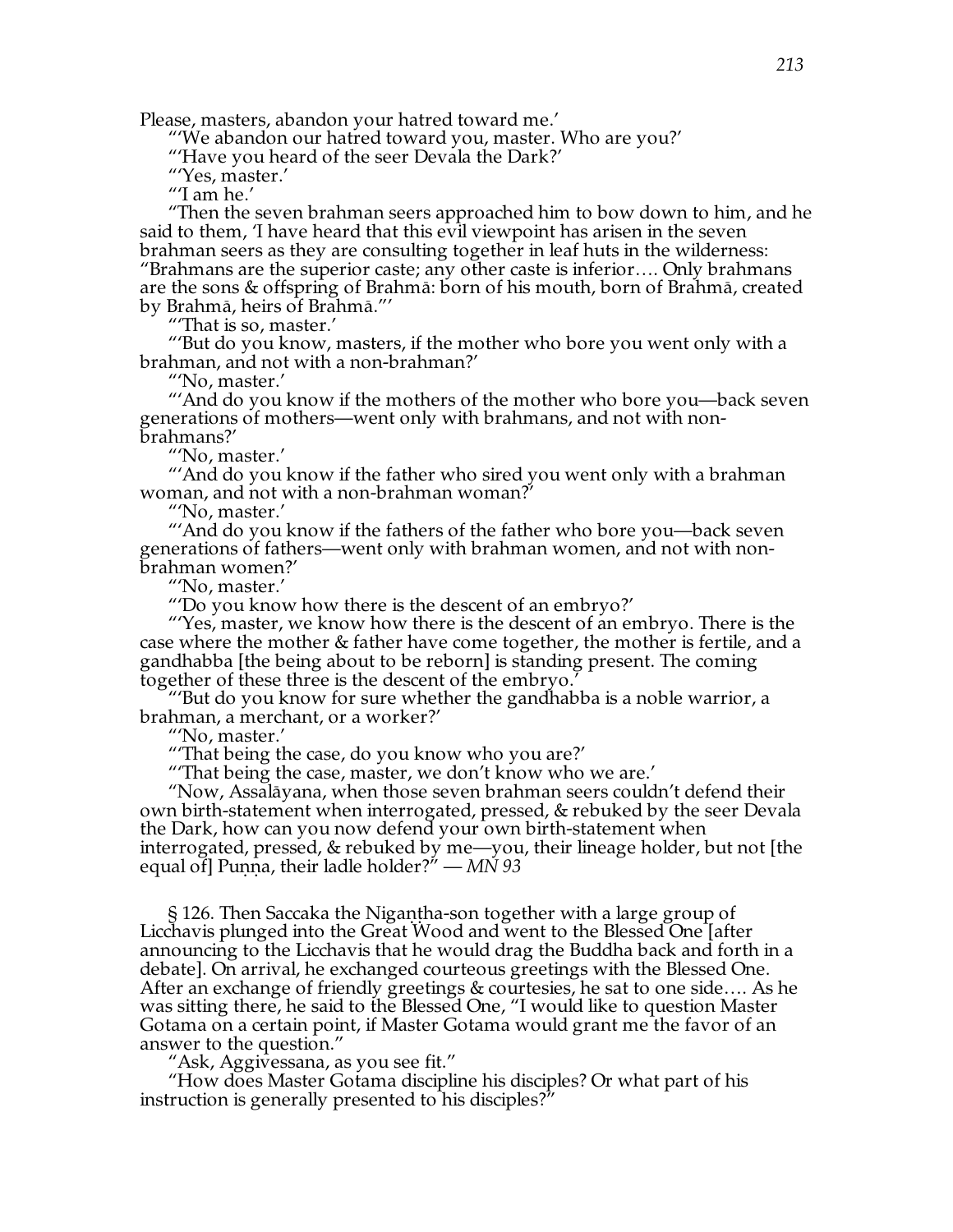"Aggivessana, I discipline my disciples in this way; this part of my instruction is generally presented to my disciples: 'Form is inconstant. Feeling is inconstant. Perception is inconstant. Fabrications are inconstant. Consciousness is inconstant. Form is not-self. Feeling is not-self. Perception is not-self. Fabrications are not- self. Consciousness is not-self. All fabrications are inconstant. All phenomena are not-self…."

"A simile occurs to me, Master Gotama."

"Let it occur to you, Aggivessana."

"Just as any seeds that exhibit growth, increase, & proliferation, all do so in dependence on the earth; or just as any activities requiring strength that are done, all are done in dependence on the earth; in the same way, Master Gotama, an individual with form as self, taking a stance on form, produces merit or demerit. An individual with feeling as self… with perception as self… with fabrications as self… with consciousness as self, taking a stance on consciousness, produces merit or demerit."

"Then, Aggivessana, are you saying, 'Form is my self, feeling is my self, perception is my self, fabrications are my self, consciousness is my self'?"

"Yes, Master Gotama, I'm saying that 'Form is my self, feeling is my self, perception is my self, fabrications are my self, consciousness is my self.' As does this great multitude."

"What does this great multitude have to do with you? Please focus just on your own assertion."

"Yes, Master Gotama, I'm saying that 'Form is my self, feeling is my self, perception is my self, fabrications are my self, consciousness is my self.'"

"Very well then, Aggivessana, I will cross-question you on this matter. Answer as you see fit. What do you think? Would a consecrated, noble-warrior king—such as King Pasenadi of Kosala or King Ajātasattu Vedehiputta of Magadha—wield the power in his own domain to execute those who deserve execution, to fine those who deserve to be fined, and to banish those who deserve to be banished?"

"Yes, Master Gotama, he would… Even these oligarchic groups, such as the Vajjians & Mallans, wield the power in their own domains to execute those who deserve execution, to fine those who deserve to be fined, and to banish those who deserve to be banished, to say nothing of a consecrated, noble-warrior king such as King Pasenadi of Kosala, or King Ajātasattu Vedehiputta of Magadha. He would wield it, and he would deserve to wield it."

"What do you think, Aggivessana? When you say, 'Form is my self,' do you wield power over that form: 'May my form be thus, may my form not be thus'?"

When this was said, Saccaka the Nigantha-son was silent.

A second time, the Blessed One said to Saccaka the Nigantha-son: "What do you think, Aggivessana? When you say, 'Form is my self,' do you wield power over that form: 'May my form be thus, may my form not be thus'?"

When this was said, Saccaka the Nigantha-son was silent a second time.

Then the Blessed One said to him, "Answer now, Aggivessana. This is not the time to be silent. When anyone doesn't answer when asked a legitimate question by the Tathāgata up to three times, his head splits into seven pieces right here."

Now on that occasion the spirit *(yakkha)* Vajirapānin [Thunderbolt-in-Hand], carrying an iron thunderbolt, was poised in the air above Saccaka the Niganthason, (thinking,) "If Saccaka the Nigantha-son doesn't answer when asked a legitimate question by the Blessed One up to three times, I will split his head into seven pieces right here."

The Blessed One saw the spirit Vajirapānin, as did Saccaka the Nigantha-son. So Saccaka—afraid, terrified, his hair standing on end—seeking shelter in the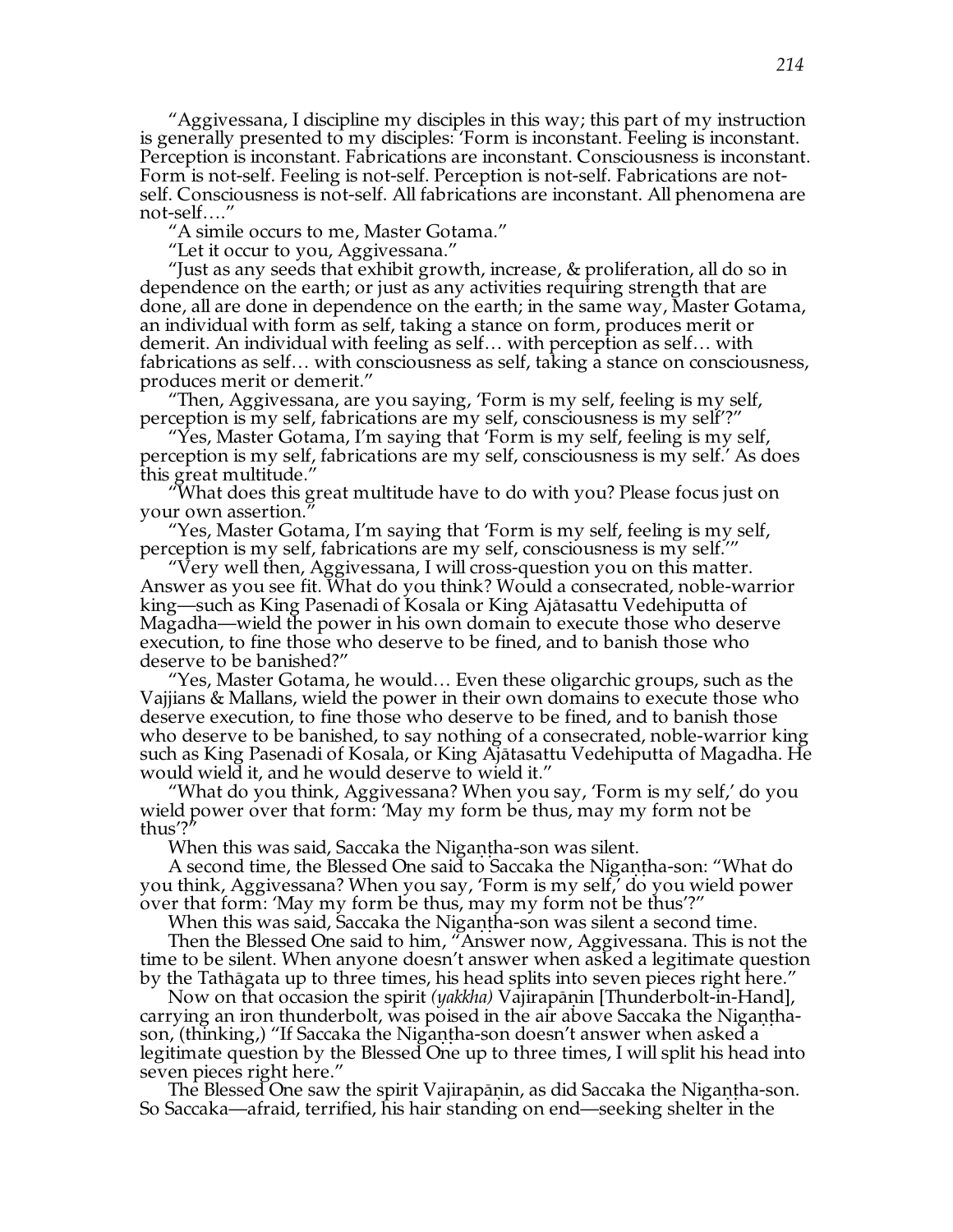Blessed One, seeking a cave/asylum in the Blessed One, seeking refuge in the Blessed One—said to the Blessed One, "Let Master Gotama ask me. I will answer."

"What do you think, Aggivessana? When you say, 'Form is my self,' do you wield power over that form: 'May my form be thus, may my form not be thus'?"

"No, Master Gotama."

"Pay attention, Aggivessana, and answer (only) after having paid attention! What you said after isn't consistent with what you said before, nor is what you

said before consistent with what you said after.<br>"What do you think, Aggivessana? When you say, 'Feeling is my self..." Perception is my self… Fabrications are my self… Consciousness is my self,' do you wield power over that consciousness: 'May my consciousness be thus, may my consciousness not be thus'?"

"No, Master Gotama."

"Pay attention, Aggivessana, and answer (only) after having paid attention! What you said after isn't consistent with what you said before, nor is what you said before consistent with what you said after.

"What do you think, Aggivessana? Is form constant or inconstant?"

"Inconstant, Master Gotama."

"And is that which is inconstant easeful or stressful?"

"Stressful, Master Gotama."

"And is it fitting to regard what is inconstant, stressful, subject to change as: 'This is mine. This is my self. This is what I am'?"

"No, Master Gotama."

"…Is feeling constant or inconstant?"

"Inconstant, Master Gotama."…

"…Is perception constant or inconstant?"

"Inconstant, Master Gotama."…

"…Are fabrications constant or inconstant?"

"Inconstant, Master Gotama."…

"What do you think, Aggivessana? Is consciousness constant or inconstant?" "Inconstant, Master Gotama."

"And is that which is inconstant easeful or stressful?"

"Stressful, Master Gotama."

"And is it fitting to regard what is inconstant, stressful, subject to change as: 'This is mine. This is my self. This is what I am'?"

"No, Master Gotama."

"What do you think, Aggivessana? When one adheres to stress, holds to stress, is attached to stress, and envisions of stress that 'This is mine; this is my self; this is what I am,' would he comprehend stress or dwell having totally destroyed stress?"

"How could that be, Master Gotama? No, Master Gotama."

"That being the case, Aggivessana, don't you adhere to stress, hold to stress, aren't you attached to stress, and don't you envision of stress that 'This is mine. This is my self. This is what I am'?"

"How could that not be the case, Master Gotama? Yes, Master Gotama."

"Suppose a man—in need of heartwood, seeking heartwood, wandering in search of heartwood—were to enter a forest taking a sharp ax. There he would see a large plantain trunk: straight, young, immature. He would cut it at the root and, having cut it at the root, cut off the crown. Having cut off the crown, he would unfurl the leaf sheaths. Unfurling the leaf sheaths, he wouldn't even find sapwood there, to say nothing of heartwood. In the same way, Aggivessana, when you are interrogated, rebuked, & pressed by me with regard to your own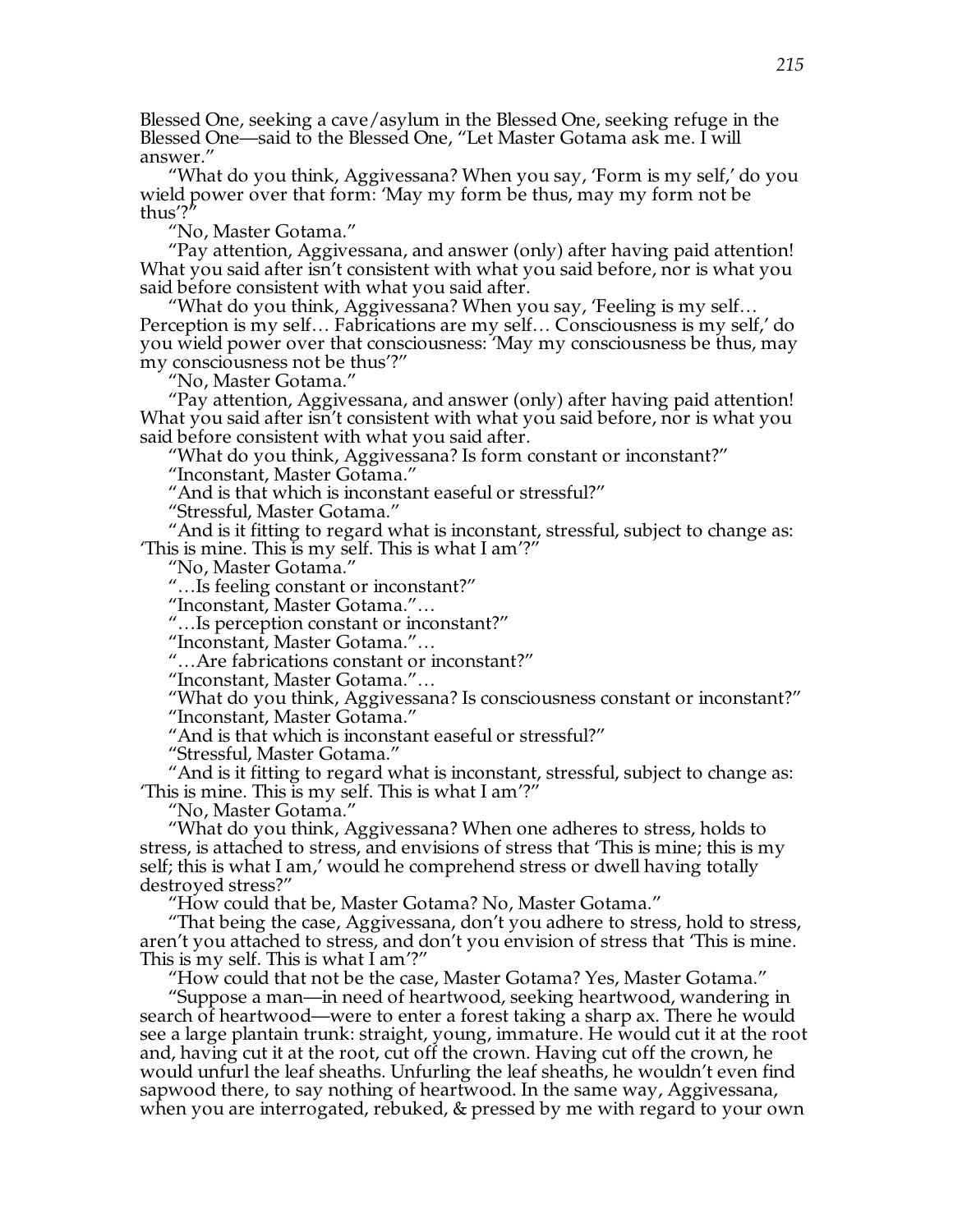statement, you are empty, void, mistaken. But it was you who made this statement before the assembly in Vesali: 'I see no contemplative, the head of an order, the head of a group, or even one who claims to be an arahant, rightly self- awakened, who—engaged in debate with me—would not shiver, quiver, shake, & break out in sweat under the armpits. Even if I were to engage a senseless stump in debate, it—engaged with me in debate—would shiver, quiver, & shake, to say nothing of a human being.' But now some drops of sweat coming out of your forehead, drenching your upper robe, are landing on the ground, whereas now I have no sweat on my body." And the Blessed One uncovered his golden-<br>colored body to the assembly. When this was said, Saccaka the Nigantha-son fell silent, abashed, sitting with his shoulders drooping, his head down, brooding, at a loss for words.

Then Dummukha [BadMouth] the Licchavi-son… said to the Blessed One, "Lord, a simile has occurred to me."

"Let it occur to you, Dummukha," the Blessed One said.

"Suppose, lord, that not far from a village or town was a pond. There in it was a crab. Then a number of boys & girls, leaving the village or town, would go to the pond and, on arrival, would go down to bathe in it. Taking the crab out of the water, they would place it on the ground. And whenever the crab extended a leg, the boys or girls would cut it off, break it, and smash it with sticks or stones right there, so that the crab—with all its legs cut off, broken, & smashed—would be unable to get back in the water as before. In the same way, whatever Saccaka the Nigantha-son's writhings, capers, & contortions, the Blessed One has cut them off, broken them, and smashed them all, so that Saccaka is now unable to approach the Blessed One again for the purpose of debate."

When this was said, Saccaka the Nigantha-son said to Dummukha the Licchavi-son, "Just you wait, Dummukha. Just you wait, Dummukha. You're a big-mouth, Dummukha. We're not taking counsel with you. We're here taking counsel with Master Gotama." [Then, turning to the Buddha,] "Let that be, Master Gotama, our words & those of other ordinary contemplatives & brahmans—prattled prattling, as it were…." — *MN 35*

§ 127. As he was sitting there, Unnabhā the brahman said to Ven. Ananda: "Master Ananda, what is the aim of this holy life lived under Gotama the contemplative?"

"Brahman, the holy life is lived under the Blessed One with the aim of abandoning desire."<br>
"Is there a path, is there a practice, for the abandoning of that desire?"

"Yes, there is a path, there is a practice, for the abandoning of that desire." "What is the path, the practice, for the abandoning of that desire?"

"Brahman, there is the case where a monk develops the base of power endowed with concentration founded on desire & the fabrications of exertion. He develops the base of power endowed with concentration founded on persistence… concentration founded on intent… concentration founded on discrimination & the fabrications of exertion. This, brahman, is the path, this is the practice for the abandoning of that desire."

"If that's so, Master Ananda, then it's an endless path, and not one with an end, for it's impossible that one could abandon desire by means of desire."

"Very well then, brahman, I will cross-question you on this matter. Answer as you see fit. What do you think? Didn't you first have desire, thinking, 'I'll go to the park,' and then when you reached the park, wasn't the corresponding desire allayed?"

"Yes, sir."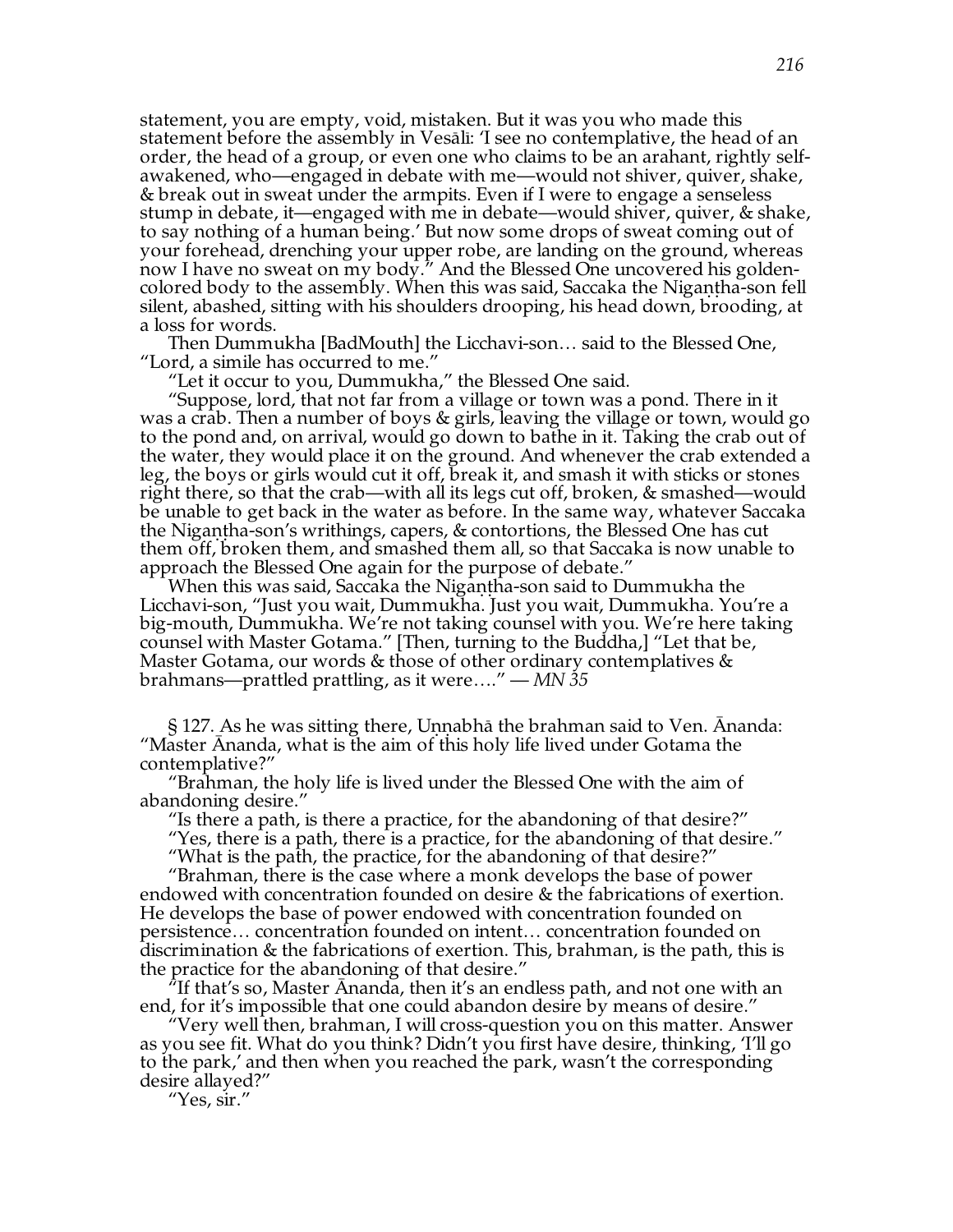"Didn't you first have persistence, thinking, 'I'll go to the park,' and then when you reached the park, wasn't the corresponding persistence allayed?"

"Yes, sir."

"Didn't you first have the intent, thinking, 'I'll go to the park,' and then when you reached the park, wasn't the corresponding intent allayed?"

"Yes, sir."

"Didn't you first have [an act of] discrimination, thinking, 'I'll go to the park,' and then when you reached the park, wasn't the corresponding act of discrimination allayed?"

"Yes, sir."

"So it is with an arahant whose fermentations are ended, who has reached fulfillment, done the task, laid down the burden, attained the true goal, totally destroyed the fetter of becoming, and who is released through right gnosis. Whatever desire he first had for the attainment of arahantship, on attaining arahantship the corresponding desire is allayed. Whatever persistence he first had for the attainment of arahantship, on attaining arahantship the corresponding persistence is allayed. Whatever intent he first had for the attainment of arahantship, on attaining arahantship the corresponding intent is allayed. Whatever discrimination he first had for the attainment of arahantship, on attaining arahantship the corresponding discrimination is allayed. So what do you think, brahman? Is this an endless path, or one with an end?"

"You're right, Master  $\bar{A}$ nanda. This is a path with an end, and not an endless one." — *SN 51:15*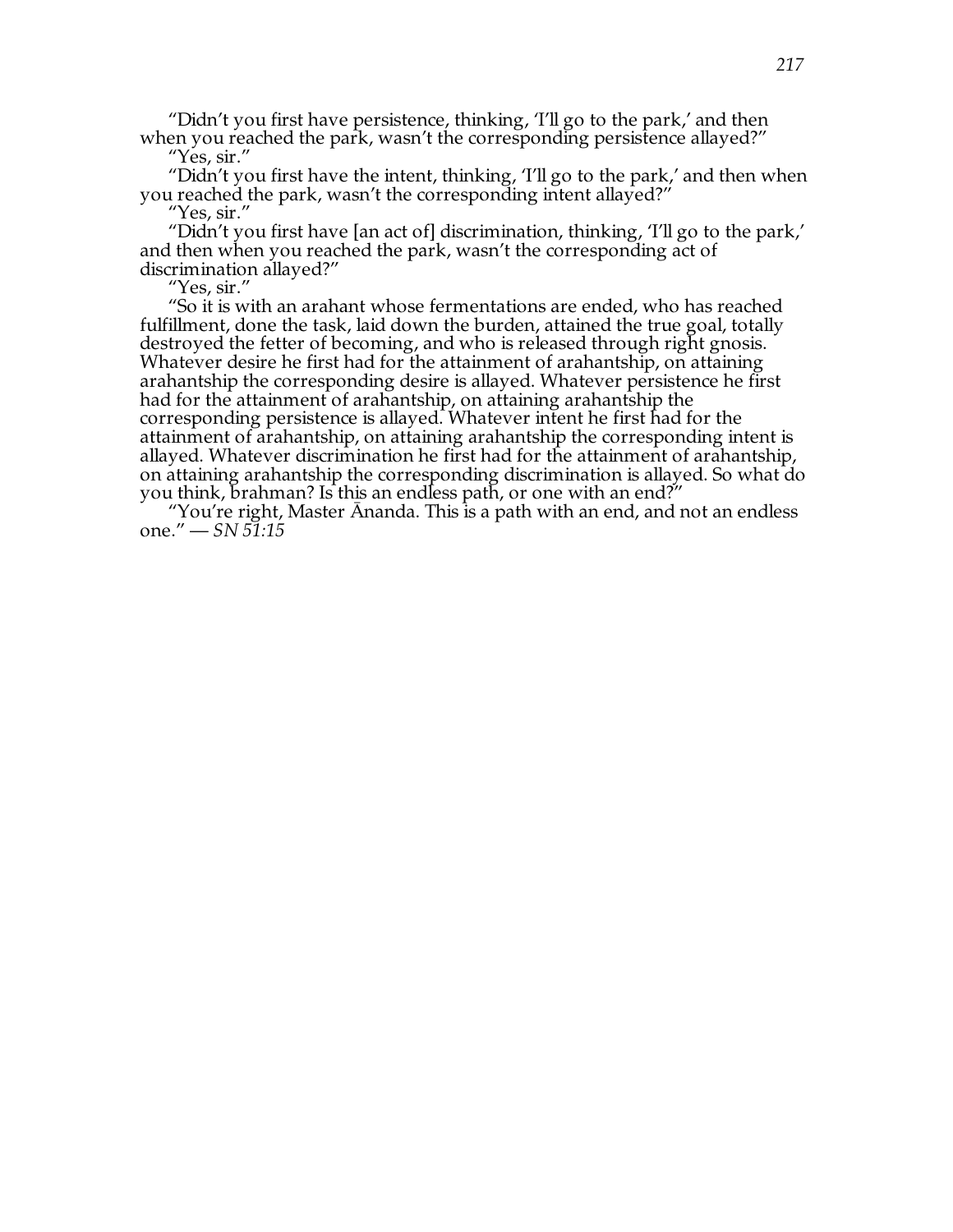## *Cross-questioning: II*

The standard passage in praise of the Buddha's Dhamma states that it is sanditthiko: "to be seen here & now." AN 6:47 [§89] explains this term with an illustration: One can see when the dhammas he teaches about—skillful and unskillful qualities—are present or absent in the mind.

The practical implication of this principle is that doubt about the Dhamma cannot be overcome simply through force of conviction. Instead, it is overcome through investigation into the mind in the present, equipped with questions that focus on the issue of what events in the mind are skillful or not. The Buddha makes this point by implication in SN 46:51 [§23], where he states that uncertainty is starved by the same activity that feeds the analysis of qualities *(dhamma-vicaya)* as a factor for awakening: fostering appropriate attention to "qualities that are skillful & unskillful, blameworthy  $\&$  blameless, gross & refined, siding with darkness & with light."

Thus the proper investigation of the mind in the present is done with questions framed in terms that deserve categorical answers. And, as it turns out, these are precisely the sorts of questions that the Buddha encourages in the final two situations in which he employs the strategy of cross-questioning: the questions he asks his listeners about their experience in the present, and the questions he recommends they ask themselves. Because the questions appropriate to these two situations are so similar—and in many instances actually overlap—we will discuss the two situations as one: self crossexamination.

Given that skillful questions of self cross-examination foster the analysis of qualities as a factor of awakening, and given that this factor is equated with discernment, it is only fitting that these questions build on the questions that MN 135 [§43] says are most conducive to the arising of discernment:

"What is skillful, venerable sir? What is unskillful? What is blameworthy? What is blameless? What should be cultivated? What should not be cultivated? What, having been done by me, will be for my long-term harm & suffering? Or what, having been done by me, will be for my long-term benefit & happiness?"

On the beginning level, the questions of self cross-examination continue the thrust of these questions, seeking to identify what is skillful and unskillful in general terms. Then they shift focus more to the particulars of one's own activities, showing how to observe one's intentions and actions, and the results of those intentions and actions, both in the immediate present and over time, so as to judge whether they are actually skillful or not. Ultimately they pursue this line of inquiry into more and more subtle levels of activity in the mind until they can uproot the subtlest levels of attachment, thus bringing about the total freedom of unbinding.

When we compare these types of cross-questioning with the sixth and seventh types listed in the preceding chapter—exploring hypotheticals—we see that their formal relationship parallels the relationship between the two major stages in the first type: cross-examining a monk accused of an offense against the Vinaya. In the preliminary stage of a Vinaya cross-examination, a learned monk is questioned about the rules relevant to the planned accusation in a way that (1) establishes, for those who may have not yet learned it, the general framework of principles on which the specific action is to be judged; and (2) reminds those who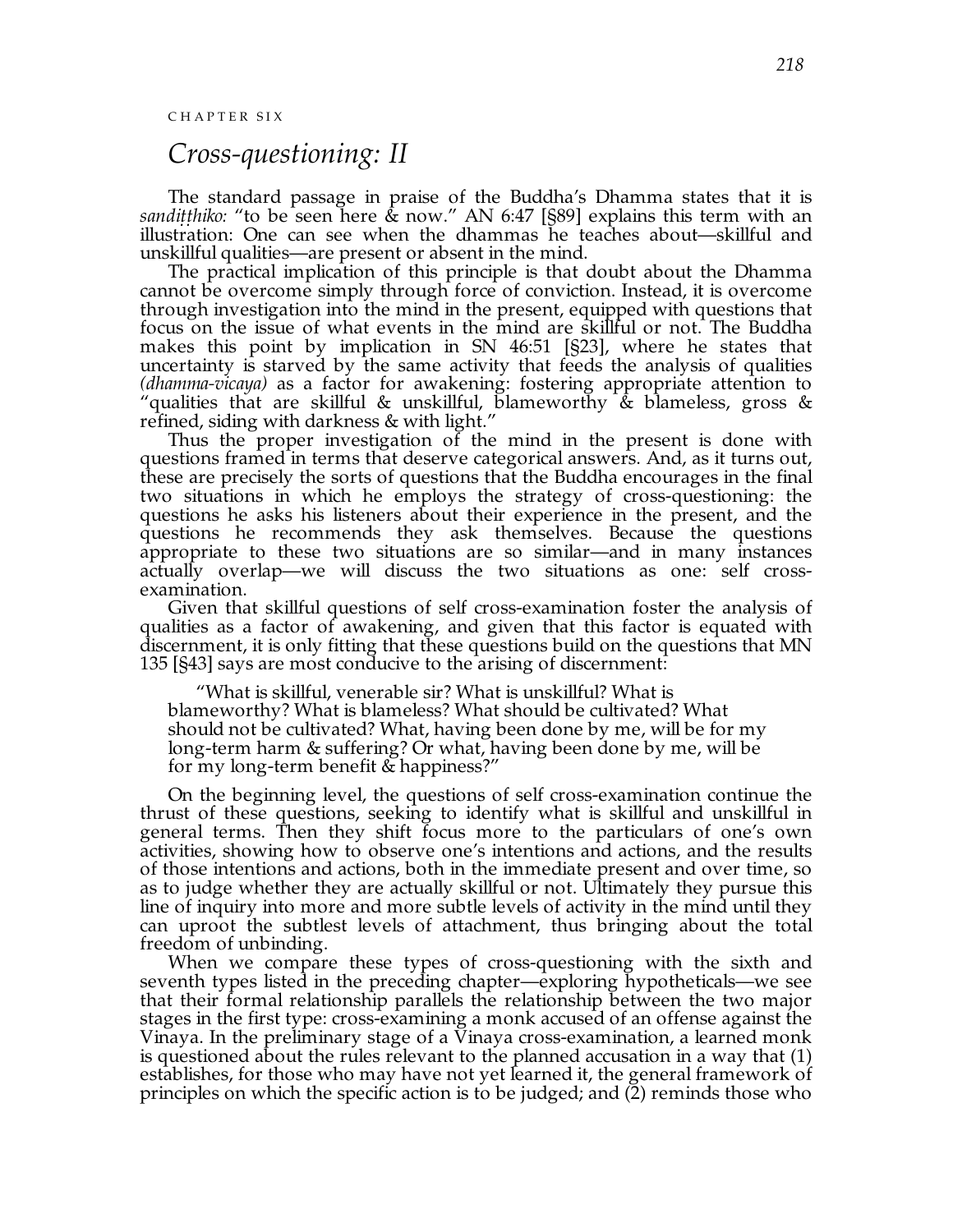*have* learned the framework of points they may have forgotten. In a similar way, the act of cross-questioning a listener about a hypothetical analogy or example is meant to remind the listener of a framework or pattern with which he is already familiar and to establish the fact that the framework is useful for understanding a specific teaching or answer. In other words, this type of cross-questioning is an aid to mindfulness, in the canonical sense of the word: calling something to mind and keeping it there. The obvious difference is that in a Vinaya cross- examination the framework is provided by a set body of rules, whereas in the act of exploring a hypothetical it's provided by the listener's personal range of knowledge and skills.

However, in the second stage of a Vinaya cross-examination—the actual cross-examination of the accused—the questions are aimed at ferreting out particular actions so that they can be judged against general principles as to whether they constitute an offense. This is the basic pattern of the self cross- examination covered in this chapter: Particular actions and mind-states—also viewed as actions—are ferreted out so that they can be judged as skillful or not. The major difference here is that, in a Vinaya cross-examination, if the action is judged as an offense, the monk is penalized by his fellows so that he can achieve restraint in the future; whereas in self cross-examination, when an activity is judged as unskillful, the response is largely an individual matter. Seeing the harm the action entails, one tries to achieve restraint—preferably in the present, but if not, in the future—on one's own initiative.

Thus, in simple terms, the exploration of hypotheticals uses cross-questioning to remind the listener of general principles and to establish their relevance, whereas self cross-examination uses cross-questioning to ferret out specific actions with the purpose of judging them against general principles that have already been established but whose implications in practice are still being mastered. Although both types of cross-questioning aim ultimately at greater discernment, they approach that discernment through different proximate aims: improved understanding and mindfulness in the case of exploring hypotheticals, and heightened alertness in the case of self cross-examination. When this trio of mental qualities—understanding, mindfulness, and alertness—is combined with ardency in abandoning unskillful qualities and developing skillful ones, the mind is imbued with the qualities it needs to develop the path factor of right mindfulness [§33] leading to right concentration and release. This is how the process of self cross-examination fosters the standard factors of the path.

As we noted in the Introduction, self cross-examination can function as a way of testing the initial frame of one's questions: If all the possible answers suggested by a particular way of framing questions do not pass the test, the frame has to be readjusted or replaced. This was one of the ways the bodhisatta had to employ this sort of questioning in his quest for awakening, as he kept refining his ideas of what is skillful and not. When he became the Buddha, he was thus able to provide his students with a reliable way of framing the initial questions related to the issue of stress and its end. Because he was so confident in the reliability of those questions, he invited his students to test them through self cross-examination for themselves—although this testing often measures not only the validity of the Buddha's framework of categorical questions, but also the validity of one's own comprehension of that framework. This is one of the uses of self cross-examination on the path.

The other is to employ self cross-examination as a strategy for determining how best to apply the Buddha's teachings in actual practice. The questions the Buddha recommends in this area perform this task in two ways: by investigating how one is actually applying those teachings, and by providing standards for measuring the success of that application. Thus self cross-examination, when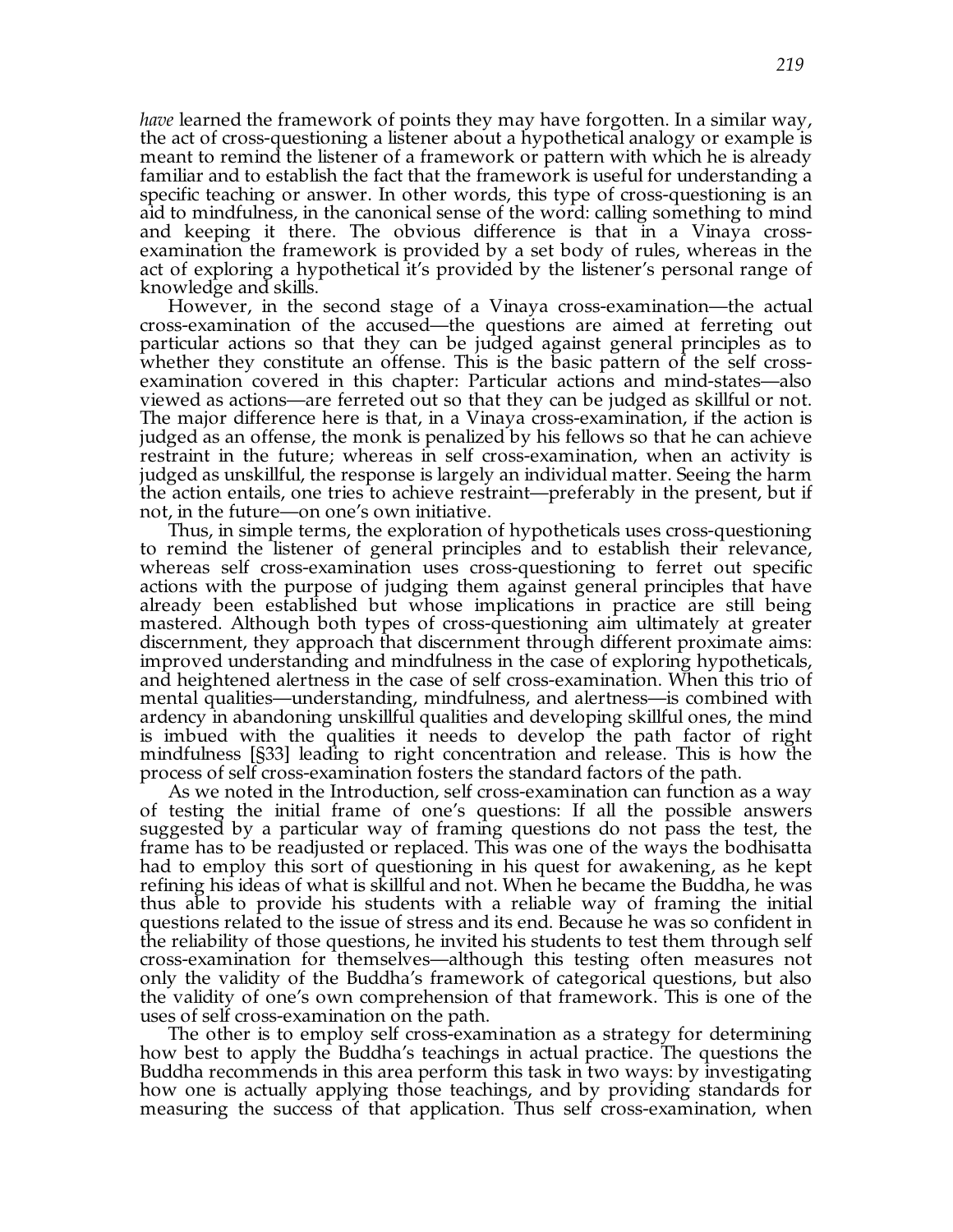conducted skillfully, is the process by which a student of the Buddha's teaching can develop the level of alertness and discernment needed to become independent in the Dhamma. It so happens that when we extract from the discourses the passages giving

instruction in self cross-examination and arrange them in ascending order, from the most basic to those resulting immediately in release, we find that they begin and end with passages in which the Buddha, when asked a question, puts the question aside and then proceeds to lead his listeners in the process of self cross- examination [§149, §142]. In the first passage, the listeners end up taking refuge in the Triple Gem; in the second, many of the listeners reach full awakening. There is apparently no intended symmetry in these two passages—they are widely separated in the Canon—but this formal parallel does draw attention to the point that questions to be put aside are put aside for just this reason: They get in the way of the self-examination that is most effective for progress on the path.

In the first instance—AN 3:66 [§149], the famous discourse to the Kālāmas— the Kalāmas inform the Buddha that they have heard many teachers disparaging one another's teachings, and would like to know which of these teachers are lying and which are telling the truth. The Buddha puts the question aside and questions the Kalamas about which activities they have observed to be skillful and unskillful. The way in which he conducts the questioning shows that these activities are to be judged by the beneficial or harmful results they lead to, and whether those results are praised or blamed by the wise.

The implications of this line of cross-questioning are twofold. On the one hand, the Buddha is asserting the pragmatic principle that a teaching is to be judged by the results that come from putting it into practice. This is a principle he expands on in §§129-130. On the other hand, he is also implying that a teacher is to be judged by his or her actions. After all, if the counsel of the wise is to be taken into consideration, one must have some criteria for judging who is wise and who isn't. Thus in MN 95 [§128] he provides some of these criteria, and here it is important to note that these criteria are expressed in the form of self crossexamination. One is responsible for observing a potential teacher's behavior, and so—instead of asking a teacher point-blank as to whether he or she can be trusted—is encouraged to quiz oneself as to what one has observed in the teacher's behavior in these terms: "Are there in this venerable one any such qualities based on greed… aversion… delusion that, with his mind overcome by these qualities, he might say, 'I know,' while not knowing, or say, 'I see,' while not seeing; or that he might urge another to act in a way that was for his/her long-term harm & pain?"

As the Buddha points out in AN 4:192 [§55], one can come to a reliable conclusion on these questions only when one is highly observant, and only after observing the other person in a wide variety of situations over a long period of time. Thus, in the act of choosing a teacher, one must be judicious rather than judgmental, taking the responsibility of being both observant and willing to invest a fair amount of time in assessing the teacher's behavior. Some later schools of Buddhism argued that a student would be in no position to judge a teacher, and that the act of judging others is unskillful in any event, but the Buddha himself did not adopt that attitude at all. The pursuit of truth requires a responsible attitude, which begins by taking responsibility for one's choice of a teacher. If the teacher's behavior is clearly unskillful, and one chooses that person for a teacher nevertheless, one is showing a highly irresponsible attitude toward the issue of skillful behavior in general. If one is willing to turn a blind eye to a teacher's unskillful behavior, one will probably also want to turn a blind eye to one's own.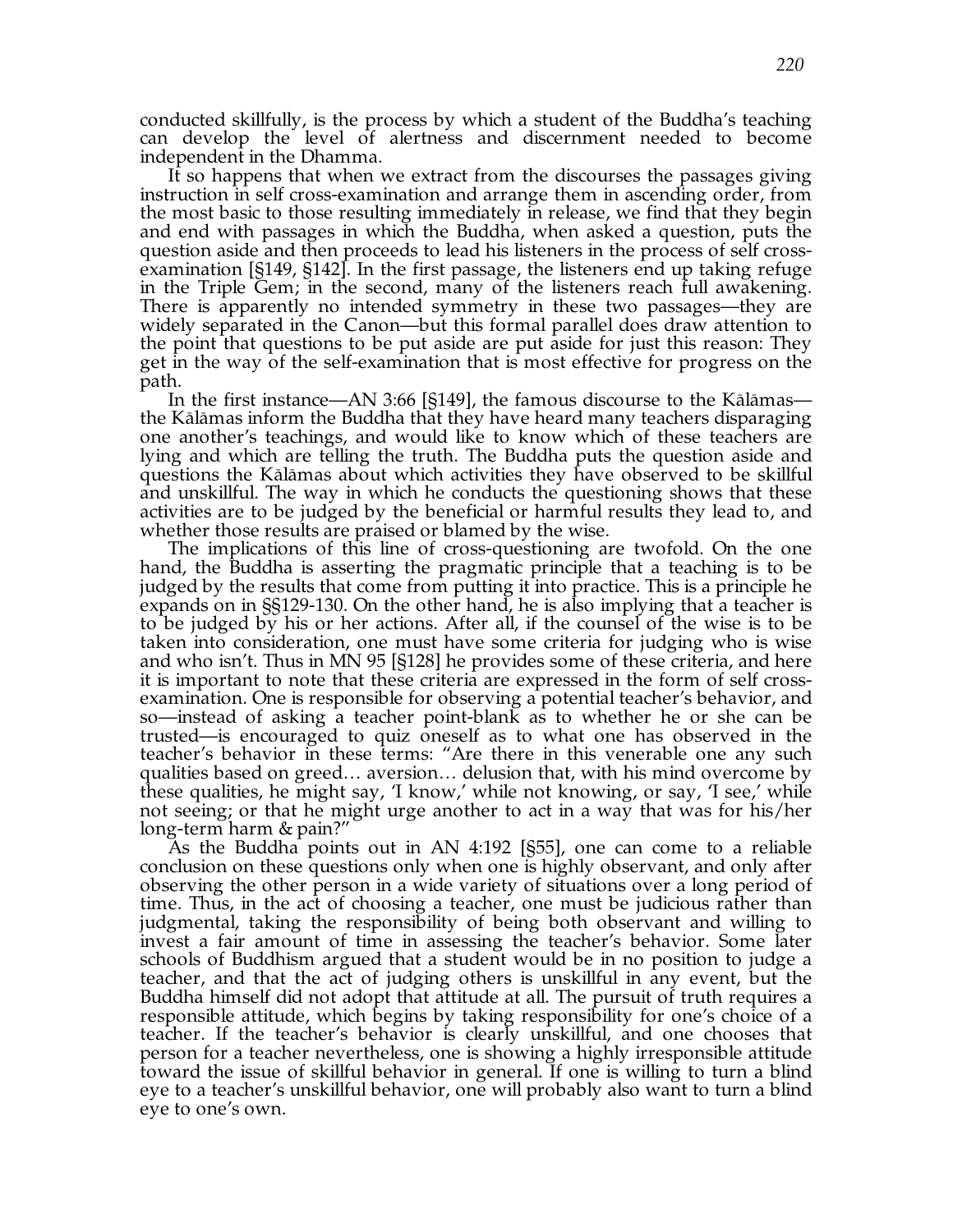With the questions of MN 95 we move from the area of defining skillful and unskillful in general terms, and into the area of judging the skillfulness of particular actions. MN 61 [§131] is probably the most important discourse on this level of self cross-examination, in that it not only frames the questions that one should ask when judging the skillfulness of one's actions, but also places these questions in a larger context to show how they can best be used to learn from one's mistakes and purify one's actions through practice and observation.

To begin with, one's actions—physical, verbal, and mental—are to be examined at three points in time: when intending to do them, while doing them, and after they are done. This sequence relates to two important points in understanding the nature of action. It follows (a) the principle that intention constitutes the action and (b) the principle of this/that conditionality [§19, note 1], that actions can show their results both in the immediate present and over time. As we noted in Chapter Four, the way in which the Buddha encourages judging one's actions both by the intention motivating them and by the results they yield parallels the way a craftsperson judges a work in progress, learning from mistakes in a way that yields ever-improving results and heightened skill.

Second, this examination is to be done not alone, but with the help of a teacher. When one finds that one's physical or verbal actions have been unskillful, one should consult a teacher or knowledgeable friend on the path. This consultation accomplishes two things. It encourages a truthful attitude toward admitting one's mistakes, and it opens the opportunity to gain helpful advice from the knowledgeable friend. In this way the practice of skillfulness, like the act of teaching and learning in general, becomes a cooperative effort. At the same time, this consultation saves time and energy in that one is not forced to reinvent the Dhamma wheel after every mistake.

Perhaps most important of all, the context outlined in MN 61 shows the proper attitudes to bring to bear in the self cross-examination of one's actions. The first is truthfulness. Right before outlining the questions to use in self crossexamination, the Buddha uses a series of vivid images to impress on his son, Rāhula, how important truthfulness is.

Then the Blessed One, having left a little bit of the remaining water in the water dipper, said to Ven. Rāhula, "Rāhula, do you see this little bit of remaining water left in the water dipper?"

"Yes sir."

"That's how little of a contemplative there is in anyone who feels no shame at telling a deliberate lie."

Having tossed away the little bit of remaining water, the Blessed One said to Ven. Rāhula, "Rāhula, do you see how this little bit of remaining water is tossed away?"

"Yes, sir."

"Rāhula, whatever there is of a contemplative in anyone who feels no shame at telling a deliberate lie is tossed away just like that."

Having turned the water dipper upside down, the Blessed One said to Ven. Rāhula, "Rāhula, do you see how this water dipper is turned upside down?"

"Yes, sir."

"Rahula, whatever there is of a contemplative in anyone who feels no shame at telling a deliberate lie is turned upside down just like that."

Having turned the water dipper right-side up, the Blessed One said to Ven. Rāhula, "Rāhula, do you see how empty & hollow this water dipper is?"

"Yes, sir."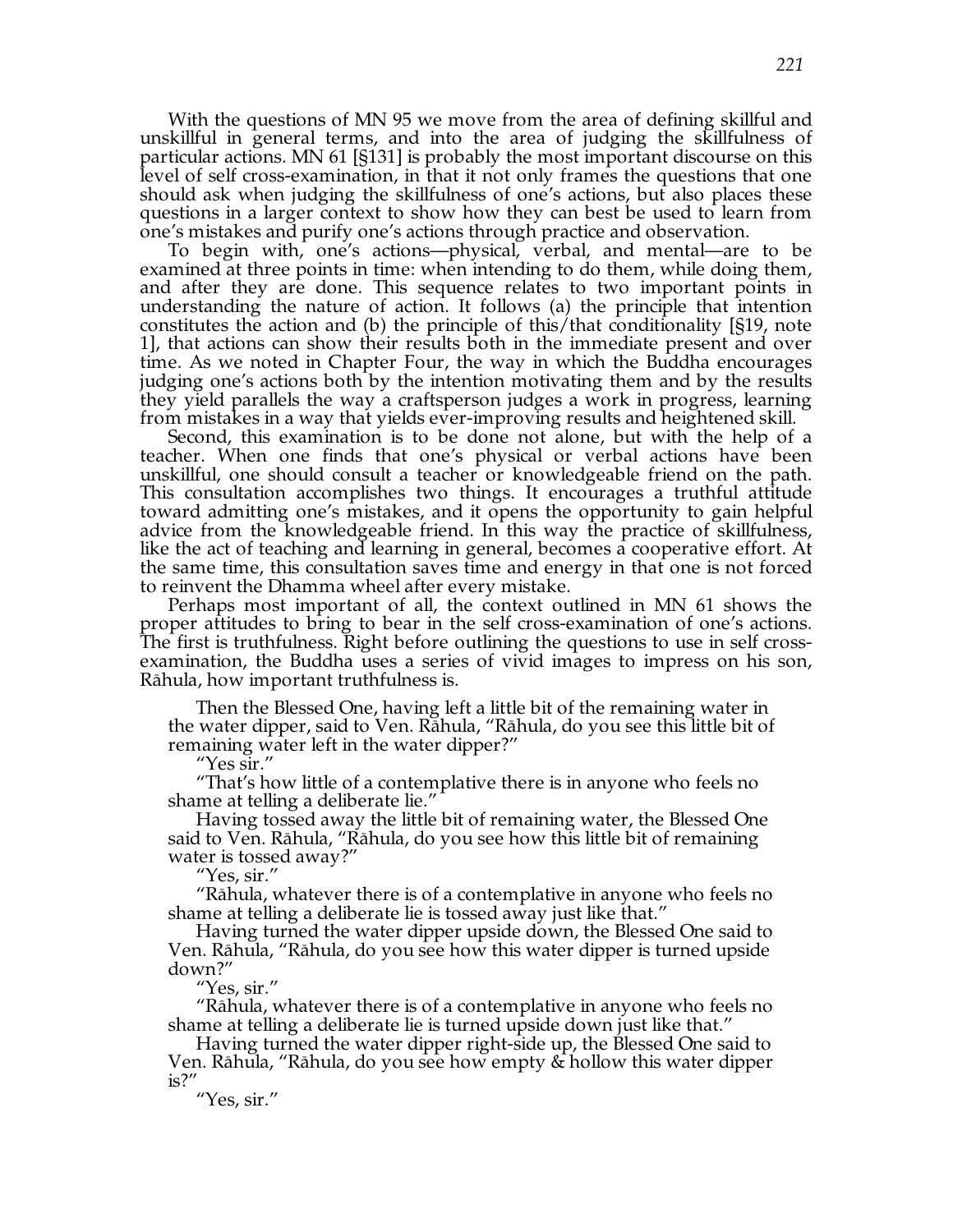"Rāhula, whatever there is of a contemplative in anyone who feels no shame at telling a deliberate lie is empty & hollow just like that.<br>"Rāhula, it's like a royal elephant: immense, pedigreed, accustomed to

battles, its tusks like chariot poles. Having gone into battle, it uses its forefeet & hindfeet, its forequarters & hindquarters, its head & ears & tusks & tail, but will just hold back its trunk. The elephant trainer notices that and thinks, 'This royal elephant has not given up its life to the king.' But when the royal elephant… having gone into battle, uses its forefeet & hindfeet, its forequarters & hindquarters, its head & ears & tusks & tail & his trunk, the trainer notices that and thinks, 'This royal elephant has given up its life to the king. There is nothing it will not do.'

"In the same way, Rāhula, when anyone feels no shame in telling a deliberate lie, there is no evil, I tell you, he will not do. Thus, Rāhula, you should train yourself, 'I will not tell a deliberate lie even in jest.'" — *MN 61*

Just as with other forms of cross-questioning, self cross-examination needs to be based on the intellectual/ethical virtue of truthfulness if it is to succeed in getting at the truth of one's unskillful habits and replacing them with skillful ones.

Another quality basic to self cross-examination is conviction in four things: in the power of one's actions to yield results, in one's ability to evaluate those results, in the importance of making these judgments, and in one's ability to learn and benefit from them. We noted above that conviction on its own cannot overcome doubt about the Dhamma. Nevertheless, the process of investigation cannot get off the ground without the conviction that it is a worthwhile—or even feasible—activity. This is why the Buddha took such pains to refute those who taught doctrines, such as determinism, that deny the efficacy of action, for in a universe devoid of choice or immune to the effects of action, there is no possibility of learning from one's mistakes. This is also why he stated in AN 2:19 [§26] that if it weren't possible or beneficial to abandon unskillful behavior and develop skillful behavior, he wouldn't have advocated these courses of action.

The discourses as a whole, as in SN 48:10 and AN 10:92, define conviction as conviction in the Buddha's awakening. This does not mean conviction simply in the fact of his awakening, but also in the path that took him there. As we noted in Chapter Two, this path was a path of self cross-examination. Thus an important component of conviction in the Buddha's awakening is that self crossexamination of one's actions is not only possible, but also the only way to true happiness.

Other attitudes implicit in the strategy of self cross-examination advocated in MN 61 include compassion, in the desire not to harm oneself or others; integrity, in the ability to take responsibility for one's mistakes; and a healthy sense of shame—i.e., the shame toward unworthy actions that grows from high selfesteem.

Above all, however, this process of self cross-examination is motivated by an attitude of heedfulness: a sense of the importance of one's actions, of the dangers of unskillful action, of the rewards of developing skillful actions, and of the care needed to develop what is skillful and to abandon what is not. Without this heedfulness, the examination of one's actions would not necessarily lead to any improvement in one's behavior. One would simply note the presence or absence of skillful qualities and leave it at that.

This is why the Buddha said that heedfulness is the root of all skillfulness [§132]. Goodness comes, not from any innate goodness in the mind, but from a keen sense of the dangers of the unskillful habits already there, and the benefits of the skillful habits that one can develop in their place. Thus many of the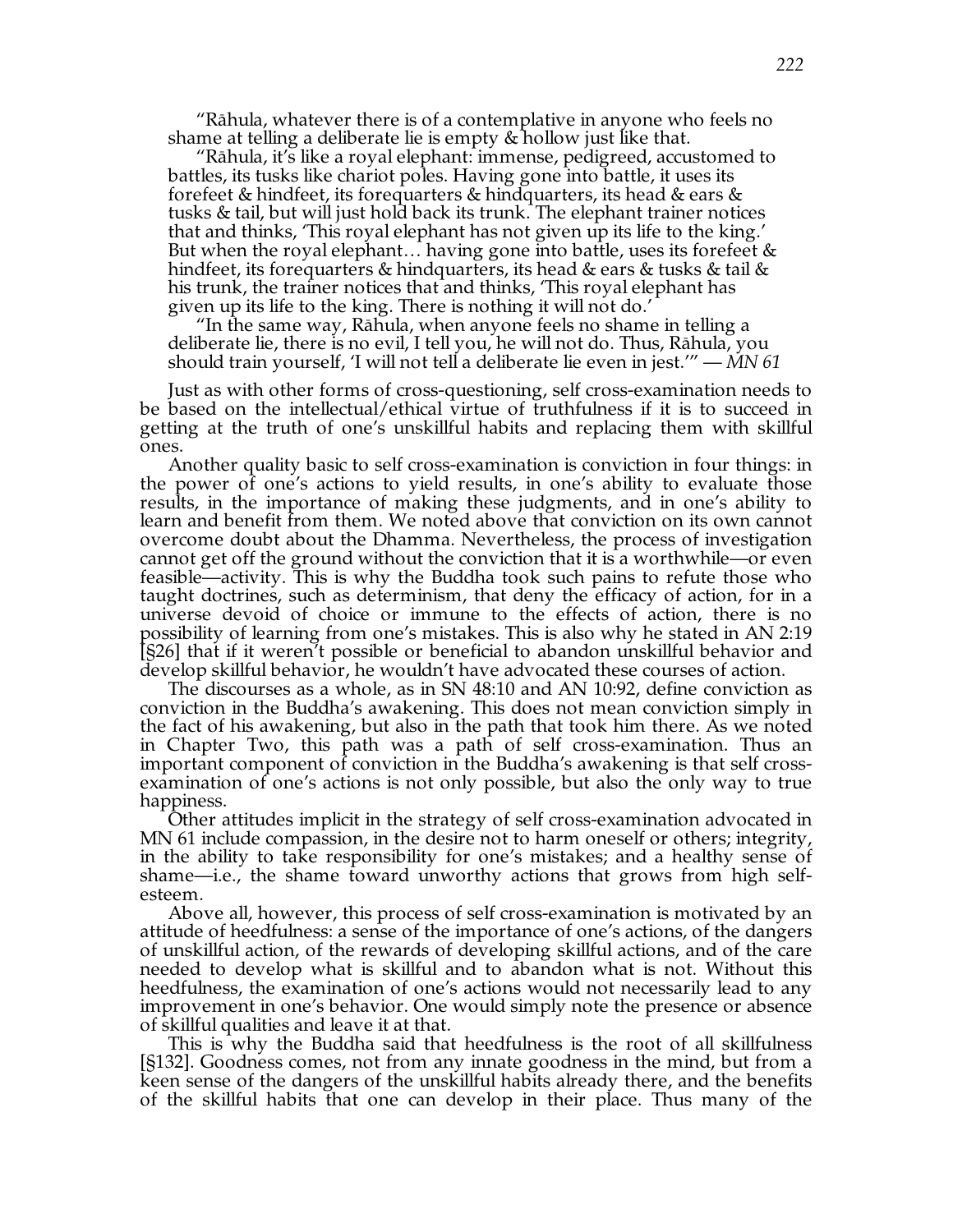questions recommended on this level of self cross-examination [§§133-135] build on MN 61 by inducing an urgent sense of heedfulness in uncovering unskillful mental actions and abandoning them as quickly and effectively as possible. And it's important to note that the role of mindfulness in this self cross-examination [§133, §135] is not simply to note the presence or absence of particular mental states. Just as its role in MN 117 [§39] is to keep in mind the need to abandon the factors of the wrong path and develop the factors of the right, here its role is to stay focused relentlessly on the need to abandon any unskillful states that appear.

An important feature of the self cross-examination outlined in MN 61 is that it treats mental actions under the same framework as physical and verbal actions. In other words, events in the mind are to be regarded as a form of kamma: deriving from intentions, either skillful or not, and leading to results, either desirable or not. As with physical and verbal actions, these causal relationships can be observed and used as lessons in the pursuit of ever-higher levels of skillful mental action.

AN 10:51 [§135] shows how this can be done in a general way, highlighting with a list of cross-questions features of mental activity that are important to keep in mind for this purpose. SN 47:8 [§136] and SN 47:10 [§137] show how a similar process can be applied specifically to the practice of meditation, showing how to read the mind to see which meditative approaches are working and which are not, so as to use that knowledge in developing the practice of mindfulness to ever more refined levels of concentration. Even though these passages don't list explicit questions, implicit questions obviously lie behind the points the meditator should look for in reading his or her own mind: Is the mind settling down? Are the hindrances being abandoned? If not, what alternative approaches might work in bringing the mind to stillness?

The habit of looking at meditative states in the context of kamma—intention and result—is an important habit to develop, for without it there is a tendency to view states of stillness, and especially the formless states, as embodying metaphysical principles. For example, an experience of the dimension of the infinitude of consciousness can easily be misread as an experience of the oneness of the cosmos, or a ground of being. An experience of the dimension of nothingness can be misread as a confirmation that nothing really exists. But as MN 121 [§138] shows, these states are best viewed as a form of action, intentionally focused on a perception, which—because of the element of intention—inevitably involves stress or disturbance, however subtle. If, after learning how to settle into a meditative state, the meditator can focus on the questions implicit in this approach—"Where is the element of stress or disturbance here? How does it compare with the degree of disturbance in other modes of perception? What action is causing it?"—these questions can prevent any metaphysical misinterpretations of the states attained, and can instead focus on how to abandon actions that are causing subtle levels of stress. As MN 121 shows, this process can lead all the way to release. In other words, crossquestioning the results of meditation in this manner fulfills two functions: It carries the questions of MN 61 to the most subtle levels of mental action and it brings the duties of the four noble truths all the way to their completion in full awakening.

A striking feature of the Buddha's recommended course of self crossexamination in general is the frequency with which the questions are framed in terms of "I," "me," "my," and "self": "What, having been done by *me,* will be for *my* long-term benefit & happiness?" [§43] … "This bodily action *I* want to perform—would it lead to *self-*affliction…?" [§131] … "Are there any evil,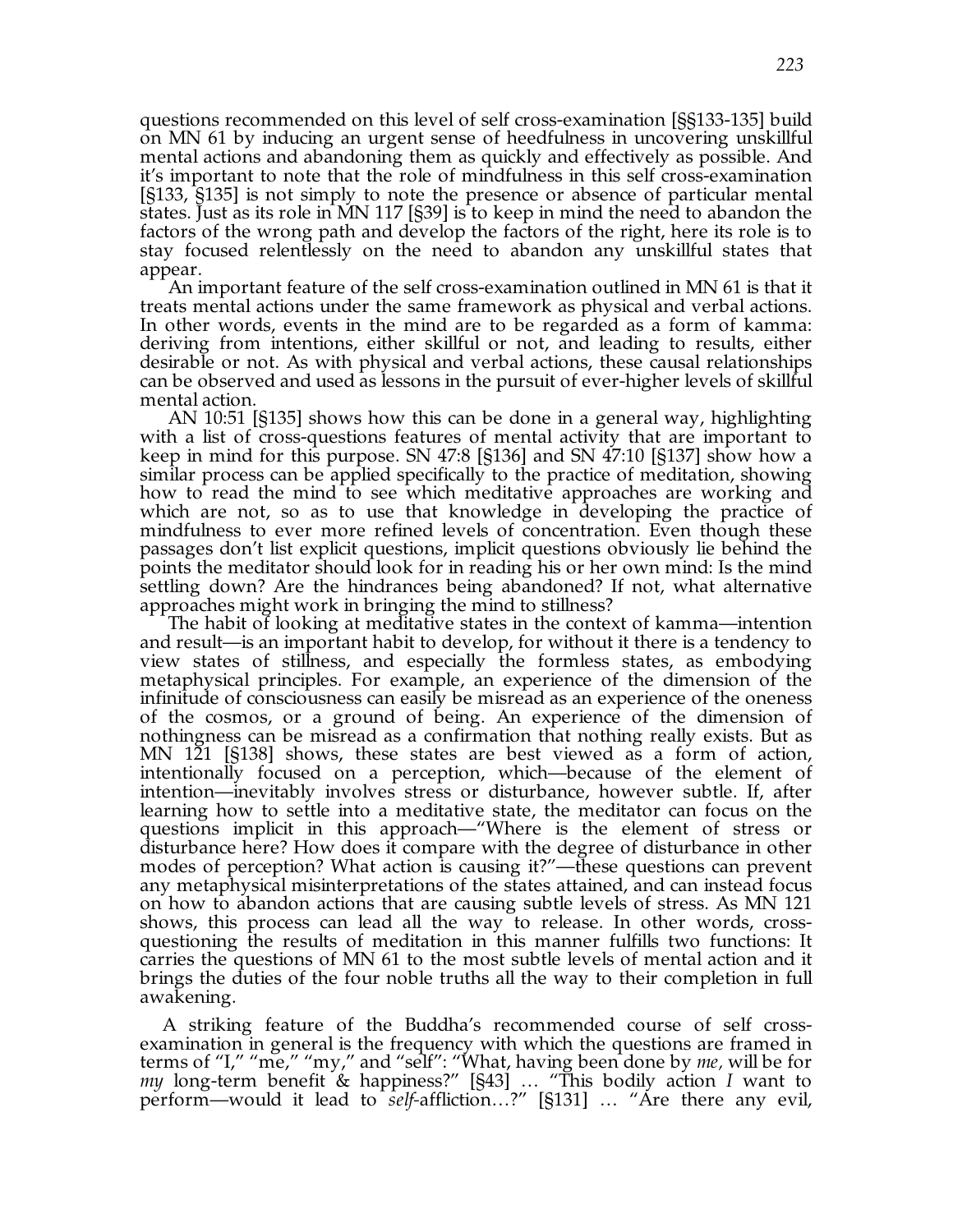unskillful qualities unabandoned by *me* that would be an obstruction for *me* were *I* to die in the night?" [§133] … "Can *I* fault myself with regard to *my* virtue?" … "What am *I* becoming as the days & nights fly past?" [§134] Beginning with the first of these questions—which the Buddha identified as most basic for the development of discernment—the perception of self is used in its two primary modes: as the potential producer of happiness ("What, having been done *by me,")* and as the consumer or experiencer of happiness *("my* long-term benefit & happiness"). Anyone familiar with the Buddha's teachings on not-self might find this way of framing questions strange, and yet it is not merely an artifact of grammatical conventions. These two modes of self-perception surround every desire: the sense that I—or those I cherish—will benefit from achieving the desired result (this is the "consumer"), and the sense that I (as the "producer") will need to possess powers to bring it about. Because the path factor of right effort involves generating desire to develop skillful qualities and abandon unskillful ones, it inevitably involves the production of these two modes of self in a skillful, capable form. And passages in the discourses explicitly recommend doing just that.

First, "I" as the consumer of happiness:

"And what is the self as a governing principle? There is the case where a monk, having gone to a wilderness, to the root of a tree, or to an empty dwelling, reflects on this: 'It's not for the sake of robes that I have gone forth from the home life into homelessness; it's not for the sake of alms food, for the sake of lodgings, or for the sake of this or that state of [future] becoming that I have gone forth from the home life into homelessness. Simply that I am beset by birth, aging, & death; by sorrows, lamentations, pains, distresses, & despairs; beset by stress, overcome with stress, [and I hope,] "Perhaps the end of this entire mass of suffering & stress might be known!" Now, if I were to seek the same sort of sensual pleasures that I abandoned in going forth from home into homelessness—or a worse sort—that would not be fitting for me.' So he reflects on this: 'My persistence will be aroused & not lax; my mindfulness established & not confused; my body calm & not aroused; my mind centered & unified.' Having made his self his governing principle, he abandons what is unskillful, develops what is skillful, abandons what is blameworthy, develops what is unblameworthy, and looks after himself in a pure way. This is called the self as a governing principle." — *AN 3:40*

And then "I" as the producer of happiness:

[Ven. Ananda:] "'This body comes into being through conceit. And yet it's by relying on conceit that conceit is to be abandoned.' Thus it was said. And in reference to what was it said? There is the case, sister, where a monk hears, 'The monk named such-and-such, they say, through the ending of the fermentations, has entered & remains in the fermentationfree awareness-release & discernment-release, having directly known & realized them for himself right in the here & now.' The thought occurs to him, 'The monk named such-&-such, they say, through the ending of the fermentations, has entered & remains in the fermentation-free awarenessrelease & discernment-release, having directly known & realized them for himself right in the here & now. Then why not me?' Then, at a later time, he abandons conceit, having relied on conceit." — *AN 4:159*

As these examples show, perceptions of self—if used skillfully—are an important motivator for developing heedfulness and pursuing the process of self cross-examination that fosters skillfulness in one's thoughts, words, and deeds.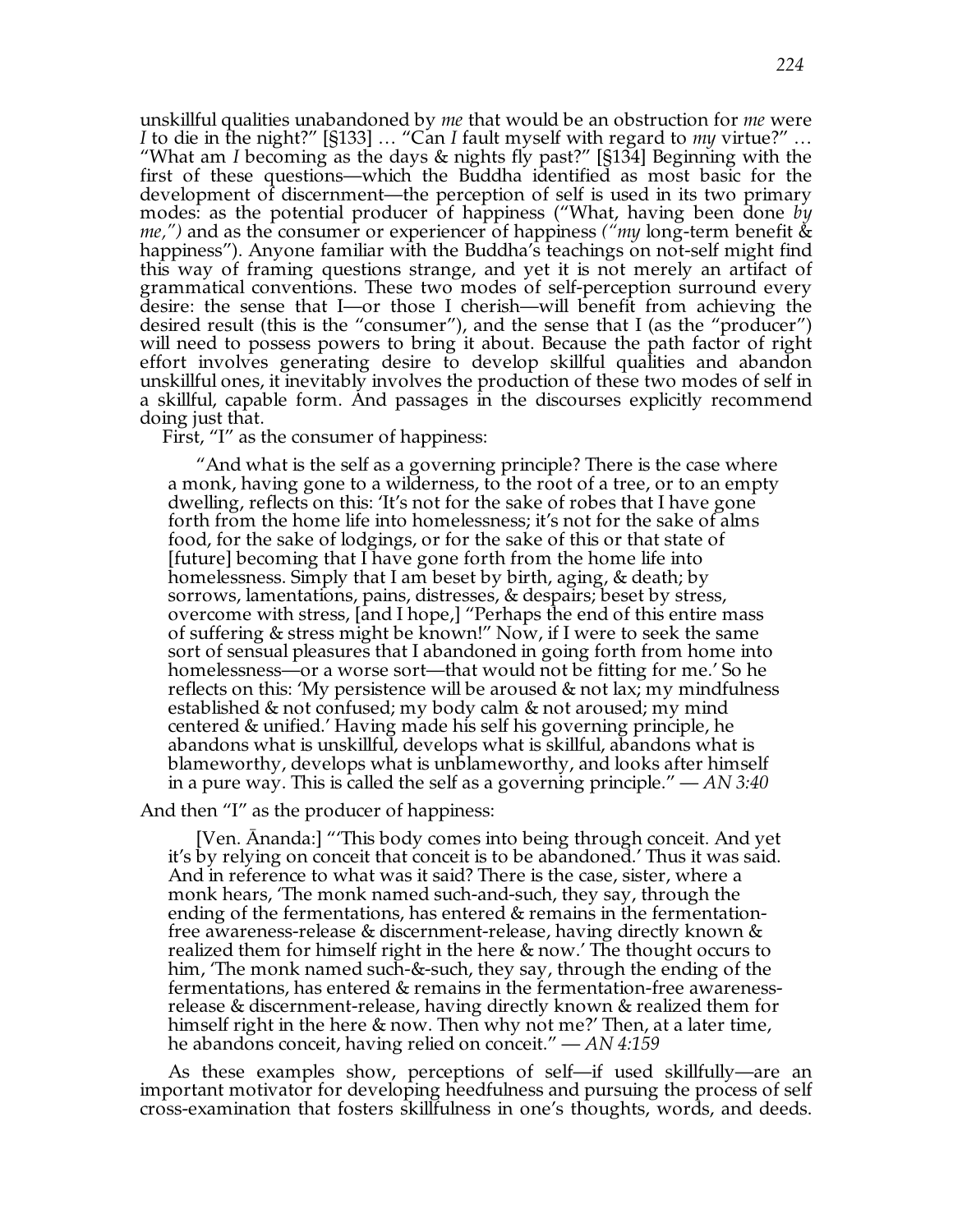In the terms of Ven. Khemaka's analogy [§81], a skillful sense of "I am" is like the salt earth or lye or cow-dung used to wash a dirty cloth. However, in this process of self cross-examination, the perception of self is not the prime focus of inquiry. Instead, the questions shift the focus from concern for self to concern for mastering the principle of cause and effect as it governs the results of actions.

At the same time, the questions help blur the line between concern for one's own happiness and concern for the happiness of others. MN 61 recommends avoiding not only actions that would lead to self-affliction, but also those that would lead to the affliction of others, or of both. The qualities encouraged by the inquiry in AN 10:51—being "uncovetous, without thoughts of ill will, free of sloth & drowsiness, not restless, gone beyond uncertainty, not angry, with unsoiled thoughts, with [one's] body unaroused, with persistence aroused, & concentrated"—benefit not only the person practicing but also all the people with whom he or she comes into contact. The same holds true for the practices of generosity and virtue, on which the practice of meditation is based. Thus happiness is not viewed as a zero-sum prospect. The more skillful one becomes, the wider the happiness spread by one's skill, and the more blurred the lines originally drawn by the categories of objectification between self and others.

Because the process of self cross-examination uses perceptions of self in this way to focus primary attention on actions, it inevitably leads the meditator to start viewing the perceptions of self as a type of action: what the texts call "I- making" and "my-making." Because actions are judged by their skillfulness in producing desirable results, there inevitably comes the point where the question arises: "To what extent is the activity of I-making and my-making genuinely skillful?" In the course of the practice, one has been able to recognize many unskillful ways of creating a perception of "I" and "my," and—in the process of recognizing them—to drop them for more skillful ways of identifying oneself. But, as the practice progresses, does one reach a point where any activity of I- making and my-making, regardless of how skillful, becomes an obstacle to further progress? Obviously, it has been useful in getting the mind firmly concentrated, but as MN 113 notes, if skill in the practice of concentration becomes a cause of self-exaltation, it interferes with further advances on the path. And as MN 102 [§53] notes, any sense of "I am" related to even the subtlest levels of concentration hides a remnant of clinging that stands in the way of full release.

Thus the process of self cross-examination must now turn to examine the activities of I-making and my-making to take them apart. In the terms of Ven. Khemaka's analogy, now that the salt earth or lye or cow-dung has succeeded in washing the cloth, the cloth has to be put away in a perfumed hamper so that the lingering scent of the cleaning agents will fade away. As Ven. Khemaka says, this is done by focusing on the arising and passing away of the five clingingaggregates—the raw material both for concentrated states of mind and for the construction of any sense of self—in a way that removes any clinging around them.

The questions of self cross-examination designed to accomplish this task thus shift their framework to three perceptions—inconstancy, stress, and not-self which are applied either to the aggregates [§140, §142] or to the sense media [§141] as they are directly experienced. In the case of the aggregates, each aggregate is examined with questions in this order: "Is this constant or inconstant?" "Inconstant." "And is that which is inconstant easeful or stressful?" "Stressful." "And is it valid to regard what is inconstant, stressful, subject to change as: 'This is mine. This is my self. This is what I am'?" "No." To see in terms of these perceptions ultimately leads to a total abandoning of clinging for any of the aggregates—including the perception-aggregate that accomplished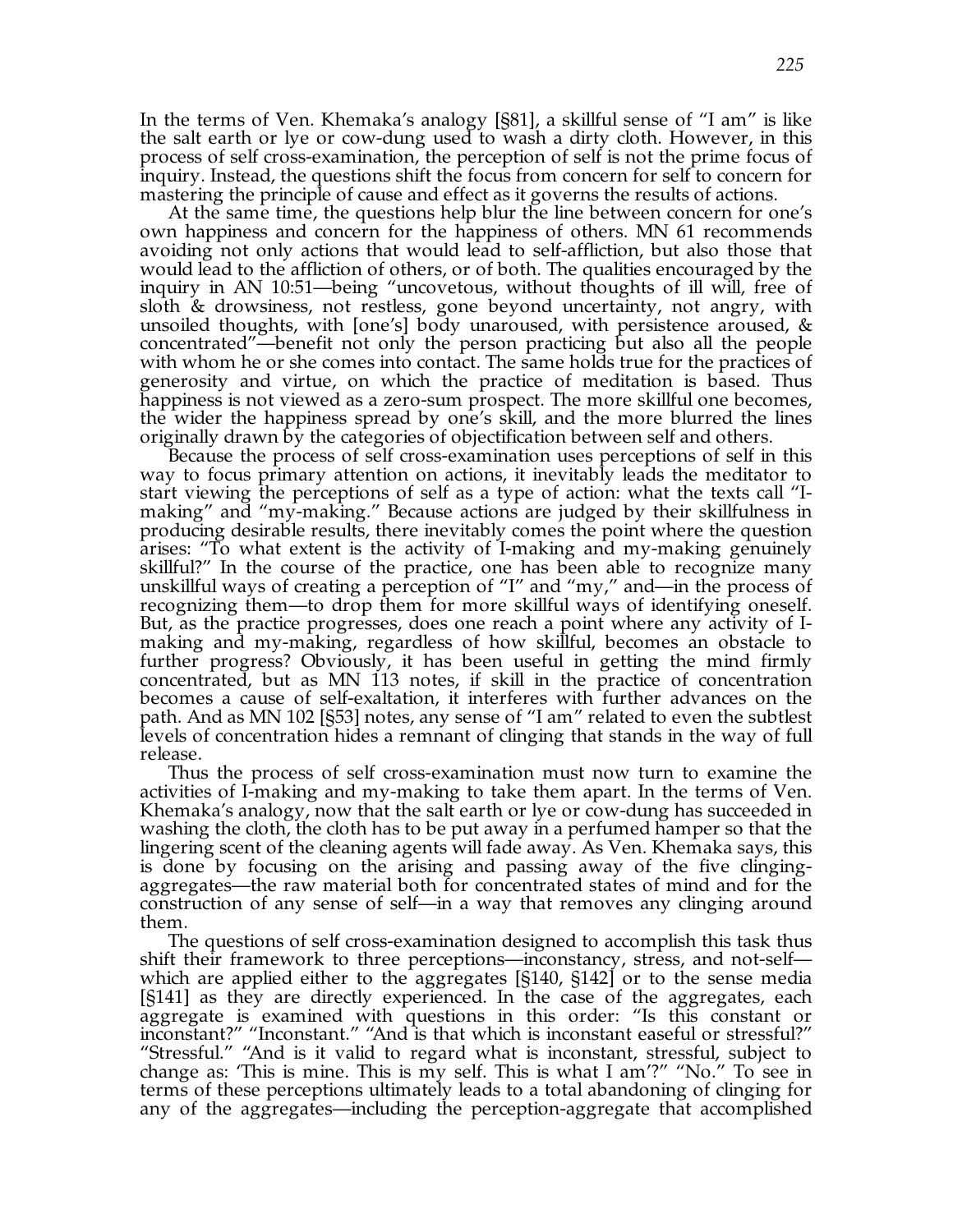this task—and the mind is released.

In the case of the sense media, the same questionnaire is applied to each sense medium, and to the events dependent on it, in this order: the internal sense medium (e.g., the eye), the corresponding external sense medium (e.g., forms), consciousness at that medium, contact at that medium, and anything that arises dependent on that contact as a mode of feeling, perception, fabrication, or consciousness. Because the five physical senses are instances of the form aggregate, this version of the questionnaire—though focused on the sense media—manages to encompass all five aggregates as well.

Notice that although this level of cross-examination has dropped any reference to self, it has maintained the framework of skillful and unskillful action. The last question in the series does not demand the conclusion that there is no self. Instead, it asks simply whether it is valid—skillful—to identify an inconstant, stressful event as one's self. In other words, the Buddha is not asking one to come to a metaphysical conclusion on the question, created by objectification, as to the existence or non-existence of the self. After all, as we saw in the discussion of SN 12:15 in Chapter Three, the mind on the verge of awakening doesn't see the world in terms of existence or non-existence in any event, so the question of the existence or non-existence of the self would be irrelevant. So, instead of pushing the questioning into the realm of objectification, the Buddha is simply pushing the line of inquiry about skillful action to its subtlest level—the act of self-identification—at the same time raising the pragmatic standard of what counts as skillful so as to abandon all acts of self-identification and attain total freedom.

This point is made dramatically in MN 109 [§142]—which we identified above as the concluding passage where the Buddha puts aside a question and proceeds to lead his listeners in the process of self cross-examination leading to release. In this passage, a monk—hearing that the five aggregates are not-self—asks himself the sort of question that is often heard in introductory academic courses on Buddhism: "If there is no self, then…" In this case, the monk's question is: "So—form is not-self, feeling is not-self, perception is not-self, fabrications are not-self, consciousness is not-self. Then what self will be touched by the actions done by what is not-self?" In other words, the monk apparently sees in the notself teaching an opening to deny that anyone will receive the results of kamma a notion that can short-circuit any attempt to abandon unskillful kamma and to develop skillful kamma in its place. The Buddha, reading the monk's mind, denounces the question and, putting it aside, engages all the monks in the line of cross-questioning introduced in SN 22:59 [§140]. In doing so, he is demonstrating the proper way to use the perception of not-self: not to draw metaphysical conclusions, but to question the skillfulness of the actions of I-making and mymaking, so that those actions can be dropped and liberation found. This is precisely what happens during this discourse. Sixty monks gain total release.

A similar process is recorded more systematically in AN 9:36 [§139]. There the Buddha recommends that when a meditator has mastered any of the meditative absorptions, he/she should look for the way in which that absorption is composed of the activities of the aggregates. Once these activities are detected, they should be viewed not only as inconstant, stressful, and not-self, but also as "a disease, a cancer, an arrow, painful, an affliction, alien, a disintegration, an emptiness." In other words, one should learn to regard them in a way that induces a sense of disenchantment and dispassion for them, so that one will lose all interest in continuing to engage in the attempt to find happiness in anything at all that is intended or fabricated. (A similar point is made at the end of MN 121 [§138.]) Because all other avenues toward happiness have now been shut off, the mind inclines toward a happiness totally unfabricated. If it can maintain that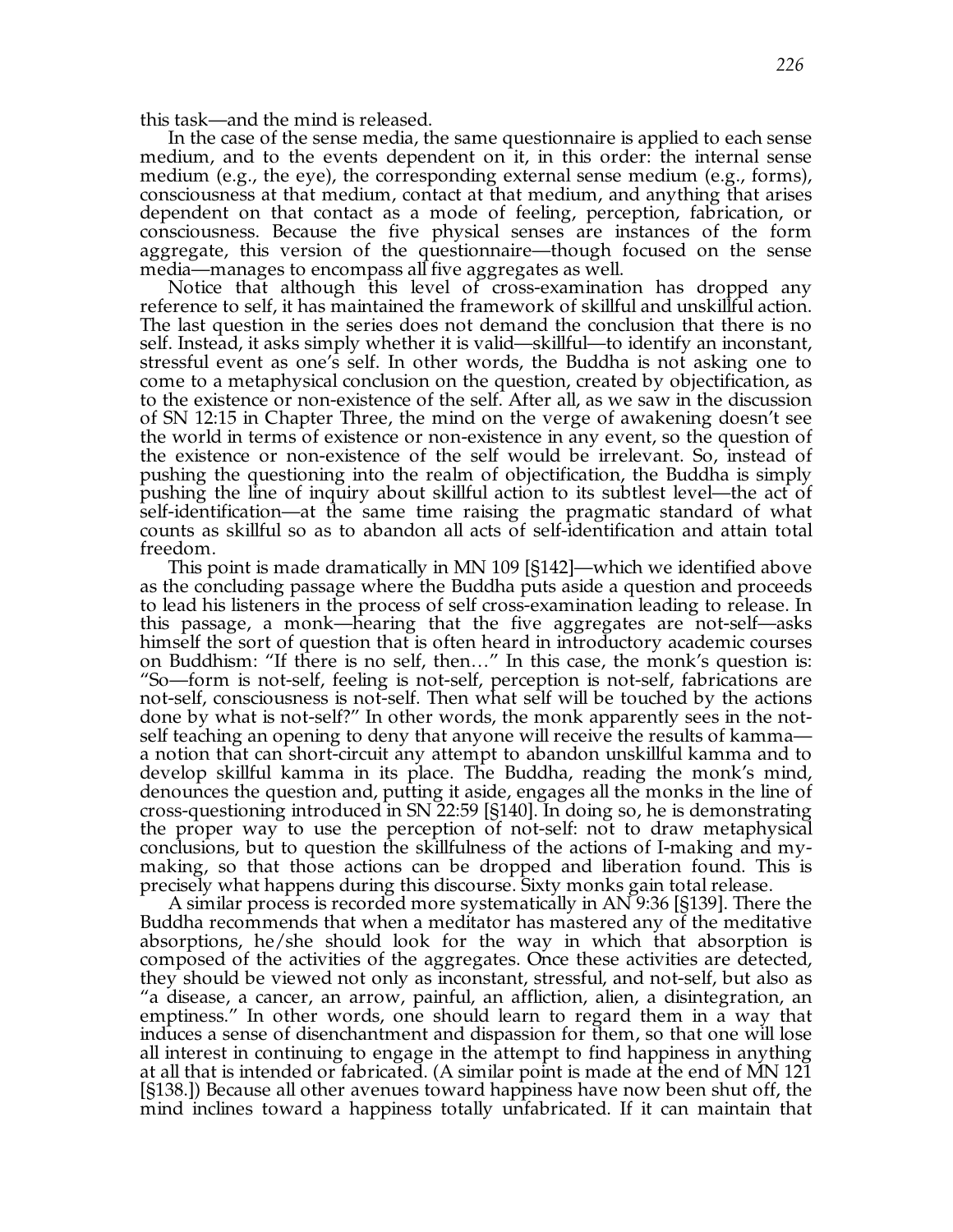stance, an opening to full awakening can occur.

Now, it is entirely possible that the mind pursuing this line of cross- questioning may not have the powers of concentration and discernment needed to abandon all clinging. As AN 9:36 points out, even if one can maintain a stance inclined toward the deathless, a remnant of passion and delight for that Dhamma might still prevent full awakening, leading instead to the penultimate attainment of non-return. And as MN 106 shows, there are cases where the perception of not-self doesn't even lead that far, arriving instead only at refined states of concentration. Thus the final set of questions in self cross-examination gives guidelines for evaluating one's attainment [§§143-144]. Although the criteria for coming to the conclusion that one is an arahant, as phrased in §144, are not expressed as questions, there are questions implicit behind them. And although the evaluation employs the terms "I am," this is one case where this phrase is purely a grammatical convention, for the arahant has no further use for conceit at all.

In this way, the process of cross-questioning functions not only to yield progress on the path, but also to evaluate the goal after it is reached. In other words, there is no level of the practice where it is inappropriate to pose questions in a skillful way. Anything that cannot stand up to questioning can't be genuine Dhamma; if anything is genuine Dhamma, it is sure to pass the test.

As we saw in Chapter Two, the Buddha's quest for awakening was primarily a process of cross-questioning in various forms. The same is true for anyone following the Buddha's path. And as a number of discourses show, the various forms of cross-questioning are mutually supportive in this endeavor. A primary example is MN 109 [§142]: It begins with an anonymous monk cross-questioning the Buddha on the meaning of his teachings. The Buddha's openness to questioning, in turn, provides an atmosphere conducive for the monks to gain awakening as he cross-questions them on the activity of I-making and mymaking occurring in their minds.

Three other discourses show how the Buddha's students were also able to combine various forms of cross-questioning to good effect. In MN 84 [§100], King Koravya cross-questions Ven. Ratthapala about the meaning of the Buddha's teachings that led the latter to ordain. The king is portrayed as an amiable but very unenlightened individual—something of a spiritual innocent. To make his points, Ven. Ratthapala is forced to draw simple examples from the king's own life and to cross-question him about them. And as often happens when innocent people ask questions on basic matters, the discussion reveals a fundamental point—in this case, the parallel between the facts of aging, illness, and death on the one hand, and the perceptions of inconstancy, stress, and notself on the other. Nowhere else in the discourses is this parallel drawn so clearly.

In MN 146 [§77], Ven. Nandaka teaches a group of nuns with what he calls a "cross-questioning talk," inviting them to question him on any statement they don't understand. None of them take advantage of the invitation but, as they remark, they appreciate his openness. He then employs two other types of cross-questioning: (1) asking them to examine the activity of I-making with regard to the six sense media; and (2) cross-questioning them on the analogies with which he illustrates his points. The discourse states that the first time he does this, the nuns do not achieve awakening. However, the Buddha asks him to repeat the talk two weeks later, and this time even the most backward of the nuns achieves stream-entry.

A similar atmosphere of openness prevails in SN 22:89 [§81], where a group of elder monks cross-question Ven. Khemaka about his level of attainment— apparently a common occurrence among the monks when one of them was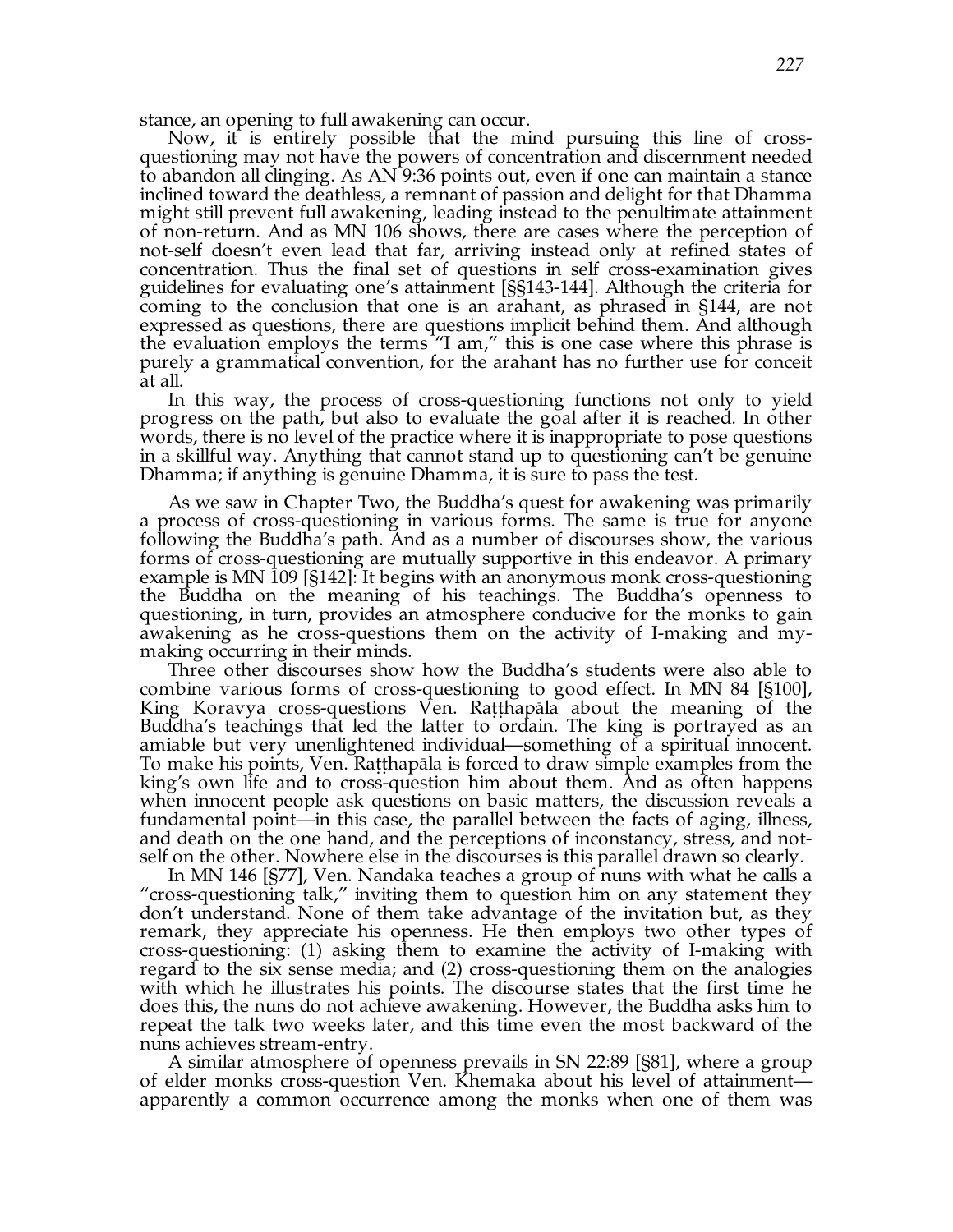seriously ill. As they ask him to explain what is essentially the non-returner's remnant of conceit, he illustrates his points with hypothetical analogies, on which he cross-questions them. The process proves so clarifying that monks on both sides of the exchange—sixty of the elders and Ven. Khemaka himself—achieve

full awakening. These examples illustrate three important points. The first is that the various modes of cross-questioning are mutually reinforcing, establishing an atmosphere of respect, trust, and openness in which the responsible exchange of ideas is conducive to clarity. The second is that, although self cross-examination is the primary mode leading directly to awakening, other modes of cross- questioning—such as questioning a speaker and exploring hypotheticals—can lead directly to awakening as well. However, it is likely that these modes of cross-questioning inspired the individuals involved to engage simultaneously in self cross-examination, reflecting on how the lessons they were learning applied directly to what they were experiencing in their minds.

Finally, these examples show that the Buddha was able to pass some of his skill in cross-questioning on to his students, as a distinctive rhetorical approach conducive to keeping the quest for awakening alive.

## **READINGS**

§ 128. [Kāpadika Bhāradvāja:] "But to what extent is there an awakening to the truth? To what extent does one awaken to the truth? We ask Master Gotama about awakening to the truth."

"There is the case, Bhāradvāja, where a monk lives in dependence on a certain village or town. Then a householder or householder's son goes to him and observes him with regard to three qualities—qualities based on greed, qualities based on aversion, qualities based on delusion: 'Are there in this venerable one any such qualities based on greed that, with his mind overcome by these qualities, he might say, "I know," while not knowing, or say, "I see," while not seeing; or that he might urge another to act in a way that was for his/her long-term harm & suffering?' As he observes him, he comes to know, 'There are in this venerable one no such qualities based on greed…. His bodily behavior & verbal behavior are those of one not greedy. And the Dhamma he teaches is deep, hard to see, hard to realize, tranquil, refined, beyond the scope of conjecture, subtle, to-be-experienced by the wise. This Dhamma can't easily be taught by a person who's greedy.'

When, on observing that the monk is purified with regard to qualities based on greed, he next observes him with regard to qualities based on aversion: 'Are there in this venerable one any such qualities based on aversion that, with his mind overcome by these qualities, he might say, "I know," while not knowing, or say, "I see," while not seeing; or that he might urge another to act in a way that was for his/her long-term harm & suffering?' As he observes him, he comes to know, 'There are in this venerable one no such qualities based on aversion…. His bodily behavior & verbal behavior are those of one not aversive. And the Dhamma he teaches is deep, hard to see, hard to realize, tranquil, refined, beyond the scope of conjecture, subtle, to-be-experienced by the wise. This Dhamma can't easily be taught by a person who's aversive.'

"When, on observing that the monk is purified with regard to qualities based on aversion, he next observes him with regard to qualities based on delusion: 'Are there in this venerable one any such qualities based on delusion that, with his mind overcome by these qualities, he might say, "I know," while not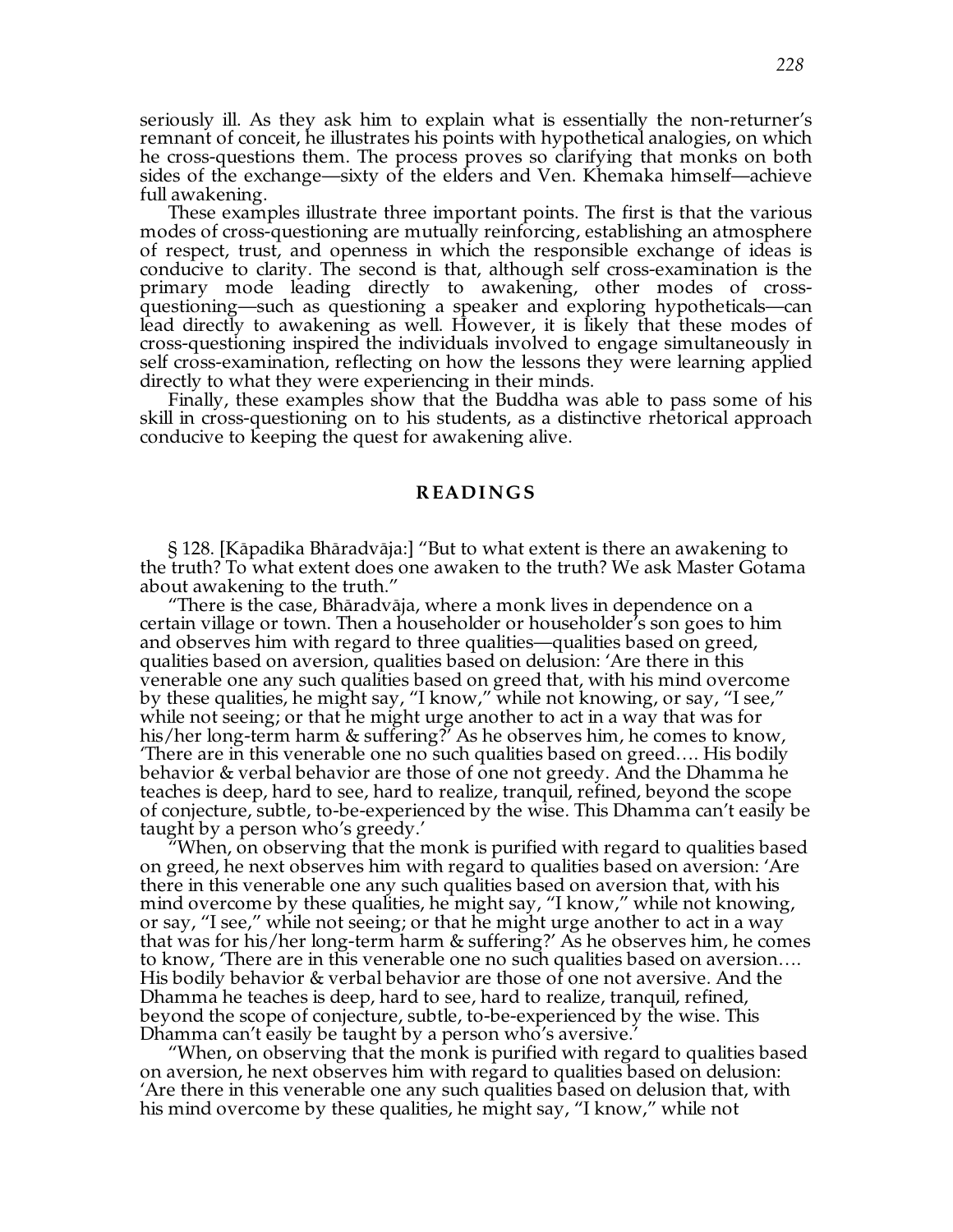knowing, or say, "I see," while not seeing; or that he might urge another to act in a way that was for his/her long-term harm & suffering?' As he observes him, he comes to know, 'There are in this venerable one no such qualities based on delusion…. His bodily behavior & verbal behavior are those of one not deluded. And the Dhamma he teaches is deep, hard to see, hard to realize, tranquil, refined, beyond the scope of conjecture, subtle, to-be-experienced by the wise. This Dhamma can't easily be taught by a person who's deluded.'

"When, on observing that the monk is purified with regard to qualities based on delusion, he places conviction in him. With the arising of conviction, he visits him & grows close to him. Growing close to him, he lends ear. Lending ear, he hears the Dhamma. Hearing the Dhamma, he remembers it. Remembering it, he penetrates the meaning of those dhammas. Penetrating the meaning, he comes to an agreement through pondering those dhammas. There being an agreement through pondering those dhammas, desire arises. With the arising of desire, he becomes willing. Willing, he contemplates [lit: "weighs," "compares"]. Contemplating, he makes an exertion. Exerting himself, he both realizes the ultimate meaning of the truth with his body and sees by penetrating it with discernment.

"To this extent, Bhāradvāja, there is an awakening to the truth. To this extent one awakens to the truth. I describe this as an awakening to the truth. But it is not yet the final attainment of the truth."

"Yes, Master Gotama, to this extent there is an awakening to the truth. To this extent one awakens to the truth. We regard this as an awakening to the truth. But to what extent is there the final attainment of the truth? To what extent does one finally attain the truth? We ask Master Gotama about the final attainment of the truth."

"The cultivation, development, & pursuit of those very same qualities: To this extent, Bhāradvāja, there is the final attainment of the truth. To this extent one finally attains the truth. I describe this as the final attainment of the truth."

"Yes, Master Gotama, to this extent there is the final attainment of the truth. To this extent one finally attains the truth. We regard this as the final attainment of the truth. But what quality is most helpful for the final attainment of the truth? We ask Master Gotama about the quality most helpful for the final attainment of the truth."

"Exertion is most helpful for the final attainment of the truth, Bhāradvāja. If one didn't make an exertion, one wouldn't finally attain the truth. Because one makes an exertion, one finally attains the truth. Therefore, exertion is most helpful for the final attainment of the truth."

"But what quality is most helpful for exertion? We ask Master Gotama about the quality most helpful for exertion."

"Contemplating is most helpful for exertion, Bhāradvāja. If one didn't contemplate, one wouldn't make an exertion. Because one contemplates, one makes an exertion. Therefore, contemplating is most helpful for exertion."

"But what quality is most helpful for contemplating?…"

"Being willing…. If one weren't willing, one wouldn't contemplate…."

"But what quality is most helpful for being willing?…"

"Desire…. If desire didn't arise, one wouldn't be willing…."

"But what quality is most helpful for desire?…"

"Coming to an agreement through pondering dhammas…. If one didn't come to an agreement through pondering dhammas, desire wouldn't arise…."

"But what quality is most helpful for coming to an agreement through pondering dhammas?…"

"Penetrating the meaning…. If one didn't penetrate the meaning, one wouldn't come to an agreement through pondering dhammas…."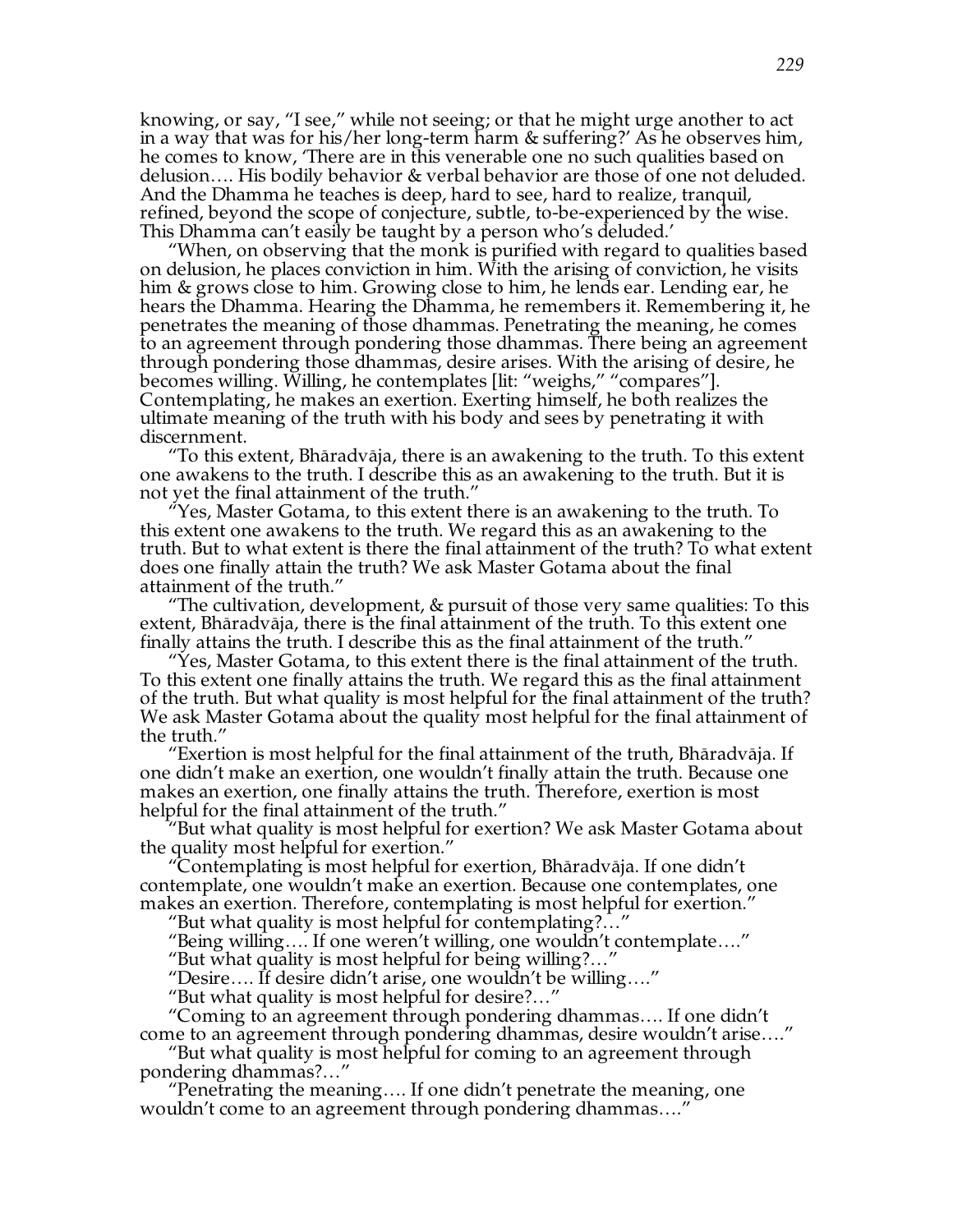"But what quality is most helpful for penetrating the meaning?…" "Remembering the Dhamma…. If one didn't remember the Dhamma, one wouldn't penetrate the meaning…."

"But what quality is most helpful for remembering the Dhamma?… " "Hearing the Dhamma…. If one didn't hear the Dhamma, one wouldn't remember the Dhamma…."

"But what quality is most helpful for hearing the Dhamma?… "

"Lending ear…. If one didn't lend ear, one wouldn't hear the Dhamma…." "But what quality is most helpful for lending ear?… "

"Growing close…. If one didn't grow close, one wouldn't lend ear…."

"But what quality is most helpful for growing close?… "

"Visiting…. If one didn't visit, one wouldn't grow close…."

"But what quality is most helpful for visiting? We ask Master Gotama about the quality most helpful for visiting."

"Conviction is most helpful for visiting, Bhāradvāja. If conviction [in a person] didn't arise, one wouldn't visit [that person]. Because conviction arises, one visits. Therefore, conviction is most helpful for visiting."

"We have asked Master Gotama about safeguarding the truth, and Master Gotama has answered about safeguarding the truth. We like that & agree with that, and so we are gratified. We have asked Master Gotama about awakening to the truth, and Master Gotama has answered about awakening to the truth. We like that & agree with that, and so we are gratified. We have asked Master Gotama about finally attaining the truth, and Master Gotama has answered about finally attaining the truth. We like that & agree with that, and so we are gratified. We have asked Master Gotama about the quality most helpful for finally attaining the truth, and Master Gotama has answered about the quality most helpful for finally attaining the truth. We like that & agree with that, and so we are gratified. Whatever we have asked Master Gotama, Master Gotama has answered it. We like that & agree with that, and so we are gratified.

"We used to think, 'Who are these bald-headed "contemplatives," these menial, dark offspring of [Brahmā,] the Kinsman's feet? Who are they to know the Dhamma?' But now Master Gotama has inspired within us a contemplativelove for contemplatives, a contemplative-confidence in contemplatives, a contemplative-respect for contemplatives. Magnificent, Master Gotama! Magnificent! Just as if he were to place upright what was overturned, to reveal what was hidden, to show the way to one who was lost, or to carry a lamp into the dark so that those with eyes could see forms, in the same way has Master Gotama—through many lines of reasoning—made the Dhamma clear. I go to Master Gotama for refuge, to the Dhamma, & to the community of monks. May Master Gotama remember me as a lay follower who has gone for refuge from this day forward, for life." — *MN 95*

§ 129. "Gotamı, the qualities of which you may know, 'These qualities lead to passion, not to dispassion; to being fettered, not to being unfettered; to accumulating, not to shedding; to self-aggrandizement, not to modesty; to discontent, not to contentment; to entanglement, not to seclusion; to laziness, not to aroused persistence; to being burdensome, not to being unburdensome': You may hold categorically, 'This is not the Dhamma, this is not the Vinaya, this is not the Teacher's instruction.'

"As for the qualities of which you may know, 'These qualities lead to dispassion, not to passion; to being unfettered, not to being fettered; to shedding, not to accumulating; to modesty, not to self-aggrandizement; to contentment, not to discontent; to seclusion, not to entanglement; to aroused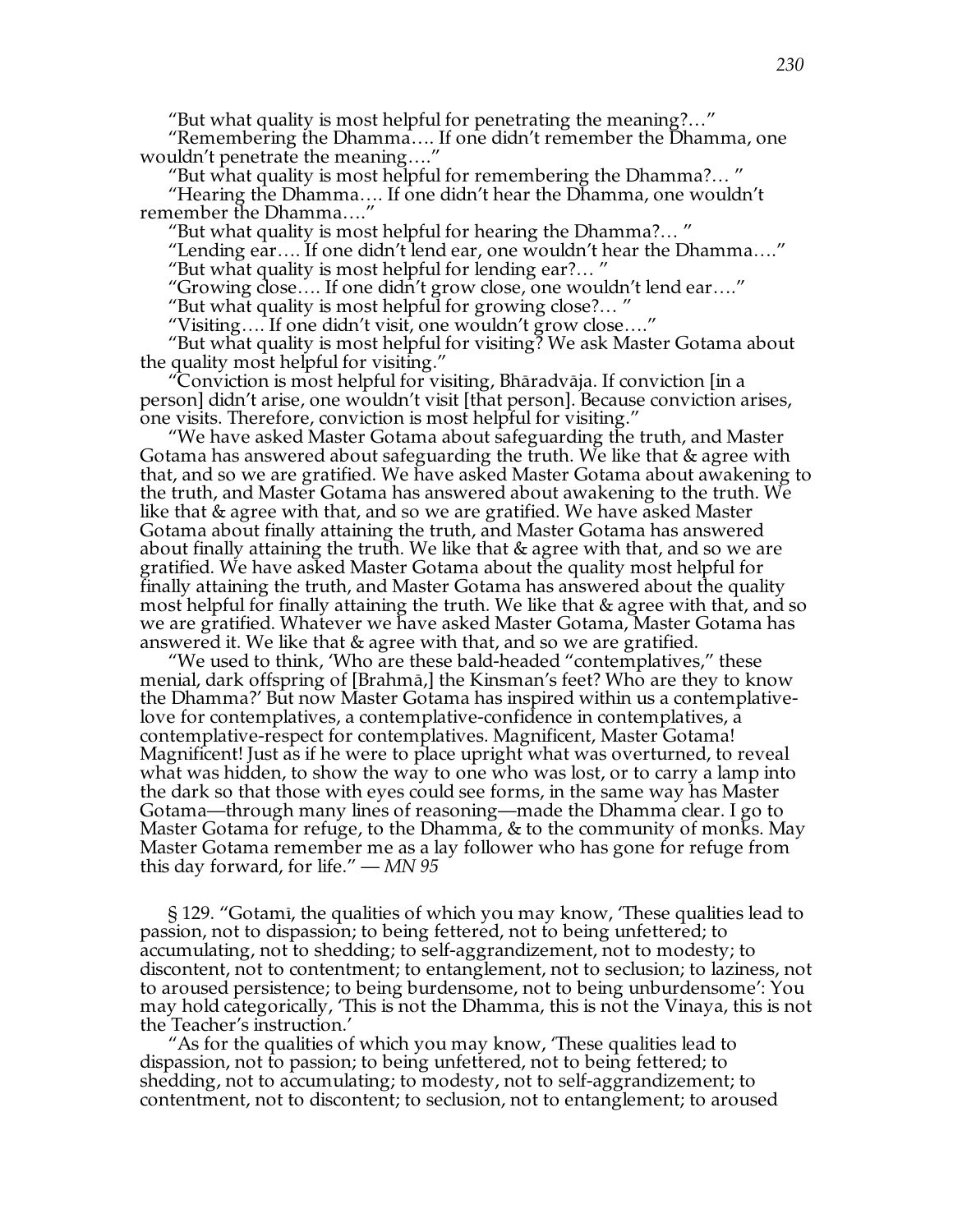persistence, not to laziness; to being unburdensome, not to being burdensome': You may hold categorically, 'This is the Dhamma, this is the Vinaya, this is the Teacher's instruction.'" — *AN 8:53*

 $\S$  130. "Upali, the qualities of which you may know, These qualities do not lead to utter disenchantment, to dispassion, to cessation, to calm, to direct knowledge, to self-awakening, nor to unbinding': You may hold categorically, 'This is not the Dhamma, this is not the Vinaya, this is not the Teacher's instruction.'

"As for the qualities of which you may know, 'These qualities lead to utter disenchantment, to dispassion, to cessation, to calm, to direct knowledge, to self- awakening, to unbinding': You may hold categorically, 'This is the Dhamma, this is the Vinaya, this is the Teacher's instruction.'" — *AN 7:80*

 $\S$  131. "What do you think, Rāhula? What is a mirror for?"

"For reflection, sir."

"In the same way, Rāhula, bodily actions, verbal actions,  $\&$  mental actions are to be done with repeated reflection.

"Whenever you want to perform a bodily action, you should reflect on it: 'This bodily action I want to perform—would it lead to self-affliction, to the affliction of others, or to both? Is it an unskillful bodily action, with painful consequences, painful results?' If, on reflection, you know that it would lead to self-affliction, to the affliction of others, or to both; it would be an unskillful bodily action with painful consequences, painful results, then any bodily action of that sort is absolutely unfit for you to do. But if on reflection you know that it would not cause affliction… it would be a skillful bodily action with happy consequences, happy results, then any bodily action of that sort is fit for you to do.

"While you are performing a bodily action, you should reflect on it: 'This bodily action I am doing—is it leading to self-affliction, to the affliction of others, or to both? Is it an unskillful bodily action, with painful consequences, painful results?' If, on reflection, you know that it is leading to self-affliction, to affliction of others, or both… you should give it up. But if on reflection you know that it is not… you may continue with it.

"Having performed a bodily action, you should reflect on it: 'This bodily action I did—did it lead to self-affliction, to the affliction of others, or to both? Was it an unskillful bodily action, with painful consequences, painful results?' If, on reflection, you know that it led to self-affliction, to the affliction of others, or to both; it was an unskillful bodily action with painful consequences, painful results, then you should confess it, reveal it, lay it open to the Teacher or to a knowledgeable companion in the holy life. Having confessed it… you should exercise restraint in the future. But if on reflection you know that it did not lead to affliction… it was a skillful bodily action with happy consequences, happy results, then you should stay mentally refreshed & joyful, training day & night in skillful qualities.

[Similarly with verbal actions.]

"Whenever you want to perform a mental action, you should reflect on it: 'This mental action I want to perform—would it lead to self-affliction, to the affliction of others, or to both? Is it an unskillful mental action, with painful consequences, painful results?' If, on reflection, you know that it would lead to self-affliction, to the affliction of others, or to both; it would be an unskillful mental action with painful consequences, painful results, then any mental action of that sort is absolutely unfit for you to do. But if on reflection you know that it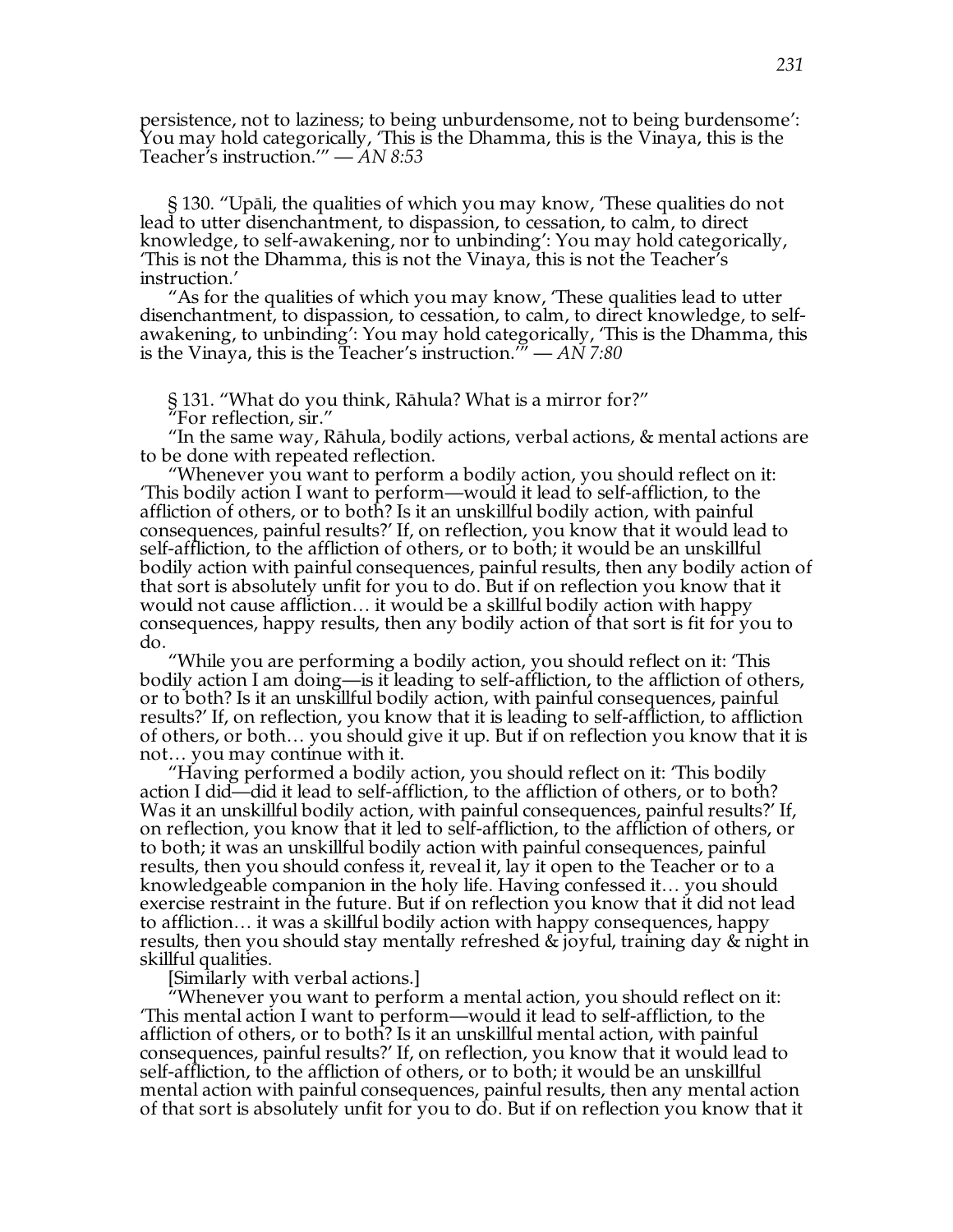would not cause affliction… it would be a skillful mental action with happy consequences, happy results, then any mental action of that sort is fit for you to do.

"While you are performing a mental action, you should reflect on it: 'This mental action I am doing—is it leading to self-affliction, to the affliction of others, or to both? Is it an unskillful mental action, with painful consequences, painful results?' If, on reflection, you know that it is leading to self-affliction, to the affliction of others, or to both… you should give it up. But if on reflection you know that it is not… you may continue with it.

"Having performed a mental action, you should reflect on it: 'This mental action I did—did it lead to self-affliction, to the affliction of others, or to both? Was it an unskillful mental action, with painful consequences, painful results?' If, on reflection, you know that it led to self-affliction, to the affliction of others, or to both; it was an unskillful mental action with painful consequences, painful results, then you should feel distressed, ashamed, & disgusted with it. Feeling distressed… you should exercise restraint in the future. But if on reflection you know that it did not lead to affliction… it was a skillful mental action with happy consequences, happy results, then you should stay mentally refreshed & joyful, training day & night in skillful qualities.

"Rāhula, all those contemplatives  $\&$  brahmans in the course of the past who purified their bodily actions, verbal actions, & mental actions, did it through repeated reflection on their bodily actions, verbal actions, & mental actions in just this way.

"All those contemplatives & brahmans in the course of the future who will purify their bodily actions, verbal actions, & mental actions, will do it through repeated reflection on their bodily actions, verbal actions, & mental actions in just this way.

"All those contemplatives  $\&$  brahmans at present who purify their bodily actions, verbal actions, & mental actions, do it through repeated reflection on their bodily actions, verbal actions, & mental actions in just this way.

"Thus, Rāhula, you should train yourself: 'I will purify my bodily actions through repeated reflection. I will purify my verbal actions through repeated reflection. I will purify my mental actions through repeated reflection.' That's how you should train yourself." — *MN 61 [See also §138]*

§ 132. "Just as the footprints of all legged animals are encompassed by the footprint of the elephant, and the elephant's footprint is reckoned the foremost among them in terms of size; in the same way, all skillful qualities are rooted in heedfulness, converge in heedfulness, and heedfulness is reckoned the foremost among them." — *AN 10:15*

§ 133. "Monks, mindfulness of death—when developed & pursued—is of great fruit & great benefit. It gains a footing in the deathless, has the deathless as its final end. And how is mindfulness of death developed & pursued so that it is of great fruit & great benefit, gains a footing in the deathless, and has the deathless as its final end?

"There is the case where a monk, as day departs and night returns, reflects: 'Many are the [possible] causes of my death. A snake might bite me, a scorpion might sting me, a centipede might bite me. That would be how my death would come about. That would be an obstruction for me. Stumbling, I might fall; my food, digested, might trouble me; my bile might be provoked, my phlegm… piercing wind forces [in the body] might be provoked. That would be how my death would come about. That would be an obstruction for me.' Then the monk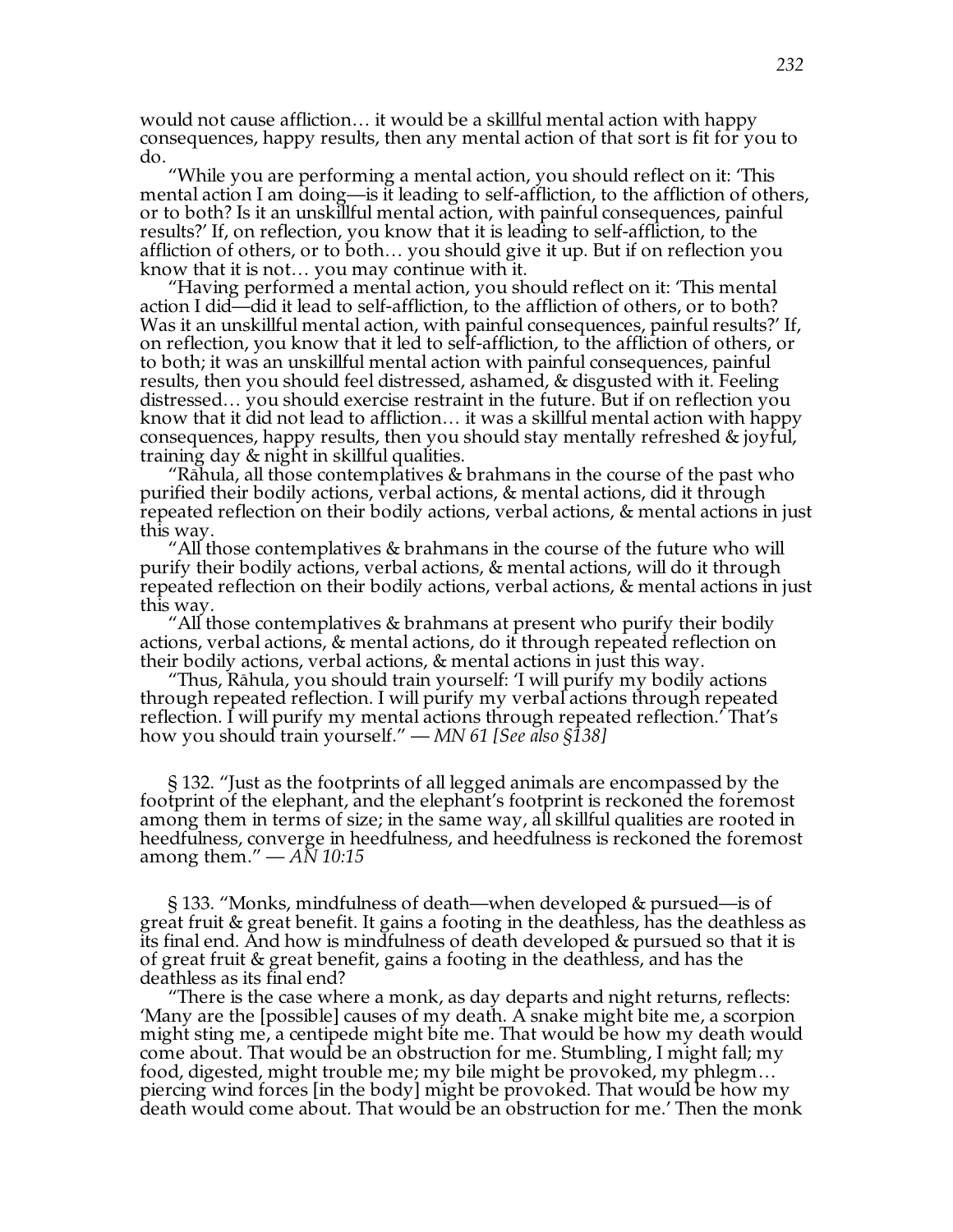should investigate: 'Are there any evil, unskillful qualities unabandoned by me that would be an obstruction for me were I to die in the night?'

"If, on reflecting, he realizes that there are evil, unskillful qualities unabandoned by him that would be an obstruction for him were he to die in the night, then he should put forth extra desire, effort, diligence, endeavor, relentlessness, mindfulness, & alertness for the abandoning of those very same evil, unskillful qualities. Just as when a person whose turban or head was on fire would put forth extra desire, effort, diligence, endeavor, relentlessness, mindfulness, & alertness to put out the fire on his turban or head, in the same way the monk should put forth extra desire, effort, diligence, endeavor, relentlessness, mindfulness, & alertness for the abandoning of those very same evil, unskillful qualities.

"But if, on reflecting, he realizes that there are no evil, unskillful qualities unabandoned by him that would be an obstruction for him were he to die in the night, then for that very reason he should dwell in joy & rapture, training himself day & night in skillful qualities.

"Furthermore, there is the case where a monk, as night departs and day returns, reflects: 'Many are the [possible] causes of my death. A snake might bite me, a scorpion might sting me, a centipede might bite me. That would be how my death would come about. That would be an obstruction for me. Stumbling, I might fall; my food, digested, might trouble me; my bile might be provoked, my phlegm… piercing wind forces [in the body] might be provoked. That would be how my death would come about. That would be an obstruction for me.' Then the monk should investigate: 'Are there any evil, unskillful qualities unabandoned by me that would be an obstruction for me were I to die during the day?'

"If, on reflecting, he realizes that there are evil, unskillful qualities unabandoned by him that would be an obstruction for him were he to die during the day, then he should put forth extra desire, effort, diligence, endeavor, relentlessness, mindfulness, & alertness for the abandoning of those very same evil, unskillful qualities. Just as when a person whose turban or head was on fire would put forth extra desire, effort, diligence, endeavor, relentlessness, mindfulness, & alertness to put out the fire on his turban or head, in the same way the monk should put forth extra desire, effort, diligence, endeavor, relentlessness, mindfulness, & alertness for the abandoning of those very same evil, unskillful qualities.

"But if, on reflecting, he realizes that there are no evil, unskillful qualities unabandoned by him that would be an obstruction for him were he to die during the day, then for that very reason he should dwell in joy & rapture, training himself day & night in skillful qualities.

"This, monks, is how mindfulness of death is developed & pursued so that it is of great fruit & great benefit, gains a footing in the deathless, and has the deathless as its final end." — *AN 6:20*

§ 134. "There are these ten things that a person gone-forth should reflect on often. Which ten?

"'I have become casteless': A person gone forth should often reflect on this.

"'My life is dependent on others'….

"'My behavior should be different [from that of householders]'….

"'Can I fault myself with regard to my virtue?'…

"'Can my knowledgeable fellows in the holy life, on close examination, fault me with regard to my virtue?'…

"'I will grow different, separate from all that is dear & appealing to me'….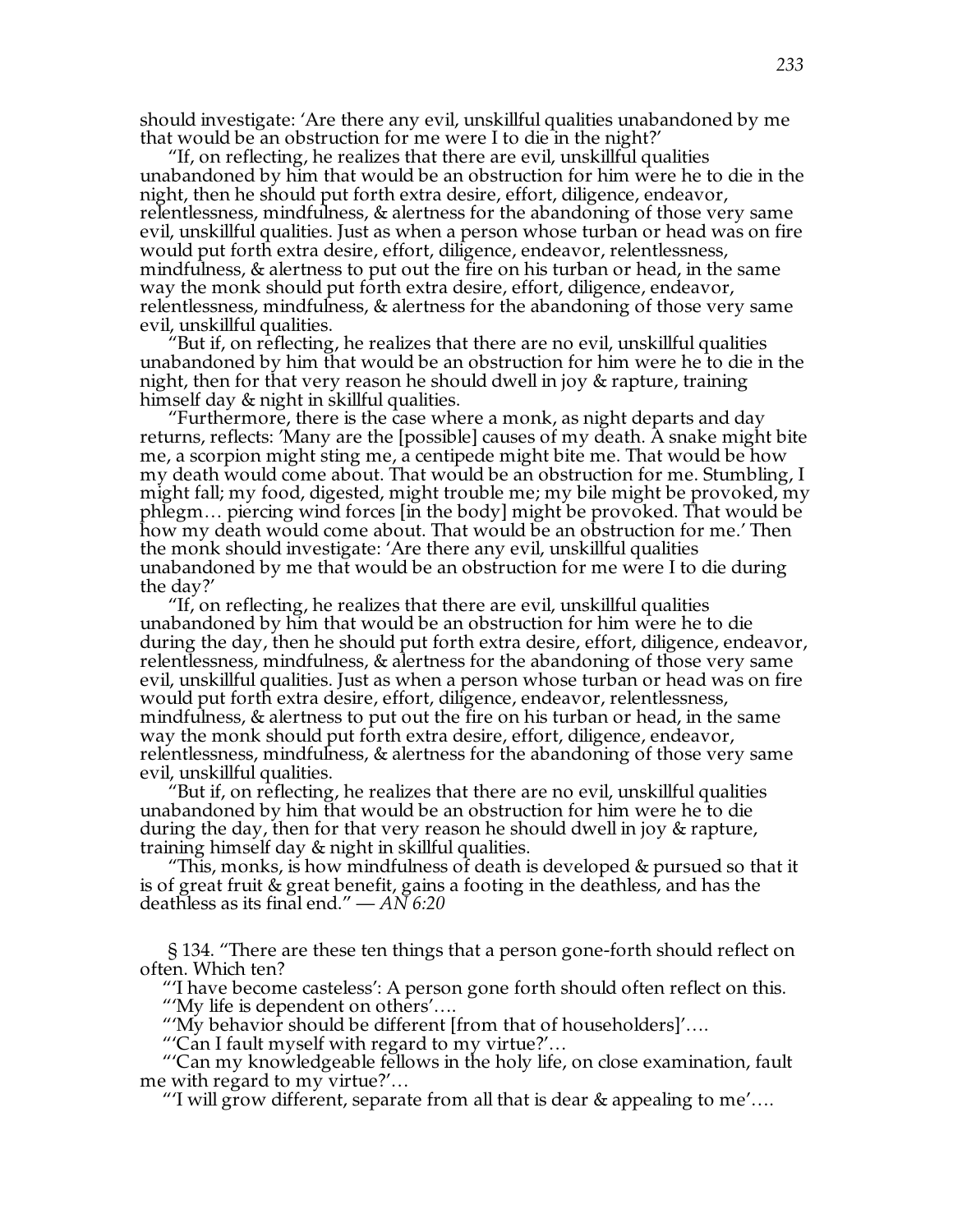"'I am the owner of actions *(kamma),* heir to actions, born of actions, related through actions, and have actions as my arbitrator. Whatever I do, for good or for evil, to that will I fall heir'….

"'What am I becoming as the days & nights fly past?'…

"'Do I delight in an empty dwelling?'…

"'Have I attained a superior human attainment, a truly noble distinction of knowledge & vision, such that—when my fellows in the holy life question me in the last days of my life—I won't feel abashed?': A person gone forth should often reflect on this.

"These are the ten things that a person gone-forth should reflect on often."  $-$ *AN 10:48*

§ 135. "Even if a monk is not skilled in the ways of the minds of others [not skilled in reading the minds of others], he should train himself: 'I will be skilled in reading my own mind.'

"And how is a monk skilled in reading his own mind? Imagine a young woman—or man—fond of adornment, examining the image of her own face in a bright, clean mirror or bowl of clear water: If she saw any dirt or blemish there, she would try to remove it. If she saw no dirt or blemish there, she would be pleased, her resolves fulfilled: 'How fortunate I am! How clean I am!' In the same way, a monk's self-examination is very productive in terms of skillful qualities [if he conducts it in this way]: 'Do I usually remain covetous or not? With thoughts of ill will or not? Overcome by sloth & drowsiness or not? Restless or not? Uncertain or gone beyond uncertainty? Angry or not? With soiled thoughts or unsoiled thoughts? With my body aroused or unaroused? Lazy or with persistence aroused? Unconcentrated or concentrated?'

"If, on examination, a monk knows, 'I usually remain covetous, with thoughts of ill will, overcome by sloth & drowsiness, restless, uncertain, angry, with soiled thoughts, with my body aroused, lazy, or unconcentrated,' then he should put forth extra desire, effort, diligence, endeavor, relentlessness, mindfulness, & alertness for the abandoning of those very same evil, unskillful qualities. Just as when a person whose turban or head was on fire would put forth extra desire, effort, diligence, endeavor, relentlessness, mindfulness, & alertness to put out the fire on his turban or head; in the same way, the monk should put forth extra desire, effort, diligence, endeavor, relentlessness, mindfulness, & alertness for the abandoning of those very same evil, unskillful qualities.

"But if, on examination, a monk knows, 'I usually remain uncovetous, without thoughts of ill will, free of sloth & drowsiness, not restless, gone beyond uncertainty, not angry, with unsoiled thoughts, with my body unaroused, with persistence aroused, & concentrated,' then his duty is to make an effort in establishing ['tuning'] those very same skillful qualities to a higher degree for the ending of fermentations." — *AN 10:51*

§ 136. "Suppose that a foolish, inexperienced, unskillful cook has presented a king or a king's minister with various kinds of curry: mainly sour, mainly bitter, mainly peppery, mainly sweet, alkaline or non-alkaline, salty or non-salty. He doesn't read [lit: "pick up the theme of"] his master, thinking, 'Today my master likes this curry, or he reaches out for that curry, or he takes a lot of this curry, or he praises that curry'…. As a result, he isn't rewarded with clothing or wages or gifts. Why is that? Because the foolish, inexperienced, unskillful cook doesn't read his own master.

"In the same way, there are cases where a foolish, inexperienced, unskillful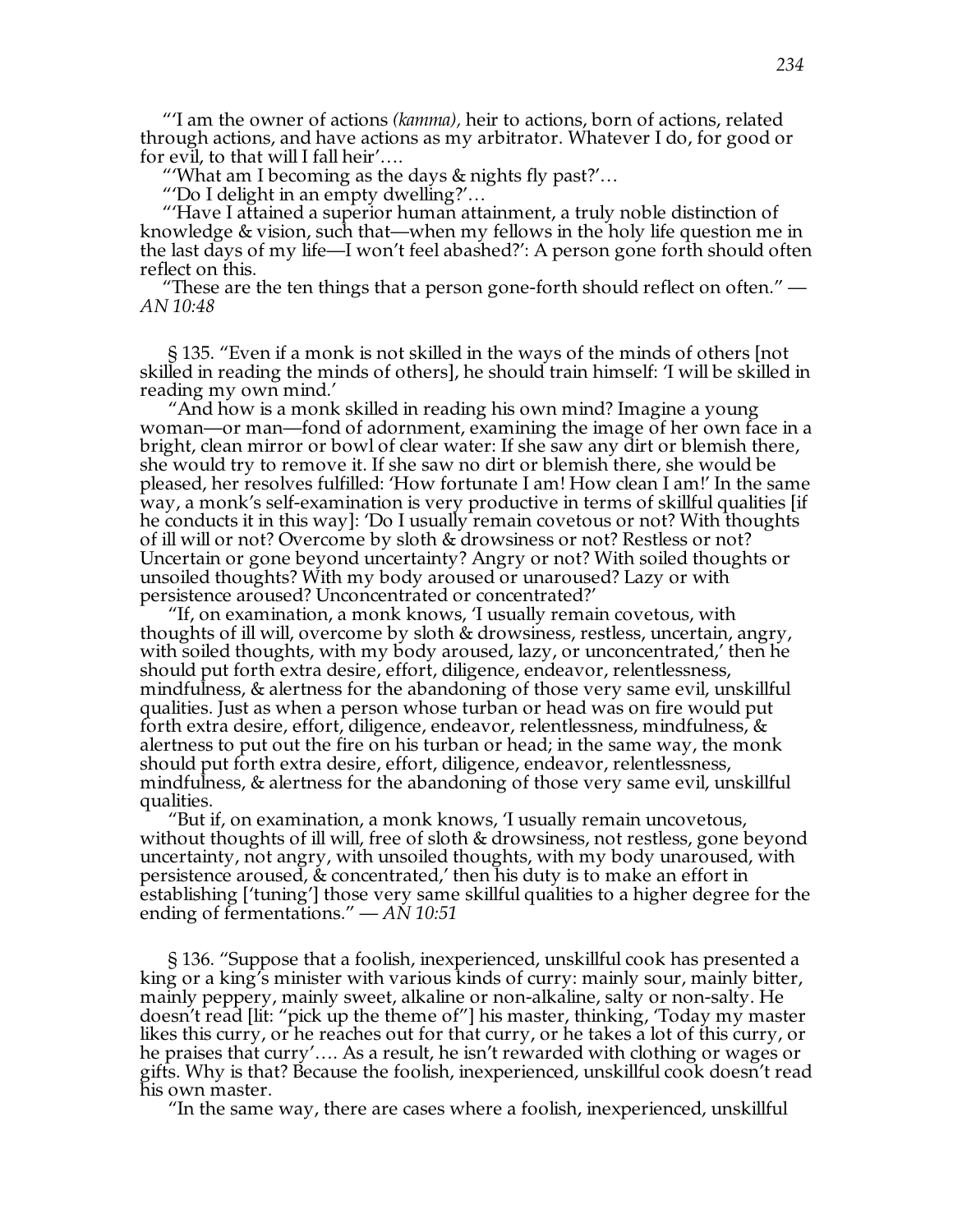monk remains focused on the body in & of itself—ardent, alert, & mindful— subduing greed & distress with reference to the world. As he remains thus focused on the body in & of itself, his mind doesn't become concentrated, his defilements [Comm: the five hindrances] aren't abandoned. He doesn't read that fact. He remains focused on feelings in & of themselves... the mind in  $\&$  of itself… qualities in & of themselves—ardent, alert, & mindful—subduing greed & distress with reference to the world. As he remains thus focused on qualities in & of themselves, his mind doesn't become concentrated, his defilements aren't abandoned. He doesn't read that fact. As a result, he isn't rewarded with a pleasant abiding here & now, nor with mindfulness & alertness. Why is that? Because the foolish, inexperienced, unskillful monk doesn't read his own mind.

"Now suppose that a wise, experienced, skillful cook has presented a king or a king's minister with various kinds of curry…. He reads his master, thinking, 'Today my master likes this curry, or he reaches out for that curry, or he takes a lot of this curry or he praises that curry'…. As a result, he is rewarded with clothing, wages, & gifts. Why is that? Because the wise, experienced, skillful cook reads his own master.

"In the same way, there are cases where a wise, experienced, skillful monk remains focused on the body in & of itself… feelings in & of themselves… the mind in & of itself… qualities in & of themselves—ardent, alert, & mindful— subduing greed & distress with reference to the world. As he remains thus focused on qualities in & of themselves, his mind becomes concentrated, his defilements are abandoned. He reads that fact. As a result, he is rewarded with a pleasant abiding here & now, together with mindfulness & alertness. Why is that? Because the wise, experienced, skillful monk reads his own mind." — *SN 47:8*

§ 137. "finanda, if a monk or nun remains with mind well established in the four establishings of mindfulness, he/she may be expected to realize greaterthan-ever distinction.

"There is the case of a monk who remains focused on the body in  $\&$  of itself—ardent, alert, & mindful—subduing greed & distress with reference to the world. As he remains thus focused on the body in & of itself, a fever based on the body arises within his body, or there is sluggishness in his awareness, or his mind becomes scattered externally. He should then direct his mind to any inspiring theme [Comm: such as recollection of the Buddha]. As his mind is directed to any inspiring theme, delight arises within him. In one who feels delight, rapture arises. In one whose mind is enraptured, the body grows serene. His body serene, he feels pleasure. As he feels pleasure, his mind grows concentrated. He reflects, 'I have attained the aim to which my mind was directed. Let me withdraw [my mind from the inspiring theme].' He withdraws & engages neither in directed thought nor in evaluation. He discerns, 'I am not thinking or evaluating. I am inwardly mindful & at ease.'

"Furthermore, he remains focused on feelings... mind... qualities in  $\&$  of themselves—ardent, alert, & mindful—subduing greed & distress with reference to the world. As he remains thus focused on qualities in & of themselves, a fever based on qualities arises within his body, or there is sluggishness in his awareness, or his mind becomes scattered externally. He should then direct his mind to any inspiring theme. As his mind is directed to any inspiring theme, delight arises within him. In one who feels delight, rapture arises. In one whose mind is enraptured, the body grows serene. His body serene, he is sensitive to pleasure. As he feels pleasure, his mind grows concentrated. He reflects, 'I have attained the aim to which my mind was directed. Let me withdraw.' He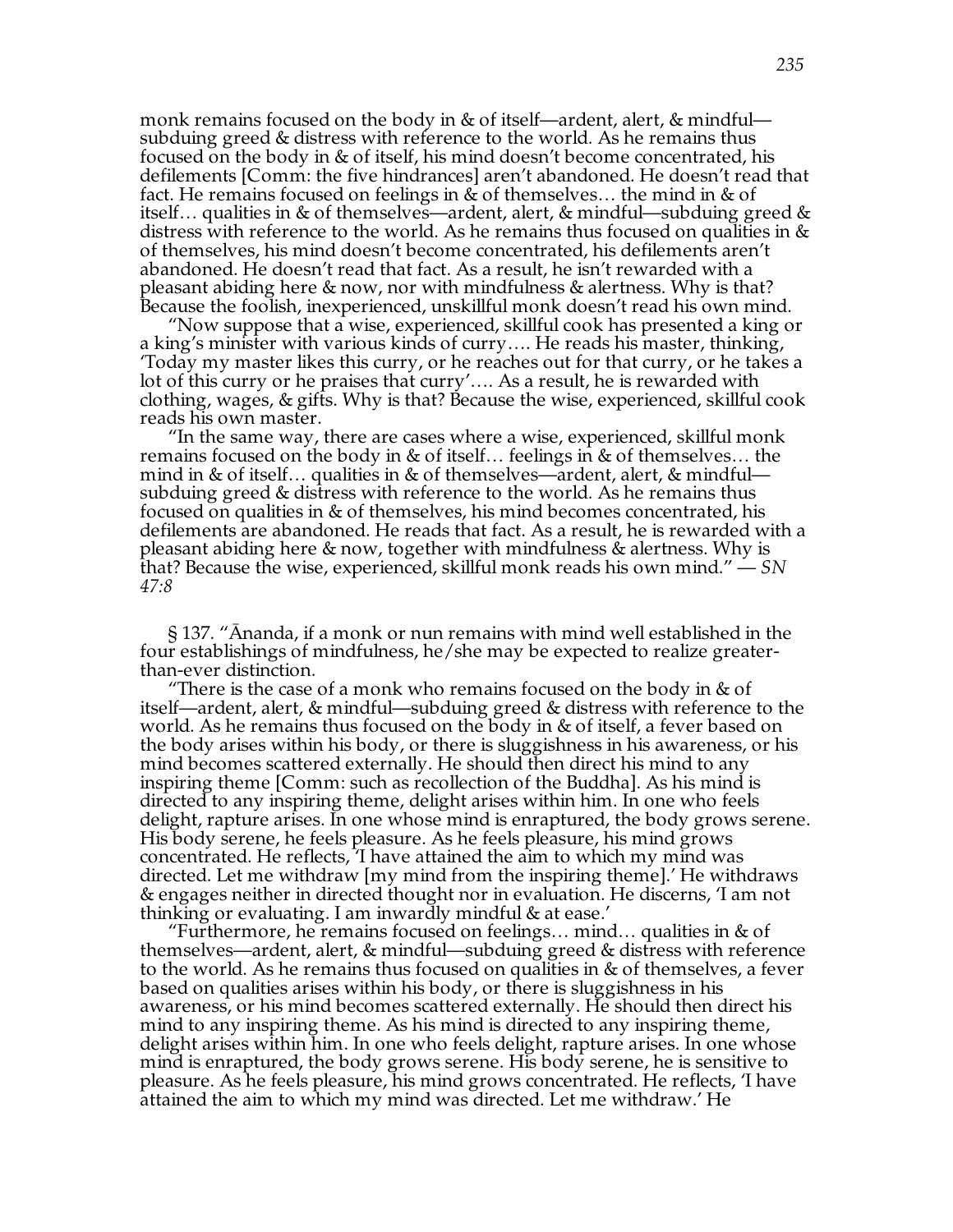withdraws & engages neither in directed thought nor in evaluation. He discerns, 'I am not thinking or evaluating. I am inwardly mindful & at ease.'

"This, Ananda, is development based on directing. And what is development based on not directing? A monk, when not directing his mind to external things, discerns, 'My mind is not directed to external things. It is not attentive to what is in front or behind. It is released & undirected. And furthermore, I remain focused on the body in & of itself. I am ardent, alert, mindful, & at ease.'

"When not directing his mind to external things, he discerns, 'My mind is not directed to external things. It is not attentive to what is in front or behind. It is released & undirected. And furthermore, I remain focused on feelings… mind… qualities in & of themselves. I am ardent, alert, mindful, & at ease.' "This, finanda, is development based on not directing.

"Now, Ananda, I have taught you development based on directing and development based on not directing. What a teacher should do out of compassion for his disciples, seeking their benefit, that I have done for you. Over there are [places to sit at] the roots of trees. Over there are empty dwellings. Do jhāna, Ananda. Don't be heedless. Don't be remorseful in the future. That is our instruction to you all." — *SN 47:10*

 $\S$  138. "Ananda, just as this palace of Migara's mother [in the monastery constructed by Lady Visākhā near Sāvatthi] is empty of elephants, cattle,  $\&$ mares, empty of gold & silver, empty of assemblies of women & men, and there is only this non-emptiness—the singleness based on the community of monks; even so, Ananda, a monk—not attending to the perception [mental label] of village, not attending to the perception of human being—attends to the singleness based on the perception of wilderness. His mind takes pleasure, finds satisfaction, settles, & indulges in its perception of wilderness.

"He discerns that 'Whatever disturbances that would exist based on the perception of village… that would exist based on the perception of human being, are not present. There is only this modicum of disturbance: the singleness based on the perception of wilderness.' He discerns that 'This mode of perception is empty of the perception of village. This mode of perception is empty of the perception of human being. There is only this non-emptiness: the singleness based on the perception of wilderness.' Thus he regards it as empty of whatever is not there. Whatever remains, he discerns as present: 'There is this.' And so this, his entry into emptiness, accords with actuality, is undistorted in meaning, & pure.

"Furthermore, Ananda, the monk—not attending to the perception of human being, not attending to the perception of wilderness—attends to the singleness based on the perception of earth. His mind takes pleasure, finds satisfaction, settles, & indulges in its perception of earth. Just as a bull's hide is stretched free from wrinkles with a hundred stakes, even so—without attending to all the ridges & hollows, the river ravines, the tracts of stumps & thorns, the craggy irregularities of this earth—he attends to the singleness based on the perception of earth. His mind… settles & indulges in its perception of earth.

"He discerns that 'Whatever disturbances that would exist based on the perception of human being… that would exist based on the perception of wilderness, are not present. There is only this modicum of disturbance: the singleness based on the perception of earth.' He discerns that 'This mode of perception is empty of the perception of human being… empty of the perception of wilderness. There is only this non-emptiness: the singleness based on the perception of earth.' Thus he regards it as empty of whatever is not there. Whatever remains, he discerns as present: 'There is this.' And so this, his entry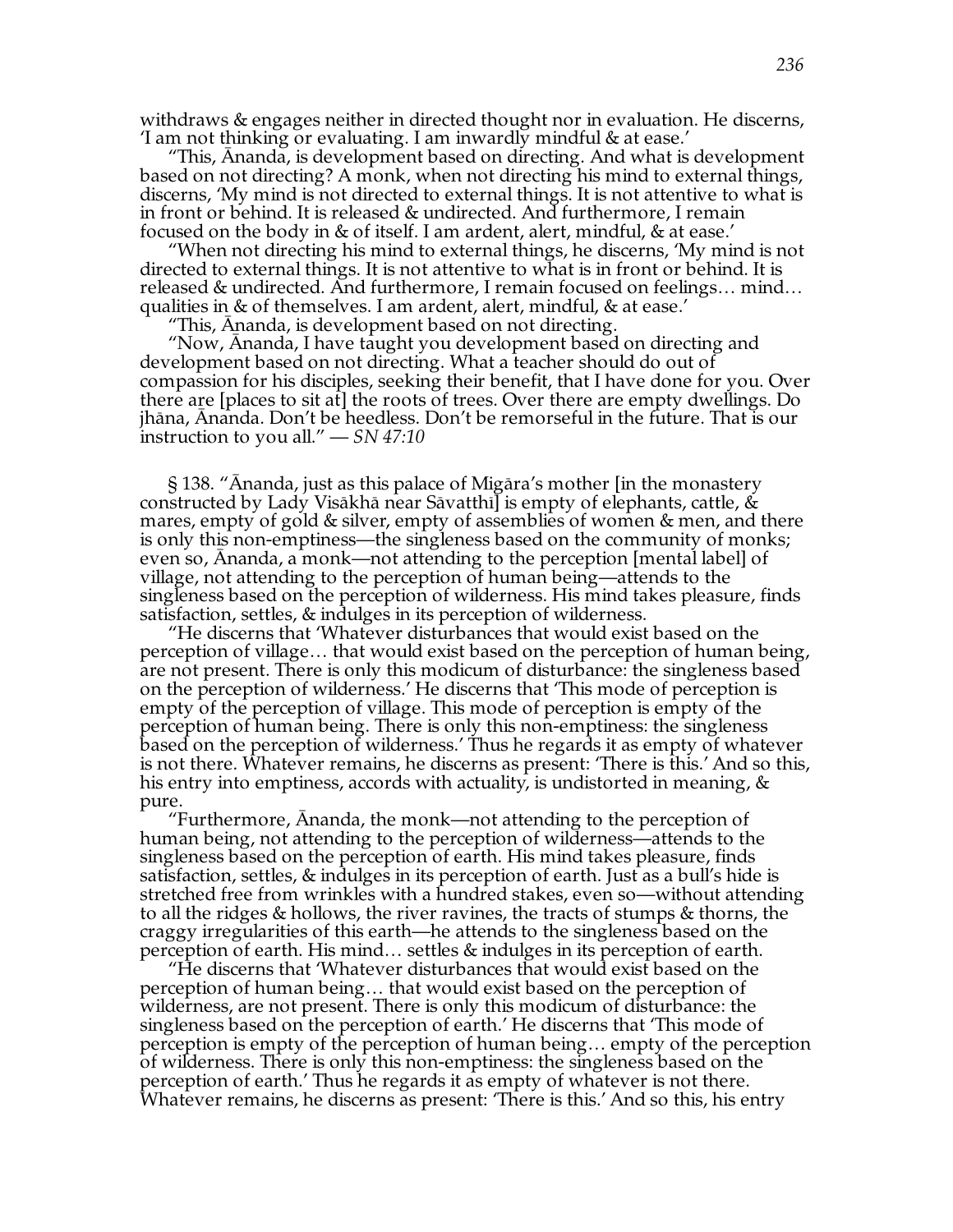into emptiness, accords with actuality, is undistorted in meaning, & pure.<br>"Furthermore, Ananda, the monk—not attending to the perception of wilderness, not attending to the perception of earth—attends to the singleness based on the perception of the dimension of the infinitude of space…. [and so on through the four formless attainments. Then:]

"Furthermore, Ananda, the monk—not attending to the perception of the dimension of nothingness, not attending to the perception of the dimension of neither perception nor non-perception—attends to the singleness based on the themeless concentration of awareness. His mind takes pleasure, finds satisfaction, settles, & indulges in its themeless concentration of awareness.

"He discerns that 'Whatever disturbances that would exist based on the perception of the dimension of nothingness… on the perception of the dimension of neither perception nor non-perception, are not present. And there is only this modicum of disturbance: that connected with the six sensory spheres, dependent on this very body with life as its condition.' He discerns that 'This mode of perception is empty....[etc.]'<br>"Furthermore,  $\bar{A}$ nanda, the monk—not attending to the perception of the

dimension of nothingness, not attending to the perception of the dimension of neither perception nor non-perception—attends to the singleness based on the themeless concentration of awareness. His mind takes pleasure, finds satisfaction, settles, & indulges in its themeless concentration of awareness.

"He discerns that 'This themeless concentration of awareness is fabricated  $\&$ mentally fashioned.' And he discerns that 'Whatever is fabricated & mentally fashioned is inconstant & subject to cessation.' For him—thus knowing, thus seeing—the mind is released from the fermentation of sensuality, the fermentation of becoming, the fermentation of ignorance. With release, there is the knowledge, 'Released.' He discerns that 'Birth is ended, the holy life fulfilled, the task done. There is nothing further for this world.'

"He discerns that 'Whatever disturbances that would exist based on the fermentation of sensuality… the fermentation of becoming… the fermentation of ignorance, are not present. And there is only this modicum of disturbance: that connected with the six sensory spheres, dependent on this very body with life as its condition.' He discerns that 'This mode of perception is empty of the fermentation of sensuality… the fermentation of becoming… the fermentation of ignorance. And there is just this non-emptiness: that connected with the six sensory spheres, dependent on this very body with life as its condition.' Thus he regards it as empty of whatever is not there. Whatever remains, he discerns as present: 'There is this.' And so this, his entry into emptiness, accords with actuality, is undistorted in meaning, pure—superior & unsurpassed." — *MN 121*

§ 139. "Suppose that an archer or archer's apprentice were to practice on a straw man or mound of clay, so that after a while he would become able to shoot long distances, to fire accurate shots in rapid succession, and to pierce great masses. In the same way, there is the case where a monk… enters & remains in the first jhana: rapture & pleasure born of seclusion, accompanied by directed thought & evaluation. He regards whatever phenomena there that are connected with form, feeling, perception, fabrications, & consciousness, as inconstant, stressful, a disease, a cancer, an arrow, painful, an affliction, alien, a disintegration, an emptiness, not-self. He turns his mind away from those phenomena, and having done so, inclines his mind to the property of deathlessness: 'This is peace, this is exquisite—the resolution of all fabrications; the relinquishment of all acquisitions; the ending of craving; dispassion; cessation; unbinding.'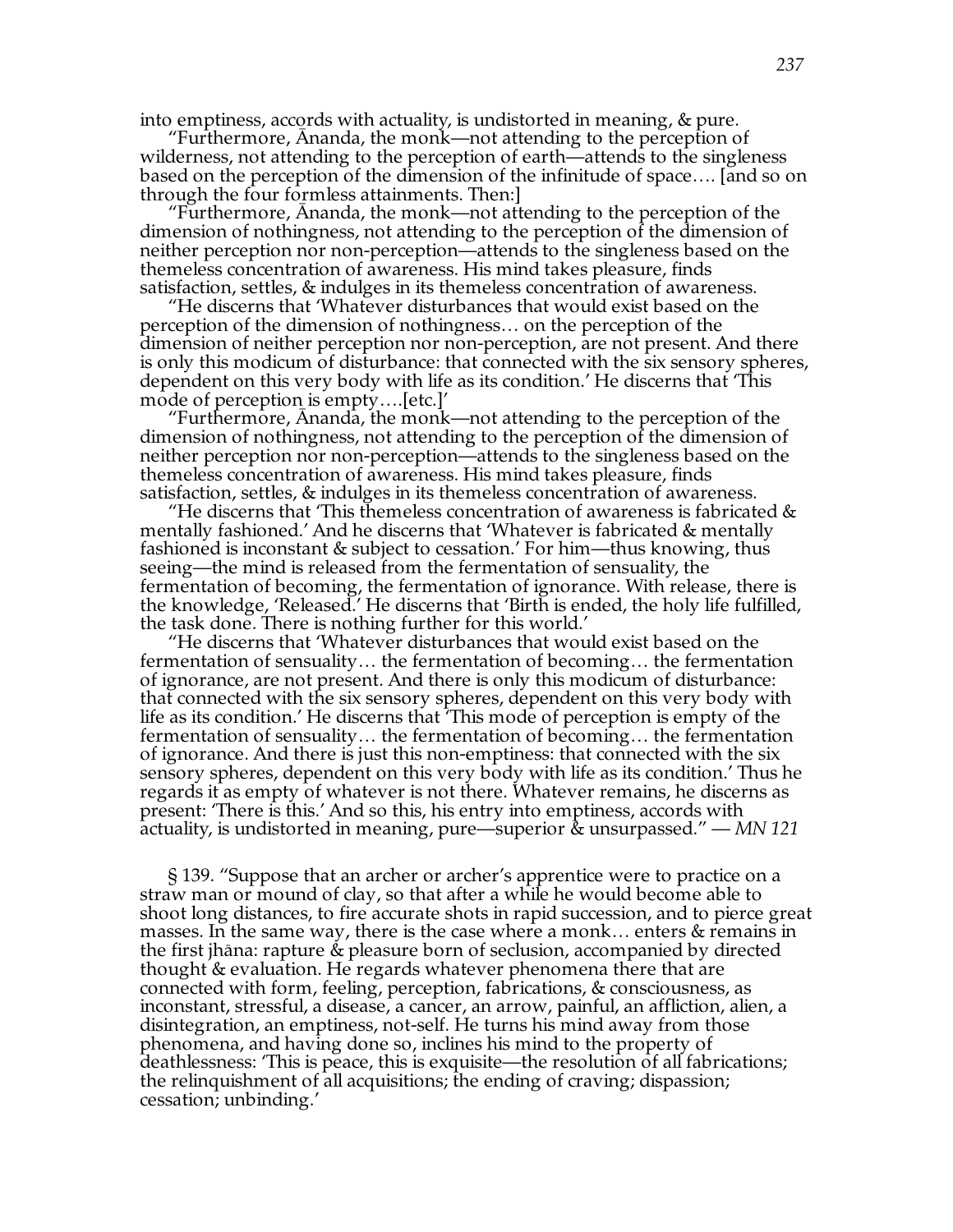"Staying right there, he reaches the ending of fermentations. Or, if not, then—through this very Dhamma-passion, this Dhamma-delight, and from the total wasting away of the first five fetters [self-identity views, grasping at habits & practices, uncertainty, sensual passion, and irritation]—he is due to be reborn [in the Pure Abodes], there to be totally unbound, never again to return from that world….

[Similarly with the second, third, and fourth jhāna.]

"…. Suppose that an archer or archer's apprentice were to practice on a straw man or mound of clay, so that after a while he would become able to shoot long distances, to fire accurate shots in rapid succession, and to pierce great masses. In the same way, there is the case where a monk… enters & remains in the dimension of the infinitude of space. He regards whatever phenomena there that are connected with feeling, perception, fabrications, & consciousness, as inconstant, stressful, a disease, a cancer, an arrow, painful, an affliction, alien, a disintegration, an emptiness, not-self. He turns his mind away from those phenomena, and having done so, inclines his mind to the property of deathlessness: 'This is peace, this is exquisite—the resolution of all fabrications; the relinquishment of all acquisitions; the ending of craving; dispassion; cessation; unbinding.'

"Staying right there, he reaches the ending of fermentations. Or, if not, then—through this very Dhamma-passion, this very Dhamma-delight, and from the total wasting away of the first five fetters—he is due to be reborn [in the Pure Abodes], there to be totally unbound, never again to return from that world….

[Similarly with the dimension of the infinitude of consciousness and the dimension of nothingness.]" — *AN 9:36*

§ 140. "What do you think, monks? Is form constant or inconstant?" "Inconstant, lord."

"And is that which is inconstant easeful or stressful?"

"Stressful, lord."

"And is it valid to regard what is inconstant, stressful, subject to change as: 'This is mine. This is my self. This is what I am'?"

"No, lord."

"… Is feeling constant or inconstant?"

"Inconstant, lord."…

"… Is perception constant or inconstant?"

"Inconstant, lord."…

"… Are fabrications constant or inconstant?"

"Inconstant, lord."…

"What do you think, monks? Is consciousness constant or inconstant?"

"Inconstant, lord."

"And is that which is inconstant easeful or stressful?"

"Stressful, lord."

"And is it valid to regard what is inconstant, stressful, subject to change as: 'This is mine. This is my self. This is what I am'?"

"No, lord."

"Thus, monks, any form whatsoever that is past, future, or present; internal or external; blatant or subtle; common or sublime; far or near: every form is to be seen with right discernment as it has come to be: 'This is not mine. This is not my self. This is not what I am.' "Any feeling whatsoever….

"Any perception whatsoever….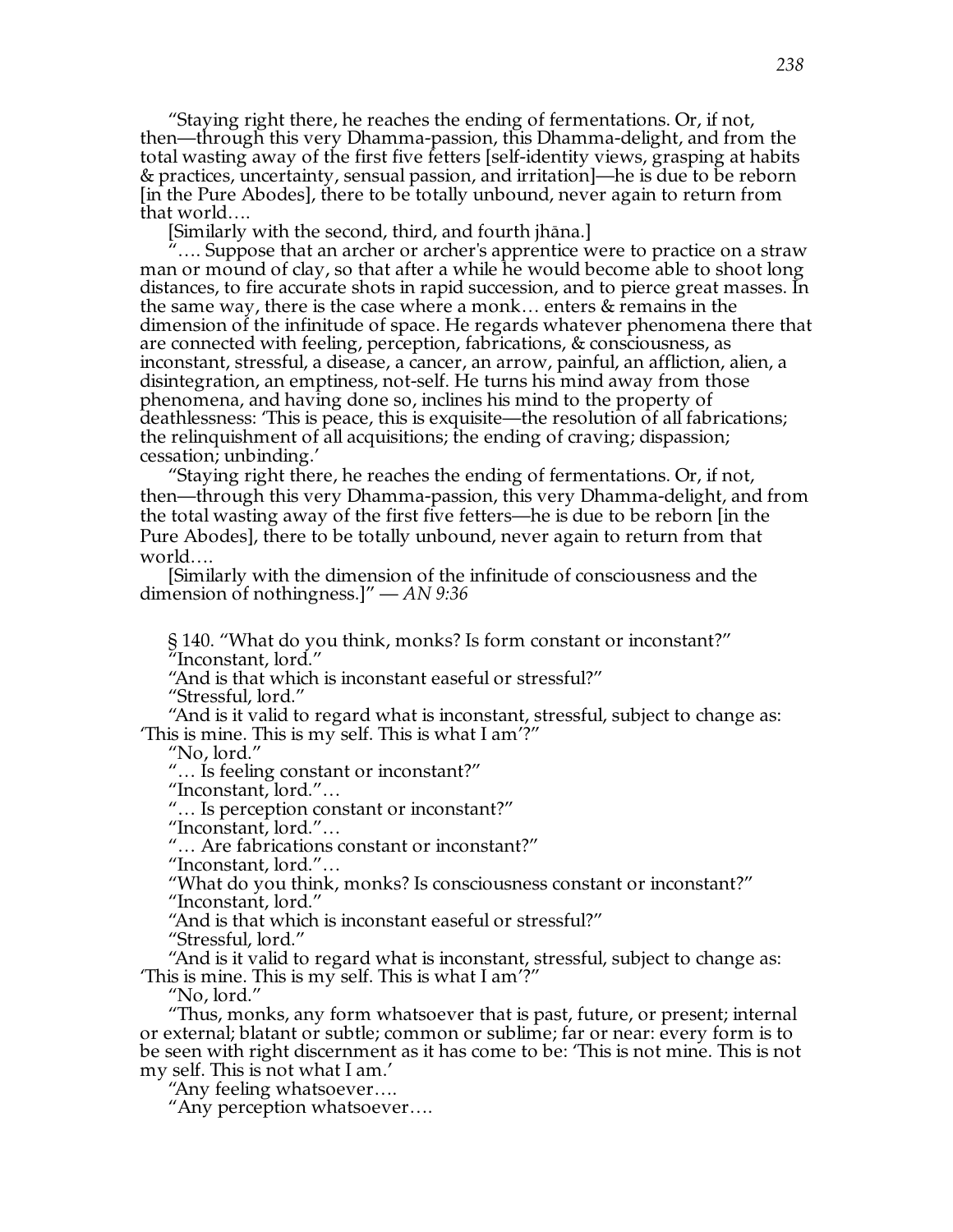"Any fabrications whatsoever….

"Any consciousness whatsoever that is past, future, or present; internal or external; blatant or subtle; common or sublime; far or near: every consciousness is to be seen with right discernment as it has come to be: 'This is not mine. This is not my self. This is not what I am.'

"Seeing thus, the instructed disciple of the noble ones grows disenchanted with form, disenchanted with feeling, disenchanted with perception, disenchanted with fabrications, disenchanted with consciousness. Disenchanted, he becomes dispassionate. Through dispassion, he is released. With release, there is the knowledge, 'Released.' He discerns that 'Birth is ended, the holy life fulfilled, the task done. There is nothing further for this world.'"

That is what the Blessed One said. Gratified, the group of five monks delighted in the Blessed One's words. And while this explanation was being given, the minds of the group of five monks, through no clinging [not being sustained], were released from fermentations. — *SN 22:59*

§ 141. I have heard that on one occasion the Blessed One was staying at Sāvatthī, in Jeta's Grove, Anāthapindika's Monastery. Then, as he was alone in seclusion, this line of thinking arose in the Blessed One's awareness: "The qualities that ripen in release have ripened in Rāhula. What if I were to lead Rahula further to the ending of fermentations?"

Then the Blessed One, early in the morning, put on his robes and, carrying his bowl & outer robe, went into Savatthi for alms. Having gone for alms in Sāvatthī, after the meal, returning from his alms round, he said to Ven. Rāhula, "Fetch your sitting cloth, Rāhula. We will go to the Grove of the Blind to spend the day."

Responding, "As you say, lord," to the Blessed One, Ven. Rāhula, carrying his sitting cloth, followed behind the Blessed One. Now at that time, many thousands of devas were following behind the Blessed One, (thinking,) "Today the Blessed One will lead Ven. Rahula further to the ending of fermentations."

Then the Blessed One, having plunged into the Grove of the Blind, sat down on a seat made ready at the foot of a tree. Ven. Rāhula, having bowed down to the Blessed One, sat to one side.

As he was sitting there, the Blessed One said to him, "What do you think, Rāhula? Is the eye constant or inconstant?"

"Inconstant, lord."

"And is that which is inconstant easeful or stressful?"

"Stressful, lord."

"And is it fitting to regard what is inconstant, stressful, subject to change as: 'This is mine. This is my self. This is what I am'?"

"No, lord."

"What do you think? Are forms constant or inconstant?"

"Inconstant, lord."

"And is that which is inconstant easeful or stressful?"

"Stressful, lord."

"And is it fitting to regard what is inconstant, stressful, subject to change as: 'This is mine. This is my self. This is what I am'?"

"No, lord."

"What do you think? Is eye-consciousness constant or inconstant?"

"Inconstant, lord."

"And is that which is inconstant easeful or stressful?"

"Stressful, lord."

"And is it fitting to regard what is inconstant, stressful, subject to change as: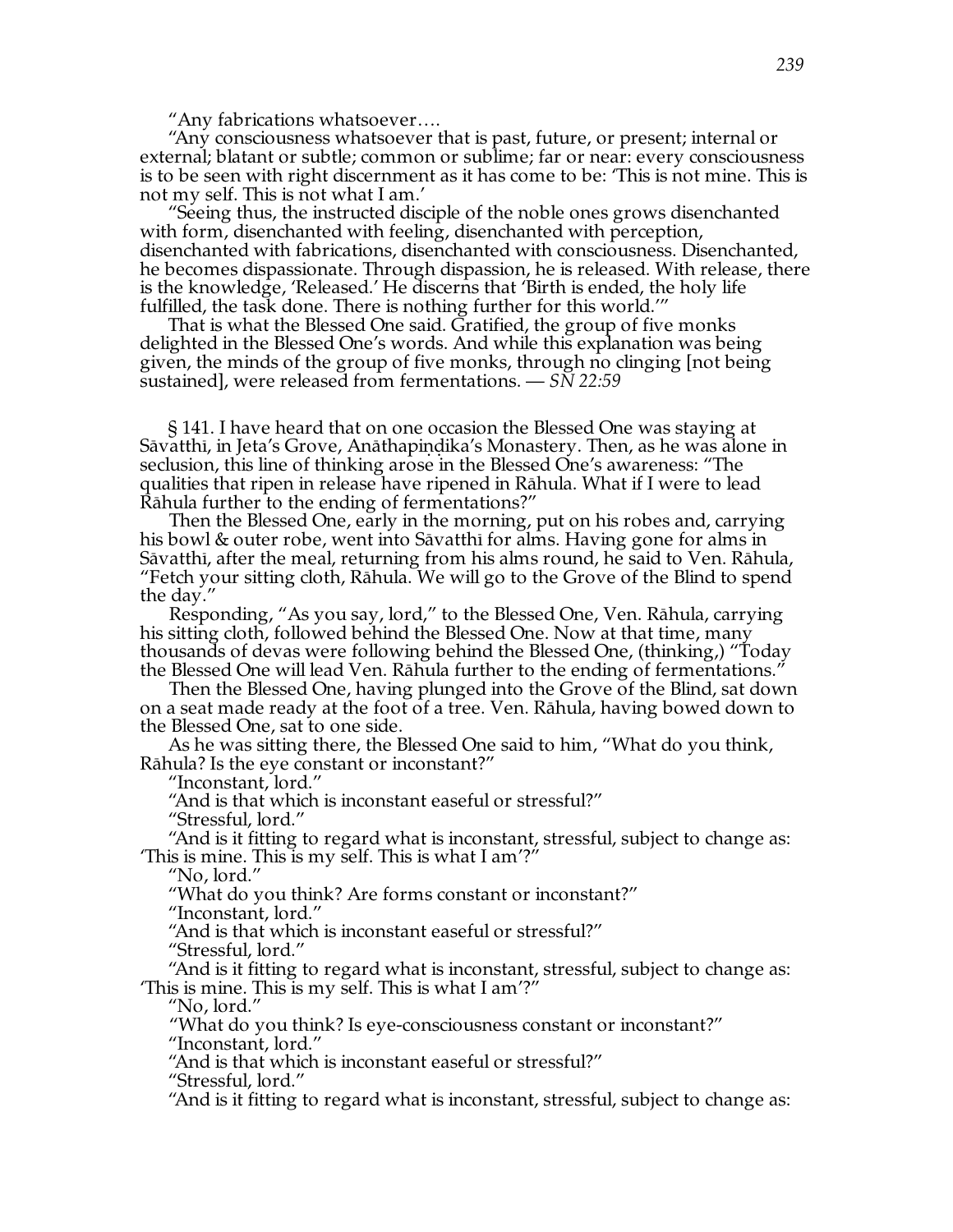'This is mine. This is my self. This is what I am'?"

"No, lord."

"What do you think? Is eye-contact constant or inconstant?"

"Inconstant, lord."

"And is that which is inconstant easeful or stressful?"

"Stressful, lord."

"And is it fitting to regard what is inconstant, stressful, subject to change as: 'This is mine. This is my self. This is what I am'?"

"No, lord."<br>"What do you think? Whatever there is that arises in dependence on eyecontact as a mode of feeling, a mode of perception, a mode of fabrication, or a mode of consciousness: Is it constant or inconstant?"

"Inconstant, lord."

"And is that which is inconstant easeful or stressful?"

"Stressful, lord."

"And is it fitting to regard what is inconstant, stressful, subject to change as: 'This is mine. This is my self. This is what I am'?"

"No, lord."

"What do you think, Rāhula? Is the ear constant or inconstant?"

"Inconstant, lord" …

"What do you think, Rāhula? Is the nose constant or inconstant?" "Inconstant, lord" …

"What do you think, Rāhula? Is the tongue constant or inconstant?" "Inconstant, lord" …

"What do you think, Rāhula? Is the body constant or inconstant?" "Inconstant, lord" …

"What do you think, Rāhula? Is the intellect constant or inconstant?" "Inconstant, lord."

"And is that which is inconstant easeful or stressful?"

"Stressful, lord."

"And is it fitting to regard what is inconstant, stressful, subject to change as: 'This is mine. This is my self. This is what I am'?"

"No, lord."

"What do you think? Are ideas constant or inconstant?"

"Inconstant, lord."

"And is that which is inconstant easeful or stressful?"

"Stressful, lord."

"And is it fitting to regard what is inconstant, stressful, subject to change as: 'This is mine. This is my self. This is what I am'?"

"No, lord."

"What do you think? Is intellect-consciousness constant or inconstant?" "Inconstant, lord."

"And is that which is inconstant easeful or stressful?"

"Stressful, lord."

"And is it fitting to regard what is inconstant, stressful, subject to change as: 'This is mine. This is my self. This is what I am'?"

"No, lord."

"What do you think? Is intellect-contact constant or inconstant?"

"Inconstant, lord."

"And is that which is inconstant easeful or stressful?"

"Stressful, lord."

"And is it fitting to regard what is inconstant, stressful, subject to change as: 'This is mine. This is my self. This is what I am'?"

"No, lord."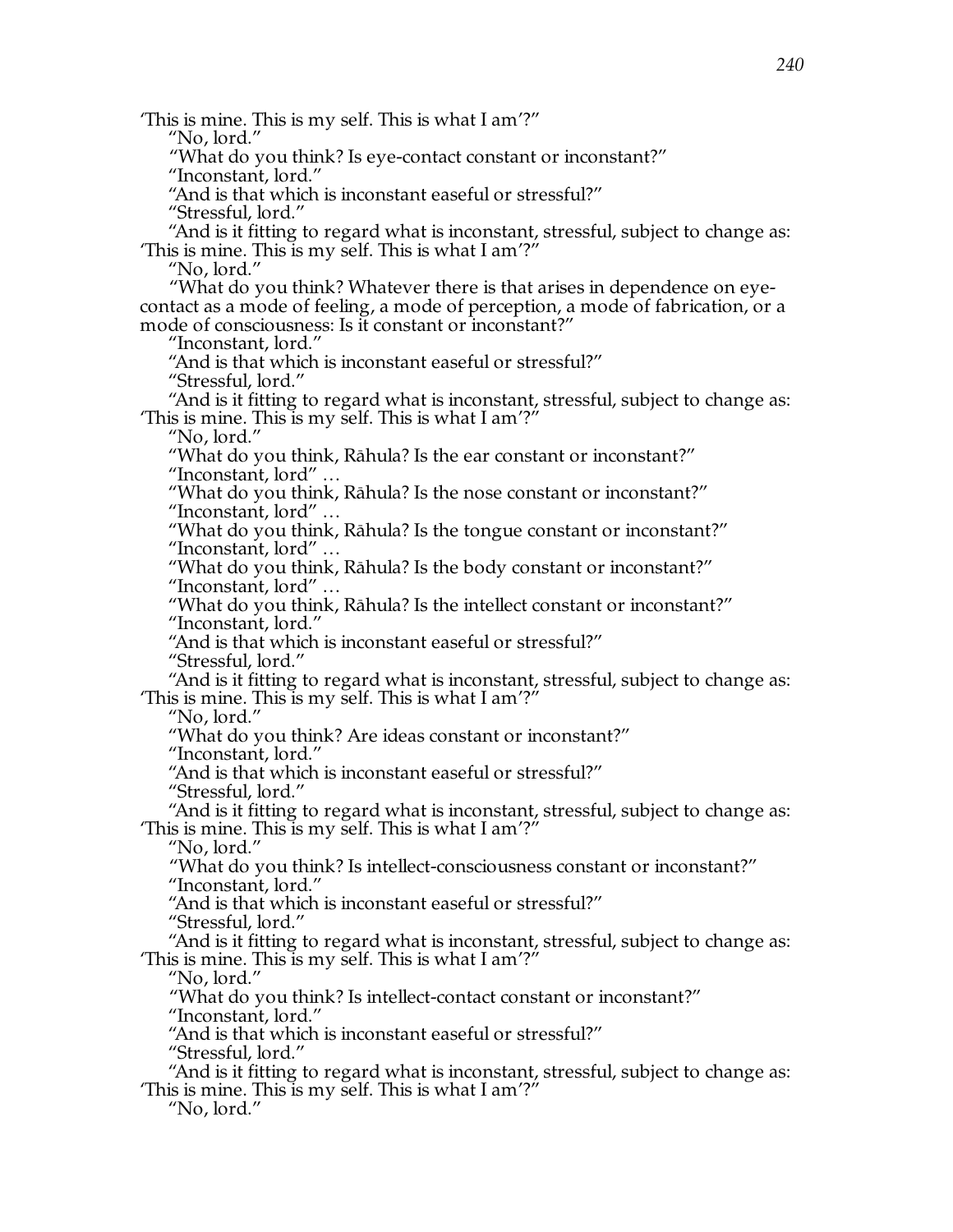"What do you think? Whatever there is that arises in dependence on intellect-contact as a mode of feeling, a mode of perception, a mode of fabrication, or a mode of consciousness: Is it constant or inconstant?"

"Inconstant, lord."

"And is that which is inconstant easeful or stressful?"

"Stressful, lord."

"And is it fitting to regard what is inconstant, stressful, subject to change as: 'This is mine. This is my self. This is what I am'?"

"No, lord."

"Seeing thus, Rāhula, the instructed disciple of the noble ones grows disenchanted with the eye, disenchanted with forms, disenchanted with eye- consciousness, disenchanted with eye-contact. And whatever there is that arises in dependence on eye-contact as a mode of feeling, a mode of perception, a mode of fabrication, or a mode of consciousness: With that too he grows disenchanted.

"He grows disenchanted with the ear…

"He grows disenchanted with the nose…

"He grows disenchanted with the tongue…

"He grows disenchanted with the body…

"He grows disenchanted with the intellect, disenchanted with ideas, disenchanted with intellect-consciousness, disenchanted with intellect-contact. And whatever there is that arises in dependence on intellect-contact as a mode of feeling, a mode of perception, a mode of fabrication, or a mode of consciousness: With that too he grows disenchanted. Disenchanted, he becomes dispassionate. Through dispassion, he is released. With release, there is the knowledge, 'Released.' He discerns that 'Birth is ended, the holy life fulfilled, the task done. There is nothing further for this world.'"

That is what the Blessed One said. Gratified, Ven. Rāhula delighted in the Blessed One's words. And while this explanation was being given, Ven. Rāhula's mind, through lack of clinging [not being sustained], was released from fermentations. And to those many thousands of devas there arose the dustless, stainless Dhamma eye: "Whatever is subject to origination is all subject to cessation." — *MN 147*

§ 142. [A certain monk] asked the Blessed One a further question: "Knowing in what way, seeing in what way, is there—with regard to this body endowed with consciousness, and with regard to all external signs—no longer any Imaking, or my-making, or obsession with conceit?"

"Monk, one sees any form whatsoever—past, future, or present; internal or external; blatant or subtle; common or sublime; far or near—every form, as it actually is with right discernment: 'This is not mine. This is not my self. This is not what I am.'

"One sees any feeling whatsoever… any perception whatsoever… any fabrications whatsoever…

"One sees any consciousness whatsoever—past, future, or present; internal or external; blatant or subtle; common or sublime; far or near—every consciousness—as it actually is with right discernment: 'This is not mine. This is not my self. This is not what I am.'

"Monk, knowing in this way, seeing in this way, there is—with regard to this body endowed with consciousness, and with regard to all external signs—no longer any I-making, or my-making, or obsession with conceit."

Now at that moment this line of thinking appeared in the awareness of a certain monk: "So—form is not-self, feeling is not-self, perception is not-self,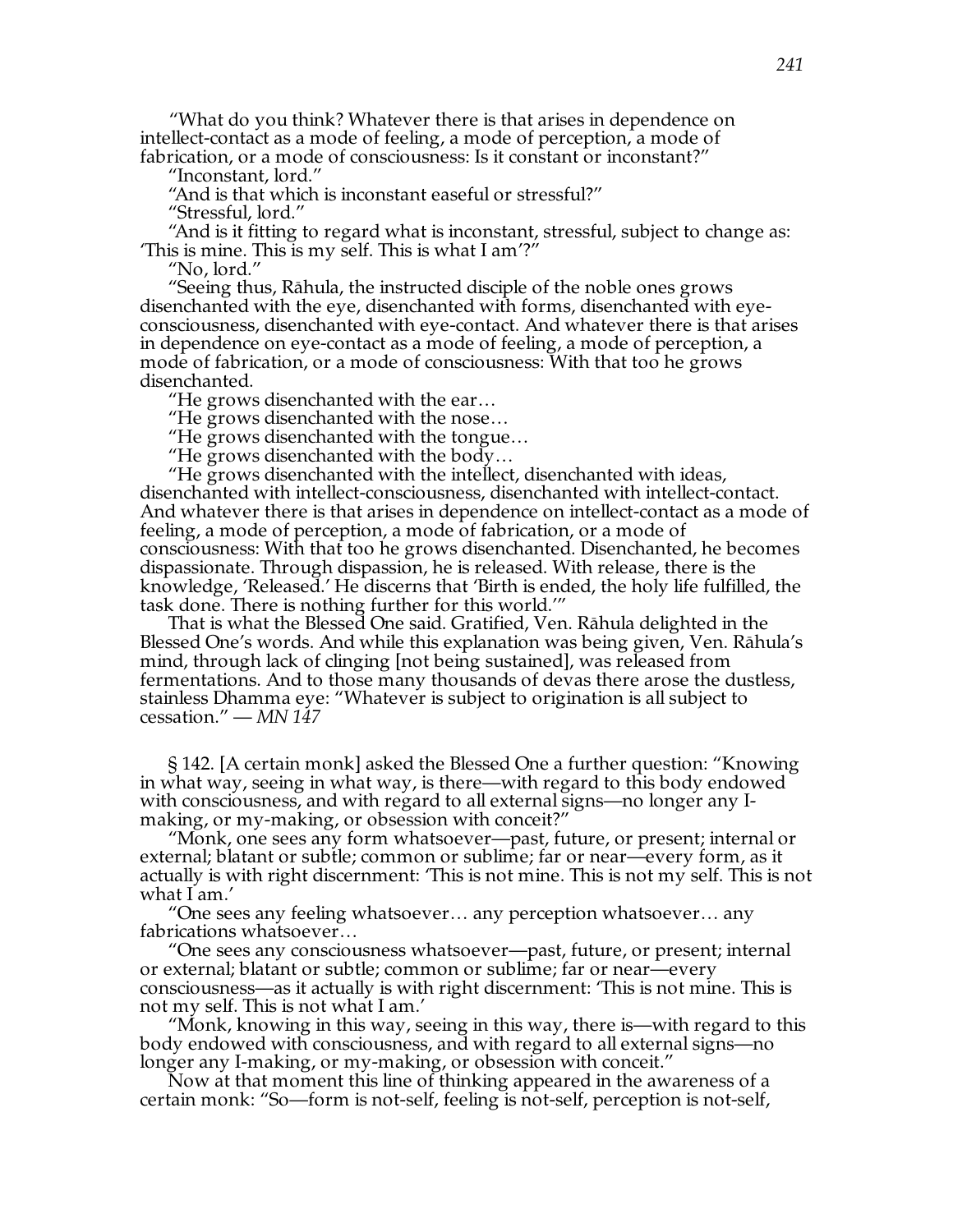fabrications are not-self, consciousness is not-self. Then what self will be touched by the actions done by what is not-self?"

Then the Blessed One, realizing with his awareness the line of thinking in that monk's awareness, addressed the monks: "It's possible that a senseless person— immersed in ignorance, overcome with craving—might think that he could outsmart the Teacher's message in this way: 'So—form is not-self, feeling is not-<br>self, perception is not-self, fabrications are not-self, consciousness is not-self. Then what self will be touched by the actions done by what is not-self?' Now, monks, haven't I trained you in cross-questioning with regard to this & that topic here & there? What do you think? Is form constant or inconstant?"

"Inconstant, lord."

"And is that which is inconstant easeful or stressful?"

"Stressful, lord."

"And is it fitting to regard what is inconstant, stressful, subject to change as: 'This is mine. This is my self. This is what I am'?"

"No, lord."

"… Is feeling constant or inconstant?"

"Inconstant, lord."….

"… Is perception constant or inconstant?"

"Inconstant, lord."….

"… Are fabrications constant or inconstant?"

"Inconstant, lord."….

"What do you think, monks? Is consciousness constant or inconstant?"

"Inconstant, lord."

"And is that which is inconstant easeful or stressful?"

"Stressful, lord."

"And is it fitting to regard what is inconstant, stressful, subject to change as: 'This is mine. This is my self. This is what I am'?"

"No, lord."

"Thus, monks, any form whatsoever that is past, future, or present; internal or external; blatant or subtle; common or sublime; far or near: every form is to be seen as it actually is with right discernment as: 'This is not mine. This is not my self. This is not what I am.'

"Any feeling whatsoever….

"Any perception whatsoever….

"Any fabrications whatsoever….

"Any consciousness whatsoever that is past, future, or present; internal or external; blatant or subtle; common or sublime; far or near: every consciousness is to be seen as it actually is with right discernment as: 'This is not mine. This is not my self. This is not what I am.'

"Seeing thus, the instructed disciple of the noble ones grows disenchanted with form, disenchanted with feeling, disenchanted with perception, disenchanted with fabrications, disenchanted with consciousness. Disenchanted, he becomes dispassionate. Through dispassion, he is released. With release, there is the knowledge, 'Released.' He discerns that 'Birth is ended, the holy life fulfilled, the task done. There is nothing further for this world.'"

That is what the Blessed One said. Gratified, the monks delighted in the Blessed One's words. And while this explanation was being given, the minds of sixty monks, through no clinging [not being sustained], were released from fermentations. — *MN 109*

§ 143. "There is the case where a monk, having gone to the wilderness, to the root of a tree, or to an empty dwelling, considers thus: 'Is there any internal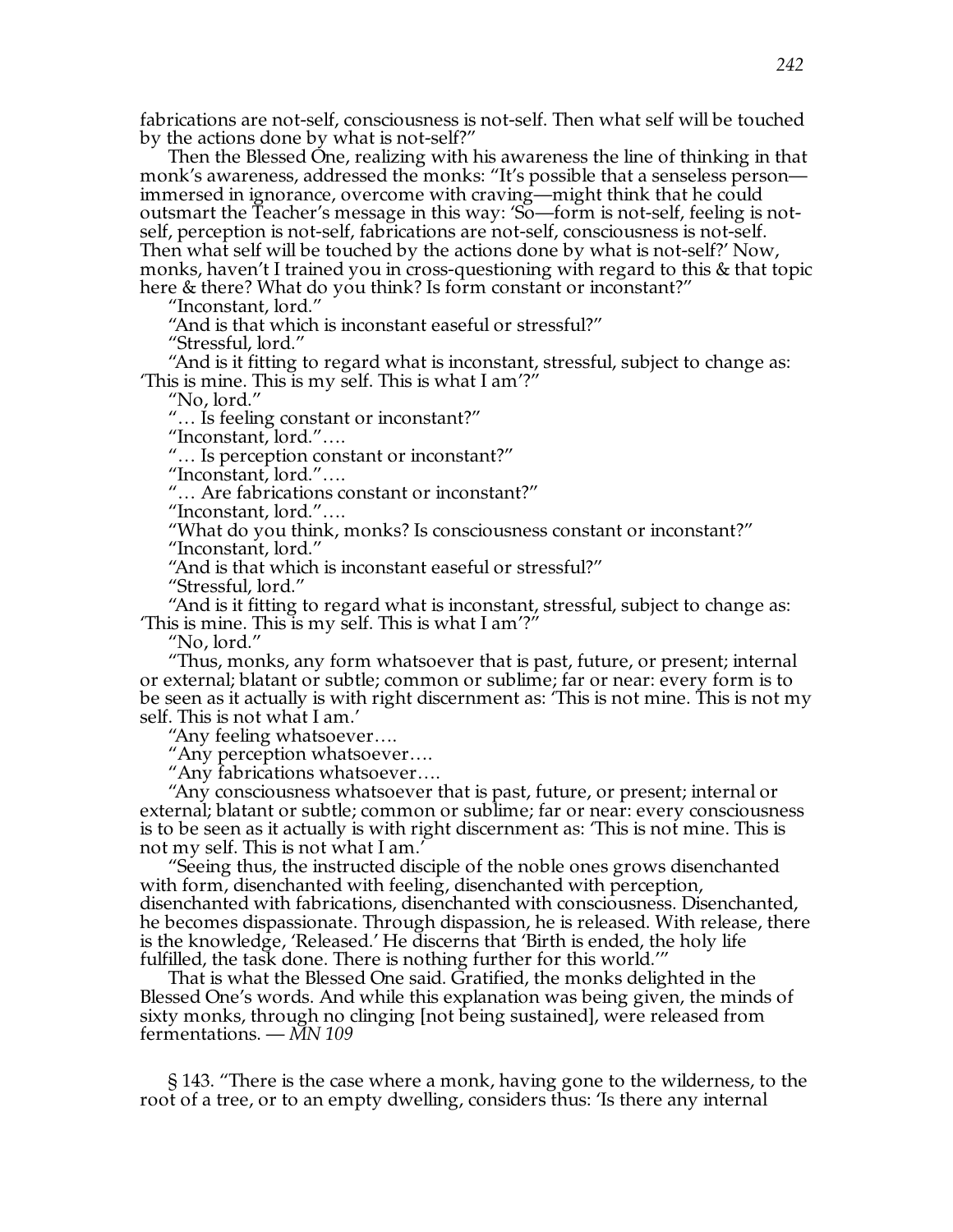enthrallment unabandoned in me that, enthralled with which, my enthralled mind would not know or see things as they have come to be?' If a monk is enthralled with sensual passion, then his mind is enthralled. If he is enthralled with ill will, then his mind is enthralled. If he is enthralled with sloth and torpor, then his mind is enthralled. If he is enthralled with restlessness and anxiety, then his mind is enthralled. If he is enthralled with uncertainty, then his mind is enthralled. If a monk is absorbed in speculation about this world, then his mind is enthralled. If a monk is absorbed in speculation about the other world, then his mind is enthralled. If a monk is given to arguing and quarreling and disputing, stabbing others with weapons of the mouth, then his mind is enthralled.

"He discerns that, 'There is no enthrallment unabandoned in me that, enthralled with which, my enthralled mind would not know and see things as they have come to be. My mind is well directed for awakening to the truths.' This is the first knowledge attained by him that is noble, transcendent, not held in common with run-of-the-mill people.

"Furthermore, the disciple of the noble ones considers thus: 'When I cultivate, develop, and pursue this view, do I personally obtain serenity, do I personally obtain unbinding?'

"He discerns that, 'When I cultivate, develop, and pursue this view, I personally obtain serenity, I personally obtain unbinding.' This is the second knowledge attained by him that is noble, transcendent, not held in common with run-of-the-mill people.

"Furthermore, the disciple of the noble ones considers thus: 'Is there, outside of this [Dhamma & Vinaya], any other contemplative or brahman endowed with the sort of view with which I am endowed?'

"He discerns that, 'There is no other contemplative or brahman outside of this [Dhamma & Vinaya] endowed with the sort of view with which I am endowed.' This is the third knowledge attained by him that is noble, transcendent, not held in common with run-of-the-mill people.

"Furthermore, the disciple of the noble ones considers thus: 'Am I endowed with the character of a person consummate in view?' What is the character of a person consummate in view? This is the character of a person consummate in view: Although he may commit some kind of offence for which a means of rehabilitation has been laid down, still he immediately confesses, reveals, and discloses it to the Teacher or to wise companions in the holy life; having done that, he undertakes restraint for the future. Just as a young, tender infant lying on his back, when he has hit a live ember with his hand or his foot, immediately draws back; in the same way, this is the character of a person consummate in view: Although he may commit some kind of offence for which a means of rehabilitation has been laid down, still he immediately confesses, reveals, and discloses it to the Teacher or to wise companions in the holy life; having done that, he undertakes restraint for the future.

"He discerns that, 'I am endowed with the character of a person consummate in view.' This is the fourth knowledge attained by him that is noble, transcendent, not held in common with run-of-the-mill people.

"Furthermore, the disciple of the noble ones considers thus: 'Am I endowed with the character of a person consummate in view?' What is the character of a person consummate in view? This is the character of a person consummate in view: Although he may be active in the various affairs of his companions in the holy life, he still has a keen regard for training in heightened virtue, training in heightened mind, & training in heightened discernment. Just as a cow with a new calf watches after her calf all the while she is grazing on grass, in the same way, this is the character of a person consummate in view: Although he may be active in the various affairs of his companions in the holy life, he still has a keen regard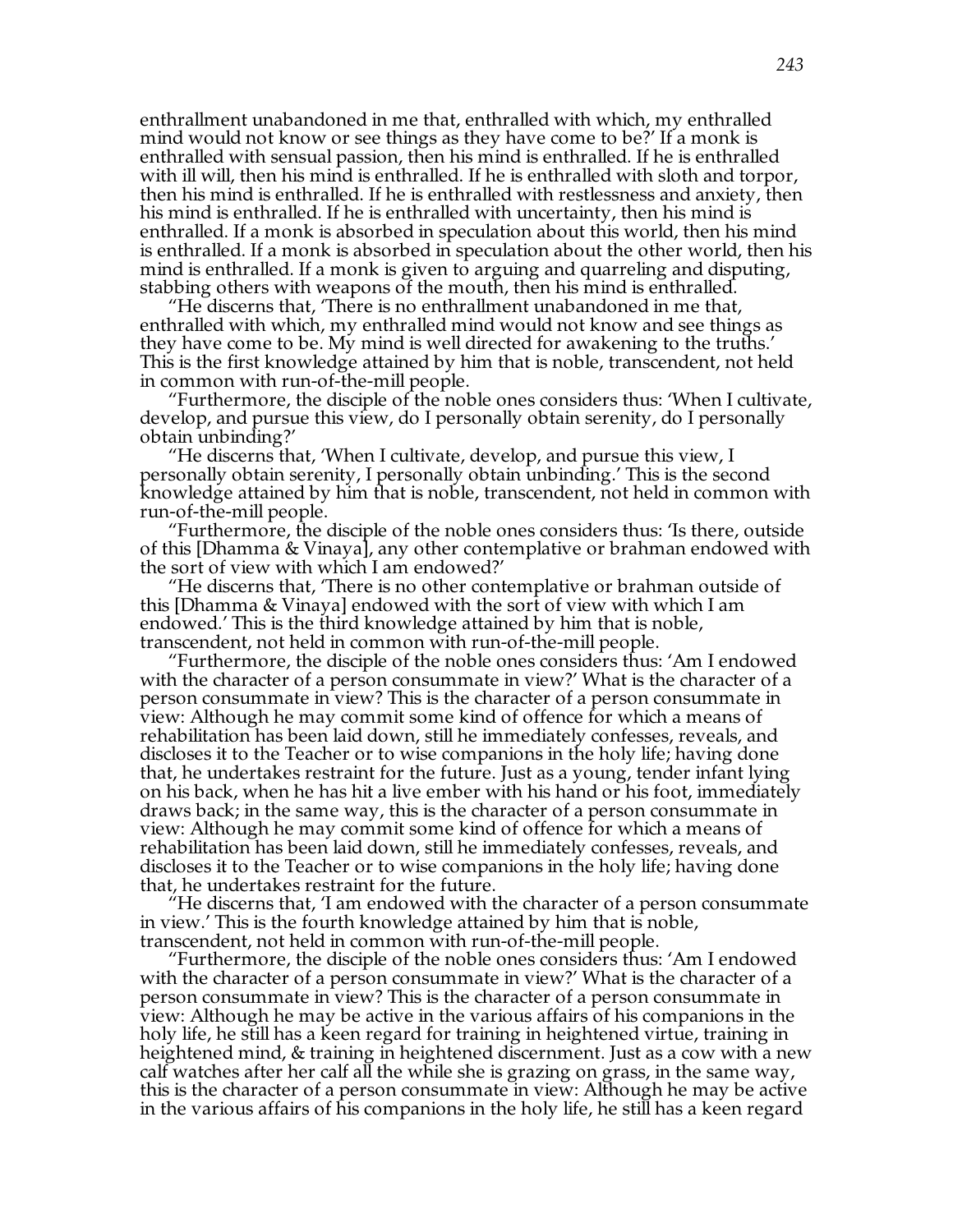for training in heightened virtue, training in heightened mind, & training in heightened discernment.

"He discerns that, 'I am endowed with the character of a person consummate in view.' This is the fifth knowledge attained by him that is noble, transcendent, not held in common with run-of-the-mill people.

"Furthermore, the disciple of the noble ones considers thus: 'Am I endowed with the strength of a person consummate in view?' What is the strength of a person consummate in view? This is the strength of a person consummate in view: When the Dhamma  $\&$  Vinaya proclaimed by the Tath $\bar{a}$ gata is being taught, he heeds it, gives it attention, engages it with all his mind, hears the Dhamma with eager ears.

"He discerns that, 'I am endowed with the strength of a person consummate in view.' This is the sixth knowledge attained by him that is noble, transcendent, not held in common with run-of-the-mill people.

"Furthermore, the disciple of the noble ones considers thus: 'Am I endowed with the strength of a person consummate in view?' What is the strength of a person consummate in view? This is the strength of a person consummate in view: When the Dhamma  $\&$  Vinaya proclaimed by the Tath $\bar{a}$ gata is being taught, he gains understanding in the meaning, gains understanding in the Dhamma, gains gladness connected with the Dhamma.

"He discerns that, 'I am endowed with the strength of a person consummate in view.' This is the seventh knowledge attained by him that is noble, transcendent, not held in common with run-of-the-mill people.

"A disciple of the noble ones thus possessed of seven factors has well examined the character for the realization of the fruit of stream entry. A disciple of the noble ones thus possessed of seven factors is endowed with the fruit of stream entry." — *MN 48* 

§ 144. "There is a manner of reckoning whereby a monk who is a learner, standing at the level of a learner [i.e., a stream-winner, once-returner, or nonreturner], can discern that 'I am a learner,' and whereby a monk who is an adept [i.e., an arahant], standing at the level of an adept, can discern that 'I am an adept.'

And what is the manner of reckoning whereby a monk who is a learner, standing at the level of a learner, can discern that 'I am a learner'? There is the case where a monk is a learner. He discerns, as it has come to be, that *'This is stress… This is the origination of stress… This is the cessation of stress… This is the path of practice leading to the cessation of stress.'* This is a manner of reckoning whereby a monk who is a learner, standing at the level of a learner, can discern that 'I am a learner.'

"Furthermore, the monk who is a learner reflects, 'Is there outside of this [Dhamma & Vinaya] any contemplative or brahman who teaches the true, genuine, & accurate Dhamma like the Blessed One?' And he discerns, 'No, there is no contemplative or brahman outside of this [Dhamma & Vinaya] who teaches the true, genuine, & accurate Dhamma like the Blessed One.' This too is a manner of reckoning whereby a monk who is a learner, standing at the level of a learner, can discern that 'I am a learner.'

"Furthermore, the monk who is a learner discerns the five faculties: the faculty of conviction… persistence… mindfulness… concentration… discernment. Having penetrated them with discernment, he sees what their destiny, excellence, rewards, & consummation are, but he does not dwell touching them with his body. This too is a manner of reckoning whereby a monk who is a learner, standing at the level of a learner, can discern that 'I am a